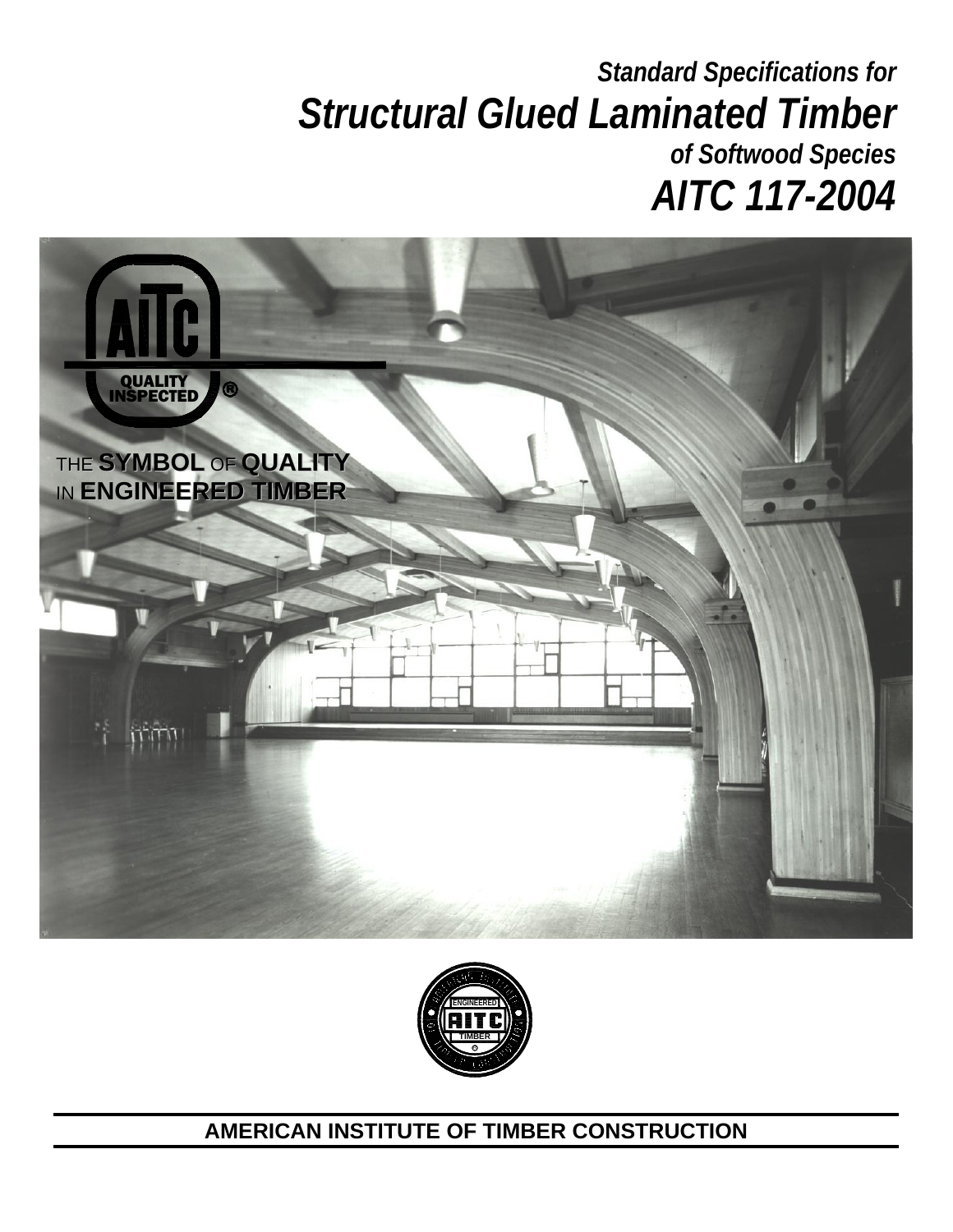# **CONTENTS**

| <b>Section</b> | Page |
|----------------|------|
|                |      |
|                |      |
|                |      |
|                |      |
|                |      |
|                |      |
|                |      |
|                |      |
|                |      |
|                |      |
|                |      |
|                |      |
|                |      |
|                |      |
|                |      |
|                |      |
|                |      |
|                |      |
|                |      |
|                |      |
|                |      |
|                |      |
|                |      |
|                |      |
|                |      |
|                |      |
|                |      |
|                |      |
|                |      |
|                |      |
|                |      |
|                |      |
|                |      |
|                |      |
|                |      |
|                |      |
|                |      |
|                |      |
|                |      |
|                |      |
|                |      |
|                |      |
|                |      |
| References     |      |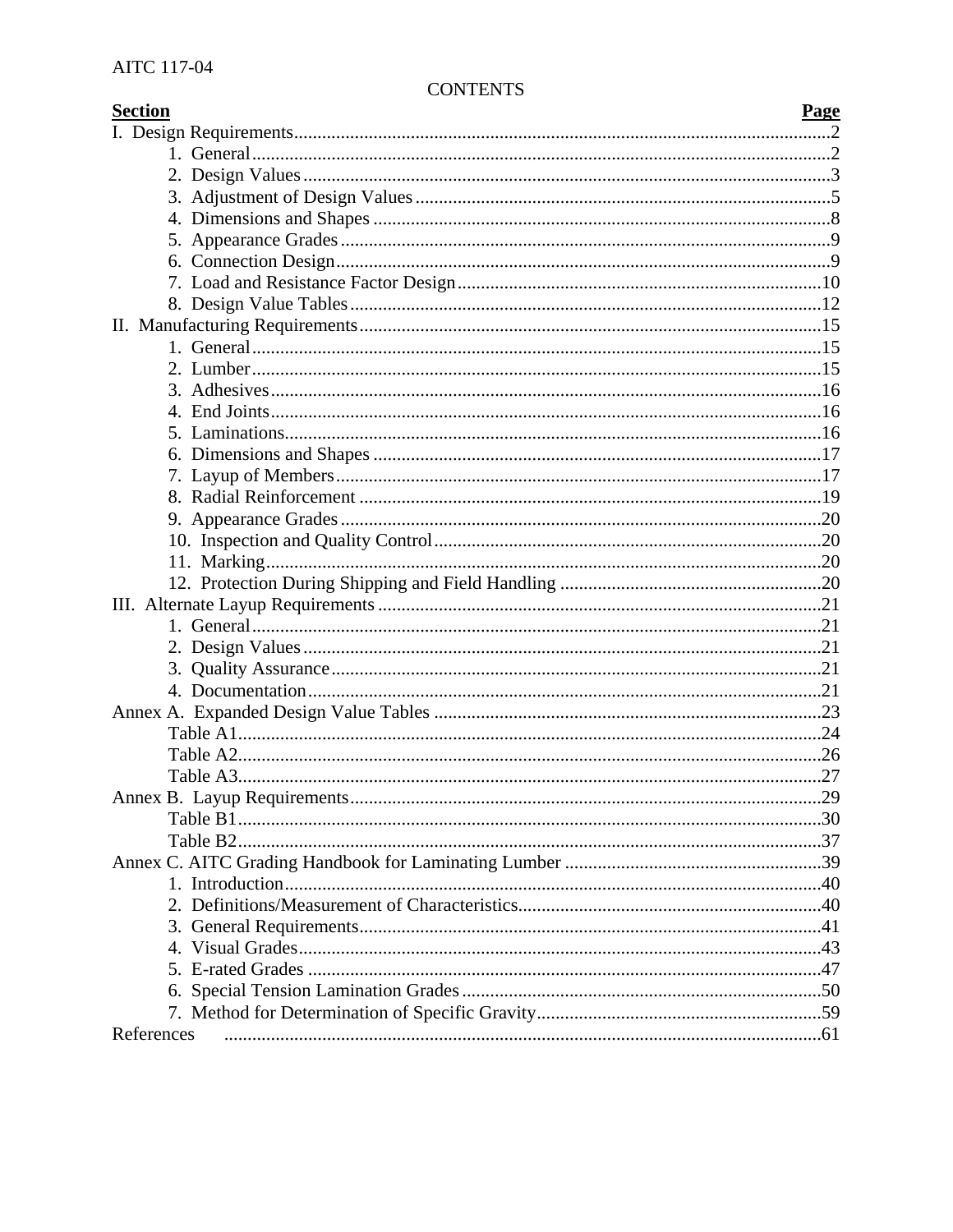# **American Institute of Timber Construction**

**7012 South Revere Parkway, Suite 140, Centennial, CO 80112-5092 • 303-792-9559** 



# **AITC 117-2004 STANDARD SPECIFICATIONS FOR STRUCTURAL GLUED LAMINATED TIMBER OF SOFTWOOD SPECIES**

# **ERRATA**

March 1, 2005

Subsequent to the printing of AITC 117-2004, errors have been discovered on pages 13, 24, 25, 26, 30, 31, 32, and 44. Corrections have been made to those pages and are shown using underline/strikethrough formatting.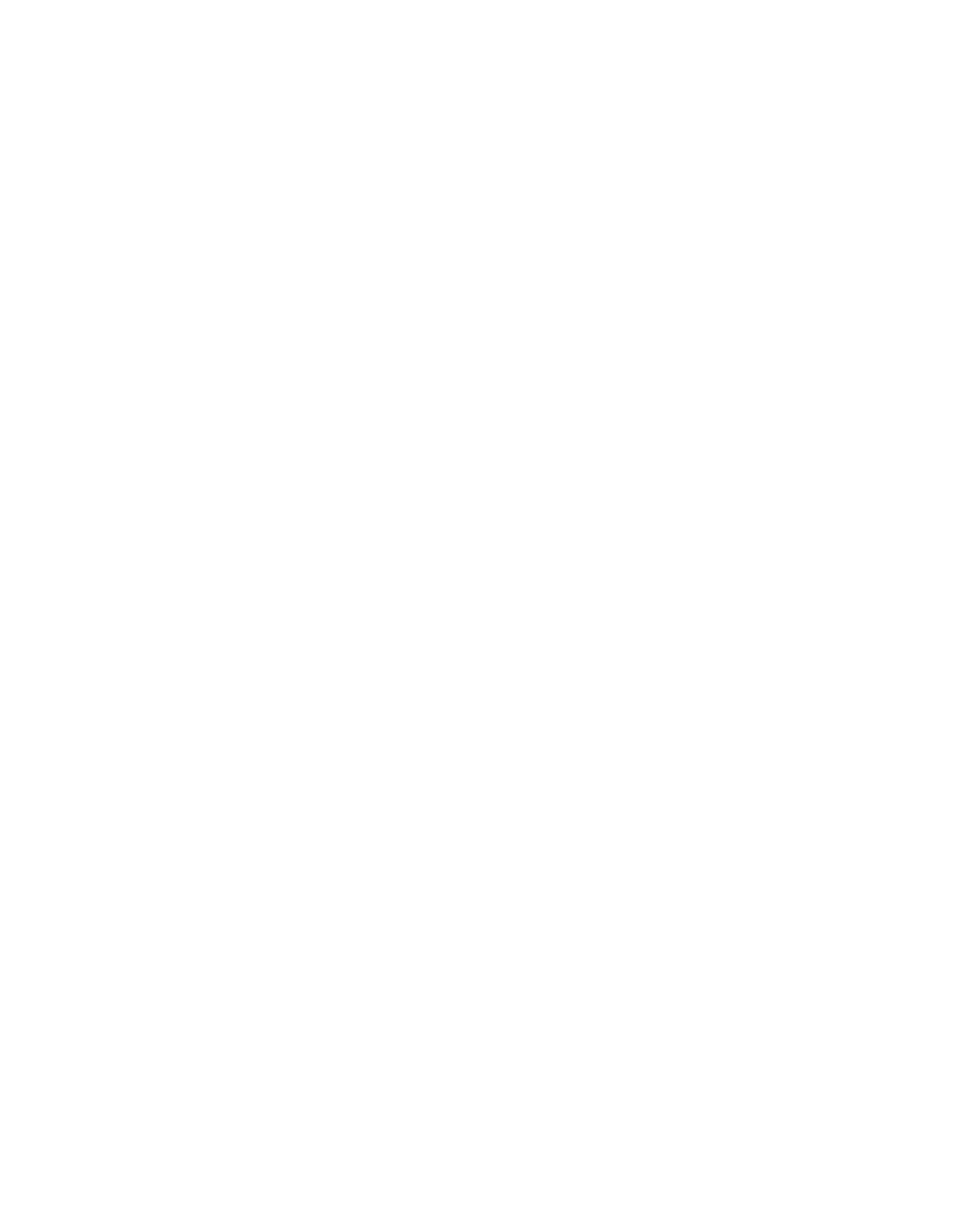# **American Institute of Timber Construction**

**7012 South Revere Parkway, Suite 140, Centennial, CO 80112-5092 • 303-792-9559** 



# **AITC 117-2004 STANDARD SPECIFICATIONS FOR STRUCTURAL GLUED LAMINATED TIMBER OF SOFTWOOD SPECIES**

Adopted as Recommendations, March 1, 2004 Copyright 2004 by American Institute of Timber Construction

#### **Preface**

The term *structural glued laminated timber* as used herein refers to an engineered, stress-rated product of a timber laminating plant, comprising assemblies of suitably selected and prepared wood laminations bonded together with adhesives. The grain of all laminations is approximately parallel longitudinally. Glued laminated timber is permitted to be comprised of pieces end joined to form any length, of pieces placed or bonded edge to edge to make any width, or of pieces bent to curved form during bonding.

These specifications supercede previously issued laminating specifications and supplements, including AITC 117- *Design* and AITC 117-*Manufacturing*. They represent the latest research available from the U.S. Forest Products Laboratory, various colleges and universities, and the American Institute of Timber Construction.

The first part of these specifications (**I.** *Design Requirements*) describes design values and adjustment factors for use in the design of structural glued laminated timber. The design values described herein are for use with the allowable stress design (ASD) methodology. For Load and Resistance Factor Design (LRFD), conversion formulas for design values are provided in Section 7.

Specific layup requirements and requirements for lumber, adhesives, and end joint performance are discussed in the second part of these specifications ( **II.** *Manufacturing Requirements*). The production of structural glued laminated timber under these specifications shall also be in accordance with American National Standard ANSI/AITC A190.1 *Structural Glued Laminated Timber* (1).

Layups not listed in these specifications are permitted to be used provided that all other requirements of these specifications are met. Specific requirements for alternate layups are included in the third part of these specifications (**III**. *Alternate Layup Requirements*).

Structural glued laminated timber conforming to these specifications shall be produced by licensees of the American Institute of Timber Construction (AITC). Quality assurance for workmanship and materials shall be the responsibility of the manufacturer's quality control operations. The manufacturer's quality control systems shall be subject to periodic auditing by the American Institute of Timber Construction. Timbers conforming to these specifications shall be marked according to ANSI/AITC A190.1 (1).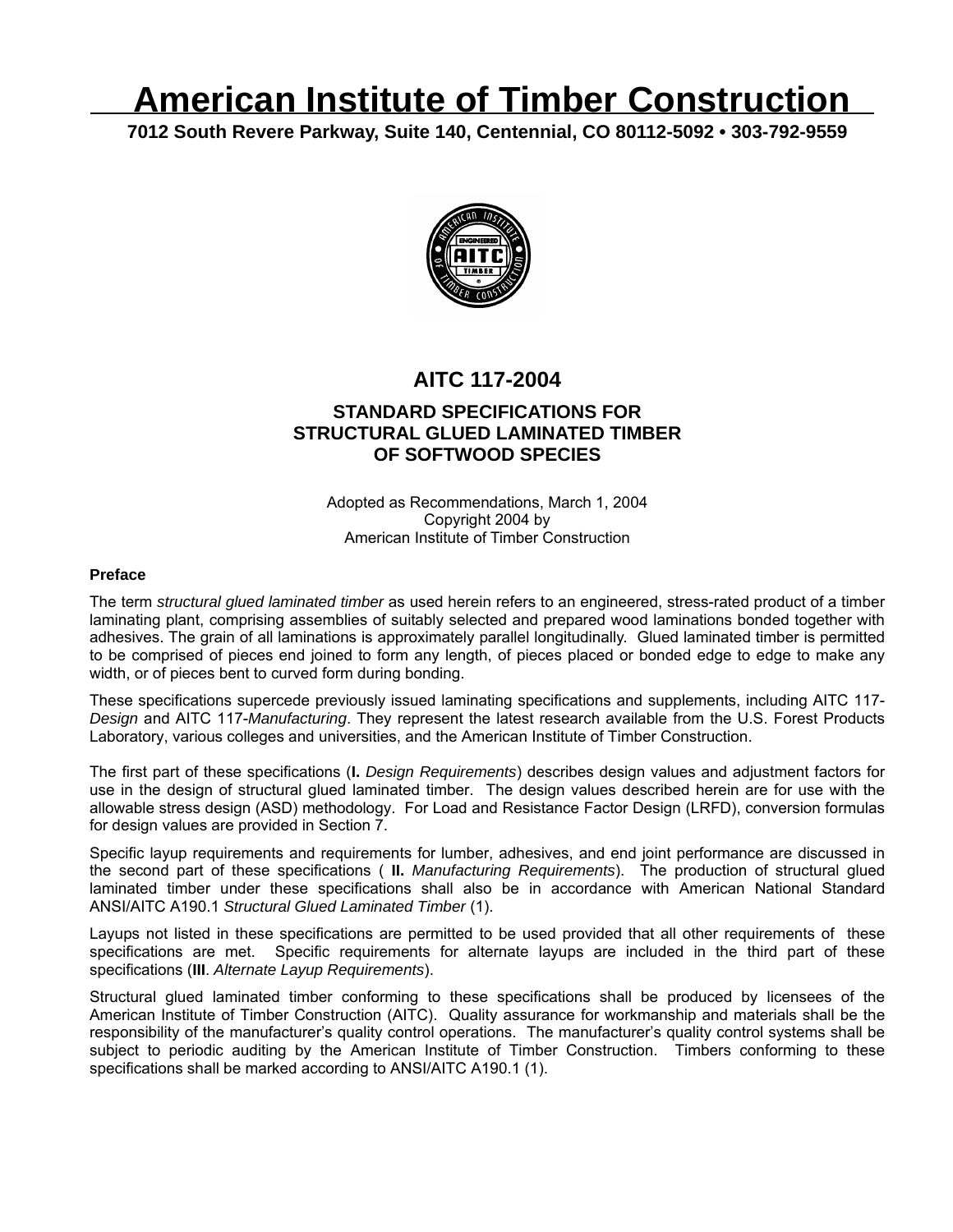#### **I. Design Requirements**

#### **1. General**

These specifications contain data relating to design values and adjustment factors for the design of structural glued laminated timber members. They are, however, intended to be neither a design manual nor an engineering textbook. Structural design of glued laminated timber members and their fastenings shall be in accordance with these specifications, the AITC Timber Construction Manual (2), and the National Design Specification® (NDS) for Wood Construction (3).

Structural glued laminated timbers are permitted to be made up a single grade of lumber or a combination of grades. Structural glued laminated timber combinations generally utilize higher grade lumber in the outer zones than in the core. Design values for structural glued laminated timbers are established according to the analysis procedures of ASTM D3737 (4) or through full scale tests in accordance with ASTM D198 (5) and analysis in accordance with ASTM D2915 (6) or ASTM D5457 (7).

#### 1.1. Combination Symbols or Identification Numbers

Each structural glued laminated timber layup is assigned a combination symbol or a number. The combination symbol or number is used to distinguish one combination from another. Each layup is assigned design values based on ASTM D3737 or full scale tests. Design values for common layups are contained in Table A1 and Table 8.2. Table A1 contains design values for structural glued laminated timber combinations. Table 8.2. contains design values for uniform grade layups.

The combination symbols in Table A1 indicate the primary design bending stress and the grading system used for the lumber outer zones. For example, 24F-V4 indicates that the beam has a primary bending design value of 2400 psi and that the lumber in the outer zones was visually graded. 24F-E13 indicates that the bending design value is 2400 psi and the lumber in the outer zones was E-rated using a mechanical grading system. The number at the end of the combination symbol is an arbitrary number assigned to distinguish between different combinations.

The identification numbers for layups in Table 8.2. have been assigned for specification purposes. Each number corresponds to a specific grade of lumber used in a uniform grade layup.

#### 1.2. Stress Classes

To simplify specification, combinations from Table A1 that have similar design stresses have been grouped into stress classes. These stress classes are recommended for specification purposes rather than specifying by combination symbol. Use of the stress class system allows manufacturers flexibility in choosing combinations that make efficient use of their available resources and simplifies the design process. These stress classes are shown in Table 8.1.

Stress classes are designated by primary bending stress and modulus of elasticity. To qualify for a stress class, combinations are required to have design values that meet or exceed all values listed for the stress class. Each combination qualifying for a stress class also qualifies for all lower stress classes.

Because the stress classes are not species group-specific, it is critical that the designer specify when a particular species is required for appearance reasons or other considerations. Some stress classes are not available in all species. In addition, Southern Pine and Western Species structural glued laminated timbers have different standard sizes, so these general species groups shall be specified at a minimum. Table A1 lists combinations included in each stress class.

#### 1.3. Balanced or Unbalanced Layups

Structural glued laminated timbers are permitted to be laid up with lumber grades placed symmetrically or asymmetrically about the neutral axis of the member. Timbers with symmetric layups are referred to as "balanced" and have the same design values for positive and negative bending. Timbers with asymmetric layups are referred to as "unbalanced" and have higher design stresses for positive bending than for negative bending. Unbalanced layups are generally used for simple, single-span beams, while balanced layups are used for continuous or cantilevered beams. Unbalanced combinations are permitted to be used as continuous or cantilevered beams, provided that the stresses due to negative moment do not exceed the tabulated bending design value modified by applicable adjustment factors. The top side of unbalanced beams is required to be marked "TOP" by the manufacturer to eliminate confusion.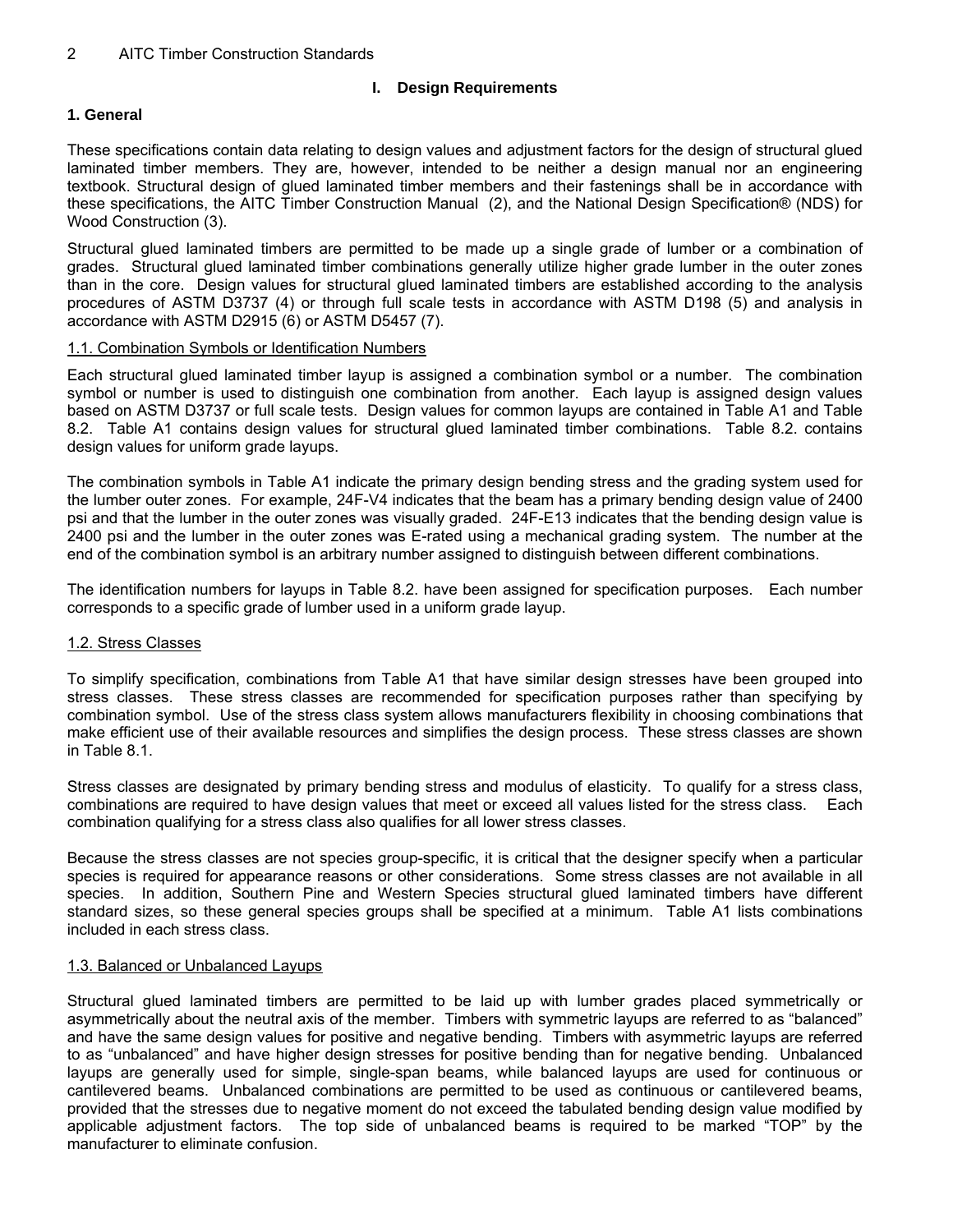#### 1.4. Allowable Stresses

Tabulated design stresses for structural glued laminated timber are based on standard conditions and must be modified for design use by applying applicable adjustment factors. The tabulated design stress multiplied by all applicable adjustment factors is referred to as the "allowable stress." The tabulated design values are discussed in Section 2, and the adjustment factors are discussed in Section 3.

#### **2. Design Values**

Design values for structural glued laminated timber are dependent on the orientation of the member in relation to the applied loads. Values designated with a subscript "x" are based on transverse loads applied perpendicular to the wide faces of the laminations, causing bending about the x-x axis. Values designated with a subscript "y" are based on transverse loads applied parallel to the wide faces of the laminations, causing bending about the y-y axis.

Design values are tabulated for bending ( $F_{bx}$ <sup>+</sup>,  $F_{bx}$ ,  $F_{by}$ ), compression perpendicular to grain ( $F_{c\perp x}$ ,  $F_{c\perp y}$ ), shear ( $F_{vx}$  $F_{vy}$ ), modulus of elasticity (E<sub>x</sub>, E<sub>y</sub>, E<sub>axial</sub>), tension parallel to grain (F<sub>t</sub>), and compression parallel to grain (F<sub>c</sub>). Also tabulated are specific gravity values and species groups for use in connection design. Values are not tabulated for torsion, for modulus of rigidity, or for radial stresses in curved bending members, because these values can be determined from other tabulated design values.

#### 2.1. Bending Design Values, F<sub>bx</sub><sup>+</sup>, F<sub>bx</sub>, F<sub>by</sub>

Tabulated design values are provided for positive bending of horizontally laminated timbers ( $F_{bx}$ <sup>+</sup>), negative bending of horizontally laminated timbers ( $F_{bx}$ ), and bending of vertically laminated members ( $F_{by}$ ). Horizontally laminated members have bending loads applied perpendicular to the wide faces of the laminations. Vertically laminated members have bending loads applied parallel to the wide faces of the laminations. Positive bending causes tensile stresses in the special tension laminations at the bottom of a beam. Negative bending causes compressive stresses in the special tension laminations at the bottom of a beam.

#### 2.2. Compression Perpendicular to Grain Design Values,  $F_{c|x}$ ,  $F_{c|x}$

The use of multiple laminating grades results in different design values in compression perpendicular to grain for the top and bottom and for the side faces of a beam. One value is tabulated for use in bearing on the top or bottom of the beam and one value is tabulated for side bearing to simplify design.

The tabulated compression perpendicular to grain design values are based on a deformation limit of 0.04 in. obtained when testing in accordance with ASTM D143 (8). In special applications where deformation is critical, the use of a reduced compression perpendicular to grain design value may be appropriate. A compression perpendicular to grain design value based on a 0.02 in. deformation limit can be calculated as 73% of the tabulated value.

#### 2.3. Shear Design Values,  $F_{vx}$ ,  $F_{vv}$

The tabulated shear design values,  $F_{vx}$ , are permitted to be used for prismatic members subject most load conditions. For non-prismatic members and for all members subject to impact or cyclic loads, the tabulated shear values shall be reduced by 28%. This reduction shall also apply to the design of members transferring shear through mechanical fasteners.

Prismatic members shall be defined as straight (or cambered) members with constant cross section. Non-prismatic members include, but are not limited to: arches, tapered beams, curved beams, and notched members.

The tabulated shear design values,  $F_{vy}$ , are applicable to members with four or more laminations. For members with three laminations, the tabulated value shall be reduced by 5%. For members with two laminations the tabulated value shall be reduced by 16%.

The tabulated shear design values permit minor amounts of checking (≤ 15% of beam width) without explicit consideration by the designer. AITC Technical Note 18 (9) provides guidelines for the analysis of severely checked beams.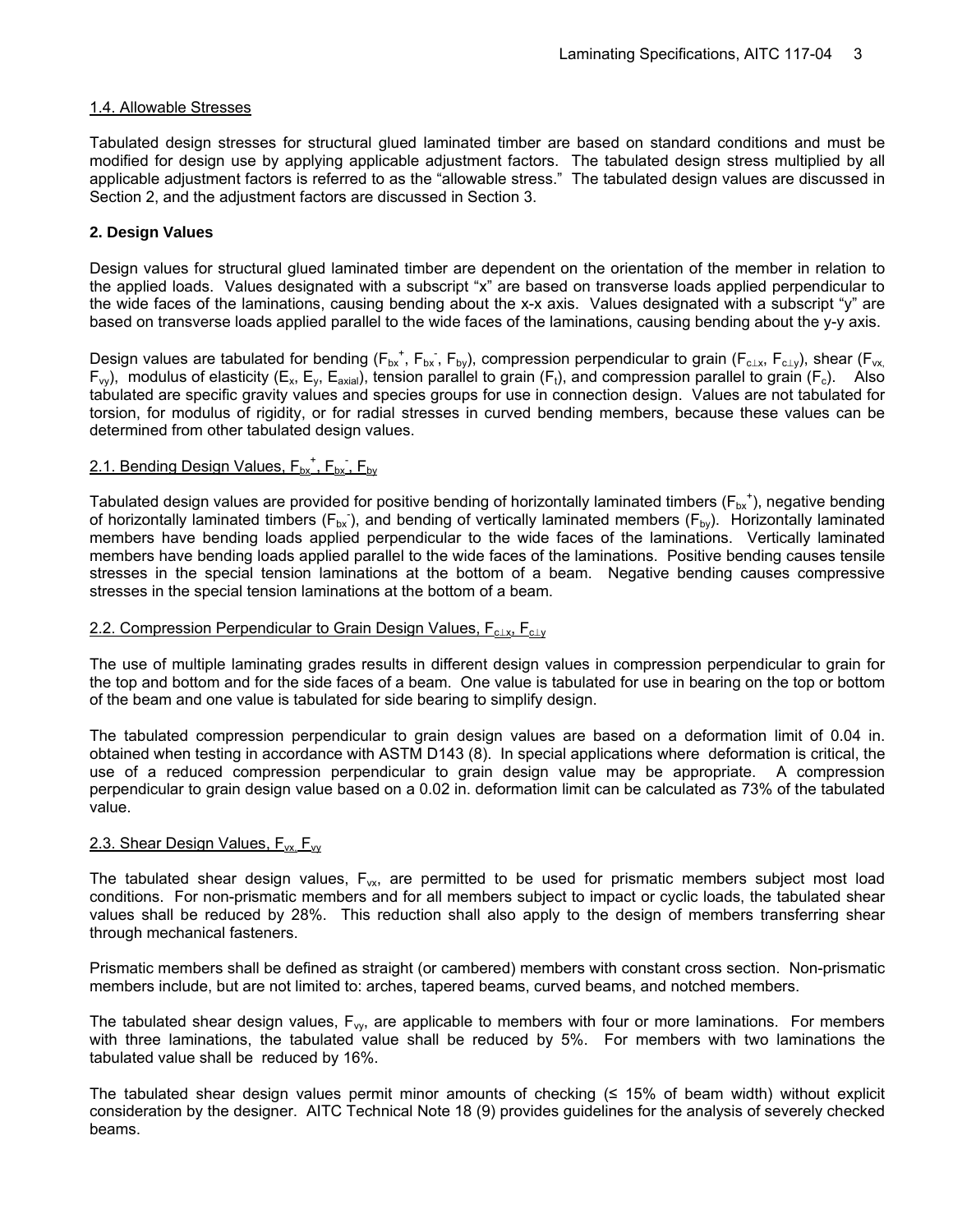#### 2.4 Modulus of Elasticity Design Values,  $E_{x}$ ,  $E_{y}$ ,  $E_{\text{axial}}$

Design values for modulus of elasticity are tabulated for bending about either axis and for axial deformation. In general,  $E_x$  and  $E_y$  should be used for calculation of deflection of beams and for stability calculations for columns and beams. E<sub>axial</sub> is appropriate to use for extensional deformations such as for use in calculating deflection of trusses.

 $E_x$  and  $E_y$  are based on a span to depth ratio of approximately 21, including an adjustment for shear deflection. These values can be used for most designs without considering shear deflections explicitly. For span to depth ratios of 15 or less, deflections due to shear stresses should be considered. ASTM D2915 (6) presents one method of accounting for shear deformations.

#### 2.5. Tension Parallel to Grain Design Value,  $F_t$

A single design value is tabulated for tension parallel to grain for each combination or stress class.

#### 2.6. Compression Parallel to Grain Design Value,  $F_c$

A single design value is tabulated for compression parallel to grain for each combination or stress class.

#### 2.7. Radial Compression Design Values,  $F_{rc}$

The design value for radial compression,  $F_{rc}$ , shall be equal to the design value for compression perpendicular to grain,  $F_{c\perp y}$ .

#### 2.8. Radial Tension Design Values, F<sub>rt</sub>

The design value for radial tension,  $F_{rt}$ , shall be equal to 1/3 of the shear design value,  $F_{vx}$ , for non-prismatic members except for timbers manufactured from Western Species, which are prescriptively limited to 15 psi for loads other than wind or earthquake loads. For wind and earthquake loading of all species groups, the design value for radial tension shall be 1/3 of the shear design value for non-prismatic members. If the calculated radial tension stress (due to loads or load combinations not including wind or seismic loads) exceeds 15 psi for Western Species timbers, radial reinforcement shall be required. Design values for radial tension for radially reinforced members shall be limited to 1/3 of the shear design value for non-prismatic members. Radial reinforcement shall be designed in accordance with the Timber Construction Manual (2).

#### 2.9. Torsion Design Values,  $F_{vt}$

The torsion design value shall be taken as  $2/3$  of the shear design value,  $F_{vx}$ , for non-prismatic members.

#### 2.10. Modulus of Rigidity Design Values, G

In lieu of specific data, the modulus of rigidity shall be taken as 1/16 of the modulus of elasticity for the lowest grade lamination used in the layup. If specific data are available, they shall be permitted to be used to determine the modulus of rigidity.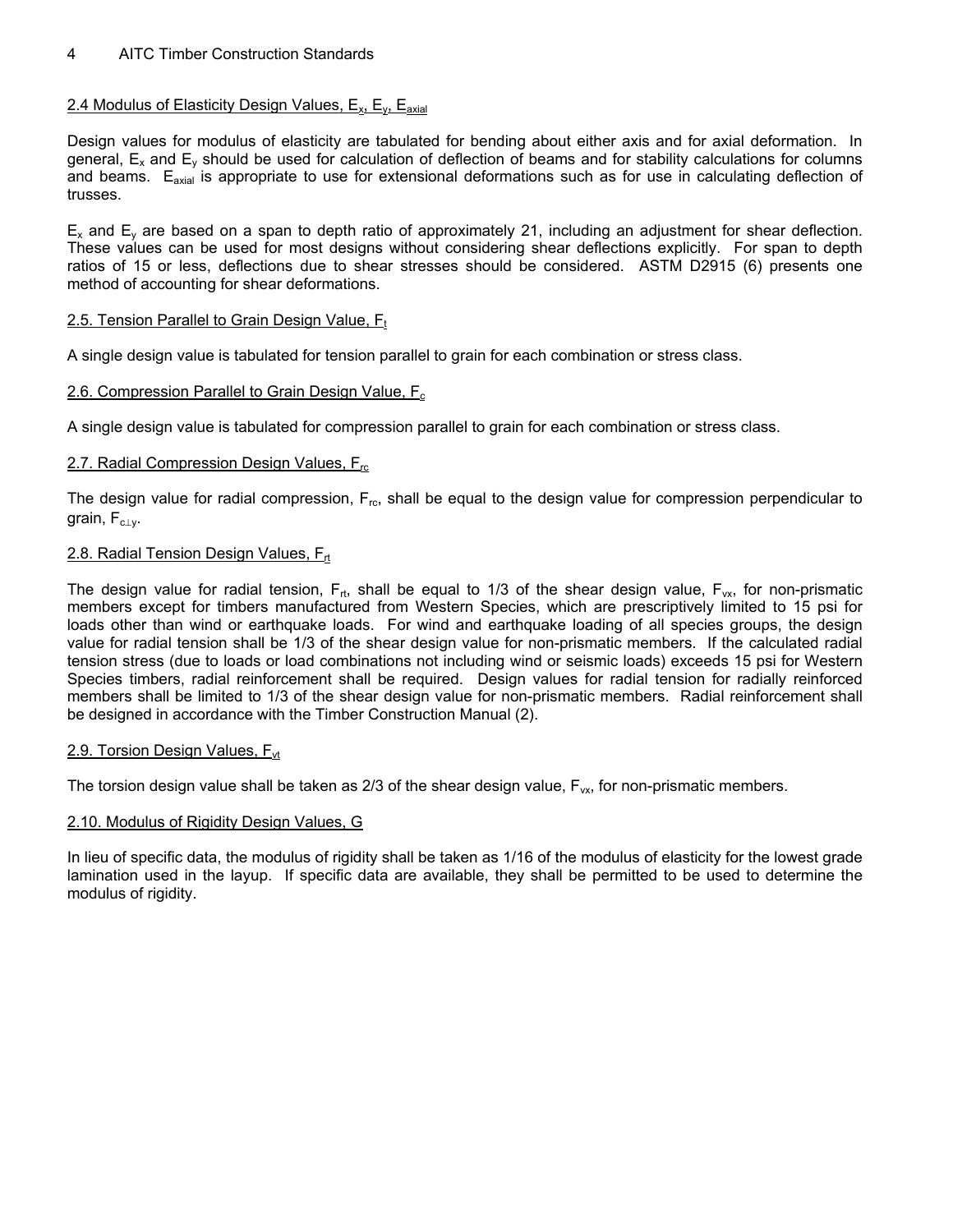#### **3. Adjustment of Design Values**

Tabulated design values apply to members meeting the following conditions:

- (a) Normal duration of load
- (b) Dry service conditions
- (c) Service temperatures below 100 $^{\circ}$ F
- (d) Full lateral support
- (e) Reference dimensions
- (f) Span to depth ratio of L/d=21
- (g) Straight members
- (h) Not chemically treated

Design values shall be adjusted for all other conditions. Adjustment factors are discussed in Sections 3.1-3.13. The applicability of the various adjustment factors is shown in Table 3.0.

|                  |     |                           | Load Duration<br>Factor  | Wet Service<br>actor<br>Ш | Temperature<br>Factor | Stability<br>Factor<br>Beam | Volume<br>Factor         | Flat Use<br>Factor           | urvature<br>Factor<br>ပ  | Interaction<br>actor<br><b>Stress</b><br>ட | Stability<br>Column<br>Factor | Shear Size<br>Factor         | Bearing<br>Factor<br>Area |
|------------------|-----|---------------------------|--------------------------|---------------------------|-----------------------|-----------------------------|--------------------------|------------------------------|--------------------------|--------------------------------------------|-------------------------------|------------------------------|---------------------------|
| $F_b'$           | $=$ | $F_b$                     | $C_D$                    | $\mathsf{C}_{\mathsf{M}}$ | C <sub>t</sub>        | $\rm C_L$                   | $C_{\vee}$               | $C_{\text{fu}}$              | $C_{c}$                  | Cı                                         |                               |                              | -                         |
| $F_t'$           | $=$ | $F_{t}$                   | $C_D$                    | $\mathsf{C}_{\mathsf{M}}$ | $C_t$                 | $\overline{\phantom{a}}$    |                          |                              |                          |                                            |                               |                              | -                         |
| $\overline{F}_V$ | $=$ | $F_V$                     | $C_D$                    | $\mathsf{C}_{\mathsf{M}}$ | $C_{t}$               | $\overline{\phantom{0}}$    |                          |                              |                          |                                            |                               | $\mathsf{C}_\mathsf{H}$      | $\overline{\phantom{a}}$  |
| $F_{c\perp}$     | $=$ | $F_{c\perp}$              | $\blacksquare$           | $C_{M}$                   | $C_t$                 | $\overline{\phantom{0}}$    | -                        | $\qquad \qquad \blacksquare$ | $\overline{\phantom{a}}$ | $\overline{\phantom{0}}$                   | $\overline{\phantom{0}}$      | $\overline{\phantom{a}}$     | $C_{b}$                   |
| $F_c$            | $=$ | $\mathsf{F}_{\mathrm{c}}$ | $C_D$                    | $C_{M}$                   | $C_t$                 | -                           | $\overline{\phantom{0}}$ | ٠                            | $\overline{\phantom{0}}$ | -                                          | $C_{P}$                       | $\overline{\phantom{0}}$     | $\overline{\phantom{a}}$  |
| $E^{\prime}$     | $=$ | E                         | $\overline{\phantom{a}}$ | $\mathsf{C}_{\mathsf{M}}$ | $C_{t}$               |                             |                          |                              | $\overline{\phantom{0}}$ | $\qquad \qquad \blacksquare$               | $\overline{\phantom{0}}$      | $\qquad \qquad \blacksquare$ |                           |
| $F_{rt}$         | $=$ | $F_{rt}$                  | $C_D$                    | $C_{M}$                   | C <sub>t</sub>        | $\overline{\phantom{0}}$    |                          |                              | $\overline{\phantom{a}}$ | -                                          | ۰                             | $\overline{\phantom{a}}$     |                           |

**Table 3.0.** *Applicability of Adjustment Factors* 

#### 3.1. Duration of Load Factor, C<sub>D</sub>

The viscoelastic nature of wood allows it to carry greater loads for short duration than for long duration. Tabulated design values are based on normal load duration, which assumes a member is loaded to its full design capacity for a cumulative duration of 10 years (applied continuously or intermittently). For the condition of normal loading, the duration of load factor,  $C_D = 1.00$ . For other load durations, tabulated design values shall be adjusted according Table 3.1. For load combinations, the load duration factor for the shortest duration load in the combination is permitted to be applied to the entire load combination.

**Table 3.1.** *Frequently used load duration factors.*

| Load Duration | $\mathrm{C_{D}}$ | Typical Design Loads              |
|---------------|------------------|-----------------------------------|
| Permanent     | 0.90             | Dead Load                         |
| Ten Years     | 1.00             | Occupancy Live Load (Normal)      |
| Two Months    | 1.15             | Snow Load                         |
| Seven Days    | 1.25             | Construction Load, Roof Live Load |
| Ten Minutes   | 1.60             | Wind/Earthquake Load              |
| Impact $\leq$ | 2.00             | Impact Load                       |

1. Load duration factors shall not apply to modulus of elasticity, nor to compression perpendicular to grain design values based on a deformation limit.

2. Load duration factors greater than 1.6 shall not apply to structural glued laminated timbers pressure-treated with water-borne preservatives or fire-retardant chemicals. The impact load duration factor shall not apply to connections.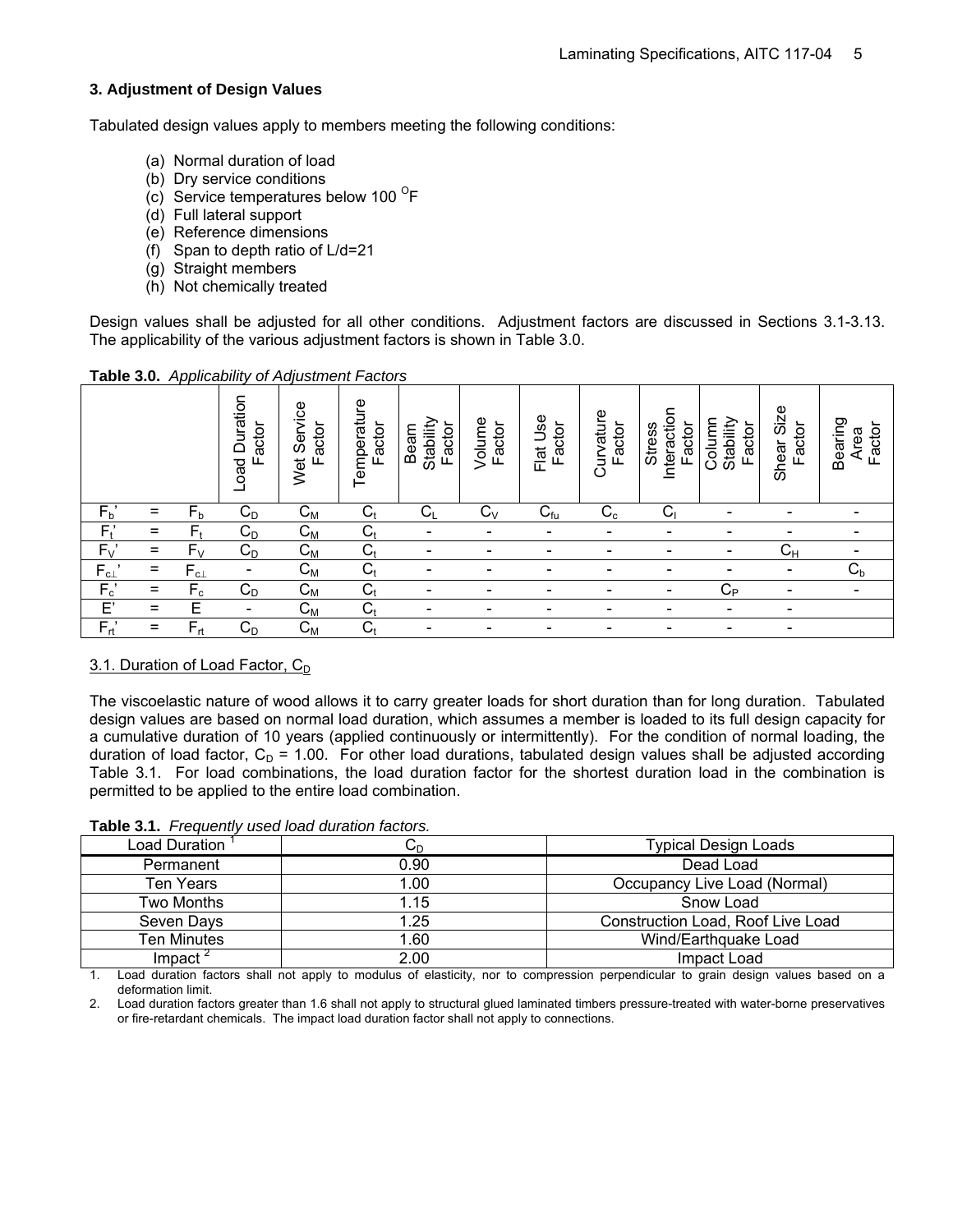#### 3.2. Wet Service Factor,  $C_M$

Tabular design values for structural glued laminated timber are based on wood with a moisture content of less than 16%. When the moisture content of the glued laminated timber in service is expected to be 16% or greater, the applicable wet service factor shall be applied. Table 3.2 shows the wet service factors applicable to each design value.

| Design Value                                                        | Wet Service Factor $(C_M)$ |
|---------------------------------------------------------------------|----------------------------|
| Bending, $F_{bx}^+$ , $F_{bx}^-$ , $F_{by}^-$                       | 0.80                       |
| Tension parallel to grain, $F_t$                                    | 0.80                       |
| Shear, $F_{vx}$ , $F_{vv}$                                          | 0.875                      |
| Compression perpendicular to grain, $F_{c\perp x}$ , $F_{c\perp y}$ | 0.53                       |
| Compression parallel to grain, $F_c$                                | 0.73                       |
| Modulus of Elasticity, $E_x$ , $E_y$ , $E_{axial}$                  | 0.833                      |
| Radial Tension, F <sub>rt</sub>                                     | 0.875                      |
| Radial Compression, F <sub>rc</sub>                                 | 0.53                       |
| Modulus of Rigidity, G                                              | 0.833                      |

#### **Table 3.2.** *Wet Service Factor, CM*

#### 3.3. Temperature Factor,  $C_t$

Tabular design values are based on temperatures up to 100  $\textdegree$ F. When in service temperatures are expected to exceed 100<sup> O</sup>F for sustained exposures, the tabular design value shall be reduced by multiplying by the appropriate factor from Table 3.3.

#### **Table 3.3.** *Temperature Factor, C<sub>t</sub>*

| Design Value                                                                                                                                             | In Service Moisture Condition | $T \leq 100$ <sup>O</sup> F | $100$ <sup>O</sup> F≤T≤125 | $125^\circ$ F≤T≤150 |
|----------------------------------------------------------------------------------------------------------------------------------------------------------|-------------------------------|-----------------------------|----------------------------|---------------------|
| $F_t$ , E <sub>x</sub> , E <sub>y</sub> , E <sub>axial</sub>                                                                                             | Wet or Dry                    | ı.U                         | 0.9                        | 0.9                 |
| $F_{\text{bx}}^+$ , $F_{\text{bx}}$ , $F_{\text{by}}$ , $F_{\text{v}}$ , $F_{\text{c}}$ ,<br>$F_{c\perp x}$ , $F_{c\perp}$ , $F_{rt}$ , $F_{rc}$ ,       | Dry                           | 1.0                         | 0.8                        | 0.7                 |
| $F_{\text{bx}}^{\text{+}}, F_{\text{bx}}$ , $F_{\text{by}}$ , $F_{\text{v}}$ , $F_{\text{c}}$ ,<br>$F_{c\perp x}$ , $F_{c\perp}$ , $F_{rt}$ , $F_{rc}$ , | Wet                           | 1.0                         |                            | 0.5                 |

#### 3.4. Beam Stability Factor, CL

The tabular bending stresses are applicable to bending members that are fully laterally braced to prevent buckling of the member, or have depth less than or equal to their width. Full lateral bracing requires lateral support of the ends at points of bearing to prevent rotation and continuous support along the compression edge of the beam to prevent lateral displacement. When other conditions exist, the beam stability factor shall be calculated and applied as shown in the AITC Timber Construction Manual (2) and the NDS® (3). The beam stability factor shall not be applied cumulatively with the volume factor. The smaller factor shall apply.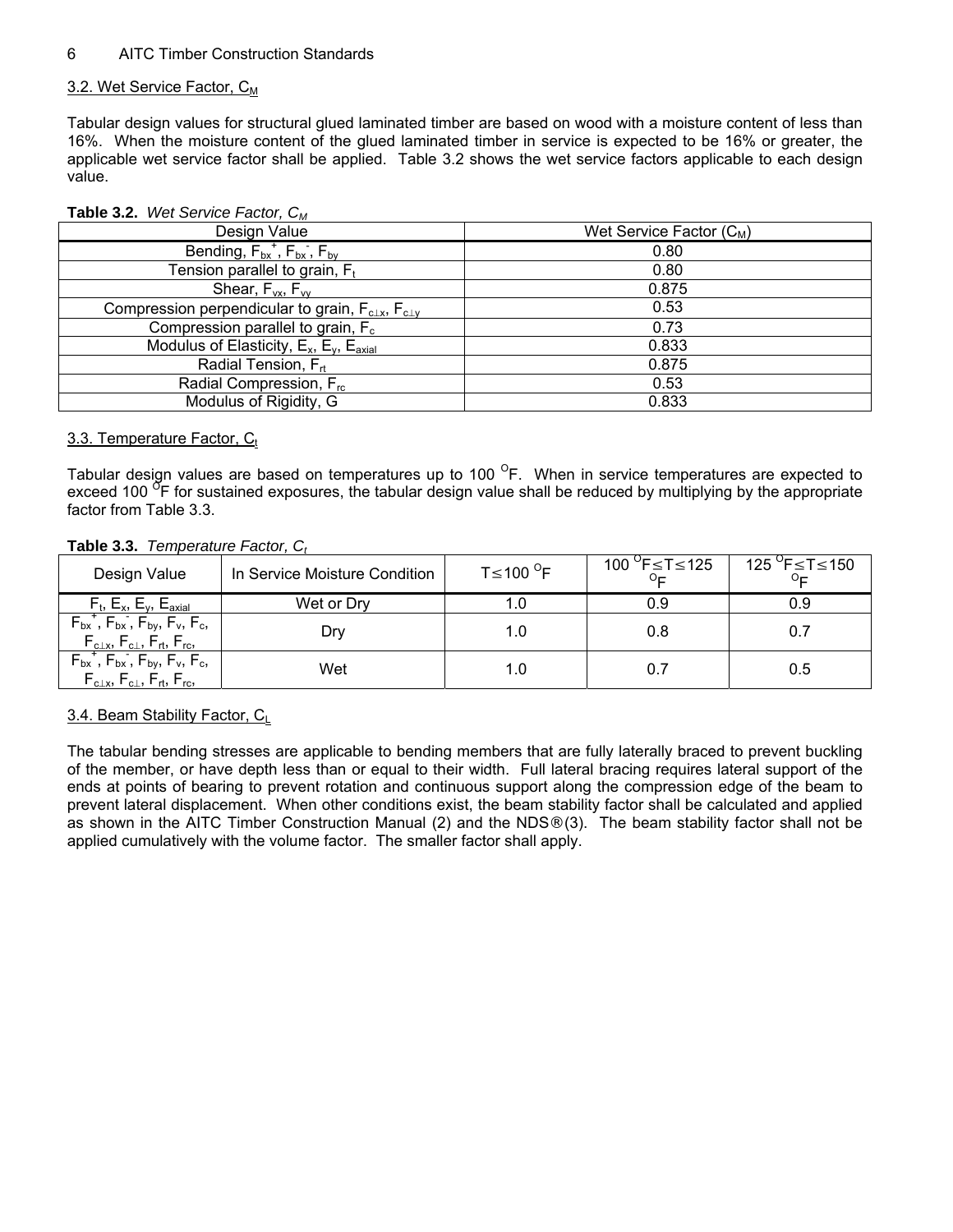#### 3.5. Volume Factor,  $C_V$

The tabular stresses for bending about the x-x axis,  $F_{bx}$ , are based on a member with a reference size of 5-1/8 in. wide, 12 in. deep, and 21 ft long. When a different size member exists, the tabular design value shall be multiplied by the volume factor,  $C_V$ , calculated as follows.

$$
C_V = \left[ \left( \frac{5.125in}{b} \right) \left( \frac{12in}{d} \right) \left( \frac{21ft}{L} \right) \right]^{\frac{1}{x}} \le 1.0
$$
 *Equation 3.5.*

where:

- $C_V$  = volume factor
- $b =$  beam width (in.) For beams with multiple piece laminations (across width),  $b =$  width of widest piece used in the layup.
- $d =$  beam depth (in.)
- $L = length of beam between points of zero moment (ft)$
- $x = 20$  for Southern Pine
- $x = 10$  for all other species

The volume factor shall not be applied cumulatively with the beam stability factor. The smaller factor shall apply.

#### 3.6. Flat Use Factor,  $C_{f<sub>U</sub>}$

The tabular stress for bending about the y-y axis,  $F_{by}$ , is based on a member with a reference depth of 12 in. For depths less than 12 in.,  $F_{\text{bv}}$  is permitted to be increased by multiplying by the flat use factor,  $C_{\text{fu}}$  for structural glued laminated timber (Equation 3.6.)

$$
C_{f_u} = \left(\frac{12in}{d}\right)^{\frac{1}{9}}
$$
 Equation 3.6.

where:

 $C_{\text{fu}}$  = flat use factor

 $d =$  beam depth (in.) (measured parallel to wide face of laminations)

#### $3.7.$  Curvature Factor,  $C_c$

For the curved portion of members, the design stresses in bending,  $F_{bx}$ <sup>+</sup>,  $F_{bx}$ , shall be reduced by multiplying by the curvature factor calculated by Equation 3.7.

$$
C_c = 1 - 2000 \left(\frac{t}{R}\right)^2
$$
 Equation 3.7.  
where:  

$$
t = \text{lamination thickness}
$$

 $R =$  radius of curvature

No curvature factor need be applied to the design value in the straight portion of a member, regardless of curvature elsewhere.

#### 3.8. Stress Interaction Factor, C<sub>I</sub>

For tapered bending members, consideration must be given to the stress interactions caused by the taper. The stress interaction factor shall be applied to the allowable bending stress,  $F_{\text{bx}}$ , as described in the AITC Timber Construction Manual.

#### 3.9. Column Stability Factor, C<sub>P</sub>

The tabular design value for compression parallel to grain,  $F_c$ , shall be multiplied by the column stability factor as calculated by methods in the AITC Timber Construction Manual and the NDS®.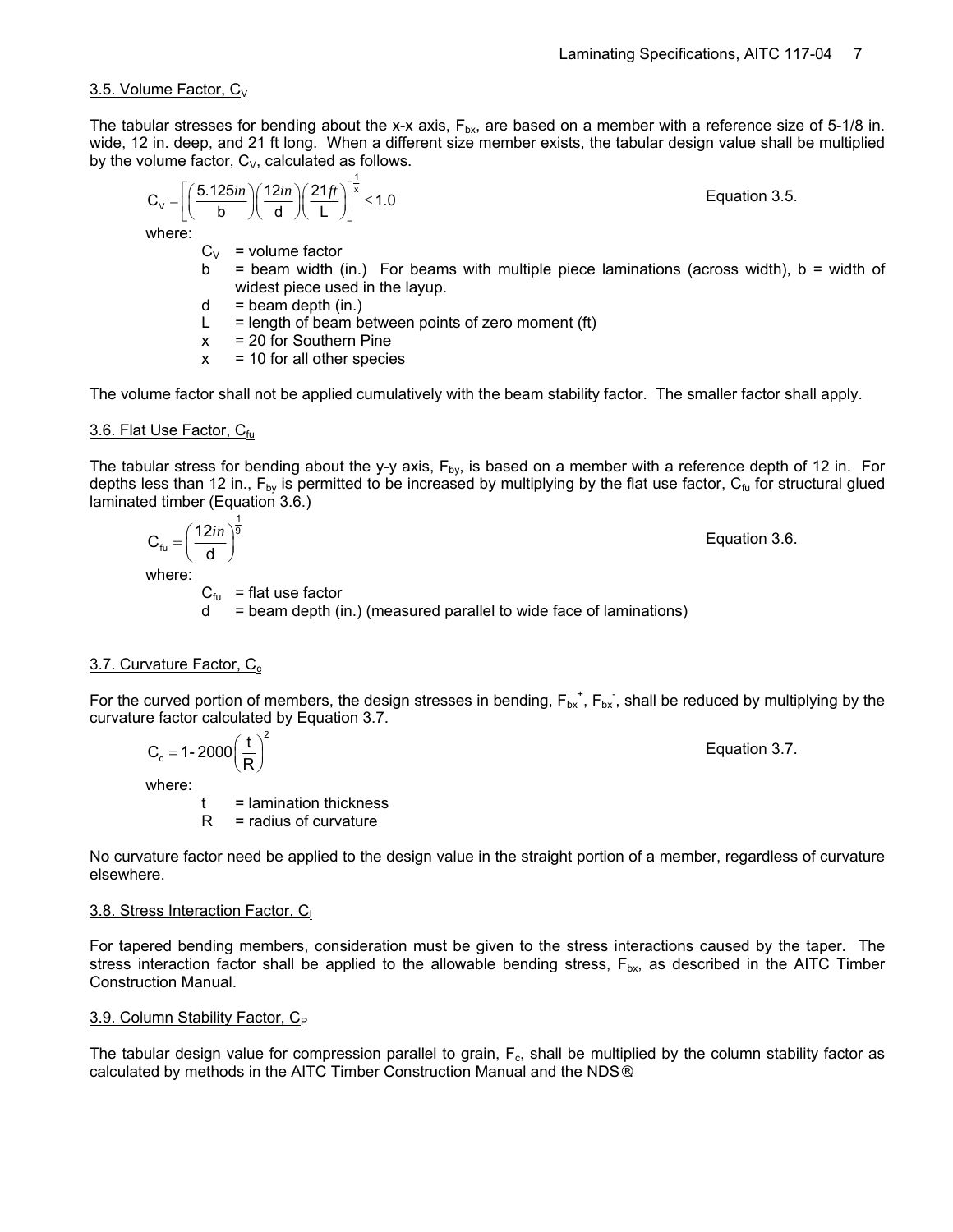#### $3.10.$  Bearing Area Factor,  $C_b$

For bearings less than 6 inches in length and not nearer than three inches to the end of the member, the design value for compression perpendicular to grain, F<sub>c⊥</sub>, shall be permitted to be multiplied by the bearing area factor calculated with Equation 3.10.

$$
C_b = \frac{l_b + 0.375in}{l_b}
$$
 Equation 3.10.

where:  $l<sub>b</sub>$  = bearing length measured parallel to grain

#### 3.12. Preservative Pressure Treatment Factor, C<sub>pt</sub>

The design values given herein are also applicable to structural glued laminated timbers that have been pressure treated by an approved preservative process in accordance with AITC 109 *Standard for Preservative Treatment of Structural Glued Laminated Timber* (10). Treatment processes and chemicals not included in AITC 109 may cause strength or stiffness loss in structural glued laminated timbers. Appropriate reduction factors for these processes and chemicals shall be obtained from the party providing the treatment.

#### 3.13. Fire Retardant Treatment Factor, C<sub>rt</sub>

The effect of fire retardant treatments on the strength of structural glued laminated timbers is dependent on the species and treatment combinations involved. Research indicates that bending strength may be reduced by 10- 25%. Appropriate reduction factors for fire retardant treatment shall be obtained from the party providing the treatment. Because of the excellent fire performance characteristics of structural glued laminated timber, fire retardant treatments are typically not applied.

#### **4. Dimensions and Shapes**

American National Standard ANSI/AITC A190.1 (1) permits the use of any width or depth of structural glued laminated timber. The use of standard finished sizes constitutes recommended practice to the extent that other considerations will permit. The depth and width of the timber shall be as agreed upon by the buyer and seller. All members shall be sized in accordance with the width, depth, and length requirements of the structural design. Dimensional tolerances shall be in accordance with ANSI/AITC A190.1 (1). Shape shall be as agreed upon by buyer and seller.

#### 4.1. Standard Sizes

Standard net finished widths for structural glued laminated timbers are as shown in Table 4.1.

| <b>Nominal Width of Laminations</b> | <b>Western Species Net Width (in.)</b> | Southern Pine Net Width (in.) |
|-------------------------------------|----------------------------------------|-------------------------------|
|                                     | 2-1/8 or 2-1/2                         | 2-1/8 or 2-1/2                |
|                                     | $3 - 1/8$                              | $3$ or $3-1/8$                |
|                                     | $5 - 1/8$                              | 5 or 5-1/8                    |
|                                     | $6 - 3/4$                              | $6 - 3/4$                     |
| 10                                  | $8 - 3/4$                              | $8 - 1/2$                     |
| 12                                  | $10 - 3/4$                             | $10 - 1/2$                    |
| 14                                  | $12 - 1/4$                             | 12                            |
| 16                                  | $14 - 1/4$                             | 14                            |

**Table 4.1.** *Standard Net Finished Widths for Structural Glued Laminated Timber.*

1. Standard widths for structural glued laminated timber meeting the requirements of the Framing appearance grade are 3-1/2 in. for nominal 4 in. lamination width and 5-1/2 in. for nominal 6 in. lamination width

Standard depths are in multiples of the standard lamination thickness. Southern Pine laminations are typically surfaced to 1-3/8 in. thick , and Western Species laminations are typically surfaced to 1-1/2 in. thick. Laminations 3/4 in. thick are often used for curved members of both Southern Pine and Western Species. I-joist compatible depths are also available from some manufacturers.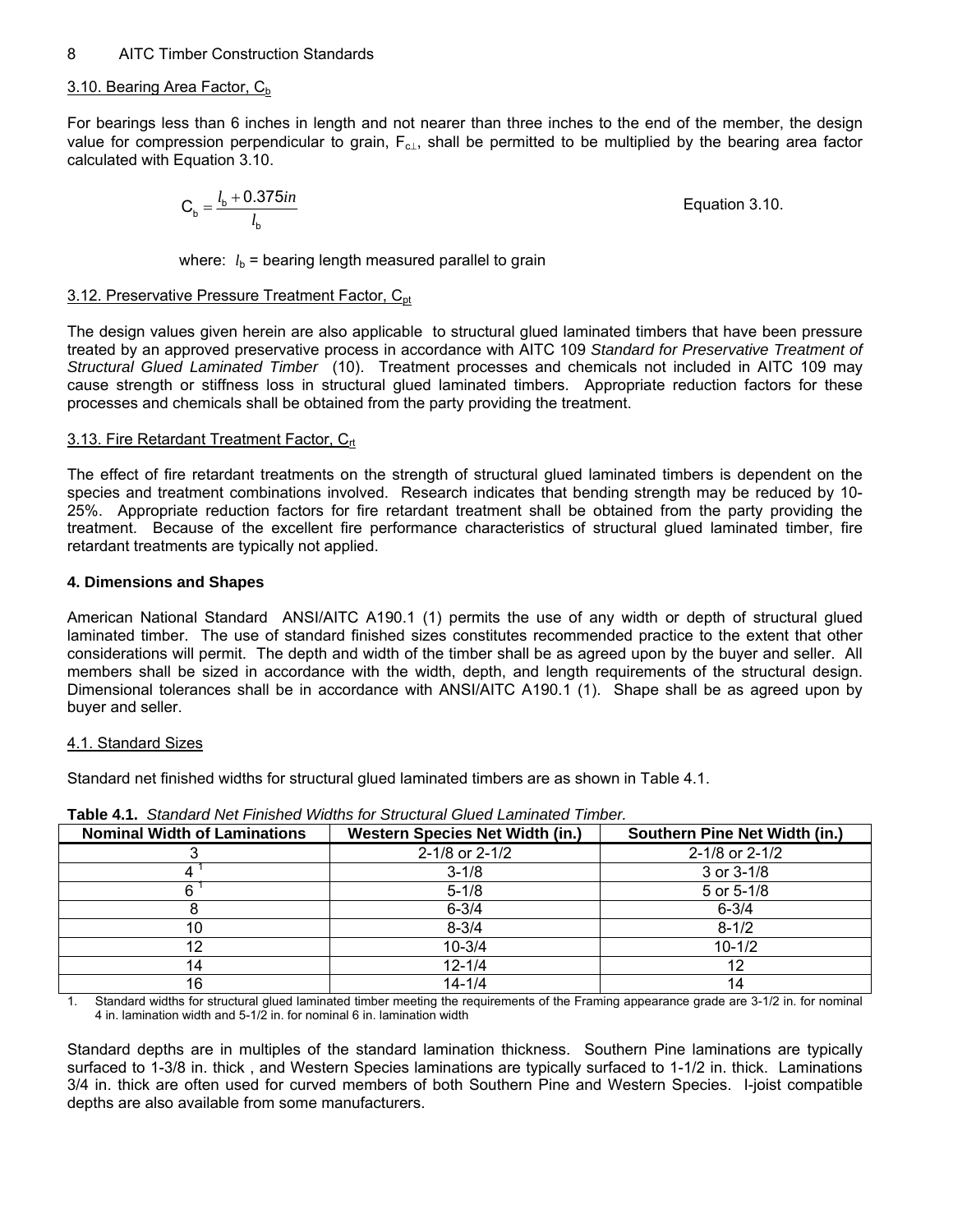#### 4.2 Shape

Structural glued laminated timbers can be manufactured in a variety of shapes from straight beams to graceful curved arches. Members can also be manufactured with tapered or constant cross section. Laminated timbers that are tapered and/or curved shall be designed in accordance with the AITC Timber Construction Manual (2).

The ability to bend laminations to curved shape is dependent upon many factors relating to both wood properties and manufacturing techniques, therefore, the designer is encouraged to consult with the manufacturer prior to specifying. Two prime considerations are thickness of laminations (t) and bending radius (R).

The t/R ratio shall not exceed 1/100 for Southern Pine or 1/125 for other softwoods, where t is the actual lamination thickness and R is the radius of curvature. The recommended radii of curvature at the inside face of sharply curved members, such as tudor arches, are:

7 ft 0 in. for Southern Pine using a lamination thickness up to 3/4 in.

9 ft 4 in. for all other softwood species using a lamination thickness up to 7/8 in.

For less sharply curved members, the recommended radius of curvature at the inside face is:

27 ft 6 in. for all softwood species utilizing a lamination thickness from 1-1/4 in. to 1-5/8 in.

#### **5. Appearance Grades**

Appearance grades shall be specified in accordance with ANSI/AITC A190.1 (1) and AITC 110 *Standard Appearance Grades for Structural Glued Laminated Timber* (11), or as agreed upon between buyer and seller. The tabular design values are independent of the appearance grades.

Special surfacing, such as rough saw texturing reduces the cross section and affects the member capacity based on the reduced section properties. This reduced cross section shall be considered in design.

#### **6. Connection Design**

The design of fasteners and connections shall be in accordance with the 2001 or more recent *National Design Specification*® *(NDS) for Wood Construction* (3), with the exception that the provisions of NDS 2001 Appendix E shall be mandatory.

In addition, consideration shall be given to shrinkage or swelling of wood members occurring at connections due to moisture changes. AITC 104 (12) shows examples of recommended detailing practice.

#### 6.1 Dowel-Type Fasteners

The design of dowel-type fasteners in accordance with the NDS<sup>®</sup> requires the specific gravity of the timber member for design calculations. In general, the specific gravity values in Table 6.1 are permitted to be used for the species groups listed. The specific gravities to be used for connection design for laminated timber combinations or stress classes are listed in Table 8.1. and Table A1.

| <b>Species or Species Group</b> | <b>Specific Gravity (G)</b> |
|---------------------------------|-----------------------------|
| Southern Pine                   | 0.55                        |
| Douglas Fir-Larch               | 0.50                        |
| Douglas Fir South               | 0.46                        |
| Alaska Cedar                    | 0.46                        |
| Hem-Fir                         | 0.43                        |
| Southern Pine (coarse grain)    | 0.43                        |
| Spruce-Pine-Fir                 | 0.42                        |
| Eastern Spruce                  | 0.41                        |
| Redwood                         | 0.37                        |
| <b>Western Cedars</b>           | 0.36                        |
| Softwood Species                | 0.35                        |

**Table 6.1.** *Specific Gravity for Fastener Design*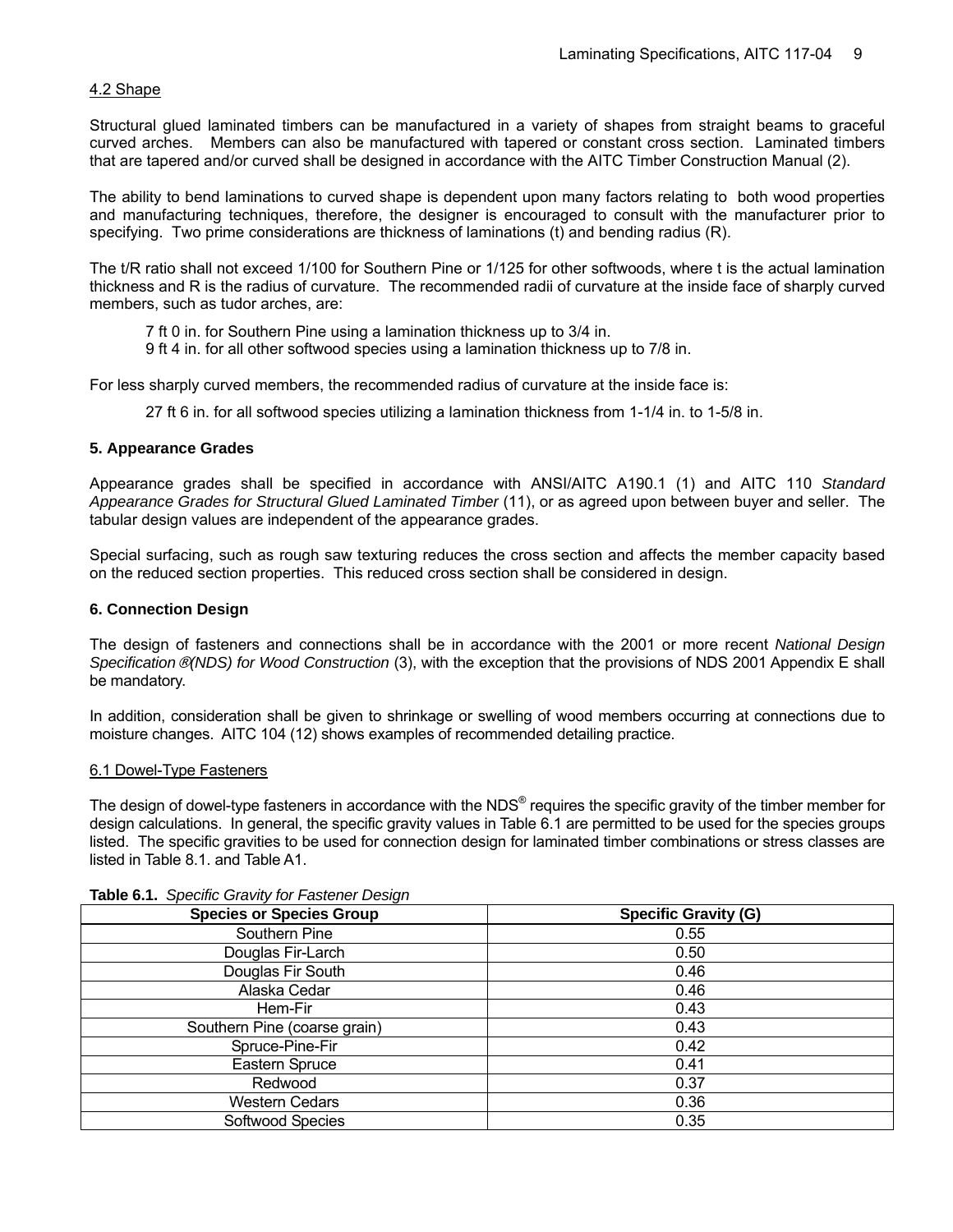#### 6.2 Split Rings and Shear Plate Connectors

Four specific gravity groupings have been developed for split ring and shear plate connector design. The specific gravity values corresponding to each group are shown in Table 6.2. The assigned specific gravities for each species for design of split ring and shear plate connectors shall be as shown in Table 6.1.

| <b>TWATER STERN COMPOSITION</b> OPINS AND CHOCKS TRACE COMMUNICATION |                            |  |  |  |
|----------------------------------------------------------------------|----------------------------|--|--|--|
| <b>Specific Gravity Grouping</b>                                     | <b>Specific Gravity, G</b> |  |  |  |
|                                                                      | $G \geq 0.60$              |  |  |  |
|                                                                      | $0.49 \le G \le 0.60$      |  |  |  |
|                                                                      | $0.42 \le G \le 0.49$      |  |  |  |
|                                                                      | G < 0.42                   |  |  |  |

#### **Table 6.2.** *Groups for Split Ring and Shear Plate Connectors*

#### 6.3. Pre-engineered Metal Connectors

Pre-engineered metal connectors are commercially available for use with structural glued laminated timber. These components shall be designed and installed in accordance with the manufacturer's requirements and applicable evaluation reports.

#### **7. Load and Resistance Factor Design**

The tabulated design values presented in these specifications are intended for use with Allowable Stress Design (ASD). Conversion of these design values is necessary if Load and Resistance Factor Design (LRFD) is used. LRFD design shall conform to AF&PA/ASCE Standard 16-95 (13), except that the load combinations shall conform with ASCE 7-02 (14). The design value adjustment factors used for ASD are also applicable for LRFD, with the exception of the Load Duration Factor. Factors applicable to only LRFD are shown, subsequently.

#### 7.1. Format Conversion Factors, KF

For use with the LRFD methodology, ASD tabulated values shall be converted by multiplication with the conversion factor,  $K_F$ . Conversion factors for each property are defined in Table 7.1.

|  |  | <b>Table 7.1. Format Conversion Factors for LRFD</b> |  |  |
|--|--|------------------------------------------------------|--|--|
|--|--|------------------------------------------------------|--|--|

| <b>Application</b> | <b>Property</b>                          | NΕ          |  |  |  |
|--------------------|------------------------------------------|-------------|--|--|--|
| <b>Members</b>     | $F_b$ , $F_t$ , $F_V$ , $F_c$ , $F_{rt}$ | $2.16/\phi$ |  |  |  |
|                    | $F_{c\perp}$ , $F_{rc}$                  | 1.875/ዕ     |  |  |  |
| Connections        | W<br><u>.</u>                            | $2.16/\phi$ |  |  |  |

For stability calculations, LRFD equations require the use of a  $5<sup>th</sup>$  percentile modulus of elasticity,  $E_{05}$ .  $E_{05}$  shall be calculated using Equation 7.1.

$$
E_{05} = 1.05E(1 - 1.645CoV_E)
$$
 *Equation 7.1.*

where:  $E_{05}$  = 5<sup>th</sup> percentile modulus of elasticity  $E$  = average modulus of elasticity from ASD tables  $COV<sub>E</sub>$  = coefficient of variation for modulus of elasticity = 0.10 for structural glued laminated timber with 6 or more laminations

= 0.15 for structural glued laminated timber with less than 6 laminations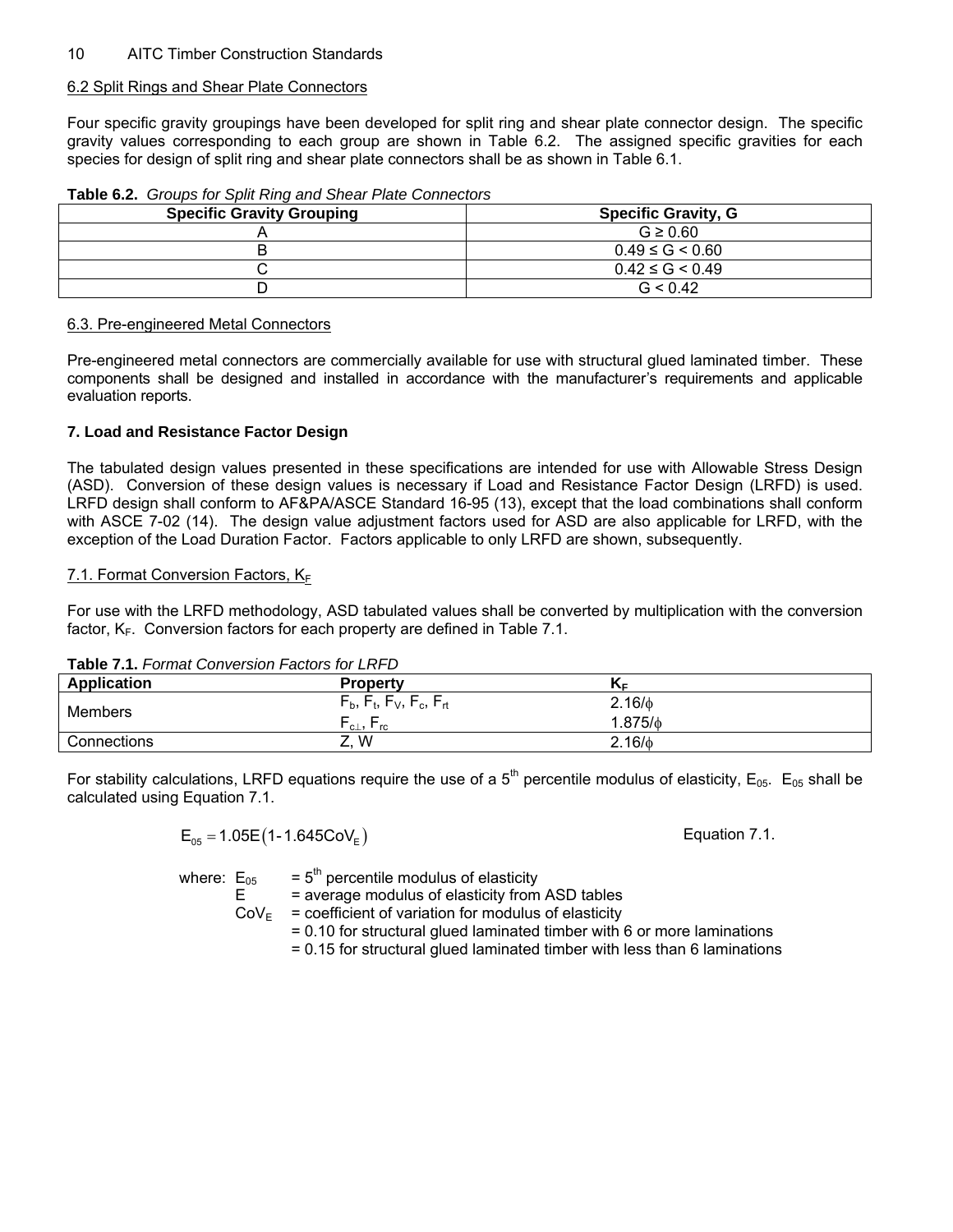#### 7.2. Resistance Factors, φ

LRFD design values shall be multiplied by the appropriate resistance factor, φ, as specified in Table 7.2.

| <b>Table 1.2.</b> Resistance Factors for LIVI D |                           |                     |       |  |  |
|-------------------------------------------------|---------------------------|---------------------|-------|--|--|
| <b>Application</b>                              | <b>Property</b>           | Symbol              | Value |  |  |
| Members                                         | гb                        | $\Phi_{\rm b}$      | 0.85  |  |  |
|                                                 |                           | $\Phi_t$            | 0.80  |  |  |
|                                                 | $F_v, F_{rt}$             | $\Phi$              | 0.75  |  |  |
|                                                 | $F_c, F_{c\perp}, F_{rc}$ | $\Phi$ <sub>c</sub> | 0.90  |  |  |
|                                                 | ∟s                        | $\mathbb{Q}_S$      | 0.85  |  |  |
| Connections                                     | W<br>Ź.,                  | $\Phi$ z            | 0.65  |  |  |

#### **Table 7.2.** *Resistance Factors for LRFD*

#### 7.3. Time Effect Factors, λ

LRFD design values shall be multiplied by the appropriate time effect factor based on the primary load in the load combination. Appropriate load combinations shall be as specified in the applicable building code. Load combinations from ASCE 7-02 are shown in Table 7.3 with corresponding time effect factors. The ASD Load Duration Factor shall not apply for LRFD.

**Table 7.3.** *Time Effect Factors for LRFD with ASCE 7-02 load combinations.* 

| <b>Load Combination</b>                   | <b>Primary Load</b>            |      |
|-------------------------------------------|--------------------------------|------|
| $1.4(D + F)$                              | D. F                           | 0.6  |
|                                           | L (from storage)               | 0.7  |
| $1.2(D+F) + 1.6(L+H) + 0.5(Lr or S or R)$ | L (from occupancy)             | 0.8  |
|                                           | L (from impact $\frac{1}{1}$ ) | 1.25 |
|                                           |                                | 0.6  |
| $1.2D + 1.6(L_r or S or R) + (L or 0.8W)$ | $L_r$ , S, R                   | 0.8  |
| $1.2D + 1.6W + L + 0.2S$                  | W                              | 1.0  |
| $1.2D + 1.0E + L + 0.2S$                  | F                              | 1.0  |
| $0.9D + 1.6W + 1.6H$                      | w                              | 1.0  |
| $0.9D + 1.0E + 1.6H$                      |                                | 1.0  |

1. Time effect factors greater than 1.0 shall not apply to connections or to structural members pressure-treated with water-borne preservatives or fire-retardant chemicals.

where:  $D =$  dead load

 $E$  = earthquake load

- $F =$  load due to fluids with well-defined pressures and maximum heights
- H = load due to lateral earth pressure, ground water pressure, or pressure of bulk materials
- $L =$  live load
- $L_r$  = roof live load
- $R =$  rain load
- $S =$ snow load
- $W =$  wind load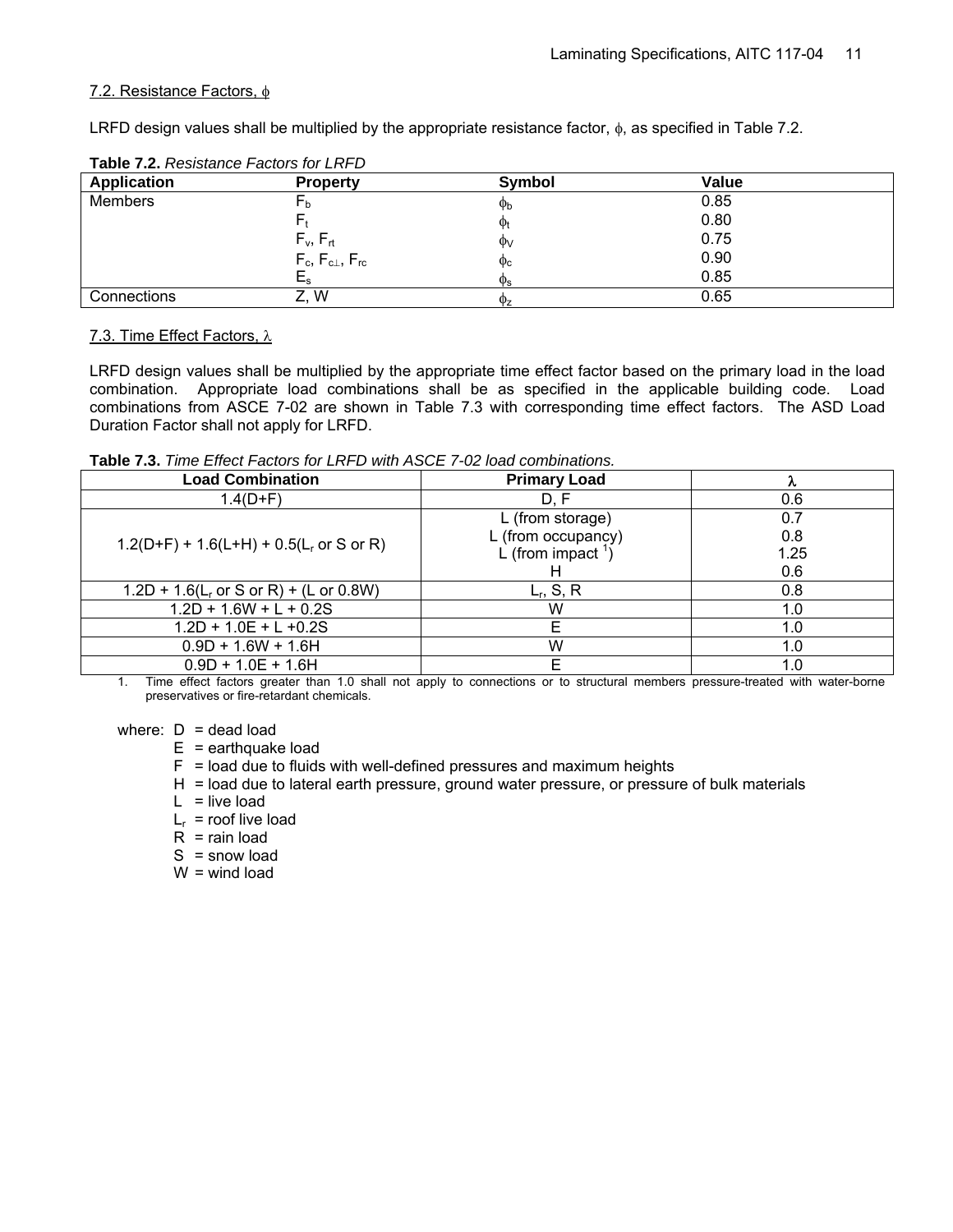#### **8. Design Value Tables**

The design values in Table 8.1 are applicable to members with 4 or more laminations and are intended primarily for members stressed in bending due to loads applied perpendicular to the wide faces of the laminations. Design values are included, however, for axial loads and bending loads applied parallel to the wide faces of the laminations. The values in Table 8.1 are for the industry recommended stress classes. Each stress class is representative of a group of combinations with similar design values. Design values for individual combinations are shown in Annex A, Table A1.

Table 8.2 contains design values for timbers with uniform grade layups. These layups are intended primarily for timbers loaded axially or in bending due to loads applied parallel to the wide faces of the laminations. Design values are included, however, for bending due to loads applied perpendicular to the wide face of the laminations. The layups included in Table 8.2 represent the most common uniform grade layups used. An expanded list of uniform grade layups is shown in Annex A, Table A2.

The design values in Tables 8.3 and A3 are applicable to stress classes and combinations that have been modified by secondary manufacturing or fabrication by removing material from the compression face to create a tapered beam. The design values in Table 8.3 and A3 shall replace the corresponding design values in Tables 8.1 and A1 for all such field-tapered beams. For members manufactured with taper in the laminating plant, the design values published in Tables 8.1 and A1 shall apply.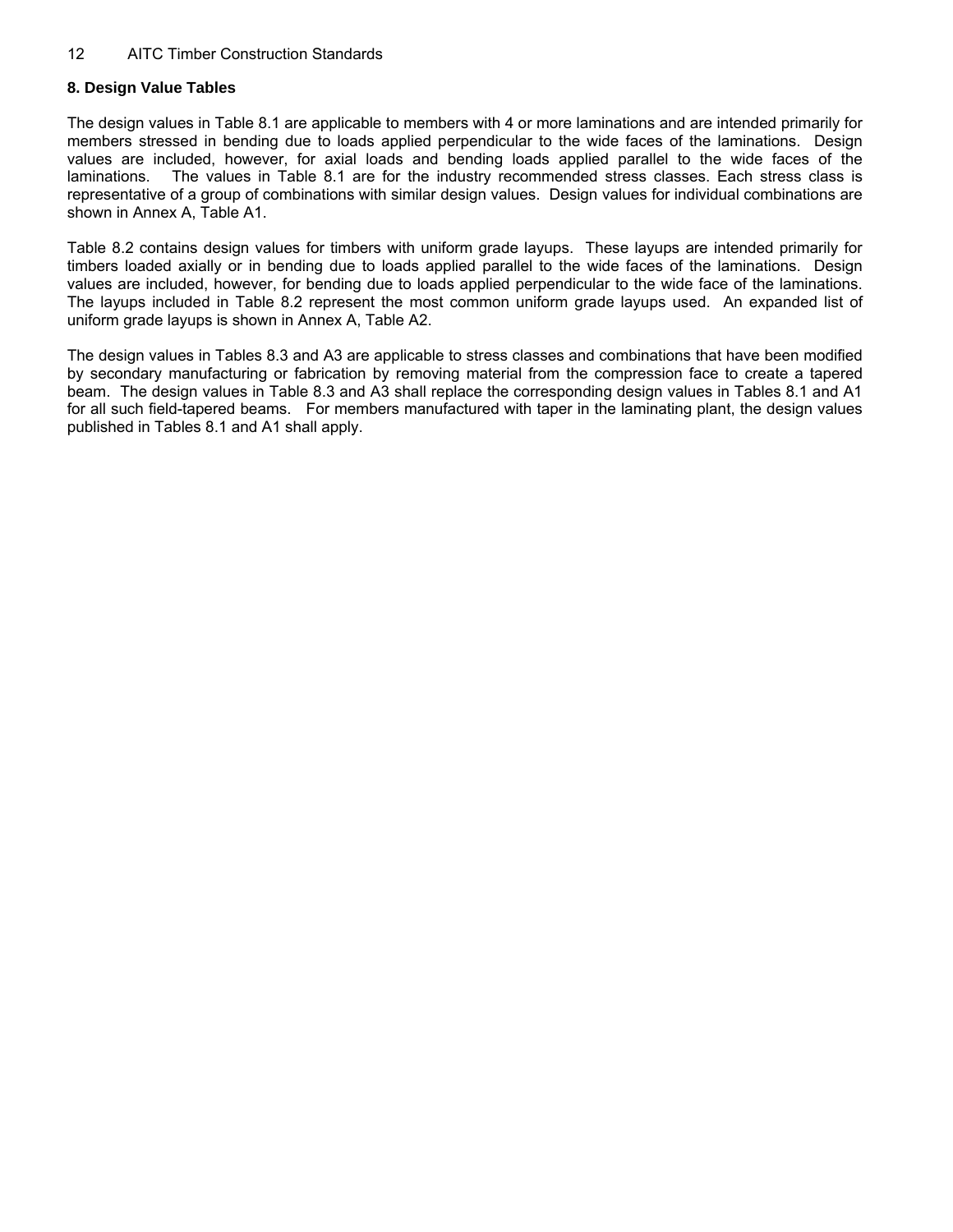**Table 8.1 Design Values for Structural Glued Laminated Softwood Timber**  Table 8.1 Design Values for Structural Glued Laminated Softwood Timber

Members stressed primarily in bending) (Tabulated design values are for normal load duration and dry service conditions. See Section 3 for a comprehensive  **(Members stressed primarily in bending)** (Tabulated design values are for normal load duration and dry service conditions. See Section 3 for a comprehensive description of design value adjustment factors.) description of design value adjustment factors.)

|                               |                        |                        | Bending About X-X                               | Axis                   |                  |                     | Bending About Y-Y Axis                          |                         |                  |                        | Axially Loaded       |                | Fasteners               |
|-------------------------------|------------------------|------------------------|-------------------------------------------------|------------------------|------------------|---------------------|-------------------------------------------------|-------------------------|------------------|------------------------|----------------------|----------------|-------------------------|
|                               |                        |                        | Faces of Laminations<br>Loaded Perpendicular to | Wide                   |                  |                     | Loaded Parallel to Wide<br>Faces of Laminations |                         |                  |                        |                      |                |                         |
|                               |                        | Extreme Fiber in       | Compression<br>Perpendicular                    | Parallel<br>Shear      | Modulus<br>đ     | Extreme<br>Fiber in | Compression<br>Perpendicular                    | Parallel<br>Shear       | Modulus<br>đ     | Parallel to<br>Tension | Compression          | Modulus<br>৳   | Specific Gravity<br>for |
|                               |                        | Bending                | to Grain                                        | Horizontal<br>to Grain | Elasticity       | Bending             | to Grain                                        | (Horizontal<br>to Grain | Elasticity       | Grain                  | Parallel to<br>Grain | Elasticity     | Fastener Design         |
|                               | Tension<br>Zone        | Compression<br>Zone    |                                                 |                        |                  |                     |                                                 |                         |                  |                        |                      |                |                         |
|                               | in Tension<br>Stressed | in Tension<br>Stressed |                                                 |                        |                  |                     |                                                 |                         |                  |                        |                      |                |                         |
|                               | (Positive Bending)     | (Negative Bending)     |                                                 |                        |                  |                     |                                                 |                         |                  |                        |                      |                |                         |
| <b>Stress Class</b>           | *<br>آ⊾                | ت<br>آ                 | $F_{c\perp x}$                                  | ะ<br>แ                 | шř               | ᇈ                   | <b>ات</b>                                       | ے<br>⊾                  | ٌш               | ட்                     | ۳ò                   | $E_{axial}$    | ග                       |
|                               | $_{(psi)}$             | (psi)                  | (psi)                                           | (psi)                  | $10^6$ psi)      | (isd)               | (psi)                                           | (psi)                   | $(10^6$ psi)     | [psi                   | (psi)                | $10^6$ psi     |                         |
| 16F-1.3E                      | 1600                   | 925                    | 315                                             | 195                    | ن<br>1           | 800                 | 315                                             | 170                     | ب<br>-           | 675                    | 925                  | $\frac{2}{1}$  | 0.42                    |
| 20F-1.5E                      | 2000                   | 1100                   | 425                                             | $210^{(6)}$            | $\frac{5}{1}$    | 800                 | 315                                             | 185                     | $\frac{2}{1}$    | 725                    | 925                  | $\frac{3}{2}$  | 0.42                    |
| 24F-1.7E                      | 2400                   | 1450                   | 500                                             | $210^{(6)}$            | $\overline{1}$ . | 1050                | 315                                             | 185                     | 13               | 775                    | 1000                 | $\dot{4}$      | 0.42                    |
| 24F-1.8E                      | 2400                   | (71, 1450)             | 650                                             | $265^{(3)}$            | $\frac{8}{1}$    | 1450                | 560                                             | رما<br>230              | $\frac{6}{1}$    | 1100                   | 1600                 | $\ddot{ }$ :   | (61, 0950)              |
| $26F-1.9EV$                   | 2600                   | 1950                   | 650                                             | 265<br>205             | $\frac{1}{2}$    | 1600                | 560                                             | رها<br>230              | $\frac{6}{1}$    | 1150                   | 1600                 | $\ddot{ }$ :   | (61, 095, 0)            |
| 28F-2.1E SP <sup>(7)</sup>    | 2800                   | 2300                   | <b>740805</b>                                   | 300                    | $2.1^{(9)}$      | 1600                | 650                                             | 260                     | $\ddot{ }$ :     | 1250                   | 1750                 | $\ddot{ }$     | 0.55                    |
| 30F-2.1E SP <sup>(7)(8)</sup> | 3000                   | 2400                   | <b>740805</b>                                   | 300                    | $2.1^{(9)}$      | 1750                | 650                                             | 260                     | $\overline{1.7}$ | 1250                   | 1750                 | $\overline{1}$ | 0.55                    |
|                               |                        |                        |                                                 |                        |                  |                     |                                                 |                         |                  |                        |                      |                |                         |

For balanced layups, **F<sub>bx</sub>** shall be equal to  $\mathsf{F_{\mathsf{bx}}}^\star$  for the stress class. Designer shall specify when balanced layup is required. **+** for the stress class. Designer shall specify when balanced layup is required. shall be equal to  $F_{\rm{bx}}$ (1) For balanced layups, F<sub>bx</sub>  $\widehat{\epsilon}$ 

**-**, is permitted to be increased to 1850 psi for Douglas Fir and to 1950 psi for Southern Pine for specific combinations. Designer shall specify when these increased stresses are required. Negative bending stress,  $\mathsf{F}_{\rm nx}$ , is permitted to be increased to 1850 psi for Douglas Fir and to 1950 psi for Southern Pine for specific combinations. Designer shall specify when these increased stresses are required (2) Negative bending stress, F<sub>bx</sub>

For structural glued laminated timber of Southern Pine, the basic shear design values,  $\mathsf{F}_{\rm vx}$  and  $\mathsf{F}_{\rm vy}$ , are permitted to be increased to 300 psi, and 260 psi, respectively. (3) For structural glued laminated timber of **Southern Pine**, the basic shear design values, **Fvx** and **Fvy**, are permitted to be increased to **300 psi**, and **260 psi**, respectively.

(4) The design value for shear, **F<sub>xx</sub>**, shall be decreased by multiplying by a factor of 0.72 for non-prismatic members, notched members, and for all members subject to impact or cyclic loading. The reduced design value The design value for shear, F<sub>w</sub>, shall be decreased by multiplying by a factor of 0.72 for non-prismatic members, notched members, and for all members subject to impact or cyclic loading. The reduced design value shall be used for design of members at connections that transfer shear by mechanical fasteners. The reduced design value shall also be used for determination of design values for radial tension and torsion. shall be used for design of members at connections that transfer shear by mechanical fasteners. The reduced design value for determination of design values for radial tension and forsion and forsion.  $\widehat{a}$   $\widehat{c}$   $\widehat{d}$ 

Certain Southern Pine combinations may contain lumber with wane. If lumber with wane is used, the design value for shear parallel to grain, F<sub>wa</sub>, shall be multiplied by 0.67 if wane is allowed on both sides. If wane is (6) Certain Southern Pine contions may contain lumber with wane. If lumber with wane is used, the design value for shear parallel to grain, F<sub>xs,</sub> shall be multiplied by 0.67 if wane is allowed on both sides. If wane is Design values are for timbers with laminations made from a single piece of lumber across the width or multiple pieces that have been edge bonded. For timbers manufactured from multiple piece laminations (across<br>width) that (5) Design values are for timbers with laminations made from a single piece of lumber across the width or multiple piece across the width or multiple piece definitions derivations (across width) that are not edge bonded, value shall be multiplied by 0.4 for members with 5, 7, or 9 laminations or by 0.5 for all other members. This reduction shall be cumulative with the adjustment in footnote (4).  $\widehat{5}$  $\widehat{\mathbf{e}}$ 

limited to one side, F<sub>w</sub> shall be multiplied by 0.83. This reduction shall be cumulative with the adjustment in footnote (4). limited to one side, **Fvx** shall be multiplied by 0.83. This reduction shall be cumulative with the adjustment in footnote (4).

(7) 26F, 28F, and 30F beams are not produced by all manufacturers, therefore, availability may be limited. Contact supplier or manufacturer for details. 26F, 28F, and 30F beams are not produced by all manufacturers, therefore, availability may be limited. Contact supplier or manufacturer for details (7) 26F, 28F, and 30F beams are not produced by all manufacturers, therefore, availability may be limited. Contact supplier or ma<br>(8) 30F combinations are restricted to a maximum 6 in. nominal width.<br>(9) For 28F and 30F me

(8) 30F combinations are restricted to a maximum 6 in. nominal width.

 (9) For 28F and 30F members with more than 15 laminations, **Ex** = 2.0 million psi. (10) For structural glued laminated timber of Southern Pine, specific gravity for fastener design is permitted to be increased to 0.55. Design values in this table represent design values for groups of similar glued laminated timber combinations. Higher design values for some properties may be obtained by

 **specifying a particular combination listed in Appendix Annex A. Design values are for members with 4 or more laminations. For 2 and 3 lamination members, see Table 8.2. Some**  nnex A. Design values are for members with 4 or more laminations. For 2 and 3 lamination members, see Table 8.2. Some  **Design values in this table represent design values for groups of similar glued laminated timber combinations. Higher design values for some properties may be obtained by**  stress classes are not available in all species. Contact manufacturer for availability.  **stress classes are not available in all species. Contact manufacturer for availability.** specifying a particular combination listed in App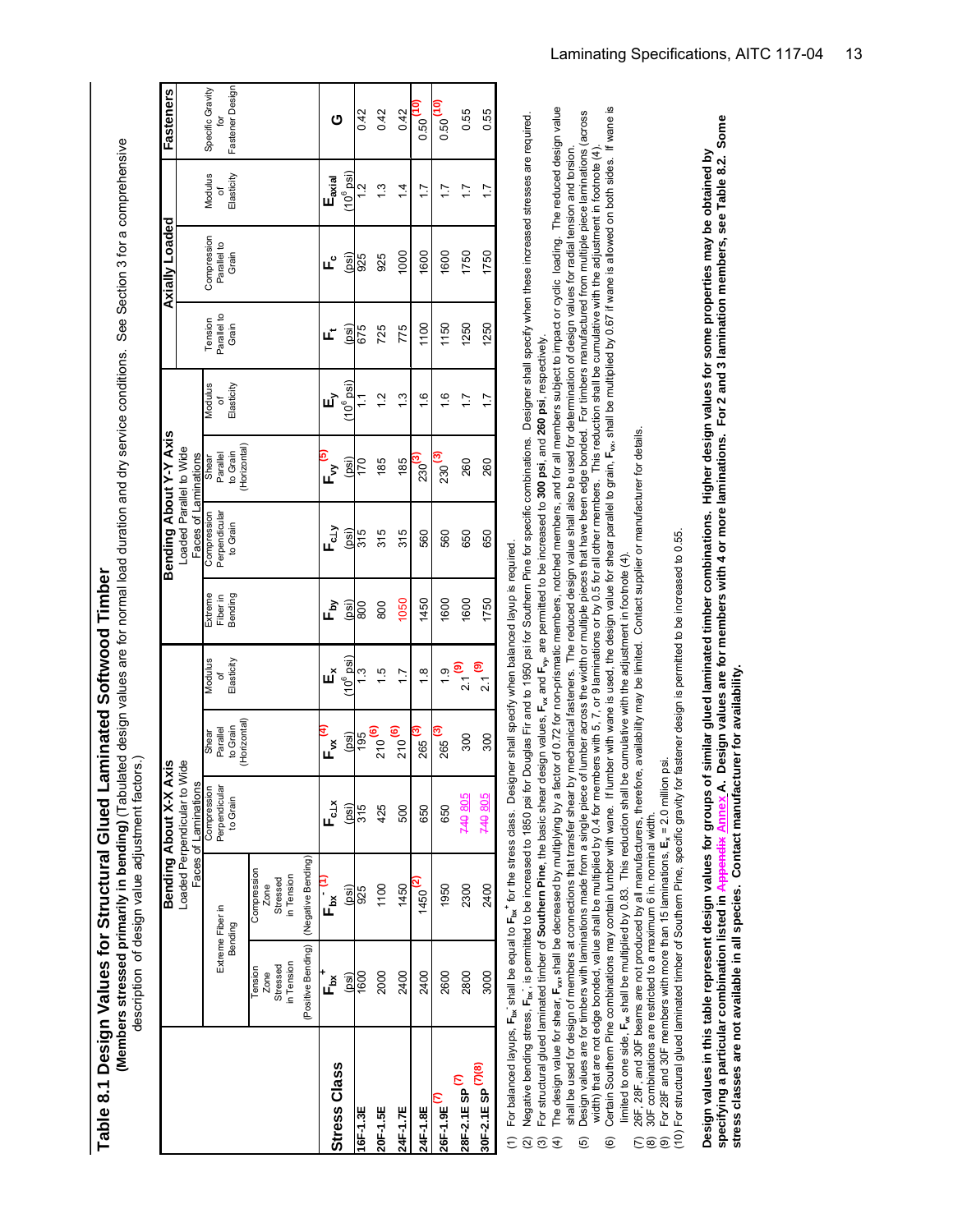#### **Table 8.2 Design Values for Structural Glued Laminated Softwood Timber**

 **(Members stressed primarily in axial tension or compression)** (Tabulated design values are for normal load duration and dry service conditions. See Section 3 for a comprehensive description of design value adjustment factors.)

|                                            |                        | 0011000001101101101                     |                                              | <u>coo couldit a for a compromente accomption or accigir value adjudition, ractore,</u><br><b>All Loading</b> |                                              | <b>Axially Loaded</b>                           |                                                |                                                           | Bending about Y-Y Axis                            |                                                                |                                     |                                                                              | <b>Bending About X-X Axis</b>                        |
|--------------------------------------------|------------------------|-----------------------------------------|----------------------------------------------|---------------------------------------------------------------------------------------------------------------|----------------------------------------------|-------------------------------------------------|------------------------------------------------|-----------------------------------------------------------|---------------------------------------------------|----------------------------------------------------------------|-------------------------------------|------------------------------------------------------------------------------|------------------------------------------------------|
|                                            |                        |                                         |                                              |                                                                                                               | Tension                                      |                                                 | Compression                                    |                                                           | Loaded Parallel to Wide                           | <b>Faces of Laminations</b>                                    |                                     |                                                                              | Loaded Perpendicular to Wide<br>Faces of Laminations |
|                                            |                        |                                         |                                              |                                                                                                               | Parallel<br>to Grain                         |                                                 | Parallel<br>to Grain                           |                                                           | Bending                                           |                                                                | Shear Parallel<br>to Grain $(1)(2)$ | Bending <sup>(4)</sup>                                                       | Shear Parallel<br>to Grain <sup>(3)</sup>            |
| <b>Identification Species</b><br>Number    |                        | Grade                                   | Modulus<br>of<br>Elasticity<br>(10 $^6$ psi) | Compression<br>Perpendicular<br>to Grain<br>$F_{c1}$<br>(psi)                                                 | 2 or More<br>Lami-<br>nations<br>F,<br>(psi) | 4 or More<br>Lami-<br>nations<br>$F_c$<br>(psi) | 2 or 3<br>Lami-<br>nations<br>$F_{c}$<br>(psi) | 4 or More<br>Lami-<br>nations<br>$F_{\text{bv}}$<br>(psi) | 3<br>Lami-<br>nations<br>$F_{\text{bv}}$<br>(psi) | $\overline{2}$<br>Lami-<br>nations<br>$F_{\text{bv}}$<br>(psi) | $F_{vy}$<br>(psi)                   | 2 Lami-<br>nations to<br>15 in. Deep <sup>(5)</sup><br>$F_{\rm bx}$<br>(psi) | $F_{vx}$<br>(psi)                                    |
| <b>Visually Graded Western Species</b>     |                        |                                         |                                              |                                                                                                               |                                              |                                                 |                                                |                                                           |                                                   |                                                                |                                     |                                                                              |                                                      |
| $\begin{array}{c} 2 \\ 3 \\ 5 \end{array}$ | DF<br>DF<br>DF         | L <sub>3</sub><br>L2<br>L <sub>2D</sub> | 1.5<br>1.6<br>1.9                            | 560<br>560<br>650                                                                                             | 900<br>1250<br>1450                          | 1550<br>1950<br>2300                            | 1200<br>1600<br>1850                           | 1450<br>1800<br>2100                                      | 1250<br>1600<br>1850                              | 1000<br>1300<br>1550                                           | 230<br>230<br>230                   | 1250<br>1700<br>2000                                                         | 265<br>265<br>265                                    |
| 22 <sup>(6)</sup><br>70                    | DF<br>SW<br>AC         | L <sub>1</sub> D<br>L3<br>L2            | 2.0<br>1.0<br>1.3                            | 650<br>315<br>470                                                                                             | 1600<br>525<br>975                           | 2400<br>850<br>1450                             | 2100<br>675<br>1450                            | 2400<br>800<br>1400                                       | 2100<br>700<br>1250                               | 1800<br>550<br>1000                                            | 230<br>170<br>230                   | 2200<br>725<br>1350                                                          | 265<br>195<br>265                                    |
| <b>Visually Graded Southern Pine</b>       |                        |                                         |                                              |                                                                                                               |                                              |                                                 |                                                |                                                           |                                                   |                                                                |                                     |                                                                              |                                                      |
| 47<br>48                                   | <b>SP</b><br><b>SP</b> | N2M14<br>N2D14                          | 1.4<br>1.7                                   | 650<br>740                                                                                                    | 1200<br>1400                                 | 1900<br>2200                                    | 1150<br>1350                                   | 1750<br>2000                                              | 1550<br>1800                                      | 1300<br>1500                                                   | 260<br>260                          | 1400<br>1600                                                                 | 300<br>300                                           |
| 49<br>50                                   | <b>SP</b><br><b>SP</b> | N1M16<br>N1D14                          | 1.7<br>1.9                                   | 650<br>740                                                                                                    | 1350<br>1550                                 | 2100<br>2300                                    | 1450<br>1700                                   | 1950<br>2300                                              | 1750<br>2100                                      | 1500<br>1750                                                   | 260<br>260                          | 1800<br>2100                                                                 | 300<br>300                                           |

#### **Footnotes to Table A2:**

(1) For members with 2 or 3 laminations, the shear design value for transverse loads parallel to the wide faces of the laminations, **Fvy**, shall be reduced by multiplying by a factor of 0.84 or 0.95, respectively.

(2) The shear design value for transverse loads applied parallel to the wide faces of the laminations, **Fvy**, shall be multiplied by 0.4 for members with 5, 7, or 9 laminations manufactured from multiple piece laminations (across width) that are not edge bonded. The shear design value,  $F_w$ , shall be multiplied by 0.5 for all other members manufactured from multiple piece laminations with unbonded edge joints. This reduction shall be cumulative with the adjustment in footnote (1).

(3) The design value for shear, **Fvx**, shall be decreased by multiplying by a factor of 0.72 for non-prismatic members, notched members, and for all members subject to impact or cyclic loading. The reduced design value shall be used for design of members at connections that transfer shear by mechanical fasteners. The reduced design value shall also be used for determination of design values for radial tension and torsion.

(4) Tabulated design values are for timbers without special tension laminations. If special tension laminations are used, the design value for bending, **Fbx**, shall be permitted to be increased by multiplying by 1.18. This factor shall not be applied cumulatively with the adjustment in footnote (5).

(5) For members greater than 15 in. deep and without special tension laminations, the bending design value, **Fbx,** shall be reduced by multiplying by a factor of 0.88. This factor shall not be applied cumulatively with the adjustment in footnote (4).

(6) When Western Cedars, Western Cedars (North), Western Woods, and Redwood (open grain) are used in combinations for Softwood Species (SW), the design value for modulus of elasticity shall be reduced by 100,000 psi. When Coast Sitka Spruce, Coast Species, Western White Pine, and Eastern White Pine are used in combinations for Softwood Species (SW) tabulated design values for shear parallel to grain, **Fvx** and **Fvy**, shall be reduced by 10 psi, before applying any other adjustments.

|                     | With Taper Guts on Compression Face |       |                                                        |
|---------------------|-------------------------------------|-------|--------------------------------------------------------|
| <b>Stress Class</b> | $F_{bx}$                            | $E_x$ | $\mathsf{F}_{\texttt{c}\perp\texttt{x}\,\texttt{Top}}$ |
|                     | (psi)                               | (psi) | (psi)                                                  |
| 16F-1.3E            | 1050                                | 1.2   | 315                                                    |
| 20F-1.5E            | 1250                                | 1.4   | 375                                                    |
| 24F-1.7E            | 1250                                | 1.4   | 375                                                    |
| 24F-1.8E            | 2000                                | 1.7   | 560                                                    |
| 26F-1.9E            | 2000                                | 1.7   | 560                                                    |
| 28F-2.1E            | 2400                                | 1.9   | 650                                                    |
| 30F-2.1E            | 2400                                | 1.9   | 650                                                    |

**Table 8.3 - Design Values for Structural Glued Laminated Softwood Timber with Taper Cuts on Compression Face (1)**

(1) Design values are applicable to beams that have up to 2/3 of the depth on the compression side removed by taper cutting.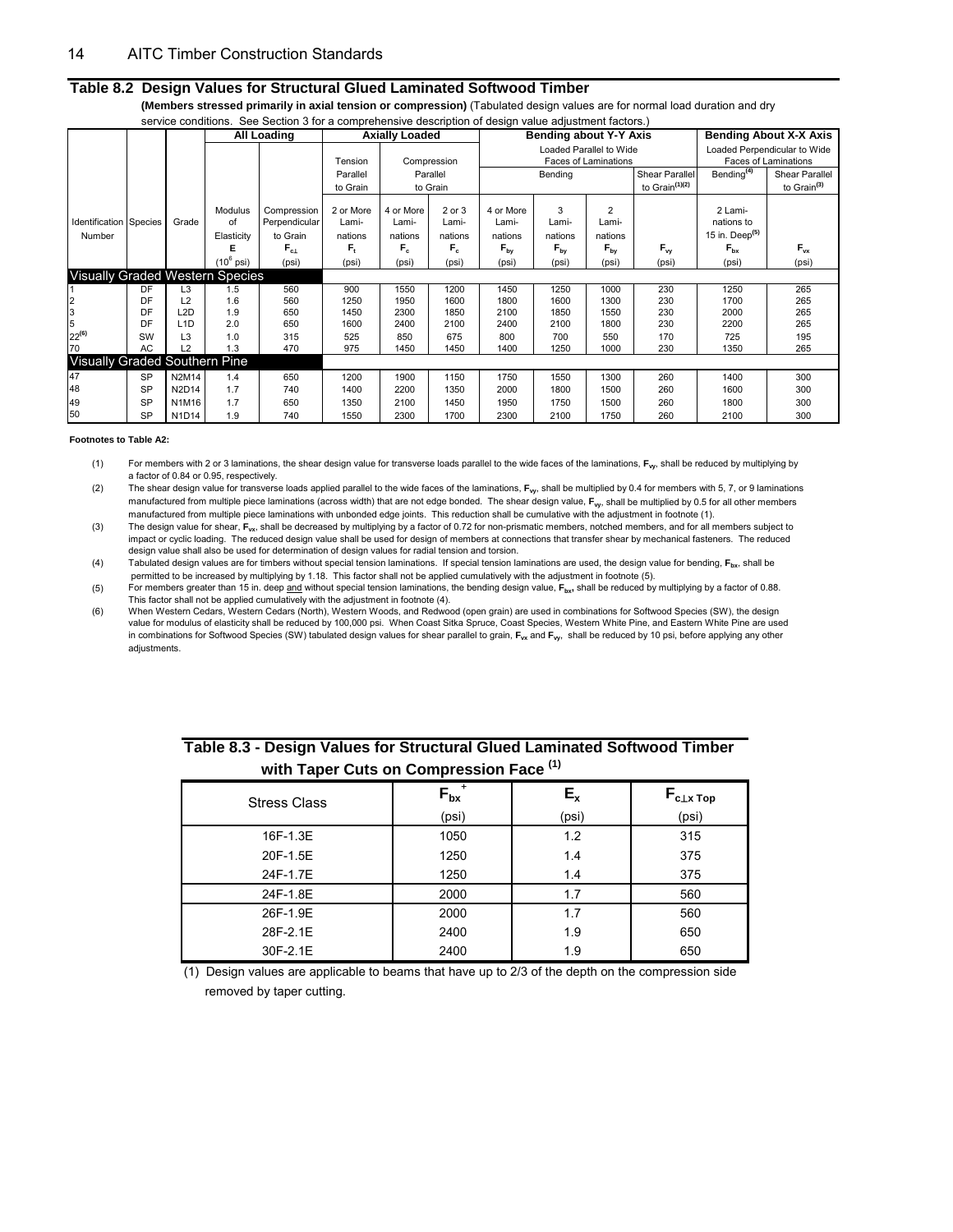#### **II. Manufacturing Requirements**

#### **1. General**

Manufacture of structural glued laminated timber shall be in accordance with ANSI/AITC A190.1, *Structural Glued Laminated Timber* (1). These specifications outline specific manufacturing and layup requirements for the manufacture of structural glued laminated timber made from approved combinations of lumber grades or single grades of lumber.

#### 1.1 Combinations

These specifications are applicable to layups with the grades and number of laminations as indicated in Tables B1 and B2 in Annex B. Other combinations of grades and species are permitted to be used provided their design values are determined following procedures allowed in ANSI/AITC A190.1 and outlined in these specifications in section *III. Alternate Layup Requirements*. Combinations other than those shown herein shall be approved by AITC prior to production.

#### 1.2 Stress Classes

To simplify specification and allow for flexibility of manufacture, combinations that have similar design values have been grouped into stress classes. Section 1.2, "Stress Classes" under *I. Design Requirements* in these specifications contains further discussion of stress classes, and Section 11 "Marking" discusses stress class marking requirements.

#### **2. Lumber**

Lumber shall be either visually graded or E-rated as required for the laminating combinations. Structural laminating lumber shall be graded on the basis of the dressed size of the lumber. The knot sizes for structural laminating grades of Western species are based on a fraction of the dressed width of the piece of lumber. The knot sizes for structural joists and planks and structural light framing grades of all species are tabulated in applicable grading rules and the *AITC Grading Handbook* (15) on the basis of the nominal width.

#### 2.1 Ripping Lumber

When lumber is ripped or re-sawn, it shall be graded on the basis of the size of each finished piece, not the full width of the lumber.

This requirement shall also apply to beams that are ripped after laminating. Plant quality control systems shall qualify and document an approved process for grading lumber for these "splitter" beams.

Where the finished width of the laminated timber is less than 85% of the dressed width of the lumber used for the laminations, the lumber shall be graded on the basis of the next smaller nominal width.

#### 2.2 Grades and Lumber Requirements

*AITC Grading Handbook for Laminating Lumber* (15) summarizes the complete requirements for laminating grades of approved species and references approved grading rules. This handbook is included herein as Annex C.

#### 2.3 Species Groups

Structural glued laminated timber production is separated into two general species groups-Western Species (WS) and Southern Pine (SP). The Western Species group is further subdivided into several species groups. These are Alaska Cedar (AC), Douglas Fir-Larch (DF), Douglas Fir South (DFS), Eastern Spruce (ES), Hem-Fir (HF), Softwood Species (SW), and Spruce Pine Fir (SPF).

Note: Softwood Species (SW) and Eastern Spruce (ES) are included under the general category of Western Species although Eastern Spruce and some Softwood Species are produced in other areas. Southern Pine is made up of only one species group.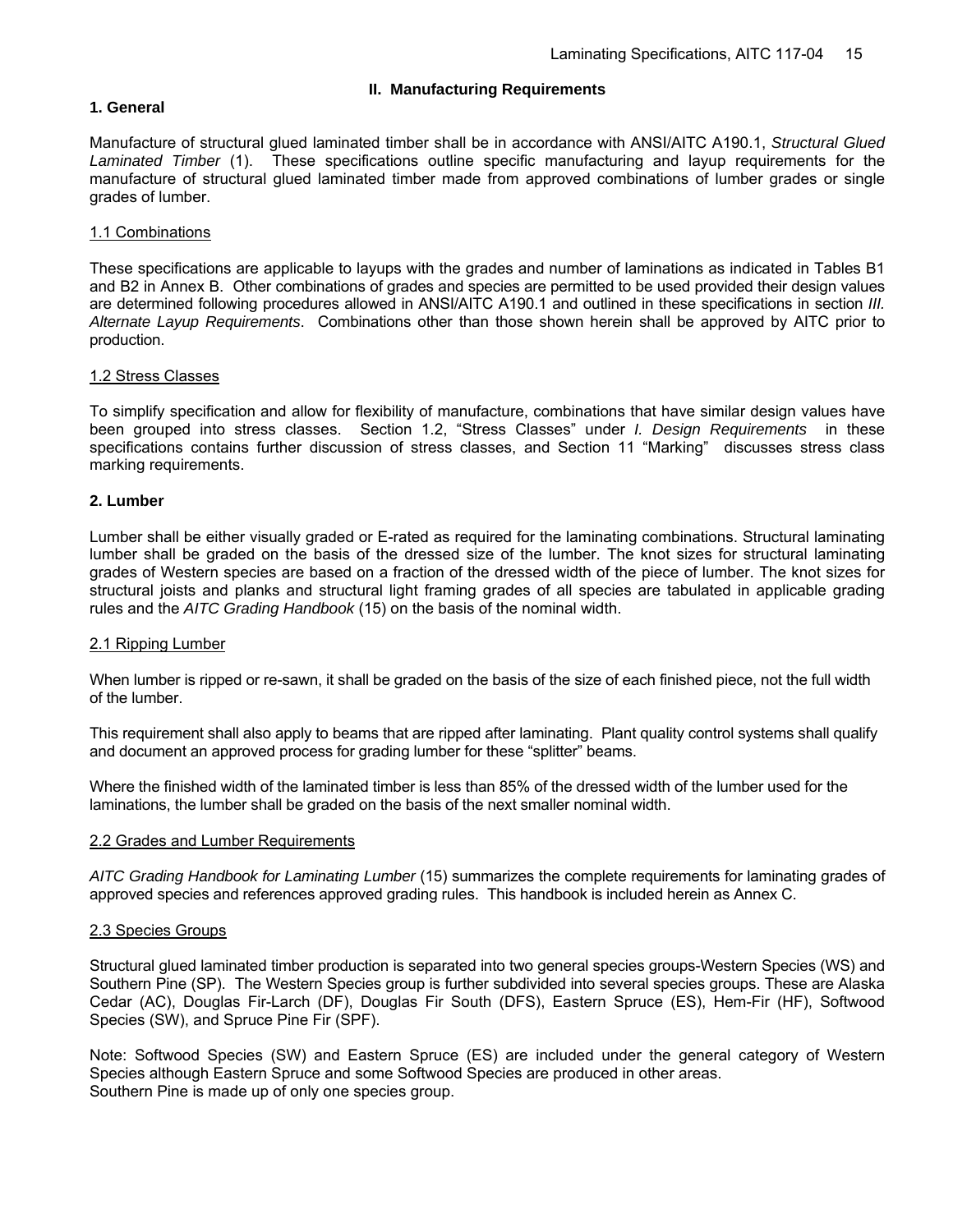The softwood species groups used for laminating and the species in those groups that are included in these specifications are shown in Table 2.3.

| <b>Species Group</b>                               | Symbol     | Species that may be included in the group                                                                                                                                                                                                                    | <b>Grading rules agency</b>        |
|----------------------------------------------------|------------|--------------------------------------------------------------------------------------------------------------------------------------------------------------------------------------------------------------------------------------------------------------|------------------------------------|
| Alaska Cedar                                       | AC.        | Alaska Cedar,                                                                                                                                                                                                                                                | WCLIB, WWPA                        |
| Redwood                                            | CR         | Redwood                                                                                                                                                                                                                                                      | <b>RIS</b>                         |
| Canadian Spruce Pine                               | CSP        |                                                                                                                                                                                                                                                              | <b>NLGA</b>                        |
| Douglas Fir-Larch                                  | DF-L       | Douglas Fir, Western Larch                                                                                                                                                                                                                                   | WCLIB, WWPA                        |
| Douglas Fir South                                  | DFS.       | Douglas Fir South                                                                                                                                                                                                                                            | <b>WWPA</b>                        |
| Eastern Spruce                                     | ES         | <b>Black Spruce, Red Spruce</b><br><b>White Spruce</b>                                                                                                                                                                                                       | <b>NELMA, NSLB</b>                 |
| Hem-Fir                                            | HF.        | California Red Fir, Grand Fir,<br>Noble Fir, Pacific Silver Fir,<br>Western Hemlock, White Fir                                                                                                                                                               | WCLIB, WWPA                        |
| Softwood Species<br>(Western Woods plus<br>others) | <b>SW</b>  | Alpine Fir, Balsam Fir, Black Spruce, Douglas<br>Fir, Douglas Fir South, Engelmann Spruce,<br>Idaho White Pine, Jack Pine, Lodgepole Pine,<br>Mountain Hemlock, Ponderosa Pine, Sugar<br>Pine, Red Spruce, Western Larch, Western Red<br>Cedar, White Spruce | WCLIB, WWPA                        |
| Southern Pine                                      | SP         | Loblolly Pine, Longleaf Pine, Shortleaf Pine,<br>Slash Pine                                                                                                                                                                                                  | <b>SPIB</b>                        |
| Spruce - Pine - Fir (South)                        | <b>SPF</b> | Balsam Fir, Black Spruce, Engelmann Spruce,<br>Jack Pine, Lodgepole Pine, Red Spruce, White<br>Spruce                                                                                                                                                        | NELMA, NSLB, WCLIB,<br><b>WWPA</b> |

**Table 2.3***. Individual species included in species groups.*

#### 2.4 Substitutions

Lumber of higher grades of the same species is permitted to be substituted in all layups with some restrictions. Visually graded lumber shall not be permitted to be substituted for E-rated lumber. Substitutions of E-rated lumber grades for visual grades of lumber shall be approved by AITC Technical Services prior to making the substitution.

#### **3. Adhesives**

Adhesives shall comply with ANSI/AITC A190.1*,* and shall be qualified prior to use within a manufacturing facility. Qualification requirements are outlined in ANSI/AITC A190.1, and thoroughly defined in AITC 200, *Inspection Manual* (16) and AITC 405, *Standard for New Wet-Use Structural Adhesive Types* (17).

#### **4. End Joints**

#### 4.1 General

End joints in glued laminated timber combinations are permitted to be plane scarf joints, finger joints or other types that are qualified in accordance with ANSI/AITC A190.1.

#### 4.2 End Joint Qualification Stress Levels

End joints for laminations in the outer tension zone shall be qualified at a stress level equal to or greater than the combination nominal bending stress level. The QSL shall be determined according to ANSI/AITC A190.1.

#### **5. Laminations**

Individual laminations shall not exceed two inches in net thickness, except when gap-filling adhesives are used. Lamination dimensions shall be within the tolerances specified in ANSI/AITC A190.1.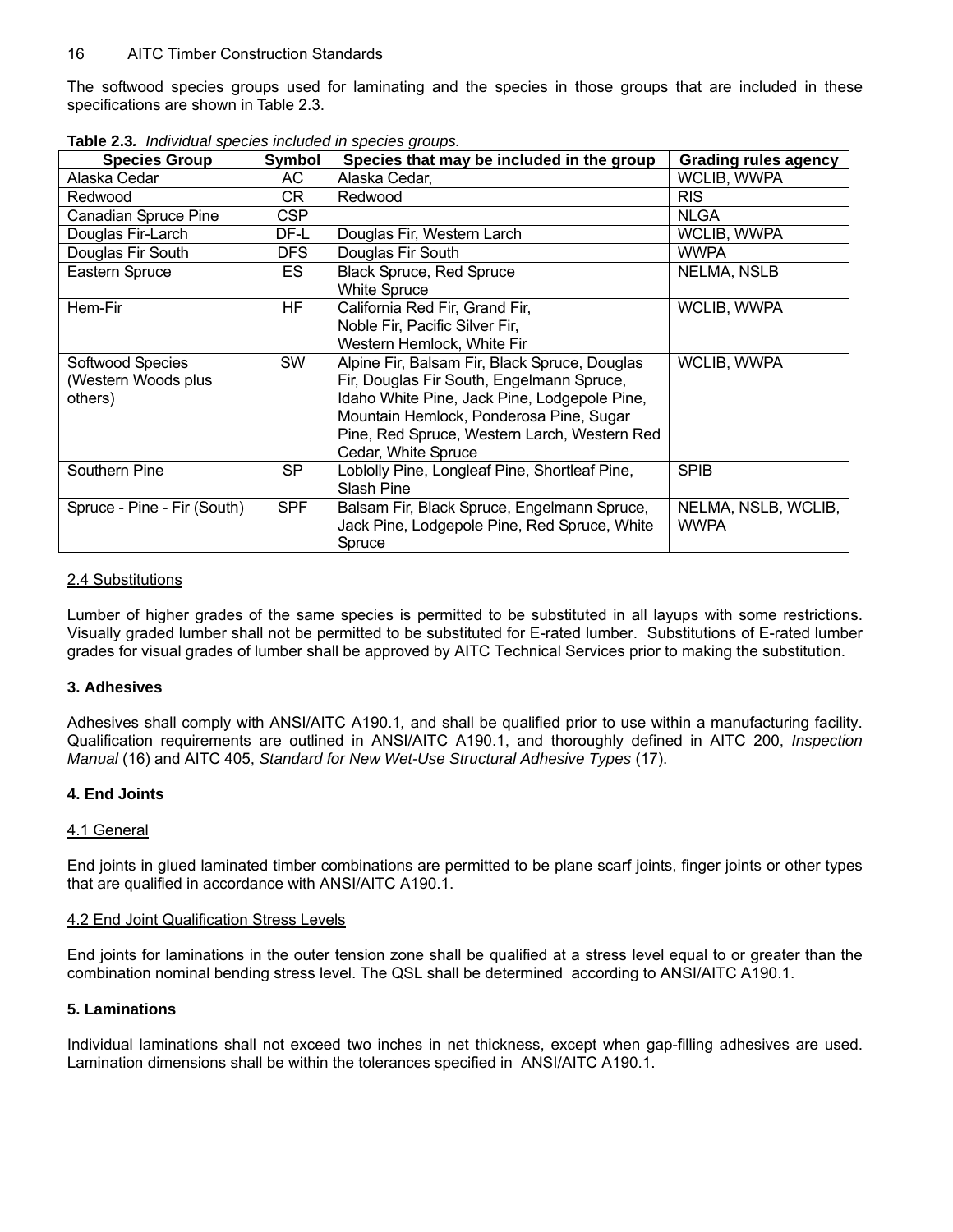#### **6. Dimensions and Shapes**

ANSI/AITC A190.1 permits the use of any width or depth of structural glued laminated timber. The use of standard finished sizes constitutes recommended practice to the extent that other considerations will permit. Shape shall be as agreed upon by buyer and seller.

#### 6.1 Sizes

#### *6.1.1 Custom Members*

The depth and width of custom members shall be as agreed upon by buyer and seller. All structural glued laminated timber members shall be furnished in accordance with the width, depth, length, and other fabrications required by the design. Member dimensions shall be within the tolerances specified in ANSI/AITC A190.1. The laminator is permitted to use different thicknesses of lumber to develop the specified depth provided the volume of the higher grades of lumber equals or exceeds that required by section 7.1.1.

#### *6.1.2 Non-custom Members*

While custom dimensions are always permitted for structural glued laminated timber members(as agreed upon by the buyer and seller), standard dimensions for non-custom members have been developed for ease of specifying as well as consistency of manufacture. These dimensions are fully described in AITC 113-01, *Standard for Dimensions of Structural Glued Laminated Timber* (18). Tolerances for these dimensions shall be as defined in ANSI/AITC A190.1.

#### 6.2 Shapes

#### *6.2.1 Custom Members*

Structural glued laminated timber members shall be furnished in accordance with the cross section shape required by the design. Members shall also conform to the requirements for straight, tapered, cambered or curved form as required by the design. Measurement for squareness for those members with a rectangular cross section shall be made as outlined in 6.2.2.

#### *6.2.2 Non-custom Members*

Unless specifically agreed upon by both the buyer and seller, non-custom members shall be rectangular in cross section. Tolerances for squareness of rectangular cross sections shall be as defined in ANSI/AITC A190.1. Measurement shall be made by placing one side of a square along a top or bottom face and determining the offset from the other side of the square to the side of the member.

#### 6.3 Radius of Curvature

The ability to bend laminations to curved shape is dependent upon many factors relating to both wood properties and manufacturing techniques. Two prime considerations are thickness of laminations (t) and bending radius (R). The t/R ratio shall not exceed 1/100 for Southern Pine or 1/125 for other softwoods, where t is the actual lamination thickness and R is the radius of curvature.

#### **7. Layup of Members**

#### 7.1 Combinations

#### *7.1.1 Determining Number of Laminations*

The number of laminations to use in each zone in the layup shall be based on the percentage shown in Annex B, Tables B1 and B2. Percent values shall be applied to the total depth of the member. When the determined number of laminations results in a fractional number, the fractional number of laminations shall be rounded upward to the next whole number. For the inner tension and compression zones, the resulting excess of percentage resulting from rounding upward of the outer zone is permitted to be subtracted from the next inner zone requirements.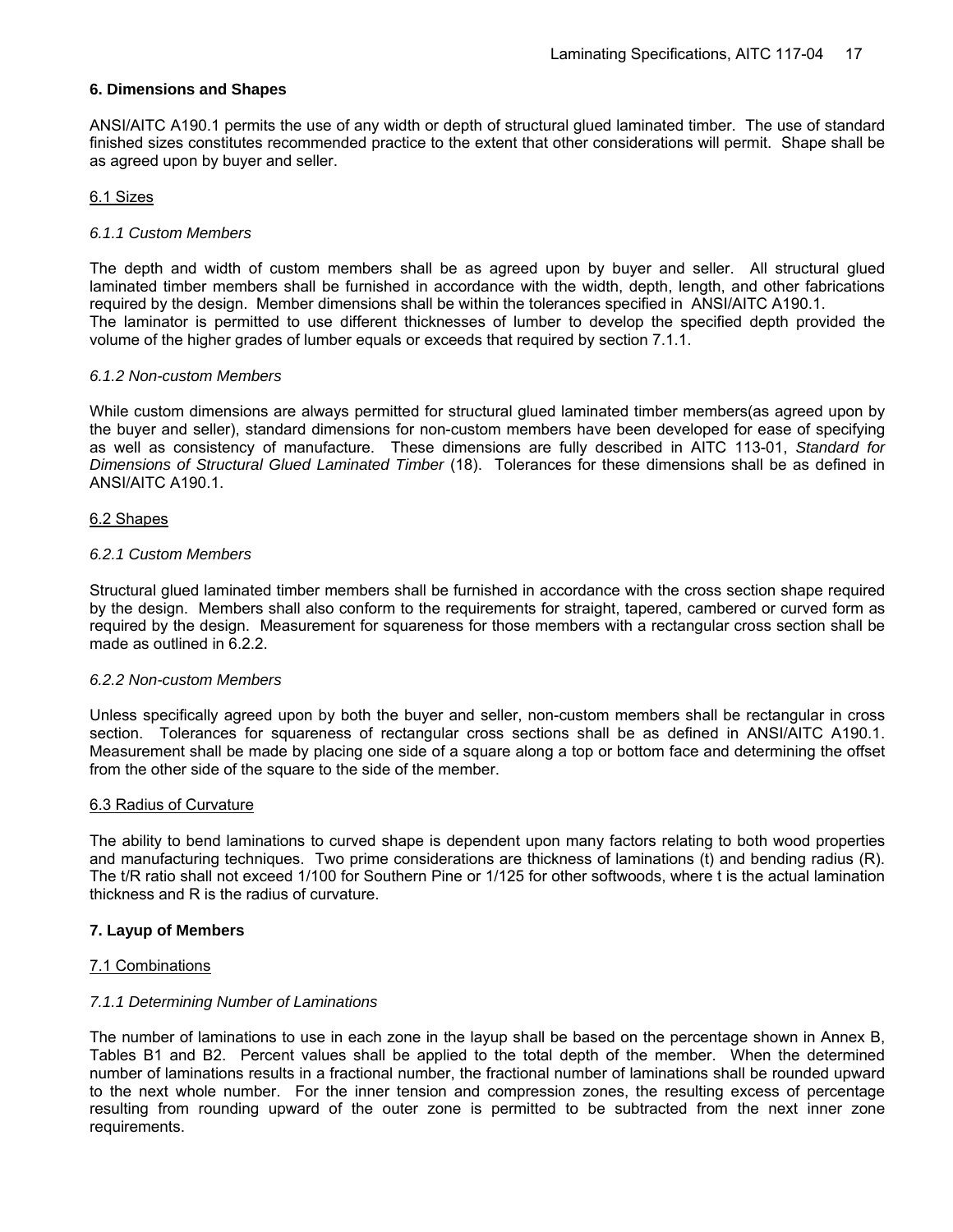Where more than one thickness is used within a member and those lamination thicknesses vary by more than 3/16 in., the total thickness of each grade of lumber required in the inner and outer tension and compression zones shall be determined by using the thickest lamination in the member as the basic lamination thickness.

Example: When the thickest lamination used is 1-3/8 in. and 1.6 in. of L1 grade is required in a zone (based on multiplying the percentage required for that zone in the table by the depth of the member in inches), then a total thickness of at least 2-3/4 in. of L1 grade is required in that zone. In no case shall the special tension lamination requirements for bending members be less than 5 percent of the total depth of the member in inches.

For special tension laminations (5% of depth), the excess percentage resulting from rounding upward is permitted to be subtracted from the next inner zone.

Example: 10% L1 is required for the outer tension zone with special tension laminations. With a 20 lam beam, the 5% tension lam requirement is exactly one lamination. Then 5% is permitted to be subtracted from the L1 requirement leaving only 5% L1 left. One lamination fulfills this requirement.

#### *7.1.2 Alternate Layups*

Certain modifications of combinations are permitted. In certain combinations allowing the use of lumber with wane or coarse grain, higher design values are permitted for shear parallel to grain if these materials are excluded. Increased design values are permitted for compression perpendicular to grain when higher grades of lumber are substituted in the area loaded in bearing perpendicular to grain. Any such substitutions shall be clearly documented. Following are options that are permitted to be used based on alternate or modified combinations.

#### *7.1.3 Grade Options*

Substitution of laminations of the same species and of higher grades is permitted in accordance with section 2.4 under *II. Manufacturing Requirements* of these specifications. Full or partial length substitutions are permitted.

#### *7.1.3.1 Wane*

Certain combinations are permitted to contain wane. These combinations are for dry conditions of use only, except as allowed in ANSI/AITC A190.1. These combinations allow wane up to 1/6 the width of the member on each side of the member. When this is the case, the basic shear design value shall be reduced by 1/3. When wane is restricted to just one side of the member, the basic design shear value shall be reduced by 1/6. When wane material is used in these combinations, members shall be for industrial or framing appearance grades and for straight or cambered simple span members only.

When lumber with wane is excluded from these combinations, they are permitted to be used for curved members, wet-use conditions and all appearance grades. The shear value is also permitted to be the base shear value.

Selectively placed wane is permitted for use in glued laminated timber combinations without a corresponding reduction in shear design values based on the following set of rules. Combinations meeting these requirements are for dry conditions of use only, exept as allowed in ANSI/AITC A190.1.

- 1. Lumber with wane up to 1/6 of the finished member width and  $\frac{1}{2}$  of the lamination thickness shall be permitted on only one side of the member.
- 2. No wane shall be permitted within the central 40% of the depth of the cross section.
- 3. No wane shall be permitted in the outer laminations (top & bottom).
- 4. No wane shall be permitted in the 302 grade tension laminations.
- 5. No wane shall be permitted at the glue lines adjacent to the top or bottom laminations or at glue lines adjacent to 302 grade tension laminations.
- 6. Combinations utilizing wane shall be restricted to Framing or Industrial Appearance Grades.
- 7. Wane shall not be permitted at the interior edge joint of multi-piece laminations.
- 8. Combinations utilizing wane conforming to these rules shall be designated with a "W1" in the combination symbol (i.e. 24F-V1-W1). Appropriate stamps shall be obtained from AITC prior to production.
- 9. The preceding rules shall only apply to members of constant cross section. Wane shall not be permitted at any location in tapered members without a reduction of allowable shear stresses.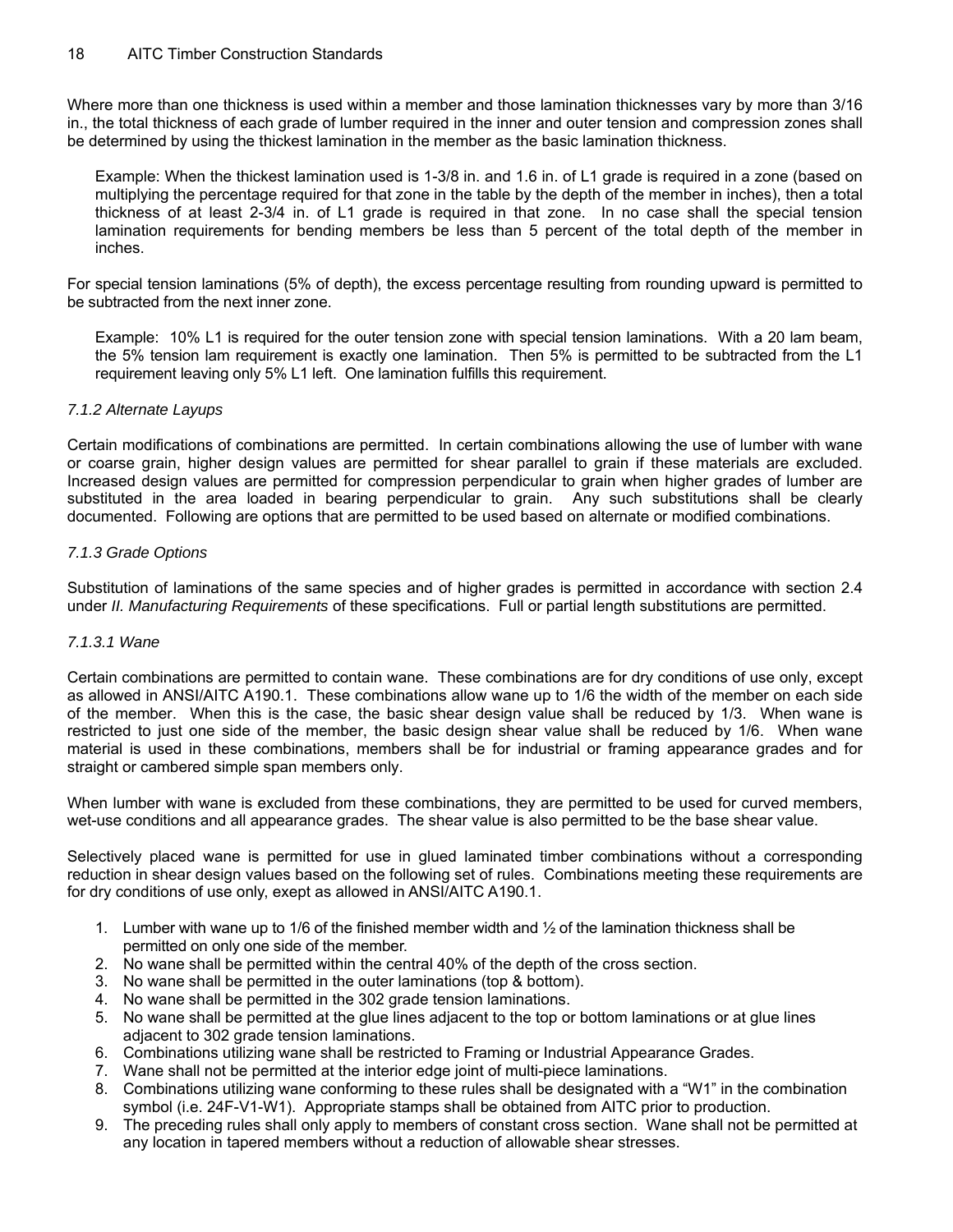#### *7.1.3.2 Coarse Grain Southern Pine*

Where coarse grain Southern Pine is permitted in combinations, design values for shear parallel to grain (horizontal shear) are permitted to be increased by a factor of 1.43 if medium grain material is substituted for the coarse grain material.

#### 7.2 Special Tension Laminations

#### *7.2.1 General*

In addition to the grade requirements tabulated for the outer tension zone, the grading requirements for 302 grade tension laminations shall be applicable to the outer 5 percent of the total depth of bending members. These tension lamination grade requirements are shown for each combination in the tables. For balanced combinations, 302 tension lamination requirements apply to both top and bottom of the bending member. Special tension laminations shall not be required for arches, compression members, or tension members.

#### *7.2.2 Combinations without Special Tension Laminations*

Combinations requiring special tension laminations are permitted to be manufactured without the special tension laminations provided the tabular design value for extreme fiber in bending about the x-x axis.  $F_{\text{bv}}$  is multiplied by 0.75 for depths greater than 15 in. and 0.85 for depths less than or equal to 15 in. This reduction in tabular design values for bending does not apply to arches, compression and tension members, which do not require special tension laminations.

#### 7.3 Tapered Members

Combination requirements, including 302 lamination requirements shall apply for every cross section along the entire length of a tapered member unless the shop drawings or instructions from the designer indicate otherwise.

#### 7.4 Fire Resistive Construction

When bending members are specified to be one-hour fire resistive, they shall be manufactured to the same lay-up as tabulated except that a core lamination shall be removed, the tension zone moved inward and the equivalent of one additional nominal 2 in. thickness outer tension lamination added.

When bending members are specified to be one-and-one-half-hour or two-hour fire resistive, they shall be manufactured to the same lay-up as tabulated except that two (2) core laminations shall be removed, the tension zone moved inward and the equivalent of two (2) additional nominal 2 in. thickness outer tension laminations added.

Layups modified to meet these requirements shall be marked with "1-HOUR FIRE RATING" if one additional tension lamination is used or "2-HOUR FIRE RATING" if two additional tension laminations are used.

#### **8. Radial Reinforcement**

Installation of mechanical radial reinforcement shall be in accordance with AITC 404, *Standard for Radial Reinforcing Curved Glued Laminated Timber Members to Resist Radial Tension* (19).

#### 8.1 Curved Beams

Mechanical radial reinforcement for curved beams, where required, shall be in accordance with the design drawings and/or shop details as approved by the designer.

#### 8.2 Moisture Content

For dry conditions of use, the moisture content of the laminations prior to bonding shall not exceed 12% when mechanical radial reinforcement is used.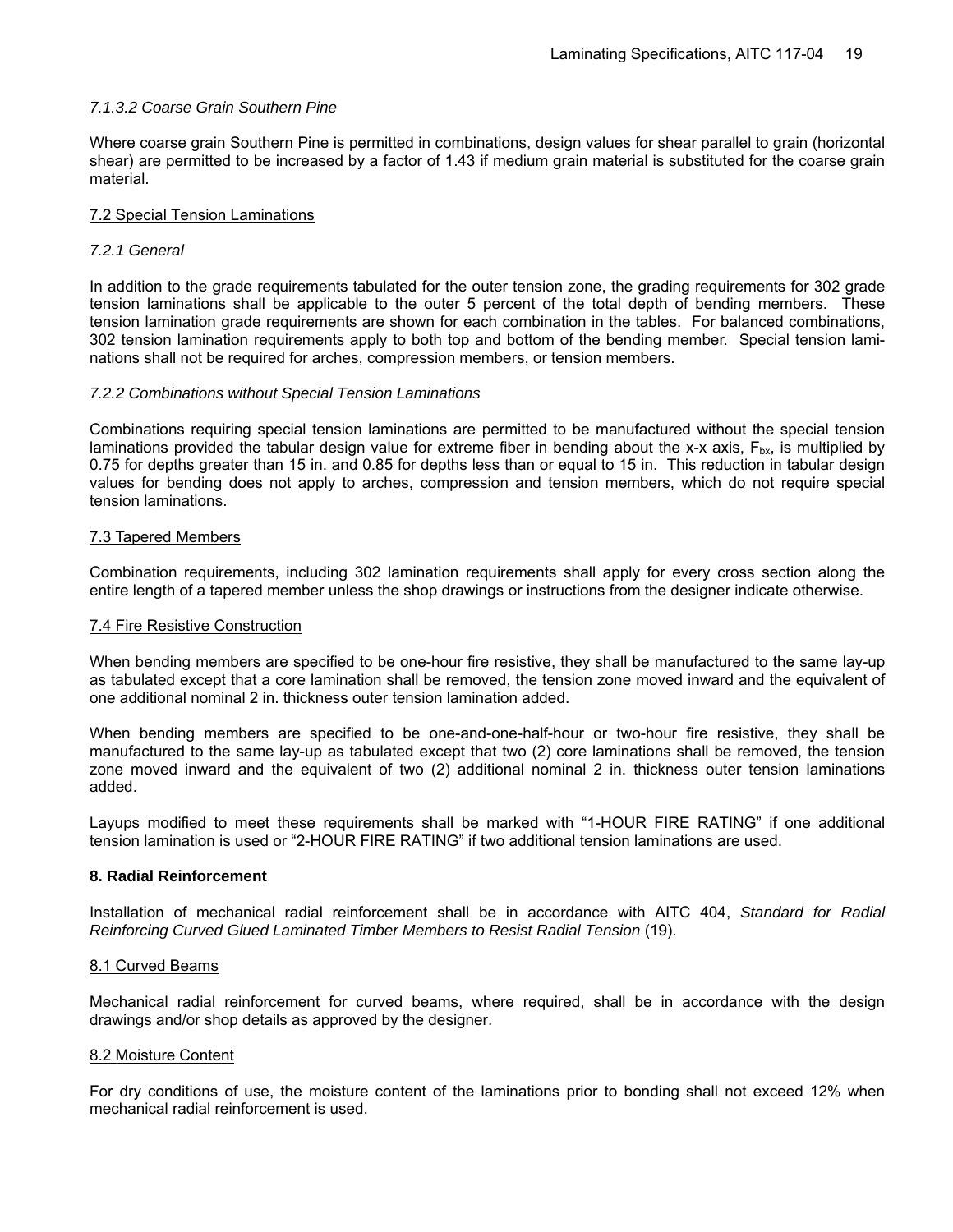#### **9. Appearance Grades**

#### 9.1 General

Appearance requirements shall be in accordance with ANSI/AITC A190.1 and AITC 110, *Standard Appearance Grades for Structural Glued Laminated Timber* (11) or as agreed upon by buyer and seller.

#### 9.2 Special Surfacing

Special surfacing, such as rough saw texturing may reduce the cross section of a glulam. As size tolerances always apply to the finished product, over-sizing the glulam prior to final texturing may be required to meet size tolerances.

#### **10. Inspection and Quality Control**

The assurance that quality materials and workmanship are used in glulam members shall be vested in the day-to-day quality control operations of the manufacturing facility. The manufacturer's quality control system shall conform to ANSI/AITC A190.1 and AITC 200.

#### **11. Marking**

#### 11.1 General

Marking of all structural glued laminated timber shall be in accordance with ANSI/AITC A190.1.

#### 11.2 Orientation -- TOP Stamp

For custom members, straight or cambered bending members shall be stamped "TOP" on the top at both ends of the member according to ANSI/AITC A190.1. For non-custom members, the TOP stamp shall be on top of the member spaced at a maximum of 8 feet. Axially loaded members and bending members which are fabricated in such a manner that they cannot be installed upside down need not be marked with the TOP stamp. The stamp shall contain letters at least 2 in. in height.

#### 11.3 Treated Members

For special marking requirements for preservatively treated members, see AITC 109, *Standard for Preservative Treatment of Structural Glued Laminated Timber*.

#### 11.4 Special Design Properties

Whenever design properties for the layup differ from those tabulated in this Standard, the modified design values shall be stamped on the beam near enough to the AITC Quality Assurance mark so as to be obviously noticeable.

#### 11.5 Urea

Members bonded with adhesive containing urea shall be stamped "Do not chemically treat" unless it meets the requirements of the exception to this rule described in ANSI/AITC A190.1.

#### **12. Protection During Shipping and Field Handling**

Sealers and wrapping shall be as specified. AITC 111 *Recommended Practice for Protection of Structural Glued*  Laminated Timber During Transit, Storage and Erection (20) describes industry recommendations for protecting laminated timber members.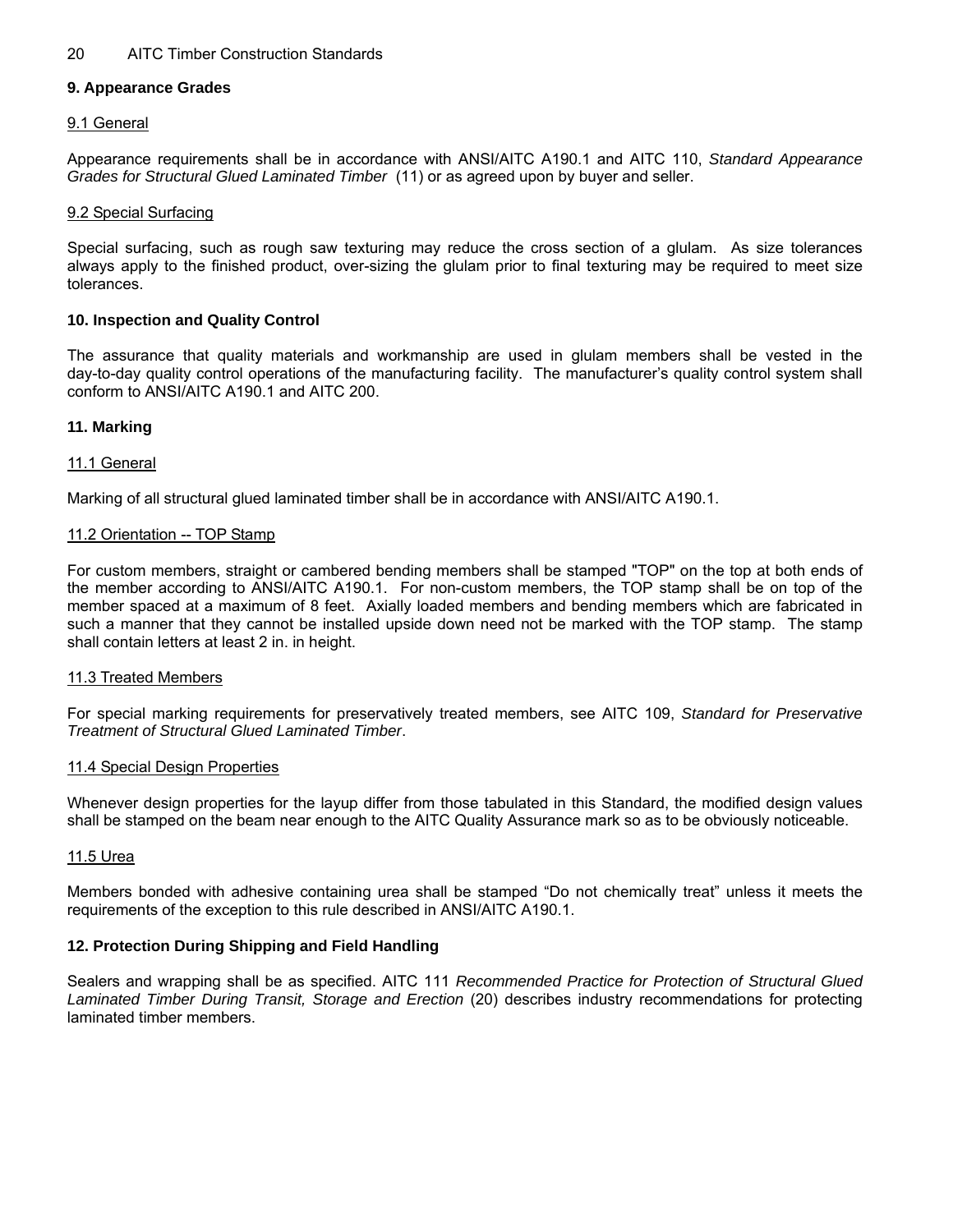#### **III. Alternate Layup Requirements**

#### **1. General**

The development and use of alternate combinations allows for more efficient and innovative use of the lumber resource. Layups of structural glued laminated timber not listed in these specifications shall be permitted to be used provided the following provisions are met.

Alternate layups shall be approved by AITC prior to production. Alternate layups shall be given a unique designation following AITC protocols for assigning combination symbols or identification numbers. Manufacturing and design requirements from the previous sections shall apply.

#### **2. Design Values**

Design values for alternate layups shall be established by analysis in accordance with ASTM D3737 (4) or by full scale testing in accordance with ASTM D 198 (5) and analysis in accordance with ASTM D2915 (6) or ASTM D5457 (7). All design values shall be approved by AITC before use.

#### 2.1. Design Values by Analysis Only

For combinations developed by analysis only, the design values shall be established according to ASTM D3737 (4). In addition, for horizontally laminated beams, the maximum outer fiber bending stress calculated according to transformed section analysis shall not exceed the nominal bending stress by more than 10% unless the end joints are qualified and maintained at a higher nominal stress level.

#### 2.2. Design Values by Full-Scale Testing and Analysis

Design values shall be permitted to be established following the test procedures of ASTM D198 (5) and the analysis procedures of ASTM D2915 (6) or ASTM D5457 (7). Samples chosen for full scale testing shall be representative of production. Full scale beam tests shall be witnessed by a representative of AITC or a separate, independent party approved by AITC.

Design values for layups developed by testing and analysis at the expense of a single AITC member firm shall be proprietary to that member. Other members desiring to manufacture the same layup shall be required to perform similar full scale tests to justify the design values based on their production processes.

Design values developed by analysis in accordance with ASTM D3737, or by full scale testing and analysis at the expense of AITC, shall be made available for the use of all AITC licensed laminators upon request.

#### **3. Quality Assurance**

The production parameters and end joint QSL's from the initial qualification shall be the basis of the manufacturing facility's quality assurance requirements for alternate layups with design values established by full scale testing. Documentation of these requirements shall be maintained at the manufacturing facility and shall be available to AITC personnel.

#### **4. Documentation**

Documentation of the design values and layup requirements for alternate layups shall be maintained at AITC and at the manufacturing facility. This documentation shall be provided to the public by AITC upon request.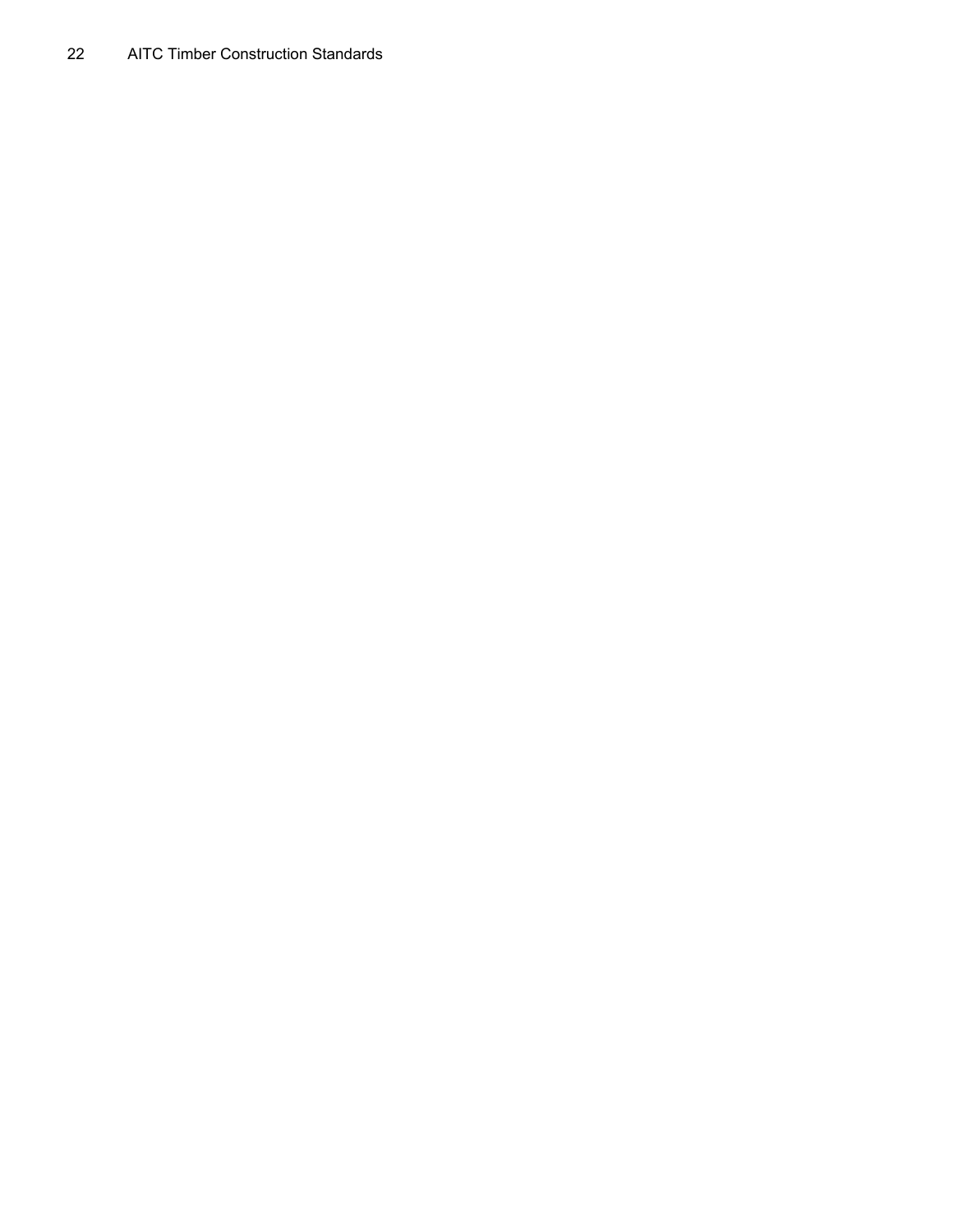# **AITC 117-2004**

# **Annex A**

# **Expanded Design Value Tables for**

**Structural Glued Laminated Softwood Timber**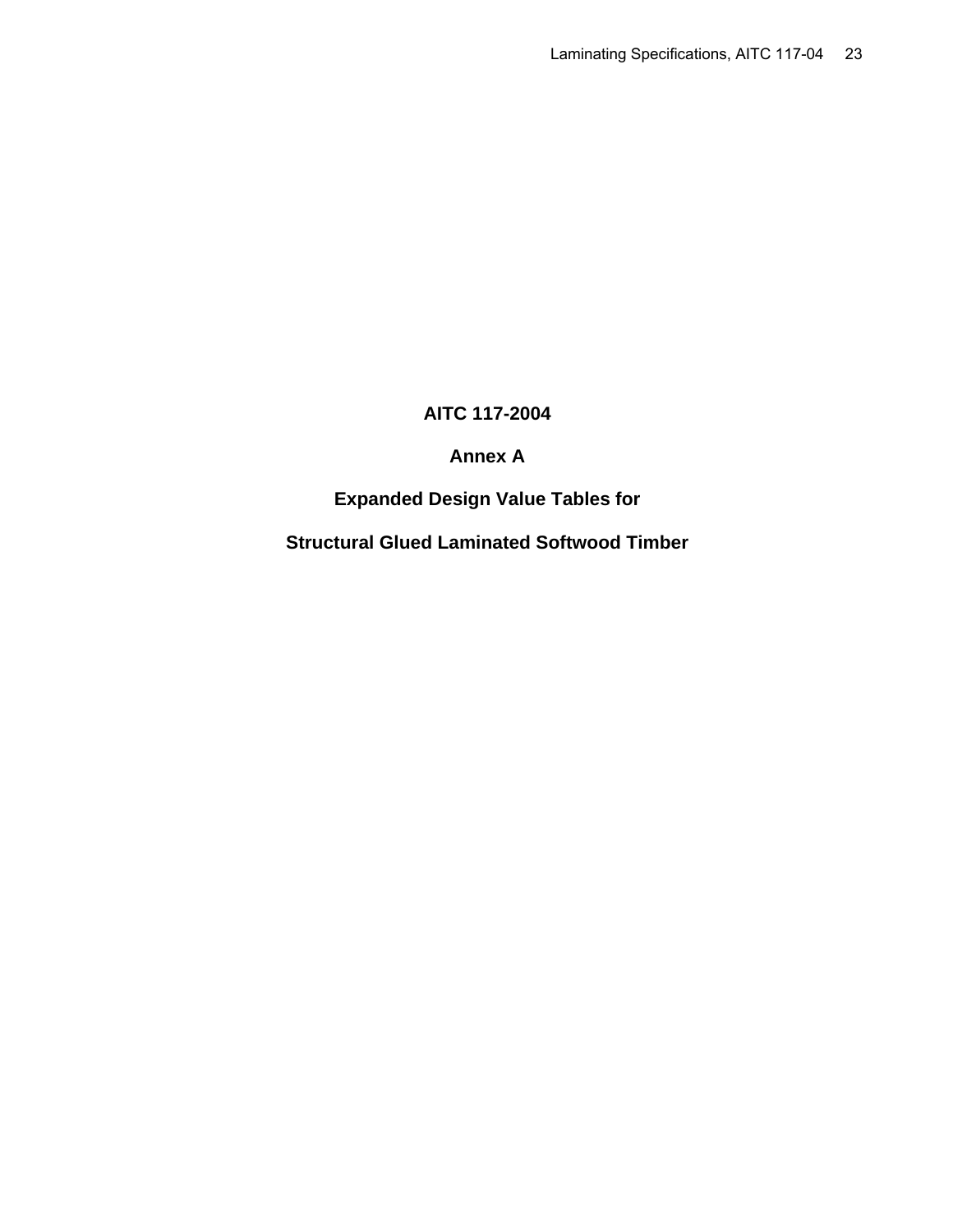| Table A1                              | $\blacksquare$          |                                                               | Design Values for Stru<br>Members stressed prima<br>comprehensive description |                             | rily in bending) (Tabulated design values are for normal load duration and dry service conditions.<br>uctural Glued Laminated Softwood Timber Combinations <sup>(1)</sup><br>of design value | adjustment factors.                        |                                           |                                |                                                                             |                                           |                            |                                 |                                     |                            | See Section 3 for                        | σ                   |
|---------------------------------------|-------------------------|---------------------------------------------------------------|-------------------------------------------------------------------------------|-----------------------------|----------------------------------------------------------------------------------------------------------------------------------------------------------------------------------------------|--------------------------------------------|-------------------------------------------|--------------------------------|-----------------------------------------------------------------------------|-------------------------------------------|----------------------------|---------------------------------|-------------------------------------|----------------------------|------------------------------------------|---------------------|
|                                       |                         |                                                               | Ben<br>(Loaded                                                                |                             | Perpendicular to Wide Faces<br>aixy X-X hoad puib<br>of Laminations)                                                                                                                         |                                            |                                           |                                | (Loaded Parallel to Wide Faces<br>Bending About Y-Y Axis<br>of Laminations) |                                           |                            |                                 | Axially Loaded                      |                            | <b>Fasteners</b>                         |                     |
|                                       |                         |                                                               | Extreme Fiber in<br>Bending                                                   |                             | Perpendicular<br>Compression<br>Grain                                                                                                                                                        | Shear Parallel<br>to Grain<br>(Horizontal) | Modulus<br>Elasticity<br>৳                | Extreme<br>Fiber in<br>Bending | Compression<br>Perpendicular<br>to Grain                                    | Shear Paralle<br>(Horizontal)<br>to Grain | Elasticity<br>Modulus<br>৳ | Parallel to<br>Tension<br>Grain | Compression<br>Parallel to<br>Grain | Modulus<br>Elasticity<br>৳ | Fastener Design<br>Specific Gravity<br>ᄒ |                     |
|                                       |                         | $\mathsf{Tension}^{(2)}$<br>Stressed<br>Tension<br>Zone<br>크. | Compression<br>Stressed<br>Tension<br>Zone                                    | Tension<br>Face             | Compression<br>Face                                                                                                                                                                          |                                            |                                           |                                |                                                                             |                                           |                            |                                 |                                     |                            | Top or<br>Bottom<br>Face                 | Side Face           |
| Combination<br>Symbol                 | Outer/ Core<br>Species  | ້,<br>⊫້<br>(psi)                                             | $\mathbf{L}^{\mathbf{g}}$<br>(psi)                                            |                             | $F_{dX}$<br>(psi)                                                                                                                                                                            | $F_{vx}^{(3)}$<br>(psi)                    | $(10^6$ psi<br>щř                         | ھے<br>E<br>(psi)               | $F_{\omega}$<br>(psi)                                                       | $F_{\nu y}^{(4)}$<br>(psi)                | $(10^6$ psi<br>щ           | цť<br>isd                       | ட்<br>(psi)                         | axial<br>$(106$ psi)<br>ш  | ပ                                        |                     |
| 1-491                                 | 3E                      | 1600                                                          | 925                                                                           |                             | 315                                                                                                                                                                                          | 195                                        |                                           | 800                            | 315                                                                         | 170                                       |                            | 625 67                          |                                     | <u>بہ</u>                  | 0.35 0.42                                |                     |
| 16F-V6<br>16F-V3                      | DE/DE<br>DF/DF          | 009                                                           | 1600<br>1150                                                                  | <b>985885</b>               | 9856855<br>985688                                                                                                                                                                            | 265<br>265                                 | rú                                        | 1450<br>1450                   | <b>98258</b>                                                                | ន្ត្រីខ្លួនខ្លួ                           | 2                          | 900<br>$\frac{8}{2}$            | 1550<br>1450                        | $\frac{6}{1}$              | al a 3 a a 3<br>al a 3 a a 3             | 0.5<br>0.5          |
|                                       | <b>DF/DF</b><br>HF/HF   | $\frac{600}{600}$                                             | 1050<br>1200                                                                  |                             |                                                                                                                                                                                              | 215<br>215                                 | ن<br>س                                    | 1450<br>1200                   |                                                                             |                                           | 52557                      | 825                             | 1200<br>1600                        | $\bar{4}$                  |                                          | 0.43                |
| 16F-E2<br>16F-E6<br>16F-E7<br>16F-E7  | DF/DF<br>HF/HF          | 1600<br>1600                                                  | 1600<br>1600                                                                  |                             |                                                                                                                                                                                              | 265<br>215                                 | ب به                                      | <b>1550</b><br>1450            | 560<br>375                                                                  |                                           |                            | 925<br>976<br>1000              | 1600<br>1450                        | 69.69                      |                                          | 0.5<br>0.43<br>0.43 |
|                                       |                         |                                                               |                                                                               |                             |                                                                                                                                                                                              |                                            |                                           |                                |                                                                             |                                           |                            |                                 |                                     |                            |                                          |                     |
| 16F-V3<br>16F-V2                      | dSridS<br>dS/dS         | 1600<br>1600                                                  | 1350<br>1450                                                                  | 650<br>740                  |                                                                                                                                                                                              |                                            |                                           | 1450<br>450                    | 650<br>650                                                                  |                                           | 4                          | 975<br>925                      | 1400<br>1350                        | ņ                          |                                          |                     |
| 16F-V5<br>16F-E3<br>16F-E3            | SP/SP<br>SP/SP<br>SP/SP | $\frac{1600}{1600}$                                           | $\frac{1600}{1250}$                                                           | <b>888</b>                  | 650<br>068<br>067<br>069                                                                                                                                                                     | ន្តន្តន្តន្ត                               | ب به<br>4                                 | 1750<br>1750                   | 650<br>650                                                                  | នី<br>ខេត្តឌីនី                           | 4<br><u>io io</u>          | 1000<br>1050<br>1100            | 1500<br>1500<br>1600                | 4 10 10 10                 | 55<br>55555<br>00000                     | 555555<br>000000    |
|                                       |                         |                                                               |                                                                               |                             |                                                                                                                                                                                              |                                            |                                           |                                |                                                                             |                                           |                            |                                 |                                     |                            |                                          |                     |
| <b>20F-1</b>                          | 5E                      | 2000                                                          | $rac{100}{1}$                                                                 |                             | 425                                                                                                                                                                                          | $\frac{6}{21}$                             |                                           | 800                            | 315                                                                         | 185                                       | ≌                          | 725                             | 925                                 | ო                          | š                                        | 0.42                |
| 20F-V3<br>20F-V7                      | <b>DF/DF</b><br>DF/DF   | 2000<br>2000                                                  | 1450<br>2000                                                                  |                             | 88<br>88<br>88<br>88                                                                                                                                                                         | 265<br>265                                 | Θ.<br>Ο.                                  | 1450<br>450                    | 560<br>560                                                                  |                                           | rù.<br>ق                   | 975<br>1000                     | $\frac{150}{1600}$                  | ٥<br>ب                     | 0.5<br>O.O                               | 5<br>0.5            |
| 20F-V12<br>20F-V9                     | HF/HF<br><b>AC/AC</b>   | 2000<br>2000                                                  | 1400<br>2000                                                                  |                             |                                                                                                                                                                                              | 215<br>265                                 | က္ ဟု                                     | 350<br>250                     | 375<br>470                                                                  |                                           | 4<br>4                     | 975<br>900                      | 1400<br>1500                        | rù.<br>4                   | 0.43                                     | 0.46<br>0.43        |
|                                       | <b>AC/AC</b>            |                                                               | 2000                                                                          |                             |                                                                                                                                                                                              |                                            |                                           | <b>1250</b><br>200             | 470<br>375                                                                  |                                           |                            | 925<br>925                      | 1550<br>1350                        | က် ကဲ                      | $0.46$<br>0.43                           | 0.46<br>0.43        |
|                                       | HF/HF<br><b>DF/DF</b>   |                                                               | 1400<br>1200                                                                  |                             |                                                                                                                                                                                              | 265<br>215<br>265                          |                                           | 450                            | 560                                                                         |                                           |                            |                                 |                                     |                            |                                          |                     |
| 20F-V13<br>20F-E3<br>20F-E6<br>20F-E7 | <b>DF/DF</b><br>HF/HF   | ខ្លួខ្លួខ្លួខ្លួ                                              | 2000<br>2000                                                                  | ន្តិន្តិន្តិន្តិន្តិន្តិន្ទ | <b>88888</b>                                                                                                                                                                                 | 265<br>215                                 |                                           | 550<br>450                     | 560<br>375                                                                  | ន្តន្តទន្តន្តន្តទ                         | $1.6$<br>$0.6$<br>$4$      | 00010001                        | $600$<br>$650$<br>$450$             |                            | 5<br>0.5<br>0.43                         | 0.5<br>0.43<br>0.43 |
|                                       |                         |                                                               |                                                                               |                             |                                                                                                                                                                                              |                                            |                                           |                                |                                                                             |                                           |                            |                                 |                                     |                            |                                          |                     |
| SA-102<br>Z0E-102                     | dSridS<br>dSridS        | ន្តន្ត្រី<br>ន្តន្ត្តីន្តន្ត្                                 | 1550<br>0351                                                                  | 740<br>650                  | 650<br>650                                                                                                                                                                                   | ន្តន្តន្តន្ត                               | ن ن                                       | 1450<br>1750                   | 650<br>650                                                                  | នី<br>ខេត្តឌីនី                           | 4                          | <b>មិន</b><br>ខេត្ត<br>ទីក្នុង  | 1350<br>0351                        | rù rù roi roi              | 0.55<br>0.55                             | 555555<br>000000    |
| $20F - V5$                            | SP/SP                   |                                                               | 2000                                                                          | 740                         | 740                                                                                                                                                                                          |                                            | Θ.                                        | 450                            | 650                                                                         |                                           | 4                          |                                 | 1500                                |                            | 0.55                                     |                     |
| 20F-E3<br>20F-E3                      | SP/SP<br>SP/SP          |                                                               | 1250<br>2000                                                                  | 650<br>650                  | 650<br>650                                                                                                                                                                                   |                                            |                                           | 1750<br>1900                   | 650<br>650                                                                  |                                           | $\bar{a}$ is               |                                 | 1550<br>1650                        |                            | 0.55<br>0.55                             |                     |
| ì.<br>$\overline{4}$                  | ΞZ.                     | 2400                                                          | 1450                                                                          |                             | 500                                                                                                                                                                                          | 210                                        | ≅                                         | 050                            | <b>175 31!</b>                                                              |                                           | ≅                          | 775                             | 000                                 | $\ddot{a}$                 | 0.430.42                                 |                     |
| 24F-V10<br>$24F - 1/5$                | DF/HF<br>DF/HF          | 2400<br>2400                                                  | 1600<br>2400                                                                  | 8<br>8<br>8<br>8<br>8<br>8  | 650<br>650                                                                                                                                                                                   |                                            |                                           | 1200<br>1450<br>1550           |                                                                             |                                           |                            | 1150<br>1100<br>1150            | 1550<br>1550<br>1550                |                            | 9.5<br>0.5                               | $0.43$<br>0.43      |
| 24F-E11<br>24F-E15                    | HF/HF<br>主              | 2400<br>2400                                                  | 2400<br>1600                                                                  | 500                         | 500<br>500                                                                                                                                                                                   | 215<br>215<br>215                          | $\frac{6}{1}$ $\frac{6}{1}$ $\frac{6}{1}$ | $\frac{8}{2}$                  | 975<br>976<br>976                                                           | 88898                                     |                            | 975                             | 1500                                | $\frac{6666}{100}$         | 0.43                                     | 0.43<br>0.43        |
|                                       |                         |                                                               |                                                                               |                             |                                                                                                                                                                                              |                                            |                                           |                                |                                                                             |                                           |                            |                                 |                                     |                            |                                          |                     |
| ම<br>L/-372                           | dS/dS                   | 2400                                                          | 0921                                                                          | 740                         | 650                                                                                                                                                                                          | 300                                        |                                           | 1450                           | 650                                                                         | 260                                       | <u>ي</u>                   | 1100                            | 1550                                | $\frac{6}{1}$              | 0.55                                     | 0.55                |
| 24F-V4<br>24F-V5                      | SP/SP<br>SP/SP          | 2400<br>2400                                                  | 1450<br>2400                                                                  | 740<br>740                  | 650<br>740                                                                                                                                                                                   | $\frac{210}{300}$                          |                                           | 1050<br>1750                   | 470<br>650                                                                  | $185$<br>$260$                            | <u>ന ന</u>                 | 875<br>1150                     | 1000<br>1650                        | $\frac{15}{16}$            | 0.55                                     | 0.43<br>0.55        |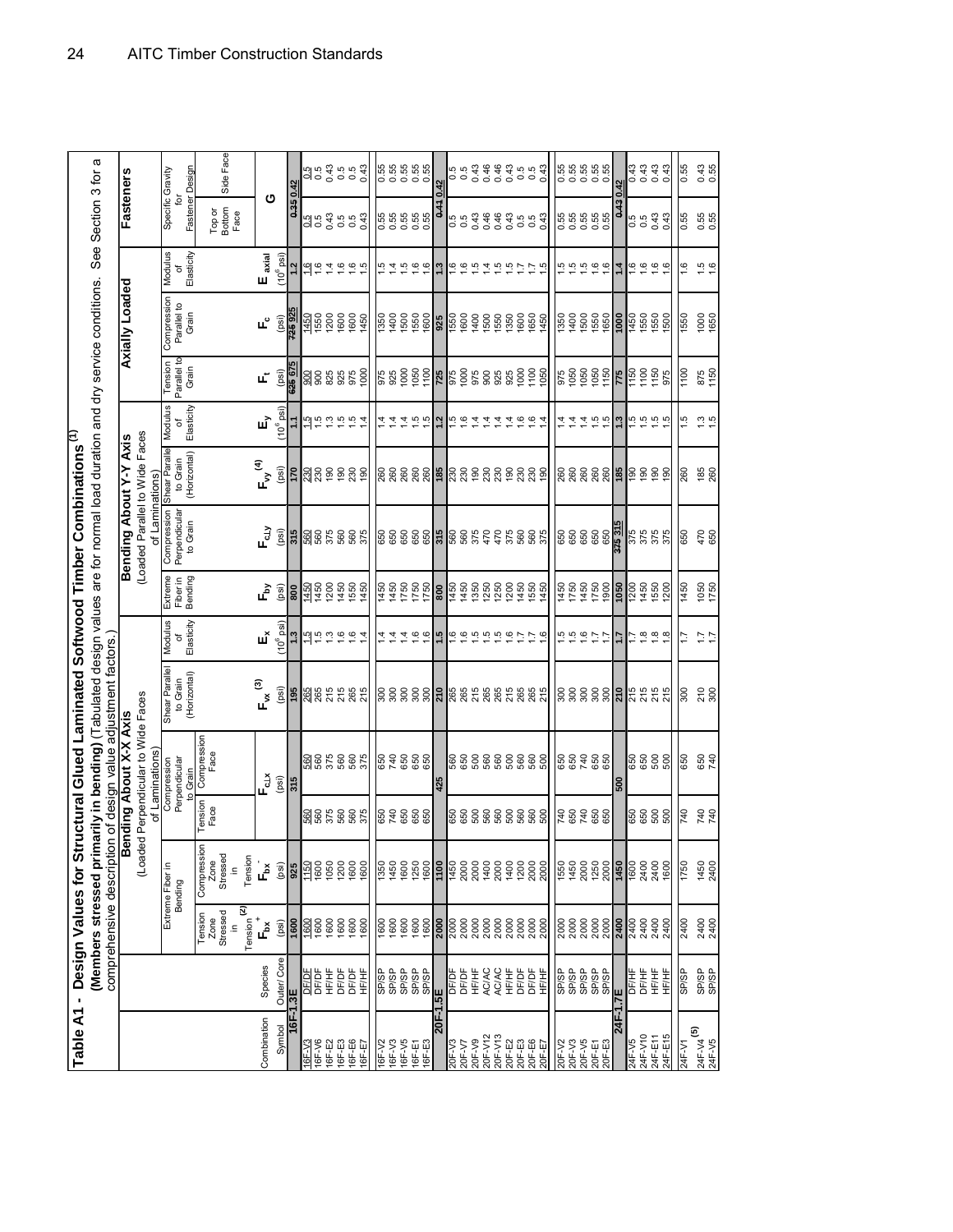Table A1 - Design Values for Structural Glued Laminated Softwood Timber Combinations<sup>(1)</sup> **Table A1 - Design Values for Structural Glued Laminated Softwood Timber Combinations (1)**

 **(Members stressed primarily in bending)** (Tabulated design values are for normal load duration and dry service conditions. See Section 3 for a (Members stressed primarily in bending) (Tabulated design values are for normal load duration and dry service conditions. See Section 3 for a comprehensive description of design value adjustment factors.) diuctmont foot nt docian valu

|                               |                             |                                  | <b>COLLIDER DE DE DE LE TRESPONDITO</b> |                    |                             | Ji desiyii valut ayinas ilikii 1             |                                                                                   |              |                                |                |                        |                      |                |                     |                             |                           |
|-------------------------------|-----------------------------|----------------------------------|-----------------------------------------|--------------------|-----------------------------|----------------------------------------------|-----------------------------------------------------------------------------------|--------------|--------------------------------|----------------|------------------------|----------------------|----------------|---------------------|-----------------------------|---------------------------|
|                               |                             |                                  |                                         |                    | Bending About X-X Axis      |                                              |                                                                                   |              | Bending About Y-Y Axis         |                |                        |                      | Axially Loaded |                     | Fasteners                   |                           |
|                               |                             |                                  | (Loaded                                 |                    | Perpendicular to Wide Faces |                                              |                                                                                   |              | (Loaded Parallel to Wide Faces |                |                        |                      |                |                     |                             |                           |
|                               |                             |                                  |                                         |                    | of Laminations              |                                              |                                                                                   |              | 등                              | Laminations    |                        |                      |                |                     |                             |                           |
|                               |                             |                                  | Extreme Fiber in                        |                    | Compression                 | Shear Parallel                               | Modulus                                                                           | Extreme      | Compression                    | Shear Parallel | Modulus                | Tension              | Compression    | Modulus             | Specific Gravity            |                           |
|                               |                             |                                  | Bending                                 |                    | Perpendicular               | to Grain                                     | ৳                                                                                 | Fiber in     | Perpendicular                  | to Grain       | ৳                      | Parallel to          | Parallel to    | ৳                   | 흐                           |                           |
|                               |                             |                                  |                                         |                    | to Grain                    | (Horizontal)                                 | Elasticity                                                                        | Bending      | to Grain                       | (Horizontal)   | Elasticity             | Grain                | Grain          | Elasticity          | Fastener Design             |                           |
|                               |                             | Tension<br>Zone                  | Compression                             | ension             | Compression                 |                                              |                                                                                   |              |                                |                |                        |                      |                |                     |                             |                           |
|                               |                             |                                  | Zone                                    | Face               | Face                        |                                              |                                                                                   |              |                                |                |                        |                      |                |                     | Top or                      |                           |
|                               |                             | Stressed<br>$\equiv$             | Stressed<br>$\equiv$                    |                    |                             |                                              |                                                                                   |              |                                |                |                        |                      |                |                     | Bottom<br>Face              | Side Face                 |
|                               |                             | ତ<br>Tension                     | Tension                                 |                    |                             |                                              |                                                                                   |              |                                |                |                        |                      |                |                     |                             |                           |
| Combination                   | Species                     | ້ອ້                              | ້,≊ັ<br>⊫                               |                    | ∯⊾                          | ್ರ<br>⊾                                      | шň                                                                                | ᇈ            | Fay<br>F                       | $F_y$          | щĻ                     | шĭ                   | ۳ò             | $E_{axial}$         | ပ                           |                           |
| Symbol                        | Outer/Core                  | (psi)                            | (psi)                                   |                    | (psi)                       | (psi)                                        | $(10^6$ psi)                                                                      | (psi)        | (psi)                          | (psi)          | $10^6$ psi)            | (psi)                | (psi)          | $(10^6 \text{psi})$ |                             |                           |
| 38.1-472                      |                             | 2400                             | 1450                                    |                    | 650                         | 39Z OB1                                      | 1.8                                                                               | 1450         | 560                            | 230            | 1.6                    | 1100                 | 1600           | 1.7                 | 0.5                         |                           |
| 24F-V4                        |                             |                                  |                                         |                    |                             | 265                                          | ≌                                                                                 | 1450         |                                | 230            | $\frac{6}{1}$          | 1100                 | 1650           |                     |                             |                           |
| 24F-V8<br>24F-E4<br>24F-E13   | 한 호텔<br>이 이 이 이 있<br>이 어 있다 |                                  |                                         | 650<br>650         | 88<br>88<br>88              | 265<br>265                                   |                                                                                   | 1450         | 999<br>099                     | នីនីនី         | $\frac{6}{10}$         |                      | 1650           |                     | s s s s s<br>o o o o o      | 5<br>6 6 6 6 6<br>6 6 6 6 |
|                               |                             |                                  |                                         | 650                |                             |                                              |                                                                                   | 1450         | 560                            |                |                        | 1100<br>1100<br>1200 | 1700           | ≌                   |                             |                           |
|                               |                             |                                  |                                         | 650                |                             | 265<br>265                                   | $\begin{array}{c}\n\circ & \circ & \circ \\ \circ & \circ & \circ \\ \end{array}$ | 1750         | 560                            |                | 1.                     |                      | 1700           | $\frac{8}{10}$      |                             |                           |
| 24F-E18                       | DF/DF                       |                                  |                                         | 650                |                             |                                              |                                                                                   | 1550         | 560                            | 230            | $\overline{1}$         | 1100                 | 1700           |                     |                             |                           |
| 24F-V3                        |                             |                                  |                                         | 740                | 740                         |                                              | $\frac{8}{1}$                                                                     | 1750         |                                | 260            | $\overline{6}$         |                      | 1650           | ₽                   |                             |                           |
| 24F-E1<br>24F-E4              | dSHS<br>2013<br>2013        | 2400<br>2400<br>2400             | 1950<br>1450<br>2400                    | 740 805<br>740 805 | 650                         | <u>ន</u> ្តខ្លួន                             | $\frac{8}{10}$                                                                    | 1750<br>2200 | 6<br>6<br>6<br>6<br>6          | 260<br>260     | $\frac{6}{17}$         | $1500$<br>$1500$     | 1600           |                     | 55<br>0.55<br>0.0           | 55<br>0.55<br>0.0         |
|                               |                             |                                  |                                         |                    | 740805                      |                                              |                                                                                   |              |                                |                |                        |                      | 1850           | 1.8                 |                             |                           |
| 26F-1.9E <sup>(8)</sup>       |                             | 2600                             | 1950                                    |                    | 650                         | 265                                          | $\ddot{ }$ .                                                                      | 1600         | 560                            | 230            | $\frac{6}{1}$          | 1150                 | 1600           | 7:7                 | 0.5                         |                           |
| 26F-V1                        | DF/DF                       | 2600                             | 1950                                    | 650                | 650                         | 265                                          | $\frac{0}{2}$                                                                     | 1750         | 560                            | 230            | $\frac{8}{1}$          | 1300                 | 1850           | $\frac{0}{1}$       | 0.5                         | 5<br>0.5                  |
| 26F-V2                        | DF/DF                       | 2600                             | 2600                                    | 650                | 650                         | 265                                          | 2.0                                                                               | 1750         | 560                            | 230            | 1.8                    | 1300                 | 1850           | 1.9                 | 0.5                         |                           |
| 26F-V                         |                             |                                  | 1950                                    | 740                | 740                         | 300                                          | $\frac{8}{1}$                                                                     | 1900         | 650                            | 260            | $\frac{6}{1}$          | 1150                 | 1600           |                     | 0.55                        |                           |
| 26F-V2                        |                             |                                  |                                         |                    | 740                         | $\begin{matrix} 3 & 0 \\ 0 & 0 \end{matrix}$ |                                                                                   | 2200         | 740                            | 260            | $\frac{\infty}{\cdot}$ | 1250                 | 1650           |                     |                             |                           |
| 26F-V3<br>26F-V4              | asia<br>1974<br>1974        | 00<br>000<br>000<br>0002<br>0002 | 2100<br>2100<br>2600                    | 888<br>88          | 740<br>740                  |                                              | $\frac{1}{2}$ $\frac{1}{2}$ $\frac{1}{2}$ $\frac{1}{2}$                           | 2100         | 650<br>650                     | 260<br>260     | $\frac{8}{10}$         | 1200                 | 1600           | 999                 | 55<br>5<br>5<br>5<br>5<br>5 | ង្គូង ងូ<br>១ ១ ១ ១       |
|                               |                             |                                  |                                         |                    |                             | 300                                          |                                                                                   |              |                                |                |                        | 1200                 | 1600           |                     |                             |                           |
| 28F-2.1E SP <sup>(8)</sup>    |                             | 2800                             | 2300                                    |                    | 740805                      | 300                                          | $2.1^{(10)}$                                                                      | 1600         | 650                            | 260            | 17                     | 1300 1250            | 1850 1750      | 7:1                 | 0.55                        |                           |
| 28F-E1                        | <b>SP/SP</b>                | 2800                             | 2300                                    | 740805             | 740 805                     | 300                                          | 2.1 <sup>(10)</sup><br>2.1 (10)                                                   | 1600         | 650                            | 260            | $\overline{1}$ .       | 1300                 | 1850           | 17                  | 0.55                        | 0.55                      |
| 28F-E2                        | SP/SP                       | 2800                             | 2800                                    | 740805             | 740 805                     | 300                                          |                                                                                   | 2000         | 650                            | 260            | 1.7                    | 1300                 | 1850           | $\overline{1}$ .    | 0.55                        | 0.55                      |
| 30F-2.1E SP <sup>(8)(9)</sup> |                             | 3000                             | 2400                                    |                    | 740 805                     | 300                                          | 2.1(10)                                                                           | 1750         | 650                            | 260            | 7.7                    | 1250                 | 1750           | 1.7                 | 0.55                        |                           |
| 30F-E2<br>30F-E2              | SP/SP                       | 3000<br>3000                     | 2400<br>3000                            | 740 805<br>740 805 | 240 805<br>240 805          | 300                                          | $2.1(10)$<br>$2.1(10)$                                                            | 1750         | 650                            | 260            | $\ddot{ }$ :           | 1250                 | 1750           | Z 7                 | 0.55<br>0.55                |                           |
|                               | SP/SP                       |                                  |                                         |                    |                             | 300                                          |                                                                                   | 1750         | 650                            | 260            | $\overline{1}$         | 1350                 | 1750           |                     |                             | 0.55<br>0.55              |

# Footnotes to Table A1: **Footnotes to Table A1:**

- The combinations in this table are applicable to members consisting of 4 or more laminations and are intended primarily for members stressed in bending due to loads applied perpendicular to the wide faces of The combinations in this table are applicable to members consisting consisting of 4 or more and are intending for members stressed in bending due to loads applied perpendicular to the wide faces of the laminations. However, design values are tabulated for loading both perpendicular and parallel to the wide faces of the laminations. For combinations and design values applicable to members loaded the laminations. However, design values are tabulated for loading both perpendicular and parallel to the wide faces of the laminations. For combinations and design values applicable to members loaded primarily axially or parallel to the wide faces of the laminations, see Table A2. For members of 2 or 3 laminations, see Table A2. primarily axially or parallel to the wide faces of the laminations, see Table A2. For members of 2 or 3 laminations, see Table A2. **1**
- The tabulated design values in this column, for bending about the X-X axis (F<sub>b/</sub>), require the use of special tension laminations. If these special tension laminations are omitted, value shall be multiplied by 0.75 The tabulated design values in this column, for bending about the X-X axis (F<sub>bx)</sub>, require the use of special tensions. If these special tension laminations are omitted, value shall be multiplied by 0.75 for members greater than or equal to 15 in. in depth or by 0.85 for members less than 15 in. in depth. for members greater than or equal to 15 in. in depth or by 0.85 for members less than 15 in. in depth.  $\sim$
- design value shall be used for design of members at connections that transfer shear by mechanical fasteners. The reduced design value shall also be used for detrmination of design values for radial tension<br>and torsion. design value shall be used for design of members at connections that transfer shear by mechanical fasteners. The reduced design value shall also be used for detrmination of design values for radial tension The design value for shear, F<sub>w</sub>, shall be decreased by multiplying by a factor of 0.72 for non-prismatic members, notched members, and for all members subject to impact or cyclic loading. The reduced **3** The design value for shear, **F<sub>xx</sub>**, shall be decreased by multiplying by a factor of 0.72 for non-prismatic members, notched members, and for all members subject to impact or cyclic loading. The reduced and torsion. **3**
- Design values are for timbers with laminations made from a single piece of lumber across the width or multiple pieces that have been edge bonded. For timber manufactured from multiple piece laminations Design values are for timbers with laminations made from a single piece of lumber across the width or multiple por the core from the piece laminations are from multiple piece laminations all other members. This reduction shall be cumulative with the adjustment in (across width) that are not edge-bonded, value shall be multiplied by 0.4 for members with 5, 7, or 9 laminations or by 0.5 for all other members. This reduction shall be cumulative with the adjustment in (across width) that are not edge-bonded, value shall be multiplied by 0.4 for members with 5, 7, or 9 laminations or by 0.5 for footnote 3. footnote 3. **4**
- This combination may contain lumber with wane. If lumber with wane is used, the design value for shear parallel to grain, F<sub>ix,</sub> shall be multiplied by 0.67 if wane is allowed on both sides. If wane is limited to one This combination may contain lumber with wane. If lumber with wane is used, the design value for shearled to grain, F<sub>VX</sub> shall be multiplied by 0.67 if wane is allowed on both sides. If wane is limited to one side, F<sub>yx</sub> shall be multiplied by 0.83. This reduction shall be cumulative with the adjustment in footnote 3. side, **Fvx** shall be multiplied by 0.83. This reduction shall be cumulative with the adjustment in footnote 3. **5**
- 26F, 28F, and 30F beams are not produced by all manufacturers, therefore, availability may be limited. Contact supplier or manufacturer for details. 26F, 28F, and 30F beams are not produced by all manufacturers, therefore, availability may be limited. Contact supplier or manufacturer for details. **8**
- 30F combinations are restricted to a maximum 6 in. nominal width. 30F combinations are restricted to a maximum 6 in. nominal width. **9**
- For 28F and 30F members with more than 15 laminations,  $E_x = 2.0$  million psi. For 28F and 30F members with more than 15 laminations, **Ex** = 2.0 million psi. **10**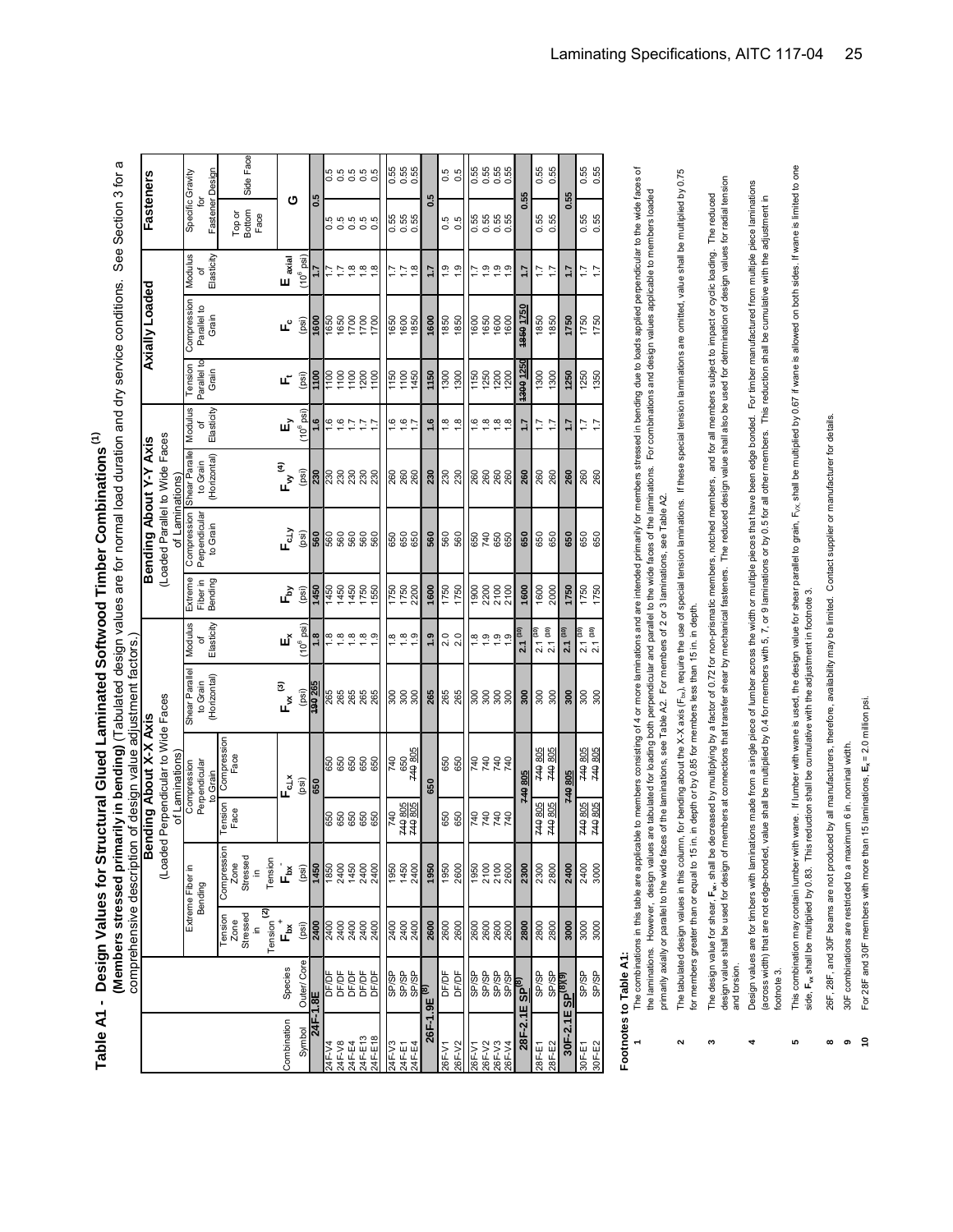#### **Table A2 Design Values for Structural Glued Laminated Softwood Timber**

 **(Members stressed primarily in axial tension or compression)** (Tabulated design values are for normal load duration and dry

|                                        |           |                                      |              | service conditions. See Section 3 for a comprehensive description of design value adjustment factors.) |              |                       |                           |                 |                               |                            |                            |                            |                               |
|----------------------------------------|-----------|--------------------------------------|--------------|--------------------------------------------------------------------------------------------------------|--------------|-----------------------|---------------------------|-----------------|-------------------------------|----------------------------|----------------------------|----------------------------|-------------------------------|
|                                        |           |                                      |              | <b>All Loading</b>                                                                                     |              | <b>Axially Loaded</b> |                           |                 | <b>Bending about Y-Y Axis</b> |                            |                            |                            | <b>Bending About X-X Axis</b> |
|                                        |           |                                      |              |                                                                                                        |              |                       |                           |                 | Loaded Parallel to Wide       |                            |                            |                            | Loaded Perpendicular to Wide  |
|                                        |           |                                      |              |                                                                                                        | Tension      |                       | Compression               |                 |                               | Faces of Laminations       |                            |                            | Faces of Laminations          |
|                                        |           |                                      |              |                                                                                                        | Parallel     |                       | Parallel                  |                 | Bending                       |                            | Shear Parallel             | Bending <sup>(4)</sup>     | Shear Parallel                |
|                                        |           |                                      |              |                                                                                                        | to Grain     |                       | to Grain                  |                 |                               |                            | to Grain <sup>(1)(2)</sup> |                            | to Grain <sup>(3)</sup>       |
|                                        |           |                                      |              |                                                                                                        |              |                       |                           |                 |                               |                            |                            |                            |                               |
|                                        |           |                                      | Modulus      | Compression                                                                                            | 2 or More    | 4 or More             | 2 or 3                    | 4 or More       | 3                             | $\overline{2}$             |                            | 2 Lami-                    |                               |
| Identification                         | Species   | Grade                                | of           | Perpendicular                                                                                          | Lami-        | Lami-                 | Lami-                     | Lami-           | Lami-                         | Lami-                      |                            | nations to                 |                               |
| Number                                 |           |                                      | Elasticity   | to Grain                                                                                               | nations      | nations               | nations                   | nations         | nations                       | nations                    |                            | 15 in. Deep <sup>(5)</sup> |                               |
|                                        |           |                                      | Е            | $F_{c1}$                                                                                               | $F_t$        | $F_c$                 | $\mathsf{F}_{\mathsf{c}}$ | $F_{\text{by}}$ | $F_{by}$                      | $\mathsf{F}_{\mathsf{by}}$ | $F_{vy}$                   | $F_{\rm bx}$               | $F_{vx}$                      |
|                                        |           |                                      | $(10^6$ psi) | (psi)                                                                                                  | (psi)        | (psi)                 | (psi)                     | (psi)           | (psi)                         | (psi)                      | (psi)                      | (psi)                      | (psi)                         |
| <b>Visually Graded Western Species</b> |           |                                      |              |                                                                                                        |              |                       |                           |                 |                               |                            |                            |                            |                               |
|                                        | DF        | L <sub>3</sub>                       | 1.5          | 560                                                                                                    | 900          | 1550                  | 1200                      | 1450            | 1250                          | 1000                       | 230                        | 1250                       | 265                           |
| $\overline{2}$<br>3                    | DF<br>DF  | L2<br>L <sub>2</sub> D               | 1.6<br>1.9   | 560<br>650                                                                                             | 1250<br>1450 | 1950<br>2300          | 1600<br>1850              | 1800<br>2100    | 1600<br>1850                  | 1300<br>1550               | 230<br>230                 | 1700<br>2000               | 265<br>265                    |
| 4                                      | DF        | L <sub>1</sub> CL                    | 1.9          | 590                                                                                                    | 1400         | 2100                  | 1900                      | 2200            | 2000                          | 1650                       | 230                        | 1900                       | 265                           |
| 5                                      | DF        | L <sub>1</sub> D                     | 2.0          | 650                                                                                                    | 1600         | 2400                  | 2100                      | 2400            | 2100                          | 1800                       | 230                        | 2200                       | 265                           |
| 14                                     | HF        | L <sub>3</sub>                       | 1.3          | 375                                                                                                    | 800          | 1100                  | 975                       | 1200            | 1050                          | 850                        | 190                        | 1100                       | 215                           |
| 15                                     | HF        | L2                                   | 1.4          | 375                                                                                                    | 1050         | 1350                  | 1300                      | 1500            | 1350                          | 1100                       | 190                        | 1450                       | 215                           |
| 16                                     | HF        | L1                                   | 1.6          | 375                                                                                                    | 1200         | 1500                  | 1450                      | 1750            | 1550                          | 1300                       | 190                        | 1600                       | 215                           |
| 17                                     | HF        | L <sub>1</sub> D                     | 1.7          | 500                                                                                                    | 1400         | 1750                  | 1700                      | 2000            | 1850                          | 1550                       | 190                        | 1900                       | 215                           |
| $22^{(6)}$                             | SW        | L3                                   | 1.0          | 315                                                                                                    | 525          | 850                   | 675                       | 800             | 700                           | 550                        | 170                        | 725                        | 195                           |
| 69                                     | AC        | L <sub>3</sub>                       | 1.2          | 470                                                                                                    | 725          | 1150                  | 1100                      | 1100            | 975                           | 775                        | 230                        | 1000                       | 265                           |
| 70                                     | AC        | L2                                   | 1.3          | 470                                                                                                    | 975          | 1450                  | 1450                      | 1400            | 1250                          | 1000                       | 230                        | 1350                       | 265                           |
| 71<br>72                               | AC<br>AC  | L <sub>1</sub> D<br>L <sub>1</sub> S | 1.6<br>1.6   | 560<br>560                                                                                             | 1250<br>1250 | 1900<br>1900          | 1900<br>1900              | 1850<br>1850    | 1650<br>1650                  | 1400<br>1400               | 230<br>230                 | 1700<br>1900               | 265<br>265                    |
|                                        |           |                                      |              |                                                                                                        |              |                       |                           |                 |                               |                            |                            |                            |                               |
| <b>E-Rated Western</b><br>27           | DF        | <b>Species</b>                       |              |                                                                                                        |              |                       |                           |                 |                               |                            |                            |                            |                               |
| 28                                     | DF        | 1.9E2<br>2.1E2                       | 1.8<br>2.0   | 560<br>650                                                                                             | 900<br>1100  | 1750<br>2000          | 1200<br>1400              | 1450<br>1650    | 1250<br>1450                  | 1000<br>1150               | 230<br>230                 | 1250<br>1500               | 265<br>265                    |
| 29                                     | DF        | 2.3E2                                | 2.2          | 650                                                                                                    | 1250         | 2250                  | 1550                      | 1900            | 1650                          | 1350                       | 230                        | 1700                       | 265                           |
| 30                                     | DF        | 1.9E6                                | 1.8          | 560                                                                                                    | 1550         | 2100                  | 1700                      | 2400            | 2400                          | 2100                       | 230                        | 1800                       | 265                           |
| 31                                     | DF        | 2.1E6                                | 2.0          | 650                                                                                                    | 1800         | 2400                  | 1950                      | 2400            | 2400                          | 2400                       | 230                        | 2100                       | 265                           |
| 32                                     | DF        | 2.3E6                                | 2.2          | 650                                                                                                    | 1800         | 2400                  | 2200                      | 2400            | 2400                          | 2400                       | 230                        | 2400                       | 265                           |
| 62                                     | DF        | 2.2E2                                | 2.1          | 650                                                                                                    | 1150         | 1850                  | 1500                      | 1800            | 1550                          | 1250                       | 230                        | 1800                       | 265                           |
| 63                                     | DF        | 2.2E6                                | 2.1          | 650                                                                                                    | 1950         | 2300                  | 2000                      | 2400            | 2400                          | 2400                       | 230                        | 2200                       | 265                           |
| 33                                     | HF        | 1.6E2                                | 1.5          | 375                                                                                                    | 800          | 1050                  | 950                       | 1200            | 1050                          | 850                        | 190                        | 1100                       | 215                           |
| 34<br>35                               | HF<br>HF  | 1.9E2<br>2.1E2                       | 1.8<br>2.0   | 500<br>500                                                                                             | 900<br>1100  | 1500<br>1550          | 1200<br>1400              | 1450<br>1650    | 1250<br>1450                  | 1000<br>1150               | 190<br>190                 | 1300<br>1850               | 215<br>215                    |
| 36                                     | HF        | 1.6E4                                | 1.5          | 375                                                                                                    | 1200         | 1450                  | 1350                      | 2100            | 1900                          | 1700                       | 190                        | 1400                       | 215                           |
| 37                                     | HF        | 1.9E6                                | 1.8          | 500                                                                                                    | 1550         | 1950                  | 1700                      | 2400            | 2400                          | 2100                       | 190                        | 1800                       | 215                           |
| 38                                     | HF        | 2.1E6                                | 2.0          | 500                                                                                                    | 1800         | 2400                  | 1950                      | 2400            | 2400                          | 2400                       | 190                        | 2100                       | 215                           |
| 39(6)                                  | SW        | 1.6E2                                | 1.5          | 315                                                                                                    | 800          | 1200                  | 950                       | 1200            | 1050                          | 850                        | 170                        | 1100                       | 195                           |
| $40^{(6)}$                             | SW        | 1.9E2                                | 1.8          | 315                                                                                                    | 900          | 1500                  | 1200                      | 1450            | 1250                          | 1000                       | 170                        | 1250                       | 195                           |
| $41^{(6)}$                             | SW        | 2.1E2                                | 2.0          | 315                                                                                                    | 1100         | 1750                  | 1400                      | 1650            | 1450                          | 1150                       | 170                        | 1550                       | 195                           |
| $42^{(6)}$                             | SW        | 1.6E4                                | 1.5          | 315                                                                                                    | 1200         | 1550                  | 1350                      | 2100            | 1900                          | 1700                       | 170                        | 1400                       | 195                           |
| $43^{(6)}$                             | SW        | 1.9E6                                | 1.8          | 315                                                                                                    | 1550         | 1950                  | 1700                      | 2400            | 2400                          | 2100                       | 170                        | 1800                       | 195                           |
| $44^{(6)}$                             | SW        | 2.1E6                                | 2.0          | 315                                                                                                    | 1800         | 2100                  | 1950                      | 2400            | 2400                          | 2400                       | 170                        | 2100                       | 195                           |
| <b>Visually Graded</b>                 |           | Southern                             | Pine         |                                                                                                        |              |                       |                           |                 |                               |                            |                            |                            |                               |
| 47                                     |           |                                      |              |                                                                                                        |              |                       |                           |                 |                               |                            |                            |                            |                               |
| 47 1:10                                | SP<br>SP  | <b>N2M14</b><br>N2M10                | 1.4<br>1.4   | 650<br>650                                                                                             | 1200<br>1150 | 1900<br>1700          | 1150<br>1150              | 1750<br>1750    | 1550<br>1550                  | 1300<br>1300               | 260<br>260                 | 1400<br>1400               | 300<br>300                    |
| 47 1:8                                 | SP        | N <sub>2</sub> M                     | 1.4          | 650                                                                                                    | 1000         | 1500                  | 1150                      | 1600            | 1550                          | 1300                       | 260                        | 1350                       | 300                           |
| 48                                     | SP        | N2D14                                | 1.7          | 740                                                                                                    | 1400         | 2200                  | 1350                      | 2000            | 1800                          | 1500                       | 260                        | 1600                       | 300                           |
| 48 1:10                                | SP        | N2D10                                | 1.7          | 740                                                                                                    | 1350         | 2000                  | 1350                      | 2000            | 1800                          | 1500                       | 260                        | 1600                       | 300                           |
| 48 1:8                                 | SP        | N <sub>2</sub> D                     | 1.7          | 740                                                                                                    | 1150         | 1750                  | 1350                      | 1850            | 1800                          | 1500                       | 260                        | 1600                       | 300                           |
| 49                                     | SP        | N1M16                                | 1.7          | 650                                                                                                    | 1350         | 2100                  | 1450                      | 1950            | 1750                          | 1500                       | 260                        | 1800                       | 300                           |
| 49<br>1:12                             | SP        | N1M12                                | 1.7          | 650                                                                                                    | 1300         | 1900                  | 1450                      | 1950            | 1750                          | 1500                       | 260                        | 1750                       | 300                           |
| 49 1:10                                | SP        | N <sub>1</sub> M                     | 1.7          | 650                                                                                                    | 1150         | 1700                  | 1450                      | 1850            | 1750                          | 1500                       | 260                        | 1550                       | 300                           |
| 50                                     | SP        | <b>N1D14</b>                         | 1.9          | 740                                                                                                    | 1550         | 2300                  | 1700                      | 2300            | 2100                          | 1750                       | 260                        | 2100                       | 300                           |
| 50 1:12                                | SP        | N1D12                                | 1.9          | 740                                                                                                    | 1550         | 2200                  | 1700                      | 2300            | 2100                          | 1750                       | 260                        | 2100                       | 300                           |
| 50 1:10                                | SP        | N <sub>1</sub> D                     | 1.9          | 740                                                                                                    | 1350         | 2000                  | 1700                      | 2100            | 2100                          | 1750                       | 260                        | 1800                       | 300                           |
| <b>E-Rated Southern Pine</b>           |           |                                      |              |                                                                                                        |              |                       |                           |                 |                               |                            |                            |                            |                               |
| 54                                     | SP        | 2.1E2                                | 2.0          | 740 805                                                                                                | 1100         | 2300                  | 1400                      | 1650            | 1450                          | 1150                       | 260                        | 1500                       | 300                           |
| 55                                     | <b>SP</b> | 2.3E2                                | 2.2          | 740 805                                                                                                | 1250         | 2400                  | 1550                      | 1900            | 1650                          | 1350                       | 260                        | 1700                       | 300                           |
| 56                                     | SP        | 1.9E6                                | 1.8          | 650                                                                                                    | 1550         | 1850                  | 1700                      | 2400            | 2400                          | 2100                       | 260                        | 1800                       | 300                           |
| 57                                     | SP<br>SP  | 2.1E6                                | 2.0          | 740 805<br>740 805                                                                                     | 1800         | 2300                  | 1950                      | 2400            | 2400                          | 2400                       | 260                        | 2100                       | 300                           |
| 58                                     |           | 2.3E6                                | 2.2          |                                                                                                        | 1800         | 2400                  | 2200                      | 2400            | 2400                          | 2400                       | 260                        | 2400                       | 300                           |

**Footnotes to Table A2:**

(1) For members with 2 or 3 laminations, the shear design value for transverse loads parallel to the wide faces of the laminations, **Fvy**, shall be reduced by multiplying by a factor of 0.84 or 0.95, respectively.

(2) The shear design value for transverse loads applied parallel to the wide faces of the laminations, **Fvy**, shall be multiplied by 0.4 for members with 5, 7, or 9 laminations manufactured from multiple piece laminations (across width) that are not edge bonded. The shear design value, **Fvy**, shall be multiplied by 0.5 for all other members manufactured from multiple piece laminations with unbonded edge joints. This reduction shall be cumulative with the adjustment in footnote (1).

(3) The design value for shear, F<sub>vx</sub>, shall be decreased by multiplying by a factor of 0.72 for non-prismatic members, notched members, and for all members subject to impact or cyclic loading. The reduced design value shall be used for design of members at connections that transfer shear by mechanical fasteners. The reduced design value shall also be used for determination of design values for radial tension and torsion.

(4) Tabulated design values are for timbers without special tension laminations. If special tension laminations are used, the design value for bending, **Fbx**, shall be permitted to be increased by multiplying by 1.18. This factor shall not be applied cumulatively with the adjustment in footnote (5).

(5) For members greater than 15 in. deep and without special tension laminations, the bending design value, **Fbx,** shall be reduced by multiplying by a factor of 0.88. This factor shall not be applied cumulatively with the adjustment in footnote (4).

(6) When Western Cedars, Western Cedars (North), Western Woods, and Redwood (open grain) are used in combinations for Softwood Species (SW), the design value for modulus of elasticity shall be reduced by 100,000 psi. When Coast Sitka Spruce, Coast Species, Western White Pine, and Eastern White Pine are used in combinations for Softwood Species (SW) tabulated design values for shear parallel to grain, F<sub>vx</sub> and F<sub>w</sub>, shall be reduced by 10 psi, before applying any other adjustments.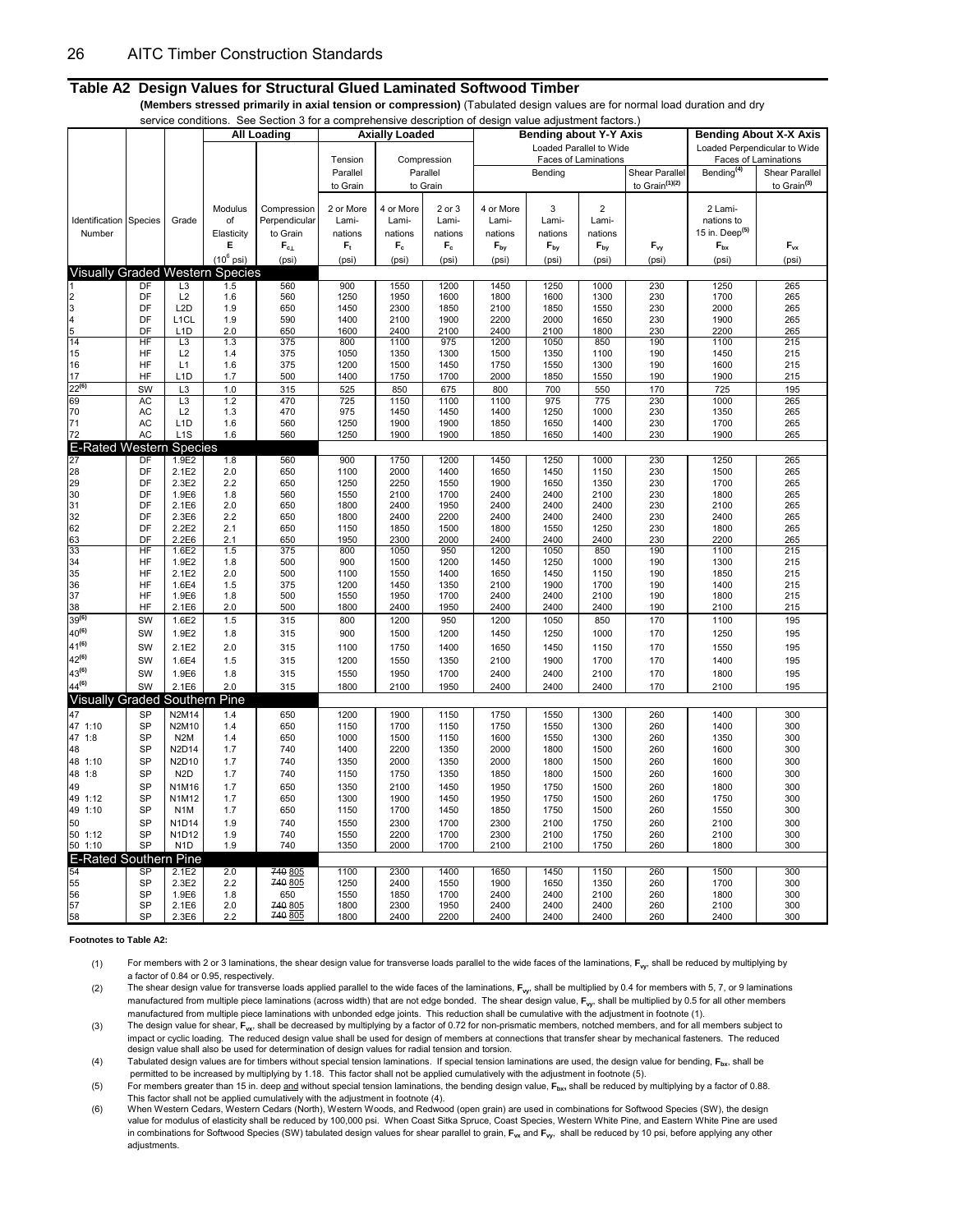|                   | with Taper Cuts on the Compression Face |                              |            | ш                   |
|-------------------|-----------------------------------------|------------------------------|------------|---------------------|
| Combination       | Species                                 | $F_{\text{bx}}$ <sup>+</sup> | $E_x$      | $F_{c\perp x\;Top}$ |
| Symbol            | Outer/ Core                             | (psi)                        | (psi)      | (psi)               |
|                   | 16F-1.3E                                | 1050                         | 1.2        | $\overline{315}$    |
| $16F-V3$          | DF/DF                                   | 1500                         | 1.5        | 560                 |
| 16F-V6            | DF/DF                                   | 1500                         | 1.5        | 560                 |
| 16F-E2            | HF/HF                                   | 1350                         | 1.4        | 375                 |
| 16F-E3            | DF/DF                                   | 1650                         | 1.6        | 560                 |
| 16F-E6            | DF/DF                                   | 1900                         | 1.6        | 560                 |
| 16F-E7            | HF/HF                                   | 1350                         | 1.4        | 375                 |
| 16F-V2            | SP/SP                                   | 1450                         | 1.5        | 650                 |
| 16F-V3            | SP/SP                                   | 1550                         | 1.4        | 650                 |
| 16F-V5            | SP/SP                                   | 1550<br>1850                 | 1.5        | 650<br>650          |
| 16F-E1<br>16F-E3  | SP/SP<br>SP/SP                          | 1950                         | 1.6<br>1.6 | 650                 |
|                   | 20F-1.5E                                | 1250                         | 1.4        | 375                 |
| $20F-V3$          | DF/DF                                   | 1900                         | 1.6        | 560                 |
| 20F-V7            | DF/DF                                   | 1900                         | 1.6        | 560                 |
| 20F-V9            | HF/HF                                   | 1650                         | 1.5        | 375                 |
| 20F-V12           | AC/AC                                   | 1650                         | 1.4        | 470                 |
| 20F-V13           | AC/AC                                   | 1650                         | 1.4        | 470                 |
| 20F-E2            | HF/HF                                   | 1700                         | 1.5        | 375                 |
| 20F-E3            | DF/DF                                   | 1900                         | 1.6        | 560                 |
| 20F-E6            | DF/DF                                   | 1900                         | 1.6        | 560                 |
| 20F-E7            | HF/HF                                   | 1700                         | 1.5        | 375                 |
| 20F-V2            | SP/SP                                   | 1500                         | 1.4        | 650                 |
| 20F-V3            | SP/SP                                   | 1700                         | 1.5        | 650                 |
| 20F-V5            | SP/SP                                   | 1500                         | 1.5        | 650                 |
| 20F-E1            | SP/SP                                   | 1950                         | 1.6        | 650                 |
| 20F-E3            | SP/SP                                   | 1900                         | 1.6        | 650                 |
|                   | 24F-1.7E                                | 1250                         | 1.4        | 375                 |
| $24F-V5$          | DF/HF                                   | 1900                         | 1.6        | 375                 |
| 24F-V10           | DF/HF                                   | 1900                         | 1.6        | 375                 |
| 24F-E2            | HF/HF                                   | 1900                         | 1.6        | 375                 |
| 24F-E11           | HF/HF                                   | 1900                         | 1.6        | 375                 |
| 24F-E15           | HF/HF                                   | 1900                         | 1.6        | 375                 |
| 24F-V1            | SP/SP                                   | 1800                         | 1.6        | 650                 |
| 24F-V4            | SP/SP                                   | 1250                         | 1.4        | 470                 |
| 24F-V5            | SP/SP                                   | 2100                         | 1.7        | 650                 |
|                   | 24F-1.8E                                | 2100                         | 1.7        | 560                 |
| 24F-V4            | DF/DF                                   | 2100                         | 1.7        | 560                 |
| 24F-V8            | DF/DF                                   | 2100                         | 1.7        | 560                 |
| 24F-E4<br>24F-E13 | DF/DF<br>DF/DF                          | 2100<br>2100                 | 1.7<br>1.7 | 560<br>560          |
| 24F-E18           | DF/DF                                   | 2100                         | 1.7        | 560                 |
| 24F-V3            | SP/SP                                   | 2100                         | 1.7        | 650                 |
| 24F-E1            | SP/SP                                   | 2100                         | 1.7        | 650                 |
| 24F-E4            | SP/SP                                   | 2100                         | 1.7        | 650                 |
|                   | 26F-1.9E                                | 2000                         | 1.7        | 560                 |
| 26F-V1            | DF/DF                                   | 2100                         | 1.7        | 560                 |
| 26F-V2            | DF/DF                                   | 2100                         | 1.7        | 560                 |
| 26F-V1            | SP/SP                                   | 2000                         | 1.7        | 650                 |
| 26F-V2            | SP/SP                                   | 2400                         | 1.8        | 740                 |
| 26F-V3            | SP/SP                                   | 2000                         | 1.8        | 650                 |
| 26F-V4            | SP/SP                                   | 2000                         | 1.8        | 650                 |
|                   | 28F-2.1E                                | 2400                         | 1.9        | 650                 |
| 28F-E1            | SP/SP                                   | 2400                         | 1.9        | 650                 |
| 28F-E2            | SP/SP                                   | 2400                         | 1.9        | 650                 |
|                   | 30F-2.1E                                | 2400                         | 1.9        | 650                 |
| 30F-E1            | SP/SP                                   | 2400                         | 1.9        | 650                 |
| 30F-E2            | SP/SP                                   | 2400                         | 1.9        | 650                 |

## **Table A3 - Design Values for Structural Glued Laminated Softwood Timber Combinations with Taper Cuts on the Compression Face <sup>1</sup>**

 1. Design values are applicable to beams that have up to 2/3 of the depth on the compression side removed by taper cutting.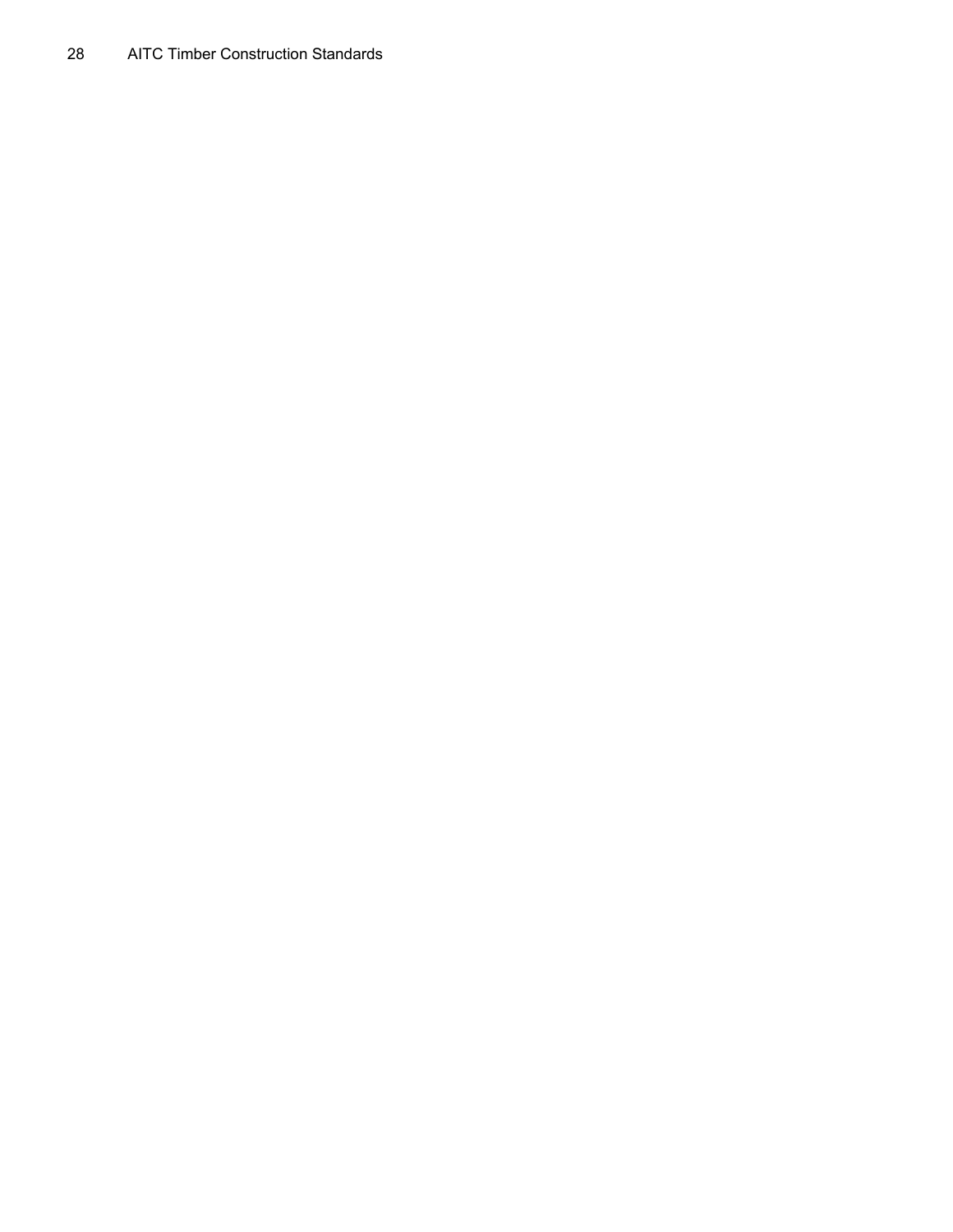# **AITC 117-2004**

# **Annex B**

# **Lay-up Requirements for**

**Structural Glued Laminated Softwood Timber**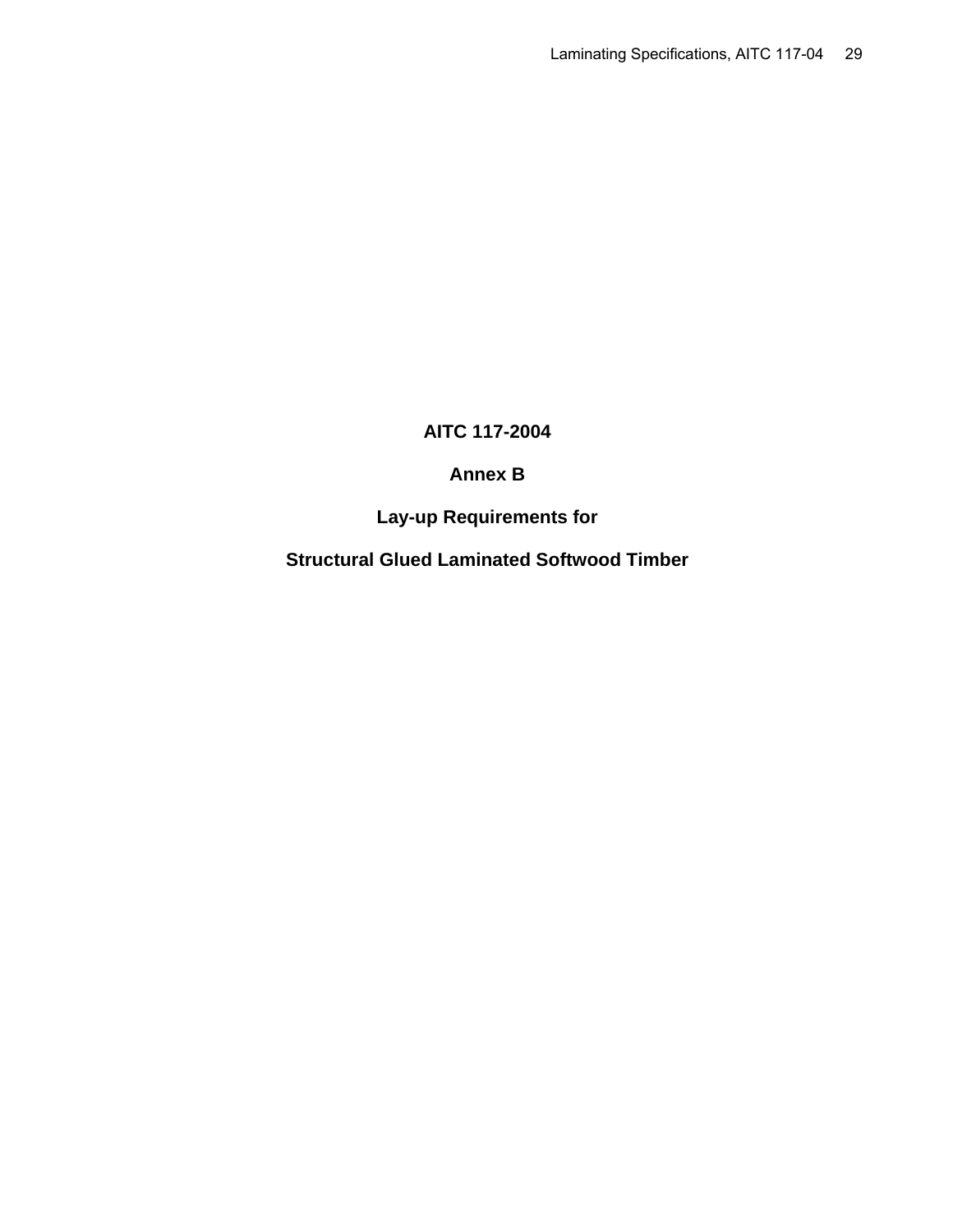|            |              |                                 | <b>Visually Graded Western Species</b>              |                          |                                 |                                                     |                          |                                 |                                          |                                   |            |                                          |                          |
|------------|--------------|---------------------------------|-----------------------------------------------------|--------------------------|---------------------------------|-----------------------------------------------------|--------------------------|---------------------------------|------------------------------------------|-----------------------------------|------------|------------------------------------------|--------------------------|
|            |              |                                 | 4 - 10 Lams                                         |                          |                                 | 11 or More Lams                                     |                          |                                 |                                          |                                   |            |                                          |                          |
| 16F-V3 WS  | (Unbalanced) | 10%                             | L3 DF                                               | --                       | 10%                             | 302-20<br>L3 DF                                     | --                       |                                 |                                          |                                   |            |                                          |                          |
|            |              | ÷                               | --                                                  | --                       | --                              |                                                     |                          |                                 |                                          |                                   |            |                                          |                          |
|            |              | $\overline{\phantom{a}}$        | L3 DF                                               | Ξ.                       | Ξ.                              | L3 DF                                               |                          |                                 |                                          |                                   |            |                                          |                          |
|            |              | --                              | $\overline{\phantom{a}}$                            | --                       | --                              |                                                     |                          |                                 |                                          |                                   |            |                                          |                          |
|            |              | 10%                             | L <sub>2</sub> D                                    | --                       | 10%                             | L3 DF                                               |                          |                                 |                                          |                                   |            |                                          |                          |
|            |              |                                 | 4 - 10 Lams                                         |                          |                                 | 11 or More Lams<br>302-20                           |                          |                                 |                                          |                                   |            |                                          |                          |
| 16F-V6 WS  | (Balanced)   | 10%                             | L <sub>2</sub> DF                                   | --                       | 10%                             | L3 DF                                               | $\overline{\phantom{a}}$ |                                 |                                          |                                   |            |                                          |                          |
|            |              |                                 | --                                                  |                          | --                              |                                                     |                          |                                 |                                          |                                   |            |                                          |                          |
|            |              | $\overline{\phantom{a}}$        | L <sub>3</sub> DF                                   | --                       | <u></u>                         | L3 DF                                               |                          |                                 |                                          |                                   |            |                                          |                          |
|            |              | $\overline{\phantom{a}}$<br>10% | --<br>L <sub>2</sub> DF                             | --                       | $\overline{\phantom{a}}$<br>10% | L3 DF                                               |                          |                                 |                                          |                                   |            |                                          |                          |
|            |              |                                 | 4 - 10 Lams                                         |                          |                                 | 11 or More Lams                                     |                          |                                 |                                          |                                   |            |                                          |                          |
| 20F-V3 WS  | (Unbalanced) |                                 | 302-20                                              |                          |                                 | 302-20                                              |                          |                                 |                                          |                                   |            |                                          |                          |
|            |              | 10%                             | L <sub>2</sub> DF                                   | --                       | 5%                              | L <sub>2</sub> DF                                   | $\overline{\phantom{a}}$ |                                 |                                          |                                   |            |                                          |                          |
|            |              | --                              | $\overline{\phantom{a}}$<br>L <sub>3</sub> DF       | --<br>--                 | --<br>$\overline{\phantom{a}}$  | --<br>L3 DF                                         |                          |                                 |                                          |                                   |            |                                          |                          |
|            |              | $\overline{a}$                  | --                                                  | -−                       | 5%                              | L <sub>2</sub> DF                                   | $\overline{\phantom{a}}$ |                                 |                                          |                                   |            |                                          |                          |
|            |              | 10%                             | L <sub>2</sub> D DF                                 | --                       | 5%                              | L2D DF                                              |                          |                                 |                                          |                                   |            |                                          |                          |
|            |              |                                 | 4 - 10 Lams                                         |                          |                                 |                                                     |                          |                                 |                                          |                                   |            |                                          |                          |
| 20F-V3 WS  | (Alternate)  | 20%                             | L <sub>2</sub> DF                                   | --                       |                                 |                                                     |                          |                                 |                                          |                                   |            |                                          |                          |
|            |              | --                              | --                                                  |                          |                                 |                                                     |                          |                                 |                                          |                                   |            |                                          |                          |
|            |              | $\overline{\phantom{a}}$        | L3 DF                                               |                          |                                 |                                                     |                          |                                 |                                          |                                   |            |                                          |                          |
|            |              | 20%                             | L <sub>2</sub> DF                                   | --                       |                                 |                                                     |                          |                                 |                                          |                                   |            |                                          |                          |
|            |              | 15%                             | L1 <del>D</del> DF<br>4 - 10 Lams                   |                          |                                 | 11 or More Lams                                     |                          |                                 |                                          |                                   |            |                                          |                          |
|            |              |                                 | 302-20                                              |                          |                                 | 302-20                                              |                          |                                 |                                          |                                   |            |                                          |                          |
| 20F-V7 WS  | (Balanced)   | 10%                             | L2D DF                                              |                          | 5%                              | L2D DF                                              |                          |                                 |                                          |                                   |            |                                          |                          |
|            |              | $\overline{\phantom{a}}$        | $\overline{\phantom{a}}$                            | Ξ.                       | 5%                              | L <sub>2</sub> DF                                   |                          |                                 |                                          |                                   |            |                                          |                          |
|            |              | --<br>--                        | L3 DF                                               | --<br>--                 | $\overline{\phantom{a}}$<br>5%  | L3 DF<br>L <sub>2</sub> DF                          |                          |                                 |                                          |                                   |            |                                          |                          |
|            |              | 10%                             | L2D DF                                              | --                       | 5%                              | L <sub>2</sub> D DF                                 |                          |                                 |                                          |                                   |            |                                          |                          |
|            |              |                                 | 4 - 7 Lams                                          |                          |                                 | 8 - 10 Lams                                         |                          |                                 |                                          |                                   |            |                                          |                          |
| 20F-V7 WS  |              |                                 |                                                     |                          |                                 |                                                     |                          |                                 |                                          |                                   |            |                                          |                          |
|            | (Alternate)  | 10%                             | L1D DF                                              | --                       | 15%                             | L1D <sub>DF</sub>                                   |                          |                                 |                                          |                                   |            |                                          |                          |
|            |              | --                              | L <sub>3</sub> DF                                   | --                       | --                              | L3 DF                                               | --                       |                                 |                                          |                                   |            |                                          |                          |
|            |              | --                              | --                                                  | --                       | $\overline{\phantom{a}}$        | $\overline{\phantom{a}}$                            |                          |                                 |                                          |                                   |            |                                          |                          |
|            |              | 10%                             | L1 <del>D</del> DF                                  |                          | 15%                             | L1D DF                                              |                          |                                 |                                          |                                   |            |                                          |                          |
|            |              |                                 |                                                     |                          |                                 |                                                     |                          |                                 | 13 - 19 Lams                             |                                   |            | 20 or More Lams                          |                          |
|            |              |                                 | 4 - 10 Lams                                         |                          |                                 | 11 - 12 Lams                                        |                          |                                 |                                          |                                   |            |                                          |                          |
|            |              | 10%                             | 302-20 (1:14)<br>L <sub>1</sub> D HF                | -−                       | 10%                             | 302-22<br>L <sub>1</sub> D HF                       | $\overline{\phantom{a}}$ | 10%                             | 302-22<br>L <sub>1</sub> D HF            | $\overline{a}$                    | 10%        | 302-24<br>L <sub>1</sub> D HF            |                          |
|            |              | 20%                             | L <sub>2</sub> HF                                   | --                       | 20%                             | L <sub>2</sub> HF                                   | $\overline{\phantom{a}}$ | 10%                             | L <sub>2</sub> HF                        | $\overline{\phantom{a}}$          | 10%        | L <sub>2</sub> HF                        |                          |
|            |              | $\overline{\phantom{a}}$        | L3 HF                                               | --                       | $\overline{\phantom{a}}$        | L3 HF                                               | $\overline{\phantom{a}}$ | --                              | L3 HF                                    | $\overline{\phantom{a}}$          | --         | L3 HF                                    |                          |
| 20F-V9 WS  | Balanced)    | 20%                             | L <sub>2</sub> HF                                   | --                       | 20%                             | L <sub>2</sub> HF                                   | $\overline{\phantom{a}}$ | 10%                             | L <sub>2</sub> HF                        |                                   | 10%        | L <sub>2</sub> HF                        |                          |
|            |              | 10%                             | L1D HF                                              |                          | 10%                             | L1D HF                                              |                          | 10%                             | L1D HF                                   |                                   | 10%        | L1D HF                                   |                          |
|            |              |                                 | $4 - 10$ Lams                                       |                          |                                 |                                                     |                          |                                 |                                          |                                   |            |                                          |                          |
|            |              | 10%                             | SSS HF                                              | -−                       |                                 |                                                     |                          |                                 |                                          |                                   |            |                                          |                          |
|            |              | 15%                             | L <sub>1</sub> D HF                                 | --                       |                                 |                                                     |                          |                                 |                                          |                                   |            |                                          |                          |
|            | (Alternate)  | $\overline{\phantom{a}}$<br>15% | L3 HF<br>L1D HF                                     | --                       |                                 |                                                     |                          |                                 |                                          |                                   |            |                                          |                          |
| 20F-V9 WS  |              | 10%                             | SSS HF                                              | --                       |                                 |                                                     |                          |                                 |                                          |                                   |            |                                          |                          |
|            |              |                                 | 4 - 7 Lams                                          |                          |                                 | $8 - 10$ Lams                                       |                          |                                 | 11 - 18 Lams                             |                                   |            | 19 or More Lams                          |                          |
|            |              |                                 | 302-20 (1:14)                                       | $\overline{\phantom{a}}$ |                                 | 302-20 (1:14)                                       | $\overline{\phantom{a}}$ |                                 | 302-24<br>L <sub>1</sub> D <sub>AC</sub> | $\overline{\phantom{a}}$          |            | 302-26<br>L <sub>1</sub> D <sub>AC</sub> |                          |
|            |              | 10%<br>15%                      | L <sub>1</sub> D <sub>AC</sub><br>L <sub>2</sub> AC | --                       | 10%<br>15%                      | L <sub>1</sub> D <sub>AC</sub><br>L <sub>2</sub> AC | --                       | 10%<br>15%                      | L <sub>2</sub> AC                        | --                                | 10%<br>15% | L <sub>2</sub> AC                        |                          |
|            |              | --                              | L3 AC                                               | --                       | --                              | L3 AC                                               | --                       | --                              | L3 AC                                    | $\overline{\phantom{a}}$          | --         | L3 AC                                    | --                       |
| 20F-V12 WS | (Unbalanced) | 10%                             | L <sub>2</sub> AC                                   | --                       | 10%                             | L <sub>2</sub> AC                                   | --                       | 10%                             | L <sub>2</sub> AC                        | --                                | 10%        | L <sub>2</sub> AC                        | --                       |
|            |              | 30%                             | L1D AC                                              | --                       | 35%                             | L1D AC                                              | $\overline{\phantom{a}}$ | 15%                             | L1S AC                                   | $\overline{a}$                    | 15%        | L1S AC                                   | $\overline{\phantom{a}}$ |
|            |              |                                 | 4 - 7 Lams<br>302-20 (1:16)                         |                          |                                 | $8 - 10$ Lams<br>302-22                             |                          |                                 | 11 or More Lams<br>302-24                |                                   |            |                                          |                          |
|            |              | 15%                             | L <sub>1</sub> S AC                                 | $\overline{\phantom{a}}$ | 15%                             | L <sub>1</sub> S AC                                 | --                       | 10%                             | L1S AC                                   | $\overline{\phantom{a}}$          |            |                                          |                          |
|            |              | 10%                             | L <sub>1</sub> D <sub>AC</sub>                      | --                       | 10%                             | L <sub>1</sub> D <sub>AC</sub>                      | --                       | 10%                             | L <sub>1</sub> D <sub>AC</sub>           | --                                |            |                                          |                          |
|            |              | $\overline{\phantom{a}}$        | L <sub>3</sub> AC                                   | --<br>--                 | --                              | L3 AC                                               | --<br>$\qquad \qquad -$  | --                              | L3 AC                                    | $\overline{\phantom{a}}$<br>--    |            |                                          |                          |
| 20F-V13 WS | (Balanced)   | 10%<br>15%                      | L1D AC<br>L1S AC                                    | --                       | 10%<br>15%                      | L <sub>1</sub> D <sub>AC</sub><br>L1S AC            | $\overline{\phantom{a}}$ | 10%<br>10%                      | L <sub>1</sub> D <sub>AC</sub><br>L1S AC | $\hspace{0.05cm} \dashrightarrow$ |            |                                          |                          |
|            |              |                                 | 4 - 7 Lams                                          |                          |                                 | 8 - 10 Lams                                         |                          |                                 | 11 or More Lams                          |                                   |            |                                          |                          |
|            |              |                                 | 302-20 (1:14)                                       |                          |                                 | 302-22                                              |                          |                                 | 302-24                                   |                                   |            |                                          |                          |
|            |              | 10%                             | L2D DF                                              | --                       | 10%                             | L2D DF                                              | $\overline{\phantom{a}}$ | 10%                             | L <sub>2</sub> D DF                      | $\qquad \qquad -$                 |            |                                          |                          |
|            |              | 10%<br>$\overline{\phantom{a}}$ | L <sub>2</sub> DF                                   | --<br>--                 | 10%<br>$\overline{\phantom{a}}$ | L <sub>2</sub> DF                                   | --<br>--                 | 10%<br>$\overline{\phantom{a}}$ | L <sub>2</sub> DF<br>L3 DF               | $\overline{\phantom{a}}$<br>--    |            |                                          |                          |
| 24F-V4WS   | (Unbalanced) | 15%                             | L3 DF<br>L <sub>2</sub> DF<br>L1 <del>D</del> DF    | --                       | 15%                             | L3 DF<br>L <sub>2</sub> DF<br>L1 <del>D</del> DF    | --                       | 10%                             | L2 DF<br>L1 <del>D</del> DF              | $\overline{\phantom{a}}$          |            |                                          |                          |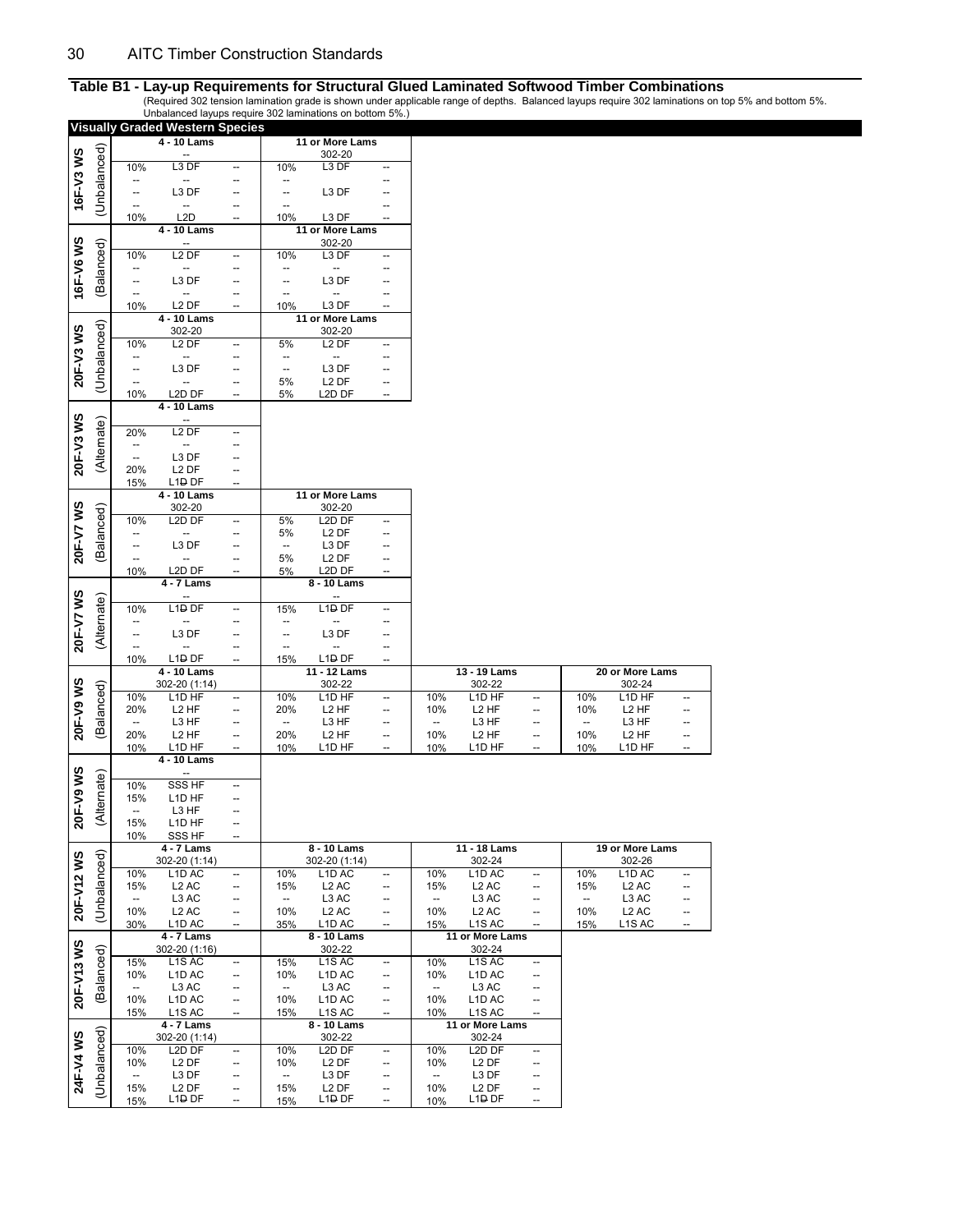| (Unbalanced)<br>24F-V5 WS<br>302-20 (1:14)<br>302-22<br>302-24<br>L <sub>2</sub> D <sub>DF</sub><br>L2D DF<br>L2D DF<br>20%<br>20%<br>10%<br>--<br>$\overline{\phantom{a}}$<br>20%<br>L <sub>2</sub> HF<br>20%<br>L <sub>2</sub> HF<br>10%<br>L <sub>2</sub> HF<br>$\overline{\phantom{a}}$<br>L3 HF<br>L3 HF<br>L3 HF<br>--<br>--<br>--<br>--<br>20%<br>L1 HF<br>20%<br>L1 HF<br>20%<br>L1 HF<br>--<br>L1 <del>D</del> DF<br>L <sub>1</sub> D <sub>DF</sub><br>L <sub>1</sub> D <sub>DF</sub><br>20%<br>20%<br>15%<br>$\overline{\phantom{a}}$<br>4 - 7 Lams<br>8 - 10 Lams<br>11 or More Lams<br>24F-V8 WS<br>302-22<br>302-24<br>(Balanced)<br>302-20 (1:14)<br>L <sub>1</sub> D <sub>DF</sub><br>10%<br>L <sub>1</sub> D <sub>DF</sub><br>10%<br>L1 <del>D</del> DF<br>10%<br>$\overline{\phantom{a}}$<br>$\overline{\phantom{a}}$<br>10%<br>L <sub>2</sub> DF<br>10%<br>L2D DF<br>5%<br>L <sub>2</sub> DF<br>L3 DF<br>L3 DF<br>L3 DF<br>--<br>--<br>--<br>--<br>10%<br>5%<br>10%<br>L <sub>2</sub> DF<br>L <sub>2</sub> D DF<br>L <sub>2</sub> DF<br>L1 <del>D</del> DF<br>L <sub>1</sub> D <sub>DF</sub><br>L <sub>1</sub> D <sub>DF</sub><br>10%<br>10%<br>10%<br>$4 - 7$ Lams<br>$8 - 10$ Lams<br>11 or More Lams<br>24F-V10 WS<br>302-22<br>302-20 (1:14)<br>302-24<br>(Balanced)<br>L1DDF<br>L1 <del>D</del> DF<br>20%<br>L <sub>1</sub> D <sub>DF</sub><br>20%<br>15%<br>L <sub>2</sub> HF<br>L <sub>2</sub> HF<br>L <sub>2</sub> HF<br>10%<br>10%<br>15%<br>L3 HF<br>L3 HF<br>L3 HF<br>--<br>--<br>--<br>L <sub>2</sub> HF<br>L <sub>2</sub> HF<br>10%<br>10%<br>L <sub>2</sub> HF<br>15%<br>L1 <del>D</del> DF<br>L1 <del>D</del> DF<br>L1 <del>D</del> DF<br>20%<br>20%<br>15%<br>--<br>4 - 7 Lams<br>8 - 10 Lams<br>11 or More Lams<br>(Unbalanced)<br>26F-V1 WS<br>302-22<br>302-24<br>302-26<br>L1D <sub>DF</sub><br>L1D DF<br>L1D DF<br>25%<br>25%<br>25%<br>--<br>$\overline{\phantom{a}}$<br>5%<br>L2D DF<br>5%<br>L2D DF<br>5%<br>L <sub>2</sub> D <sub>DF</sub><br>--<br>L3 DF<br>L3 DF<br>L3 DF<br>$\overline{\phantom{a}}$<br>--<br>$\overline{\phantom{a}}$<br>--<br>5%<br>5%<br>5%<br>L <sub>2</sub> D <sub>DF</sub><br>L <sub>2</sub> D DF<br>L <sub>2</sub> D DF<br>L1 <del>D</del> DF<br>L1 <del>D</del> DF<br>L1 <del>D</del> DF<br>25%<br>25%<br>25%<br>--<br>11 or More Lams<br>$4 - 7$ Lams<br>$8 - 10$ Lams<br>26F-V2 WS<br>(Balanced)<br>302-22<br>302-24<br>302-26<br>25%<br>L <sub>1</sub> D <sub>DF</sub><br>25%<br>L1 <del>D</del> DF<br>25%<br>L <sub>1</sub> D <sub>DF</sub><br>--<br>$\overline{a}$<br>5%<br>L2D DF<br>5%<br>L2D DF<br>5%<br>L2D DF<br>--<br>L3 DF<br>L3 DF<br>L3 DF<br>$\overline{\phantom{a}}$<br>--<br>--<br>--<br>$-$ |  |    | $4 - 7$ Lams        |    |    | 8 - 10 Lams         |    | 11 or More Lams |  |
|-------------------------------------------------------------------------------------------------------------------------------------------------------------------------------------------------------------------------------------------------------------------------------------------------------------------------------------------------------------------------------------------------------------------------------------------------------------------------------------------------------------------------------------------------------------------------------------------------------------------------------------------------------------------------------------------------------------------------------------------------------------------------------------------------------------------------------------------------------------------------------------------------------------------------------------------------------------------------------------------------------------------------------------------------------------------------------------------------------------------------------------------------------------------------------------------------------------------------------------------------------------------------------------------------------------------------------------------------------------------------------------------------------------------------------------------------------------------------------------------------------------------------------------------------------------------------------------------------------------------------------------------------------------------------------------------------------------------------------------------------------------------------------------------------------------------------------------------------------------------------------------------------------------------------------------------------------------------------------------------------------------------------------------------------------------------------------------------------------------------------------------------------------------------------------------------------------------------------------------------------------------------------------------------------------------------------------------------------------------------------------------------------------------------------------------------------------------------------------------------------------------------------------------------------------------------------------------------------------------------------------------------------------------------------------------|--|----|---------------------|----|----|---------------------|----|-----------------|--|
|                                                                                                                                                                                                                                                                                                                                                                                                                                                                                                                                                                                                                                                                                                                                                                                                                                                                                                                                                                                                                                                                                                                                                                                                                                                                                                                                                                                                                                                                                                                                                                                                                                                                                                                                                                                                                                                                                                                                                                                                                                                                                                                                                                                                                                                                                                                                                                                                                                                                                                                                                                                                                                                                                     |  |    |                     |    |    |                     |    |                 |  |
|                                                                                                                                                                                                                                                                                                                                                                                                                                                                                                                                                                                                                                                                                                                                                                                                                                                                                                                                                                                                                                                                                                                                                                                                                                                                                                                                                                                                                                                                                                                                                                                                                                                                                                                                                                                                                                                                                                                                                                                                                                                                                                                                                                                                                                                                                                                                                                                                                                                                                                                                                                                                                                                                                     |  |    |                     |    |    |                     |    |                 |  |
|                                                                                                                                                                                                                                                                                                                                                                                                                                                                                                                                                                                                                                                                                                                                                                                                                                                                                                                                                                                                                                                                                                                                                                                                                                                                                                                                                                                                                                                                                                                                                                                                                                                                                                                                                                                                                                                                                                                                                                                                                                                                                                                                                                                                                                                                                                                                                                                                                                                                                                                                                                                                                                                                                     |  |    |                     |    |    |                     |    |                 |  |
|                                                                                                                                                                                                                                                                                                                                                                                                                                                                                                                                                                                                                                                                                                                                                                                                                                                                                                                                                                                                                                                                                                                                                                                                                                                                                                                                                                                                                                                                                                                                                                                                                                                                                                                                                                                                                                                                                                                                                                                                                                                                                                                                                                                                                                                                                                                                                                                                                                                                                                                                                                                                                                                                                     |  |    |                     |    |    |                     |    |                 |  |
|                                                                                                                                                                                                                                                                                                                                                                                                                                                                                                                                                                                                                                                                                                                                                                                                                                                                                                                                                                                                                                                                                                                                                                                                                                                                                                                                                                                                                                                                                                                                                                                                                                                                                                                                                                                                                                                                                                                                                                                                                                                                                                                                                                                                                                                                                                                                                                                                                                                                                                                                                                                                                                                                                     |  |    |                     |    |    |                     |    |                 |  |
|                                                                                                                                                                                                                                                                                                                                                                                                                                                                                                                                                                                                                                                                                                                                                                                                                                                                                                                                                                                                                                                                                                                                                                                                                                                                                                                                                                                                                                                                                                                                                                                                                                                                                                                                                                                                                                                                                                                                                                                                                                                                                                                                                                                                                                                                                                                                                                                                                                                                                                                                                                                                                                                                                     |  |    |                     |    |    |                     |    |                 |  |
|                                                                                                                                                                                                                                                                                                                                                                                                                                                                                                                                                                                                                                                                                                                                                                                                                                                                                                                                                                                                                                                                                                                                                                                                                                                                                                                                                                                                                                                                                                                                                                                                                                                                                                                                                                                                                                                                                                                                                                                                                                                                                                                                                                                                                                                                                                                                                                                                                                                                                                                                                                                                                                                                                     |  |    |                     |    |    |                     |    |                 |  |
|                                                                                                                                                                                                                                                                                                                                                                                                                                                                                                                                                                                                                                                                                                                                                                                                                                                                                                                                                                                                                                                                                                                                                                                                                                                                                                                                                                                                                                                                                                                                                                                                                                                                                                                                                                                                                                                                                                                                                                                                                                                                                                                                                                                                                                                                                                                                                                                                                                                                                                                                                                                                                                                                                     |  |    |                     |    |    |                     |    |                 |  |
|                                                                                                                                                                                                                                                                                                                                                                                                                                                                                                                                                                                                                                                                                                                                                                                                                                                                                                                                                                                                                                                                                                                                                                                                                                                                                                                                                                                                                                                                                                                                                                                                                                                                                                                                                                                                                                                                                                                                                                                                                                                                                                                                                                                                                                                                                                                                                                                                                                                                                                                                                                                                                                                                                     |  |    |                     |    |    |                     |    |                 |  |
|                                                                                                                                                                                                                                                                                                                                                                                                                                                                                                                                                                                                                                                                                                                                                                                                                                                                                                                                                                                                                                                                                                                                                                                                                                                                                                                                                                                                                                                                                                                                                                                                                                                                                                                                                                                                                                                                                                                                                                                                                                                                                                                                                                                                                                                                                                                                                                                                                                                                                                                                                                                                                                                                                     |  |    |                     |    |    |                     |    |                 |  |
|                                                                                                                                                                                                                                                                                                                                                                                                                                                                                                                                                                                                                                                                                                                                                                                                                                                                                                                                                                                                                                                                                                                                                                                                                                                                                                                                                                                                                                                                                                                                                                                                                                                                                                                                                                                                                                                                                                                                                                                                                                                                                                                                                                                                                                                                                                                                                                                                                                                                                                                                                                                                                                                                                     |  |    |                     |    |    |                     |    |                 |  |
|                                                                                                                                                                                                                                                                                                                                                                                                                                                                                                                                                                                                                                                                                                                                                                                                                                                                                                                                                                                                                                                                                                                                                                                                                                                                                                                                                                                                                                                                                                                                                                                                                                                                                                                                                                                                                                                                                                                                                                                                                                                                                                                                                                                                                                                                                                                                                                                                                                                                                                                                                                                                                                                                                     |  |    |                     |    |    |                     |    |                 |  |
|                                                                                                                                                                                                                                                                                                                                                                                                                                                                                                                                                                                                                                                                                                                                                                                                                                                                                                                                                                                                                                                                                                                                                                                                                                                                                                                                                                                                                                                                                                                                                                                                                                                                                                                                                                                                                                                                                                                                                                                                                                                                                                                                                                                                                                                                                                                                                                                                                                                                                                                                                                                                                                                                                     |  |    |                     |    |    |                     |    |                 |  |
|                                                                                                                                                                                                                                                                                                                                                                                                                                                                                                                                                                                                                                                                                                                                                                                                                                                                                                                                                                                                                                                                                                                                                                                                                                                                                                                                                                                                                                                                                                                                                                                                                                                                                                                                                                                                                                                                                                                                                                                                                                                                                                                                                                                                                                                                                                                                                                                                                                                                                                                                                                                                                                                                                     |  |    |                     |    |    |                     |    |                 |  |
|                                                                                                                                                                                                                                                                                                                                                                                                                                                                                                                                                                                                                                                                                                                                                                                                                                                                                                                                                                                                                                                                                                                                                                                                                                                                                                                                                                                                                                                                                                                                                                                                                                                                                                                                                                                                                                                                                                                                                                                                                                                                                                                                                                                                                                                                                                                                                                                                                                                                                                                                                                                                                                                                                     |  |    |                     |    |    |                     |    |                 |  |
|                                                                                                                                                                                                                                                                                                                                                                                                                                                                                                                                                                                                                                                                                                                                                                                                                                                                                                                                                                                                                                                                                                                                                                                                                                                                                                                                                                                                                                                                                                                                                                                                                                                                                                                                                                                                                                                                                                                                                                                                                                                                                                                                                                                                                                                                                                                                                                                                                                                                                                                                                                                                                                                                                     |  |    |                     |    |    |                     |    |                 |  |
|                                                                                                                                                                                                                                                                                                                                                                                                                                                                                                                                                                                                                                                                                                                                                                                                                                                                                                                                                                                                                                                                                                                                                                                                                                                                                                                                                                                                                                                                                                                                                                                                                                                                                                                                                                                                                                                                                                                                                                                                                                                                                                                                                                                                                                                                                                                                                                                                                                                                                                                                                                                                                                                                                     |  |    |                     |    |    |                     |    |                 |  |
|                                                                                                                                                                                                                                                                                                                                                                                                                                                                                                                                                                                                                                                                                                                                                                                                                                                                                                                                                                                                                                                                                                                                                                                                                                                                                                                                                                                                                                                                                                                                                                                                                                                                                                                                                                                                                                                                                                                                                                                                                                                                                                                                                                                                                                                                                                                                                                                                                                                                                                                                                                                                                                                                                     |  |    |                     |    |    |                     |    |                 |  |
|                                                                                                                                                                                                                                                                                                                                                                                                                                                                                                                                                                                                                                                                                                                                                                                                                                                                                                                                                                                                                                                                                                                                                                                                                                                                                                                                                                                                                                                                                                                                                                                                                                                                                                                                                                                                                                                                                                                                                                                                                                                                                                                                                                                                                                                                                                                                                                                                                                                                                                                                                                                                                                                                                     |  |    |                     |    |    |                     |    |                 |  |
|                                                                                                                                                                                                                                                                                                                                                                                                                                                                                                                                                                                                                                                                                                                                                                                                                                                                                                                                                                                                                                                                                                                                                                                                                                                                                                                                                                                                                                                                                                                                                                                                                                                                                                                                                                                                                                                                                                                                                                                                                                                                                                                                                                                                                                                                                                                                                                                                                                                                                                                                                                                                                                                                                     |  |    |                     |    |    |                     |    |                 |  |
|                                                                                                                                                                                                                                                                                                                                                                                                                                                                                                                                                                                                                                                                                                                                                                                                                                                                                                                                                                                                                                                                                                                                                                                                                                                                                                                                                                                                                                                                                                                                                                                                                                                                                                                                                                                                                                                                                                                                                                                                                                                                                                                                                                                                                                                                                                                                                                                                                                                                                                                                                                                                                                                                                     |  |    |                     |    |    |                     |    |                 |  |
|                                                                                                                                                                                                                                                                                                                                                                                                                                                                                                                                                                                                                                                                                                                                                                                                                                                                                                                                                                                                                                                                                                                                                                                                                                                                                                                                                                                                                                                                                                                                                                                                                                                                                                                                                                                                                                                                                                                                                                                                                                                                                                                                                                                                                                                                                                                                                                                                                                                                                                                                                                                                                                                                                     |  |    |                     |    |    |                     |    |                 |  |
|                                                                                                                                                                                                                                                                                                                                                                                                                                                                                                                                                                                                                                                                                                                                                                                                                                                                                                                                                                                                                                                                                                                                                                                                                                                                                                                                                                                                                                                                                                                                                                                                                                                                                                                                                                                                                                                                                                                                                                                                                                                                                                                                                                                                                                                                                                                                                                                                                                                                                                                                                                                                                                                                                     |  |    |                     |    |    |                     |    |                 |  |
|                                                                                                                                                                                                                                                                                                                                                                                                                                                                                                                                                                                                                                                                                                                                                                                                                                                                                                                                                                                                                                                                                                                                                                                                                                                                                                                                                                                                                                                                                                                                                                                                                                                                                                                                                                                                                                                                                                                                                                                                                                                                                                                                                                                                                                                                                                                                                                                                                                                                                                                                                                                                                                                                                     |  |    |                     |    |    |                     |    |                 |  |
|                                                                                                                                                                                                                                                                                                                                                                                                                                                                                                                                                                                                                                                                                                                                                                                                                                                                                                                                                                                                                                                                                                                                                                                                                                                                                                                                                                                                                                                                                                                                                                                                                                                                                                                                                                                                                                                                                                                                                                                                                                                                                                                                                                                                                                                                                                                                                                                                                                                                                                                                                                                                                                                                                     |  |    |                     |    |    |                     |    |                 |  |
|                                                                                                                                                                                                                                                                                                                                                                                                                                                                                                                                                                                                                                                                                                                                                                                                                                                                                                                                                                                                                                                                                                                                                                                                                                                                                                                                                                                                                                                                                                                                                                                                                                                                                                                                                                                                                                                                                                                                                                                                                                                                                                                                                                                                                                                                                                                                                                                                                                                                                                                                                                                                                                                                                     |  |    |                     |    |    |                     |    |                 |  |
|                                                                                                                                                                                                                                                                                                                                                                                                                                                                                                                                                                                                                                                                                                                                                                                                                                                                                                                                                                                                                                                                                                                                                                                                                                                                                                                                                                                                                                                                                                                                                                                                                                                                                                                                                                                                                                                                                                                                                                                                                                                                                                                                                                                                                                                                                                                                                                                                                                                                                                                                                                                                                                                                                     |  |    |                     |    |    |                     |    |                 |  |
|                                                                                                                                                                                                                                                                                                                                                                                                                                                                                                                                                                                                                                                                                                                                                                                                                                                                                                                                                                                                                                                                                                                                                                                                                                                                                                                                                                                                                                                                                                                                                                                                                                                                                                                                                                                                                                                                                                                                                                                                                                                                                                                                                                                                                                                                                                                                                                                                                                                                                                                                                                                                                                                                                     |  |    |                     |    |    |                     |    |                 |  |
|                                                                                                                                                                                                                                                                                                                                                                                                                                                                                                                                                                                                                                                                                                                                                                                                                                                                                                                                                                                                                                                                                                                                                                                                                                                                                                                                                                                                                                                                                                                                                                                                                                                                                                                                                                                                                                                                                                                                                                                                                                                                                                                                                                                                                                                                                                                                                                                                                                                                                                                                                                                                                                                                                     |  |    |                     |    |    |                     |    |                 |  |
|                                                                                                                                                                                                                                                                                                                                                                                                                                                                                                                                                                                                                                                                                                                                                                                                                                                                                                                                                                                                                                                                                                                                                                                                                                                                                                                                                                                                                                                                                                                                                                                                                                                                                                                                                                                                                                                                                                                                                                                                                                                                                                                                                                                                                                                                                                                                                                                                                                                                                                                                                                                                                                                                                     |  |    |                     |    |    |                     |    |                 |  |
|                                                                                                                                                                                                                                                                                                                                                                                                                                                                                                                                                                                                                                                                                                                                                                                                                                                                                                                                                                                                                                                                                                                                                                                                                                                                                                                                                                                                                                                                                                                                                                                                                                                                                                                                                                                                                                                                                                                                                                                                                                                                                                                                                                                                                                                                                                                                                                                                                                                                                                                                                                                                                                                                                     |  |    |                     |    |    |                     |    |                 |  |
|                                                                                                                                                                                                                                                                                                                                                                                                                                                                                                                                                                                                                                                                                                                                                                                                                                                                                                                                                                                                                                                                                                                                                                                                                                                                                                                                                                                                                                                                                                                                                                                                                                                                                                                                                                                                                                                                                                                                                                                                                                                                                                                                                                                                                                                                                                                                                                                                                                                                                                                                                                                                                                                                                     |  |    |                     |    |    |                     |    |                 |  |
|                                                                                                                                                                                                                                                                                                                                                                                                                                                                                                                                                                                                                                                                                                                                                                                                                                                                                                                                                                                                                                                                                                                                                                                                                                                                                                                                                                                                                                                                                                                                                                                                                                                                                                                                                                                                                                                                                                                                                                                                                                                                                                                                                                                                                                                                                                                                                                                                                                                                                                                                                                                                                                                                                     |  | 5% | L <sub>2</sub> D DF | -- | 5% | L <sub>2</sub> D DF | 5% | L2D DF          |  |
| L <sub>1</sub> D <sub>DF</sub><br>L1D DF<br>L1D <sub>DF</sub><br>25%<br>25%<br>25%<br>$\overline{\phantom{a}}$<br><b>F-rated Western Species</b>                                                                                                                                                                                                                                                                                                                                                                                                                                                                                                                                                                                                                                                                                                                                                                                                                                                                                                                                                                                                                                                                                                                                                                                                                                                                                                                                                                                                                                                                                                                                                                                                                                                                                                                                                                                                                                                                                                                                                                                                                                                                                                                                                                                                                                                                                                                                                                                                                                                                                                                                    |  |    |                     |    |    |                     |    |                 |  |

|           |              |                | <b>E-rated Western Species</b> |    |                |                             |     |
|-----------|--------------|----------------|--------------------------------|----|----------------|-----------------------------|-----|
|           |              |                | 4 - 10 Lams                    |    |                | 11 or More Lams             |     |
|           |              |                | 302-20                         |    |                | 302-20                      |     |
| 16F-E2WS  | (Unbalanced) | 10%            | 1.6E2 HF                       |    | 10%            | 1.6E2 HF                    | --  |
|           |              |                |                                |    |                |                             |     |
|           |              |                | L3 HF                          |    | $\overline{a}$ | L3 HF                       |     |
|           |              |                |                                |    | 5%             | 1.6E2 HF                    |     |
|           |              | 10%            | 1.6E4 HF                       |    | 5%             | 1.6E4 HF                    |     |
|           |              |                | $4 - 7$ Lams                   |    |                | 8 - 10 Lams                 |     |
|           |              |                |                                |    |                |                             |     |
| 16F-E2 WS | (Alternate)  | 10%            | 1.9E2 HF                       | -- | 20%            | 1.6E2 HF                    | --  |
|           |              |                | $\overline{\phantom{a}}$       |    |                |                             |     |
|           |              |                | L3 HF                          |    |                | L3 HF                       |     |
|           |              | Ξ.             |                                |    | -−             |                             |     |
|           |              | 10%            | 1.9E6 HF                       |    | 30%            | 1.6E4 HF                    |     |
|           |              |                | 4 - 10 Lams                    |    |                | 11 or More Lams             |     |
|           | (Unbalanced) |                |                                |    |                | 302-20                      |     |
| 16F-E3 WS |              | 10%            | 1.9E2 DF                       | -- | 5%             | 1.9E2 DF                    | --  |
|           |              |                |                                |    | --             |                             |     |
|           |              |                | L3 DF                          |    |                | L3 DF                       |     |
|           |              | $\overline{a}$ |                                |    | $\overline{a}$ | $\overline{a}$              |     |
|           |              |                |                                |    |                |                             |     |
|           |              | 10%            | 1.9E6 DF<br>4 - 10 Lams        | -- | 5%             | 1.9E6 DF<br>11 or More Lams | $-$ |
|           |              |                |                                |    |                | 302-20                      |     |
| 16F-E6 WS | (Balanced)   | 10%            | 1.9E6 DF                       |    | 5%             | 1.9E6 DF                    | Ξ.  |
|           |              |                |                                |    | --             | $\overline{\phantom{a}}$    |     |
|           |              |                | L3 DF                          |    |                | L3 DF                       |     |
|           |              | $\overline{a}$ | $\overline{a}$                 |    | --             |                             |     |
|           |              |                | 1.9E6 DF                       |    |                | 1.9E6 DF                    |     |
|           |              | 10%            | 4 or More Lams                 |    | 5%             |                             |     |
|           |              |                | 302-20                         |    |                |                             |     |
| 16F-E7 WS | (Balanced)   | 10%            | 1.6E4 HF                       |    |                |                             |     |
|           |              |                |                                |    |                |                             |     |
|           |              |                | L3 HF                          |    |                |                             |     |
|           |              |                |                                |    |                |                             |     |
|           |              | Ξ.             | $\overline{a}$                 |    |                |                             |     |
|           |              | 10%            | 1.6E4 HF                       |    |                |                             |     |
|           |              |                | $4 - 7$ Lams                   |    |                | 8 - 10 Lams                 |     |
|           |              | 10%            | 1.9E6 HF                       |    | 30%            | 1.6E4 HF                    | --  |
| 16F-E7 WS | (Alternate)  |                |                                |    |                |                             |     |
|           |              |                | L3 HF                          |    |                | L3 HF                       |     |
|           |              |                |                                |    |                |                             |     |
|           |              | -−<br>10%      | $\overline{a}$<br>1.9E6 HF     |    | 30%            | 1.6E4 HF                    |     |
|           |              |                |                                |    |                |                             |     |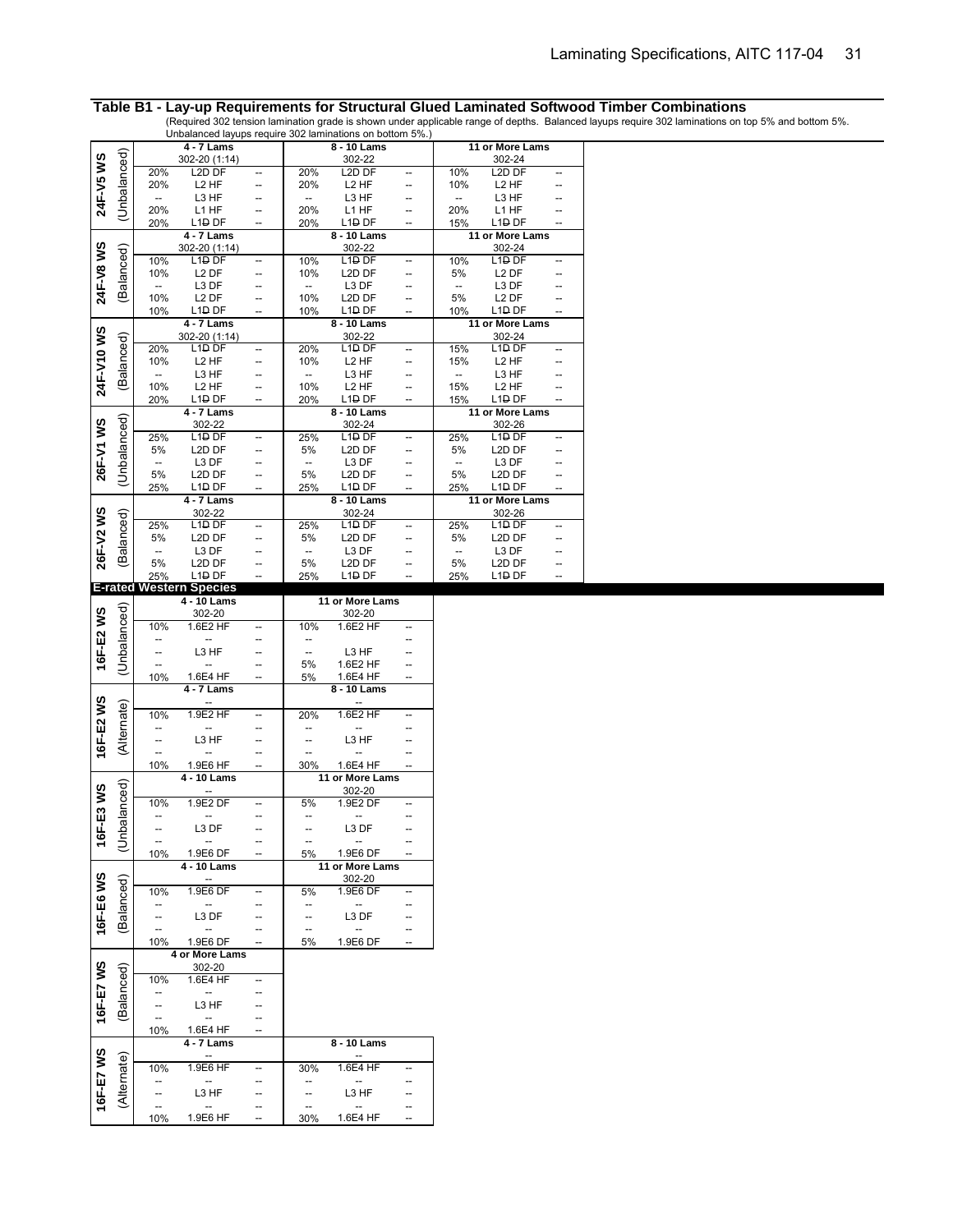|            |              |                          |                           |          |                          | onbalanced layups require 302 laminations on bottom 5%. |                                |                          |                          |                                                      |                          |                      |          |
|------------|--------------|--------------------------|---------------------------|----------|--------------------------|---------------------------------------------------------|--------------------------------|--------------------------|--------------------------|------------------------------------------------------|--------------------------|----------------------|----------|
|            |              |                          | $\overline{4}$ - $7$ Lams |          |                          | 8 - 10 Lams                                             |                                |                          | 11 or More Lams          |                                                      |                          |                      |          |
|            |              |                          | 302-20                    |          |                          | 302-22                                                  |                                |                          | 302-22                   |                                                      |                          |                      |          |
| 20F-E2WS   | (Unbalanced) | 10%                      | 1.9E2 HF                  | --       | 10%                      | 1.9E2 HF                                                | $\overline{\phantom{a}}$       | 20%                      | 1.9E2 HF                 | $\overline{\phantom{a}}$                             |                          |                      |          |
|            |              | --                       | --                        | --       | --                       |                                                         |                                |                          |                          | --                                                   |                          |                      |          |
|            |              |                          | L3 HF                     | --       | $\overline{\phantom{a}}$ | L3 HF                                                   |                                | --                       | L3 HF                    | --                                                   |                          |                      |          |
|            |              | 15%                      | 1.6E4 HF                  | --       | 10%                      | 1.6E4 HF                                                | $\overline{\phantom{a}}$       | --                       | $\overline{\phantom{a}}$ |                                                      |                          |                      |          |
|            |              | 10%                      | 1.9E6 HF                  | --       | 10%                      | 1.9E6 HF                                                | $\overline{\phantom{a}}$       | 20%                      | 1.9E6 HF                 | $\overline{a}$                                       |                          |                      |          |
|            |              |                          | 4 - 10 Lams               |          |                          |                                                         |                                |                          |                          |                                                      |                          |                      |          |
|            |              |                          |                           |          |                          |                                                         |                                |                          |                          |                                                      |                          |                      |          |
| 20F-E2 WS  | (Alternate)  |                          |                           |          |                          |                                                         |                                |                          |                          |                                                      |                          |                      |          |
|            |              | 10%                      | 1.9E2 HF                  | --       |                          |                                                         |                                |                          |                          |                                                      |                          |                      |          |
|            |              | $\overline{\phantom{a}}$ |                           | --       |                          |                                                         |                                |                          |                          |                                                      |                          |                      |          |
|            |              | --                       | L3 HF                     |          |                          |                                                         |                                |                          |                          |                                                      |                          |                      |          |
|            |              | 10%                      | 1.9E6 HF                  | Ξ.       |                          |                                                         |                                |                          |                          |                                                      |                          |                      |          |
|            |              | 10%                      | 2.1E6 HF                  | --       |                          |                                                         |                                |                          |                          |                                                      |                          |                      |          |
|            |              |                          | 4 - 10 Lams               |          |                          | 11 - 13 Lams                                            |                                |                          | 14 or More Lams          |                                                      |                          |                      |          |
| 20F-E3 WS  | (Unbalanced) |                          | 302-20                    |          |                          | 302-22                                                  |                                |                          | 302-22                   |                                                      |                          |                      |          |
|            |              | 10%                      | 1.9E2 DF                  | --       | 15%                      | 1.9E2 DF                                                | --                             | 15%                      | 1.9E2 DF                 | $\overline{\phantom{a}}$                             |                          |                      |          |
|            |              | $\overline{\phantom{a}}$ | $\overline{\phantom{a}}$  | --       | --                       | --                                                      |                                |                          | --                       |                                                      |                          |                      |          |
|            |              | --                       | L3 DF                     | --       | --                       | L3 DF                                                   |                                | --                       | L3 DF                    |                                                      |                          |                      |          |
|            |              | -−                       |                           | --       | --                       | -−                                                      |                                |                          |                          |                                                      |                          |                      |          |
|            |              | 20%                      | 1.9E6 DF                  | --       | 20%                      | 1.9E6 DF                                                | $\overline{\phantom{a}}$       | 15%                      | 1.9E6 DF                 | $\hspace{0.05cm} \ldots$                             |                          |                      |          |
|            |              |                          | 4 - 10 Lams               |          |                          |                                                         |                                |                          |                          |                                                      |                          |                      |          |
|            |              |                          |                           |          |                          |                                                         |                                |                          |                          |                                                      |                          |                      |          |
|            |              | 20%                      | $2.1E2$ DF                |          |                          |                                                         |                                |                          |                          |                                                      |                          |                      |          |
|            |              |                          |                           |          |                          |                                                         |                                |                          |                          |                                                      |                          |                      |          |
|            |              | 10%                      | 1.9E2 DF                  | --       |                          |                                                         |                                |                          |                          |                                                      |                          |                      |          |
| 20F-E3 WS  | (Alternate)  | $\overline{\phantom{a}}$ | L3 DF                     |          |                          |                                                         |                                |                          |                          |                                                      |                          |                      |          |
|            |              | 10%                      | 1.9E6 DF                  | --       |                          |                                                         |                                |                          |                          |                                                      |                          |                      |          |
|            |              | 20%                      | 2.1E6 DF                  | --       |                          |                                                         |                                |                          |                          |                                                      |                          |                      |          |
|            |              |                          | 4 - 10 Lams               |          |                          | 11 - 13 Lams                                            |                                |                          | 14 or More Lams          |                                                      |                          |                      |          |
| 20F-E6 WS  |              |                          | 302-20                    |          |                          | 302-22                                                  |                                |                          | 302-22                   |                                                      |                          |                      |          |
|            | (Balanced)   | 20%                      | 1.9E6 DF                  | --       | 20%                      | 1.9E6 DF                                                | --                             | 15%                      | 1.9E6 DF                 | $\overline{\phantom{a}}$                             |                          |                      |          |
|            |              | <sup>--</sup>            |                           | --       | --                       |                                                         |                                |                          |                          |                                                      |                          |                      |          |
|            |              | $\overline{a}$           | L3 DF                     | --       | $\overline{a}$           | L3 DF                                                   |                                | $\overline{\phantom{a}}$ | L3 DF                    |                                                      |                          |                      |          |
|            |              | $\overline{\phantom{a}}$ | --                        | --       | --                       | $\overline{\phantom{a}}$                                |                                | $\overline{\phantom{a}}$ | $\overline{\phantom{a}}$ |                                                      |                          |                      |          |
|            |              | 20%                      | 1.9E6 DF                  | --       | 20%                      | 1.9E6 DF                                                |                                | 15%                      | 1.9E6 DF                 |                                                      |                          |                      |          |
|            |              |                          | 4 - 10 Lams               |          |                          |                                                         |                                |                          |                          |                                                      |                          |                      |          |
|            |              |                          | Ξ.                        |          |                          |                                                         |                                |                          |                          |                                                      |                          |                      |          |
|            |              | 20%                      | 2.1E6 DF                  | --       |                          |                                                         |                                |                          |                          |                                                      |                          |                      |          |
|            |              |                          |                           |          |                          |                                                         |                                |                          |                          |                                                      |                          |                      |          |
|            |              |                          |                           |          |                          |                                                         |                                |                          |                          |                                                      |                          |                      |          |
|            |              | 10%                      | 1.9E6 DF                  |          |                          |                                                         |                                |                          |                          |                                                      |                          |                      |          |
|            |              | $\overline{\phantom{a}}$ | L3 DF                     |          |                          |                                                         |                                |                          |                          |                                                      |                          |                      |          |
| 20F-E6 WS  | (Alternate)  | 10%                      | 1.9E6 DF                  | --       |                          |                                                         |                                |                          |                          |                                                      |                          |                      |          |
|            |              | 20%                      | 2.1E6 DF                  |          |                          |                                                         |                                |                          |                          |                                                      |                          |                      |          |
|            |              |                          | 4 - 7 Lams                |          |                          | 8 - 10 Lams                                             |                                |                          | 11 or More Lams          |                                                      |                          |                      |          |
|            |              |                          | 302-20                    |          |                          | 302-22                                                  |                                |                          | 302-22                   |                                                      |                          |                      |          |
|            |              | 10%                      | 1.9E6 HF                  | --       | 10%                      | 1.9E6 HF                                                | $\overline{\phantom{a}}$       | 20%                      | 1.9E6 HF                 | $\overline{\phantom{a}}$                             |                          |                      |          |
|            |              | 15%                      | 1.6E4 HF                  | --       | 10%                      | 1.6E4 HF                                                |                                |                          | --                       |                                                      |                          |                      |          |
|            |              | $\overline{\phantom{a}}$ | L3 HF                     | --       | $\overline{\phantom{a}}$ | L3 HF                                                   |                                | --                       | L3 HF                    |                                                      |                          |                      |          |
|            | (Balanced)   | 15%                      | 1.6E4 HF                  | --       | 10%                      | 1.6E4 HF                                                | $\overline{\phantom{a}}$       | --                       |                          |                                                      |                          |                      |          |
| 20F-E7 WS  |              | 10%                      |                           |          | 10%                      | 1.9E6 HF                                                |                                | 20%                      | 1.9E6 HF                 | $\overline{a}$                                       |                          |                      |          |
|            |              |                          | 1.9E6 HF<br>4 - 10 Lams   |          |                          |                                                         |                                |                          |                          |                                                      |                          |                      |          |
|            |              |                          |                           |          |                          |                                                         |                                |                          |                          |                                                      |                          |                      |          |
|            |              |                          | 302-20<br>2.1E6 HF        | --       |                          |                                                         |                                |                          |                          |                                                      |                          |                      |          |
|            |              | 10%                      |                           | --       |                          |                                                         |                                |                          |                          |                                                      |                          |                      |          |
|            |              | 10%                      | 1.9E6 HF                  | --       |                          |                                                         |                                |                          |                          |                                                      |                          |                      |          |
|            | (Alternate)  | $\overline{\phantom{a}}$ | L3 HF                     |          |                          |                                                         |                                |                          |                          |                                                      |                          |                      |          |
| 20F-E7 WS  |              | 10%                      | 1.9E6 HF                  | --       |                          |                                                         |                                |                          |                          |                                                      |                          |                      |          |
|            |              | 10%                      | 2.1E6 HF                  |          |                          |                                                         |                                |                          |                          |                                                      |                          |                      |          |
|            |              |                          | 4 - 10 Lams               |          |                          | 11 - 13 Lams                                            |                                |                          | 14 - 15 Lams             |                                                      |                          | 16 or More Lams      |          |
|            |              |                          | 302-20                    |          |                          | 302-22                                                  |                                |                          | 302-22                   |                                                      |                          | 302-24               |          |
|            |              | 20%                      | 2.1E2 DF                  | --       | 10%                      | 2.1E2 DE                                                | $\overline{\phantom{a}}$       | 10%                      | 2.1E2 DE                 | $\overline{\phantom{a}}$                             | 10%                      | 2.1E2 DE             |          |
|            |              | 20%                      | 1.9E2 DF                  | --       | 20%                      | 1.9E2 DF                                                | $\qquad \qquad -$              | 15%                      | 1.9E2 DF                 | $\qquad \qquad -$                                    | 10%                      | 1.9E2 DF             | --       |
|            |              | $\overline{\phantom{a}}$ | L3 DF                     | --       | $\overline{\phantom{0}}$ | L3 DF                                                   | --                             | $\overline{\phantom{a}}$ | L3 DF                    | --                                                   | $\overline{\phantom{a}}$ | L3 DF                | --       |
| 24F-E4WS   | (Unbalanced) | 20%                      | 1.9E6 DF                  | --       | 30%                      | 1.9E6 DF                                                | --                             | 15%                      | 1.9E6 DF                 | $\overline{\phantom{a}}$                             | 10%                      | 1.9E6 DF             | --       |
|            |              | 20%                      | 2.1E6 DF                  | --       | 10%                      | 2.1E6 DF                                                | $\overline{\phantom{a}}$       | 10%                      | 2.1E6 DF                 |                                                      | 10%                      | 2.1E6 DF             |          |
|            |              |                          | 4 - 8 Lams                |          |                          | 9 - 13 Lams                                             |                                |                          | 14 or More Lams          |                                                      |                          |                      |          |
|            |              |                          | 302-20                    |          |                          | 302-22                                                  |                                |                          | 302-24                   |                                                      |                          |                      |          |
|            |              | 10%                      | 2.1E6 HF                  | --       | 10%                      | 2.1E6 HF                                                | --                             | 10%                      | 2.1E6 HF                 | $\overline{\phantom{a}}$                             |                          |                      |          |
|            |              | 10%                      | 1.9E6 HF                  | --       | 10%                      | 1.9E6 HF                                                | --                             | 10%                      | 1.9E6 HF                 | $\overline{\phantom{a}}$                             |                          |                      |          |
|            |              | --                       | L3 HF                     | --       | --                       | L3 HF                                                   | --                             | --                       | L3 HF                    | --                                                   |                          |                      |          |
|            | (Balanced)   | 10%                      | 1.9E6 HF                  | --       | 10%                      | 1.9E6 HF                                                | $\overline{\phantom{a}}$       | 10%                      | 1.9E6 HF                 | $\overline{\phantom{a}}$                             |                          |                      |          |
| 24F-E11 WS |              | 10%                      | 2.1E6 HF                  | --       | 10%                      | 2.1E6 HF                                                | $\overline{\phantom{a}}$       | 10%                      | 2.1E6 HF                 | $\overline{a}$                                       |                          |                      |          |
|            |              |                          |                           |          |                          |                                                         |                                |                          | 14 - 15 Lams             |                                                      |                          | 16 or More Lams      |          |
|            |              |                          | 4 - 10 Lams               |          |                          | 11 - 13 Lams                                            |                                |                          |                          |                                                      |                          |                      |          |
|            |              |                          | 302-22                    | -−       |                          | 302-24                                                  | $\overline{\phantom{a}}$       |                          | 302-24                   | $\overline{a}$                                       |                          | 302-24               |          |
|            |              | 20%                      | 2.1E6 DF                  |          | 10%                      | 2.1E6 DF                                                |                                | 10%                      | 2.1E6 DF                 |                                                      | 10%                      | 2.1E6 DF             |          |
|            |              | 20%                      | 1.9E6 DF                  | --       | 30%                      | 1.9E6 DF                                                | --                             | 15%                      | 1.9E6 DF                 | $\overline{\phantom{a}}$                             | 10%                      | 1.9E6 DF             |          |
|            |              | --                       | L3 DF                     | --       | --                       | L3 DF                                                   | --                             | --                       | L3 DF                    | $\overline{\phantom{a}}$                             | --                       | L3 DF                | --       |
| 24F-E13 WS | (Balanced)   | 20%<br>20%               | 1.9E6 DF<br>2.1E6 DF      | --<br>-- | 30%<br>10%               | 1.9E6 DF<br>2.1E6 DF                                    | --<br>$\overline{\phantom{a}}$ | 15%<br>10%               | 1.9E6 DF<br>2.1E6 DF     | $\overline{\phantom{a}}$<br>$\overline{\phantom{a}}$ | 10%<br>10%               | 1.9E6 DF<br>2.1E6 DF | --<br>-- |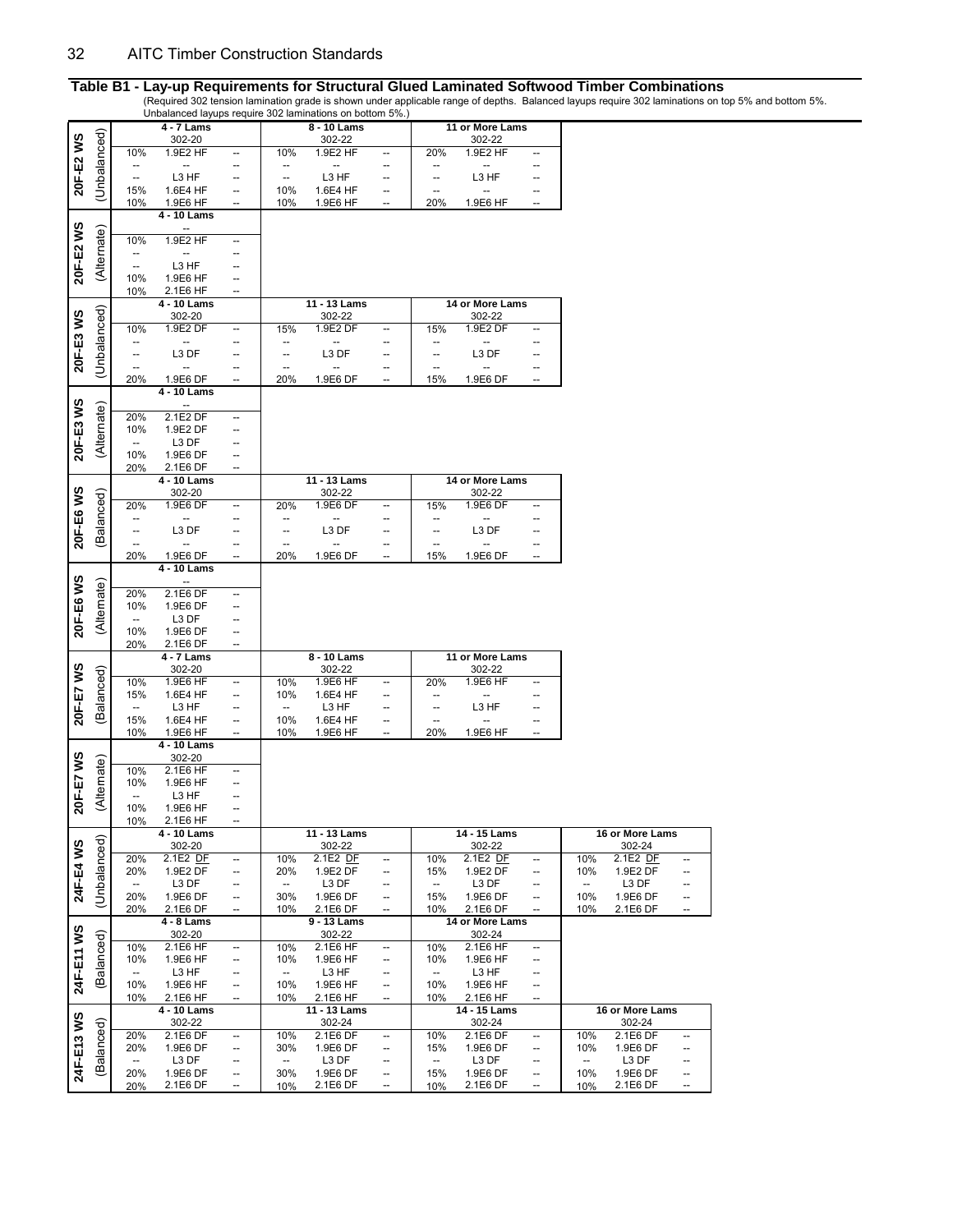|            |                 |                                               | onbalanced layaps require ouz laminations on bottom one.<br>4 - 7 Lams |                                                                                 |                               | 8 - 10 Lams                                  |                                  |                          | 11 - 14 Lams       |                          |                          | 15 - 19 Lams       |                          |     | 20 or More Lams |                                                     |
|------------|-----------------|-----------------------------------------------|------------------------------------------------------------------------|---------------------------------------------------------------------------------|-------------------------------|----------------------------------------------|----------------------------------|--------------------------|--------------------|--------------------------|--------------------------|--------------------|--------------------------|-----|-----------------|-----------------------------------------------------|
|            |                 |                                               | 302-20                                                                 |                                                                                 |                               | 302-22                                       |                                  |                          | 302-24             |                          |                          | 302-24             |                          |     | 302-24          |                                                     |
|            |                 | 10%                                           | 2.1E2 HF                                                               | $\overline{\phantom{a}}$                                                        | 10%                           | 2.1E2 HF                                     | $\overline{\phantom{a}}$         | 10%                      | 1.9E2 HF           | $\overline{\phantom{a}}$ | 10%                      | 2.1E2 HF           | $\overline{\phantom{a}}$ | 10% | 2.1E2 HF        | $\overline{\phantom{a}}$                            |
|            |                 | 10%                                           | 1.6E4 HF                                                               | $\overline{\phantom{a}}$                                                        | 15%                           | 1.6E4 HF                                     | $\overline{\phantom{a}}$         | 10%                      | 1.6E4 HF           | --                       | 10%                      | 1.6E4 HF           | --                       | 15% | 1.6E4 HF        | $\hspace{0.05cm} \dashv$                            |
|            |                 | $\overline{\phantom{a}}$                      | L3 HF                                                                  | $\overline{\phantom{a}}$                                                        | --                            | L3 HF                                        | $\overline{\phantom{a}}$         | $\hspace{0.05cm} \ldots$ | L3 HF              | --                       | $\hspace{0.05cm} \ldots$ | L3 HF              | --                       | --  | L3 HF           | --                                                  |
| 24F-E15 WS | (Unbalanced)    | 10%                                           | 1.6E4 HF                                                               | $\overline{\phantom{a}}$                                                        | 10%                           | 1.9E2 HF                                     | $\overline{\phantom{a}}$         | 10%                      | 1.9E2 HF           | --                       | 10%                      | 1.9E2 HF           | --                       | 10% | 1.9E2 HF        | $\hspace{0.05cm} \dashv$                            |
|            |                 | 10%                                           | 2.1E6 HF                                                               | $\overline{\phantom{a}}$                                                        | 10%                           | 2.1E6 HF                                     | $\overline{\phantom{a}}$         | 10%                      | 2.1E3 HF           | --                       | 10%                      | 2.1E3 HF           | --                       | 10% | 2.1E3 HF        | $\hspace{0.05cm} -\hspace{0.05cm} -\hspace{0.05cm}$ |
|            |                 |                                               | $4 - 8$ Lams                                                           |                                                                                 |                               | 9 - 11 Lams                                  |                                  |                          | 12 - 15 Lams       |                          |                          | 16 or More Lams    |                          |     |                 |                                                     |
| 24F-E18 WS | (Balanced)      | 10%                                           | 302-20<br>2.1E6 DF                                                     |                                                                                 | 10%                           | 302-22<br>2.1E6 DF                           | $\overline{\phantom{a}}$         | 10%                      | 302-22<br>2.1E3 DF |                          | 10%                      | 302-22<br>2.1E3 DF | --                       |     |                 |                                                     |
|            |                 | $\overline{\phantom{a}}$                      | $\overline{\phantom{a}}$                                               | $\overline{\phantom{a}}$<br>--                                                  | 10%                           | 1.9E6 DF                                     | $\qquad \qquad -$                | 5%                       | 1.9E2 DF           | --<br>--                 | 10%                      | 1.9E2 DF           | $\overline{\phantom{a}}$ |     |                 |                                                     |
|            |                 | --                                            | L3 DF                                                                  | --                                                                              | --                            | L3 DF                                        | $\overline{\phantom{a}}$         | $\hspace{0.05cm} \ldots$ | L3 DF              | --                       | $\hspace{0.05cm} \ldots$ | L3 DF              | --                       |     |                 |                                                     |
|            |                 | $\qquad \qquad \cdots$                        |                                                                        | --                                                                              | 10%                           | 1.9E6 DF                                     | $\qquad \qquad \qquad \qquad$    | 5%                       | 1.9E2 DF           | $\overline{\phantom{a}}$ | 10%                      | 1.9E2 DF           | $\overline{\phantom{a}}$ |     |                 |                                                     |
|            |                 | 10%                                           | 2.1E6 DF                                                               | Ξ.                                                                              | 10%                           | 2.1E6 DF                                     | $\overline{\phantom{a}}$         | 10%                      | 2.1E3 DF           | --                       | 10%                      | 2.1E3 DF           | $\overline{\phantom{a}}$ |     |                 |                                                     |
|            | <b>Visually</b> |                                               | <b>Graded Southern Pine</b>                                            |                                                                                 |                               |                                              |                                  |                          |                    |                          |                          |                    |                          |     |                 |                                                     |
|            |                 |                                               | 4 or More Lams                                                         |                                                                                 |                               |                                              |                                  |                          |                    |                          |                          |                    |                          |     |                 |                                                     |
| 16F-V2 SP  | (Unbalanced)    |                                               | 302-20                                                                 |                                                                                 |                               |                                              |                                  |                          |                    |                          |                          |                    |                          |     |                 |                                                     |
|            |                 | 10%                                           | N <sub>2</sub> M                                                       | $\overline{\phantom{a}}$                                                        |                               |                                              |                                  |                          |                    |                          |                          |                    |                          |     |                 |                                                     |
|            |                 | $\qquad \qquad \cdots$                        | $\overline{\phantom{a}}$<br>N <sub>2</sub> M                           | $\overline{\phantom{a}}$                                                        |                               |                                              |                                  |                          |                    |                          |                          |                    |                          |     |                 |                                                     |
|            |                 | --<br>$\overline{\phantom{a}}$                | $\overline{\phantom{a}}$                                               | $\overline{\phantom{a}}$<br>$\hspace{0.05cm} -\hspace{0.05cm} -\hspace{0.05cm}$ |                               |                                              |                                  |                          |                    |                          |                          |                    |                          |     |                 |                                                     |
|            |                 | 5%                                            | N <sub>2</sub> M                                                       | 1:10                                                                            |                               |                                              |                                  |                          |                    |                          |                          |                    |                          |     |                 |                                                     |
|            |                 |                                               | 4 - 8 Lams                                                             |                                                                                 |                               | 9 - 10 lams                                  |                                  |                          |                    |                          |                          |                    |                          |     |                 |                                                     |
|            |                 |                                               | $\overline{\phantom{a}}$                                               |                                                                                 |                               | --                                           |                                  |                          |                    |                          |                          |                    |                          |     |                 |                                                     |
| 16F-V2 SP  | (Alternate)     | 10%                                           | N <sub>2</sub> M                                                       | $\overline{\phantom{a}}$                                                        | 10%                           | N <sub>2</sub> M                             | $\hspace{0.05cm} \ldots$         |                          |                    |                          |                          |                    |                          |     |                 |                                                     |
|            |                 | $\overline{\phantom{a}}$                      | $\overline{\phantom{a}}$                                               | $\hspace{0.05cm} -\hspace{0.05cm} -\hspace{0.05cm}$                             | --                            | --                                           | $\overline{\phantom{a}}$         |                          |                    |                          |                          |                    |                          |     |                 |                                                     |
|            |                 | $\overline{\phantom{a}}$                      | N3M                                                                    | 1:8                                                                             | $\overline{\phantom{a}}$      | N3M                                          | 1:8                              |                          |                    |                          |                          |                    |                          |     |                 |                                                     |
|            |                 | 10%                                           | N <sub>2</sub> M                                                       | $\overline{\phantom{a}}$                                                        | 10%                           | N <sub>2</sub> M                             | $\overline{\phantom{a}}$         |                          |                    |                          |                          |                    |                          |     |                 |                                                     |
|            |                 | 10%                                           | N <sub>1</sub> D<br>4 - 10 Lams                                        | 1:12                                                                            | 10%                           | N <sub>2</sub> D<br>11 or More Lams          | 1:12                             |                          |                    |                          |                          |                    |                          |     |                 |                                                     |
|            | (Unbalanced)    |                                               | 302-20                                                                 |                                                                                 |                               | 302-20                                       |                                  |                          |                    |                          |                          |                    |                          |     |                 |                                                     |
| 16F-V3 SP  |                 | 10%                                           | N <sub>2</sub> D                                                       | $\overline{\phantom{a}}$                                                        | 5%                            | N <sub>2</sub> D                             | $\overline{\phantom{a}}$         |                          |                    |                          |                          |                    |                          |     |                 |                                                     |
|            |                 | $\overline{\phantom{a}}$                      | $\overline{\phantom{a}}$                                               | $\overline{\phantom{a}}$                                                        | --                            | $\overline{\phantom{a}}$                     | $\hspace{0.05cm} \ldots$         |                          |                    |                          |                          |                    |                          |     |                 |                                                     |
|            |                 | $\overline{\phantom{a}}$                      | N <sub>3</sub> M                                                       | 1:8                                                                             | --                            | N3M                                          | 1:8                              |                          |                    |                          |                          |                    |                          |     |                 |                                                     |
|            |                 | Ξ.                                            | $\overline{\phantom{a}}$                                               | $\overline{\phantom{a}}$                                                        | $\overline{\phantom{a}}$      | $\overline{\phantom{a}}$                     | $\qquad \qquad -$                |                          |                    |                          |                          |                    |                          |     |                 |                                                     |
|            |                 | 10%                                           | N <sub>2</sub> D                                                       | $\overline{\phantom{a}}$                                                        | 5%                            | N <sub>2</sub> D                             | 1:10                             |                          |                    |                          |                          |                    |                          |     |                 |                                                     |
|            |                 |                                               | 4 - 8 Lams<br>$\overline{\phantom{a}}$                                 |                                                                                 |                               | 9 - 10 lams<br>$\overline{\phantom{a}}$      |                                  |                          |                    |                          |                          |                    |                          |     |                 |                                                     |
| 16F-V3 SP  | (Alternate)     | 10%                                           | N <sub>2</sub> D                                                       | $\overline{\phantom{a}}$                                                        | 10%                           | N <sub>2</sub> D                             | $\overline{\phantom{a}}$         |                          |                    |                          |                          |                    |                          |     |                 |                                                     |
|            |                 | $\overline{\phantom{a}}$                      | $\overline{\phantom{a}}$                                               | $\hspace{0.05cm} \ldots$                                                        | --                            | --                                           | $\hspace{0.05cm} \ldots$         |                          |                    |                          |                          |                    |                          |     |                 |                                                     |
|            |                 | $\overline{\phantom{a}}$                      | N <sub>2</sub> M                                                       | 1:8                                                                             | $\overline{\phantom{a}}$      | N <sub>2</sub> M                             | 1:8                              |                          |                    |                          |                          |                    |                          |     |                 |                                                     |
|            |                 | 25%                                           | N <sub>2</sub> D                                                       | $\hspace{0.05cm} \ldots$                                                        | 5%                            | N <sub>2</sub> D                             | $\overline{\phantom{a}}$         |                          |                    |                          |                          |                    |                          |     |                 |                                                     |
|            |                 | 5%                                            | N <sub>2</sub> D                                                       | 1:10                                                                            | 5%                            | N <sub>2</sub> D                             | 1:10                             |                          |                    |                          |                          |                    |                          |     |                 |                                                     |
|            |                 |                                               | 4 or More Lams                                                         |                                                                                 |                               |                                              |                                  |                          |                    |                          |                          |                    |                          |     |                 |                                                     |
| 16F-V5 SP  | (Balanced)      | 10%                                           | 302-20<br>N <sub>2</sub> M                                             | 1:10                                                                            |                               |                                              |                                  |                          |                    |                          |                          |                    |                          |     |                 |                                                     |
|            |                 | $\overline{\phantom{a}}$                      | $\overline{\phantom{a}}$                                               | --                                                                              |                               |                                              |                                  |                          |                    |                          |                          |                    |                          |     |                 |                                                     |
|            |                 | --                                            | N <sub>2</sub> M                                                       | $\overline{\phantom{a}}$                                                        |                               |                                              |                                  |                          |                    |                          |                          |                    |                          |     |                 |                                                     |
|            |                 | $\qquad \qquad \cdots$                        | $\overline{\phantom{a}}$                                               | $\hspace{0.05cm} \ldots$                                                        |                               |                                              |                                  |                          |                    |                          |                          |                    |                          |     |                 |                                                     |
|            |                 | 10%                                           | N <sub>2</sub> M                                                       | 1:10                                                                            |                               |                                              |                                  |                          |                    |                          |                          |                    |                          |     |                 |                                                     |
|            |                 |                                               | 4 - 8 Lams                                                             |                                                                                 |                               | $9 - 10$ lams                                |                                  |                          |                    |                          |                          |                    |                          |     |                 |                                                     |
| F-V5 SP    | (Alternate)     |                                               | $\overline{\phantom{a}}$<br>N <sub>2D</sub>                            |                                                                                 |                               | $\hspace{0.05cm} \ldots$<br>N <sub>2</sub> D |                                  |                          |                    |                          |                          |                    |                          |     |                 |                                                     |
|            |                 | 5%<br>25%                                     | N <sub>2</sub> D                                                       | 1:10<br>$\overline{\phantom{a}}$                                                | 5%<br>5%                      | N <sub>2</sub> D                             | 1:10<br>$\overline{\phantom{a}}$ |                          |                    |                          |                          |                    |                          |     |                 |                                                     |
|            |                 | $\hspace{0.05cm} \ldots$                      | N <sub>2</sub> M                                                       | 1:8                                                                             | $\overline{\phantom{a}}$      | N <sub>2</sub> M                             | 1:8                              |                          |                    |                          |                          |                    |                          |     |                 |                                                     |
| پّ         |                 | 25%                                           | N <sub>2</sub> D                                                       | $\overline{\phantom{a}}$                                                        | 5%                            | N <sub>2</sub> D                             | $\overline{\phantom{a}}$         |                          |                    |                          |                          |                    |                          |     |                 |                                                     |
|            |                 | 5%                                            | N <sub>2</sub> D                                                       | 1:10                                                                            | 5%                            | N <sub>2</sub> D                             | 1:10                             |                          |                    |                          |                          |                    |                          |     |                 |                                                     |
|            |                 |                                               | 4 - 10 Lams                                                            |                                                                                 |                               | 11 or More Lams                              |                                  |                          |                    |                          |                          |                    |                          |     |                 |                                                     |
|            | (Unbalanced)    |                                               | 302-20                                                                 |                                                                                 |                               | 302-20                                       |                                  |                          |                    |                          |                          |                    |                          |     |                 |                                                     |
| 20F-V2 SP  |                 | 10%                                           | N <sub>2</sub> D                                                       | $\overline{\phantom{a}}$                                                        | 15%                           | N <sub>2D</sub>                              | $\overline{\phantom{a}}$         |                          |                    |                          |                          |                    |                          |     |                 |                                                     |
|            |                 | $\overline{\phantom{a}}$<br>$\qquad \qquad -$ | $\overline{\phantom{a}}$<br>N3M                                        | $\overline{\phantom{a}}$                                                        | ÷<br>$\overline{\phantom{a}}$ | $\overline{\phantom{a}}$<br>N3M              | $\overline{\phantom{a}}$<br>1:8  |                          |                    |                          |                          |                    |                          |     |                 |                                                     |
|            |                 | 10%                                           | N <sub>2</sub> M                                                       | 1:8<br>$\overline{\phantom{a}}$                                                 | 5%                            | N <sub>2</sub> M                             | 1:10                             |                          |                    |                          |                          |                    |                          |     |                 |                                                     |
|            |                 | 10%                                           | N <sub>1</sub> D                                                       | 1:12                                                                            | 5%                            | N <sub>2</sub> D                             | 1:12                             |                          |                    |                          |                          |                    |                          |     |                 |                                                     |
|            |                 |                                               | 4 - 8 Lams                                                             |                                                                                 |                               | 9 - 10 lams                                  |                                  |                          |                    |                          |                          |                    |                          |     |                 |                                                     |
|            |                 |                                               | $\overline{\phantom{a}}$                                               |                                                                                 |                               | $\overline{\phantom{a}}$                     |                                  |                          |                    |                          |                          |                    |                          |     |                 |                                                     |
| 20F-V2 SP  | (Alternate)     | 10%                                           | N <sub>1</sub> D                                                       | $\overline{\phantom{a}}$                                                        | 10%                           | N <sub>1</sub> M                             | 1:14                             |                          |                    |                          |                          |                    |                          |     |                 |                                                     |
|            |                 | 10%                                           | N <sub>2</sub> M                                                       | $\overline{\phantom{a}}$                                                        | 15%                           | N <sub>2</sub> M                             | $\overline{\phantom{a}}$         |                          |                    |                          |                          |                    |                          |     |                 |                                                     |
|            |                 | $\overline{\phantom{a}}$                      | N3M                                                                    | 1:8                                                                             | $\overline{\phantom{a}}$      | N3M                                          | 1:8                              |                          |                    |                          |                          |                    |                          |     |                 |                                                     |
|            |                 | 10%                                           | N <sub>2</sub> M                                                       | $\overline{\phantom{a}}$                                                        | 10%                           | N <sub>2</sub> M                             | $\overline{\phantom{a}}$         |                          |                    |                          |                          |                    |                          |     |                 |                                                     |
|            |                 | 20%                                           | N <sub>1</sub> D                                                       | $\overline{\phantom{a}}$                                                        | 20%                           | N1D                                          | 1:12                             |                          |                    |                          |                          |                    |                          |     |                 |                                                     |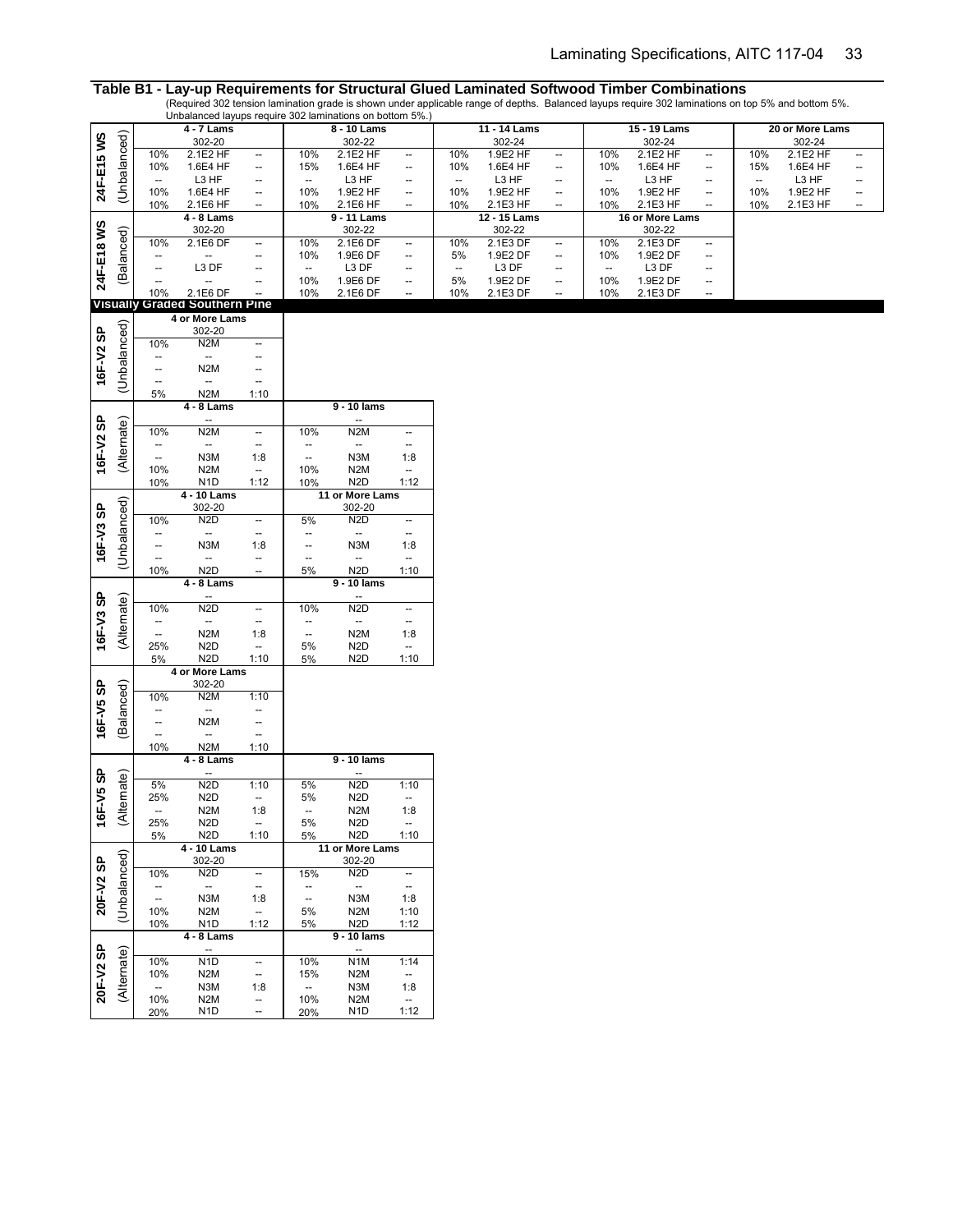(Required 302 tension lamination grade is shown under applicable range of depths. Balanced layups require 302 laminations on top 5% and bottom 5%.

|           |              |            |                                      |                                                    |                                 | Unbalanced layups require 302 laminations on bottom 5%.) |                               |                          |                                      |                                |                                 |                                      |                          |
|-----------|--------------|------------|--------------------------------------|----------------------------------------------------|---------------------------------|----------------------------------------------------------|-------------------------------|--------------------------|--------------------------------------|--------------------------------|---------------------------------|--------------------------------------|--------------------------|
|           |              |            | $4 - 10$ Lams                        |                                                    |                                 | 11 - 12 Lams                                             |                               |                          | 13 or More Lams                      |                                |                                 |                                      |                          |
| 20F-V3 SP | (Unbalanced) | 5%         | 302-20<br>N <sub>2</sub> M           |                                                    | 5%                              | 302-20<br>N <sub>2</sub> M                               |                               | 5%                       | 302-20<br>N <sub>2</sub> M           |                                |                                 |                                      |                          |
|           |              |            |                                      | --<br>--                                           | ÷                               |                                                          | --<br>--                      | ÷                        | --                                   | --<br>--                       |                                 |                                      |                          |
|           |              | --<br>--   | N <sub>2</sub> M                     | --                                                 | --                              | N <sub>2</sub> M                                         | --                            | --                       | N <sub>2</sub> M                     | --                             |                                 |                                      |                          |
|           |              | 5%         | N <sub>1</sub> D                     | $\overline{\phantom{a}}$                           | --                              | --                                                       | --                            | 5%                       | N <sub>2</sub> M                     | 1:10                           |                                 |                                      |                          |
|           |              | 5%         | N <sub>1</sub> D                     | 1:12                                               | 5%                              | N <sub>2</sub> D                                         | 1:12                          | 5%                       | N <sub>2</sub> M                     | 1:12                           |                                 |                                      |                          |
|           |              |            | 4 - 8 Lams                           |                                                    |                                 | 9 - 10 Lams                                              |                               |                          |                                      |                                |                                 |                                      |                          |
|           |              |            | --                                   |                                                    |                                 |                                                          |                               |                          |                                      |                                |                                 |                                      |                          |
| 20F-V3 SP | (Alternate)  | 10%        | N <sub>2</sub> D                     | $\qquad \qquad \cdots$                             | 10%                             | N <sub>2</sub> D                                         | --                            |                          |                                      |                                |                                 |                                      |                          |
|           |              | --         |                                      | --                                                 | --                              |                                                          | --                            |                          |                                      |                                |                                 |                                      |                          |
|           |              | --         | N <sub>2</sub> M                     | --                                                 | $\overline{\phantom{a}}$        | N <sub>2</sub> M                                         | ÷                             |                          |                                      |                                |                                 |                                      |                          |
|           |              |            | --<br>N <sub>1</sub> D               | --                                                 | 15%                             | N <sub>1</sub> D<br>N <sub>1</sub> D                     | --<br>1:12                    |                          |                                      |                                |                                 |                                      |                          |
|           |              | 25%        | 4 - 8 Lams                           | --                                                 | 5%                              | 9 - 10 Lams                                              |                               |                          | 11 or More Lams                      |                                |                                 |                                      |                          |
|           |              |            | 302-20                               |                                                    |                                 | 302-20                                                   |                               |                          | 302-20                               |                                |                                 |                                      |                          |
| 20F-V5 SP | (Balanced)   | 10%        | N <sub>1</sub> D                     | --                                                 | 5%                              | N <sub>2</sub> D                                         | 1:10                          | 10%                      | N <sub>2</sub> D                     | 1:12                           |                                 |                                      |                          |
|           |              | 10%        | N <sub>2</sub> M                     | $\overline{a}$                                     | 15%                             | N <sub>2</sub> D                                         | --                            | 5%                       | N <sub>2</sub> D                     |                                |                                 |                                      |                          |
|           |              | --         | N3M                                  | 1:8                                                | $\frac{1}{2}$                   | N <sub>3</sub> M                                         | 1:8                           | --                       | N3M                                  | 1:8                            |                                 |                                      |                          |
|           |              | 10%        | N <sub>2</sub> M                     | $\overline{\phantom{a}}$                           | 15%                             | N <sub>2</sub> D                                         |                               | 5%                       | N <sub>2</sub> D                     |                                |                                 |                                      |                          |
|           |              | 10%        | N <sub>1</sub> D                     | $\overline{a}$                                     | 5%                              | N <sub>2</sub> D                                         | 1:10                          | 10%                      | N <sub>2</sub> D                     | 1:12                           |                                 |                                      |                          |
|           |              |            | 4 - 8 Lams                           |                                                    |                                 | 9 - 10 Lams                                              |                               |                          |                                      |                                |                                 |                                      |                          |
|           | (Alternate)  | 10%        | N <sub>1</sub> D                     |                                                    | 10%                             | N <sub>1</sub> D                                         |                               |                          |                                      |                                |                                 |                                      |                          |
|           |              | 10%        | N <sub>2</sub> D                     | $\qquad \qquad \cdots$<br>$\overline{\phantom{a}}$ | 10%                             | N <sub>2</sub> D                                         | 1:12                          |                          |                                      |                                |                                 |                                      |                          |
|           |              | ш,         | N3M                                  | 1:8                                                | <u></u>                         | N <sub>3</sub> M                                         | 1:8                           |                          |                                      |                                |                                 |                                      |                          |
| 20F-V5 SP |              | 10%        | N <sub>2</sub> D                     | $\qquad \qquad \cdots$                             | 10%                             | N <sub>2</sub> D                                         | --                            |                          |                                      |                                |                                 |                                      |                          |
|           |              | 10%        | N <sub>1</sub> D                     |                                                    | 10%                             | N <sub>1</sub> D                                         | 1:12                          |                          |                                      |                                |                                 |                                      |                          |
|           |              |            | 4 - 8 Lams                           |                                                    |                                 | 9 - 10 lams                                              |                               |                          | 11 or More Lams                      |                                |                                 |                                      |                          |
|           |              |            | 302-20 (1:14)                        |                                                    |                                 | 302-22                                                   |                               |                          | 302-24                               |                                |                                 |                                      |                          |
| 24F-V1 SP | (Unbalanced) | 10%        | N <sub>1</sub> D                     | $\overline{\phantom{a}}$                           | 5%                              | N <sub>1</sub> M                                         | 1:12                          | 15%                      | N <sub>1</sub> M                     | 1:12                           |                                 |                                      |                          |
|           |              | --         | --                                   | $\overline{\phantom{a}}$                           | 10%                             | N <sub>1</sub> M                                         | --                            | --                       | --                                   |                                |                                 |                                      |                          |
|           |              | 10%<br>ш,  | N <sub>2</sub> D<br>N3M              | $\overline{\phantom{a}}$<br>1:8                    | 15%<br>$\overline{\phantom{a}}$ | N <sub>2</sub> M<br>N <sub>3</sub> M                     | --<br>1:8                     | 15%<br>Ξ.                | N <sub>2</sub> M<br>N <sub>3</sub> M | --<br>1:8                      |                                 |                                      |                          |
|           |              | 15%        | N <sub>2</sub> D                     | $\overline{\phantom{a}}$                           | 15%                             | N <sub>2</sub> M                                         | $\overline{\phantom{a}}$      | 15%                      | N <sub>2</sub> M                     | $\overline{\phantom{a}}$       |                                 |                                      |                          |
|           |              | 5%         | N <sub>1</sub> D                     | 4                                                  | 10%                             | N <sub>1</sub> D                                         | --                            | 10%                      | N <sub>1</sub> D                     | 1:12                           |                                 |                                      |                          |
|           |              | 5%         | N <sub>1</sub> D                     | 1:14                                               | 5%                              | N <sub>1</sub> D                                         | 1:14                          | 5%                       | N <sub>1</sub> D                     | 1:16                           |                                 |                                      |                          |
|           |              |            | 4 - 8 Lams                           |                                                    |                                 | 9 - 10 lams                                              |                               |                          | 11 or More Lams                      |                                |                                 |                                      |                          |
|           |              |            | 302-20 1:14                          |                                                    |                                 |                                                          |                               |                          |                                      |                                |                                 |                                      |                          |
|           |              |            |                                      |                                                    |                                 | 302-22                                                   |                               |                          | 302-24                               |                                |                                 |                                      |                          |
|           |              | 10%        | N <sub>1</sub> D                     | $\qquad \qquad \cdots$                             | 10%                             | N <sub>1</sub> D                                         | --                            | 10%                      | N <sub>1</sub> D                     | --                             |                                 |                                      |                          |
|           |              | 10%        | N <sub>2</sub> D                     | $\overline{\phantom{a}}$                           | 10%                             | N <sub>2</sub> D                                         | --                            | 10%                      | N <sub>2</sub> D                     | --                             |                                 |                                      |                          |
|           |              | Ξ.         | N <sub>2</sub> M                     | --                                                 | --                              | N <sub>2</sub> M                                         | --                            | $\cdots$                 | N <sub>2</sub> M                     | --                             |                                 |                                      |                          |
| 24F-V3 SP |              | 15%        | N <sub>2</sub> D                     | --                                                 | 15%                             | N <sub>2</sub> D                                         | --                            | 15%                      | N <sub>2</sub> D                     | $\overline{\phantom{a}}$       |                                 |                                      |                          |
|           | (Unbalanced) | 5%         | N <sub>1</sub> D<br>N <sub>1</sub> D | $\overline{\phantom{a}}$<br>1:14                   | 5%                              | N <sub>1</sub> D<br>N <sub>1</sub> D                     | 1:12<br>1:14                  | 5%<br>5%                 | N <sub>1</sub> D<br>N <sub>1</sub> D | 1:12<br>1:14                   |                                 |                                      |                          |
|           |              | 5%         | 4 - 5 Lams                           |                                                    | 5%                              | $6 - 8$ Lams                                             |                               |                          | 9 - 10 Lams                          |                                |                                 | 11 or More Lams                      |                          |
|           |              |            | 302-20 (1:14)                        |                                                    |                                 | 302-20 (1:14)                                            |                               |                          | 302-22                               |                                |                                 | 302-24                               |                          |
|           |              | 5%         | N <sub>1</sub> M                     | 1:12                                               | 5%                              | N <sub>1</sub> M                                         | 1:14                          | 5%                       | N <sub>1</sub> M                     | 1:12                           | 5%                              | N <sub>1</sub> M                     |                          |
|           |              | 10%        | N <sub>1</sub> M                     | --                                                 | 5%                              | N <sub>1</sub> M                                         | ÷                             | 5%                       | N <sub>1</sub> M                     | ÷                              | 5%                              | N <sub>1</sub> M                     |                          |
|           |              | --         | Ξ.                                   | --                                                 | $\overline{\phantom{a}}$        |                                                          | --                            | $\qquad \qquad \cdots$   |                                      | --                             | 5%                              | N <sub>1</sub> M                     | --                       |
|           |              | 15%        | N <sub>2</sub> M                     | $\overline{\phantom{a}}$                           | 15%                             | N <sub>2</sub> M                                         | --                            | 15%                      | N <sub>2</sub> M                     | --                             | 10%                             | N <sub>2</sub> M                     | --                       |
| 24F-V4 SP | (Unbalanced) | --<br>10%  | N <sub>3</sub> C                     | 1:8<br>$\overline{\phantom{a}}$                    | --                              | N <sub>3</sub> C                                         | 1:8                           | --                       | N <sub>3</sub> C<br>N <sub>2</sub> M | 1:8                            | $\overline{\phantom{a}}$<br>20% | N <sub>3</sub> C<br>N <sub>2</sub> M | 1:8                      |
|           |              |            | N2M                                  | --                                                 | 15%                             | N <sub>2</sub> M                                         | ÷<br>--                       | 15%                      |                                      | --<br>--                       | 5%                              | N <sub>1</sub> D                     | 1:14<br>1:12<br>₩,<br>-- |
|           |              | 30%        | N <sub>1</sub> D                     |                                                    | 20%                             | N <sub>1</sub> D                                         |                               | 20%                      | N <sub>1</sub> D                     |                                | 10%                             | N <sub>1</sub> D                     | 1:14                     |
|           |              |            | 4 - 8 Lams                           |                                                    |                                 | 9 - 10 Lams                                              |                               |                          | 11 or More Lams                      |                                |                                 |                                      |                          |
|           |              |            | 302-20 (1:14)                        |                                                    |                                 | 302-22                                                   |                               |                          | 302-24                               |                                |                                 |                                      |                          |
|           |              | 10%        | N <sub>1</sub> D                     |                                                    | 10%                             | N <sub>1</sub> D                                         | --                            | 10%                      | N <sub>1</sub> D                     | 1:12                           |                                 |                                      |                          |
|           |              | 10%        | N <sub>2</sub> D                     | --                                                 | 5%                              | N <sub>2</sub> D                                         | --                            | 5%                       | N <sub>2</sub> D                     | 1:10                           |                                 |                                      |                          |
| 24F-V5 SP | (Balanced)   | --         | N <sub>2</sub> M                     | --<br>--                                           | --                              | N <sub>2</sub> M                                         | --                            | $\overline{\phantom{a}}$ | N2M                                  | $\overline{\phantom{a}}$       |                                 |                                      |                          |
|           |              | 10%<br>10% | N <sub>2</sub> D<br>N <sub>1</sub> D | --                                                 | 5%<br>10%                       | N <sub>2</sub> D<br>N <sub>1</sub> D                     | --<br>--                      | 5%<br>10%                | N <sub>2</sub> D<br>N <sub>1</sub> D | 1:10<br>1:12                   |                                 |                                      |                          |
|           |              |            | 7 - 8 Lams                           |                                                    |                                 | 9 - 10 Lams                                              |                               |                          | 11 or More Lams                      |                                |                                 |                                      |                          |
|           |              |            | 302-22                               |                                                    |                                 | 302-24                                                   |                               |                          | 302-26                               |                                |                                 |                                      |                          |
|           |              | 20%        | N <sub>1</sub> D                     | $\overline{\phantom{a}}$                           | 5%                              | N <sub>1</sub> D                                         | 1:12                          | 5%                       | N <sub>1</sub> D                     | 1:12                           |                                 |                                      |                          |
|           |              | --         | $\overline{\phantom{a}}$             | --                                                 | 15%                             | N <sub>1</sub> D                                         | ÷                             | 5%                       | N <sub>1</sub> D                     | --                             |                                 |                                      |                          |
|           |              | --         | 4                                    |                                                    | ÷                               | $\overline{\phantom{a}}$                                 | --                            | 10%                      | N <sub>2</sub> D                     | --                             |                                 |                                      |                          |
| 26F-V1 SP | (Unbalanced) | --<br>Ξ.   | N1M<br>щ.                            | ÷<br>$\overline{a}$                                | ÷<br>Ξ.                         | N <sub>2</sub> D<br>$\overline{\phantom{a}}$             | --<br>--                      | --<br>15%                | N2M<br>N <sub>2</sub> D              | --<br>1:10                     |                                 |                                      |                          |
|           |              | 25%        | N <sub>1</sub> D                     | --                                                 | 25%                             | N <sub>1</sub> D                                         | --                            | 10%                      | N <sub>1</sub> D                     | 1:14                           |                                 |                                      |                          |
|           |              |            | $7 - 8$ Lams                         |                                                    |                                 | 9 - 10 Lams                                              |                               |                          | 11 or More Lams                      |                                |                                 |                                      |                          |
|           |              |            | 302-22                               |                                                    |                                 | 302-24                                                   |                               |                          | 302-26                               |                                |                                 |                                      |                          |
|           |              | 20%        | N <sub>1</sub> D                     | $\qquad \qquad \cdots$                             | 5%                              | N <sub>1</sub> D                                         | 1:12                          | 5%                       | N <sub>1</sub> D                     | 1:12                           |                                 |                                      |                          |
|           |              | ÷          | $\overline{\phantom{a}}$             | ÷                                                  | 15%                             | N <sub>1</sub> D                                         | ÷                             | 20%                      | N <sub>1</sub> D                     | --                             |                                 |                                      |                          |
| 26F-V2 SP | (Unbalanced) | --<br>15%  | N <sub>2</sub> D<br>N <sub>1</sub> D | ÷<br>$\qquad \qquad \cdots$                        | --<br>15%                       | N <sub>2</sub> D<br>N <sub>1</sub> D                     | ÷<br>$\overline{\phantom{a}}$ | --<br>15%                | N <sub>2</sub> D<br>N <sub>1</sub> D | --<br>$\overline{\phantom{a}}$ |                                 |                                      |                          |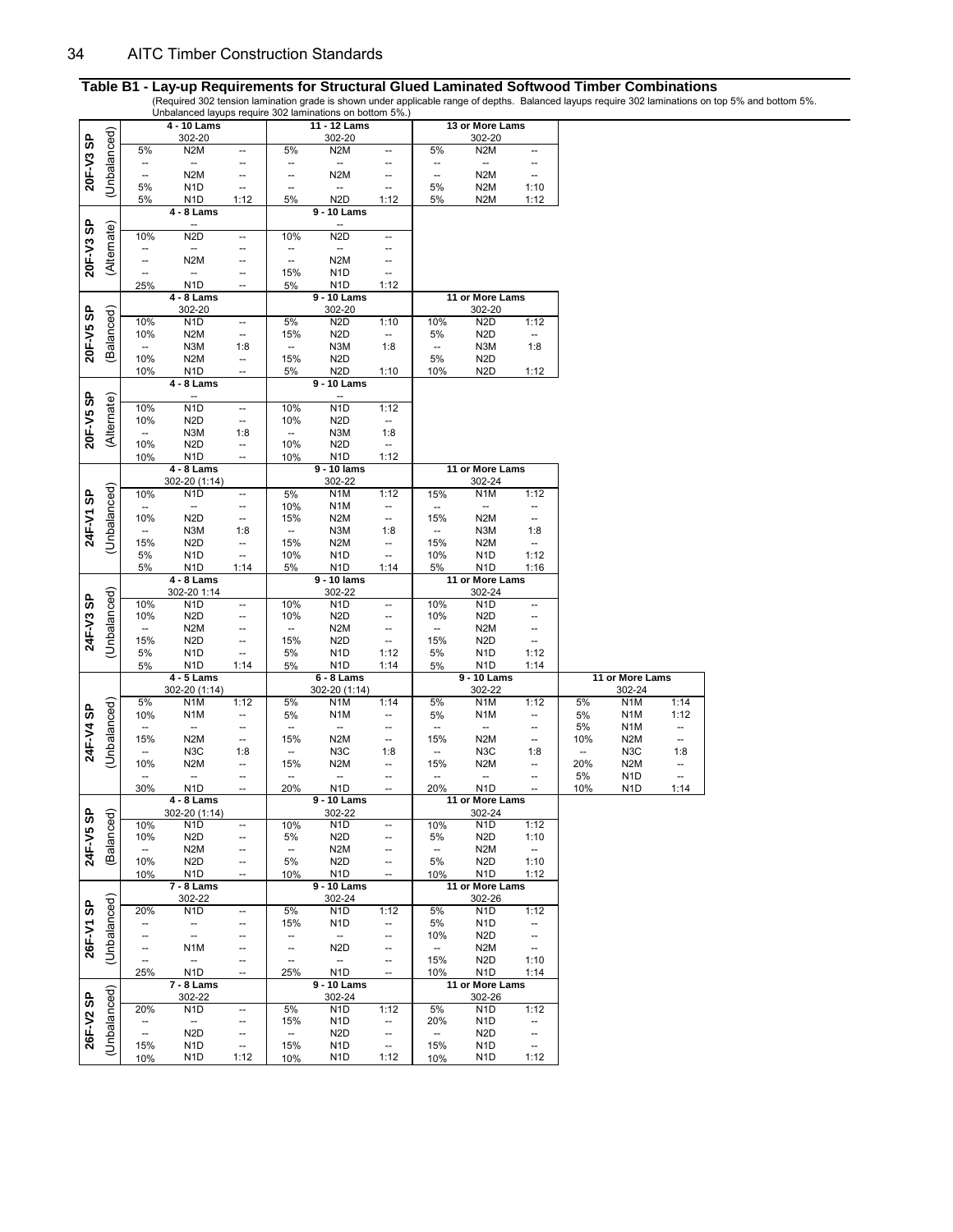Table B1 - Lay-up Requirements for Structural Glued Laminated Softwood Timber Combinations<br>(Required 302 tension lamination grade is shown under applicable range of depths. Balanced layups require 302 laminations on top 5%

|           |              |                                 | 7 - 8 Lams                                       |                                                      |                          | 9 - 10 Lams                     |                          |          | 11 or More Lams                              |                          |                                |                  |          |
|-----------|--------------|---------------------------------|--------------------------------------------------|------------------------------------------------------|--------------------------|---------------------------------|--------------------------|----------|----------------------------------------------|--------------------------|--------------------------------|------------------|----------|
| 26F-V3 SP | (Unbalanced) |                                 | 302-22                                           |                                                      |                          | 302-24                          |                          |          | 302-26                                       |                          |                                |                  |          |
|           |              | 20%                             | N <sub>1</sub> D                                 | --                                                   | 5%                       | N <sub>1</sub> D                | 1:12                     | 5%       | N <sub>1</sub> D                             | 1:12                     |                                |                  |          |
|           |              | $\overline{\phantom{a}}$        | $\overline{\phantom{a}}$                         | --                                                   | 15%                      | N <sub>1</sub> D                | --                       | 20%      | N <sub>1</sub> D                             | --                       |                                |                  |          |
|           |              | Щ,                              | N <sub>1</sub> M                                 | $\overline{\phantom{a}}$                             | $\overline{\phantom{a}}$ | N <sub>1</sub> M                | --                       | Щ,       | N <sub>1</sub> M                             | $\qquad \qquad -$        |                                |                  |          |
|           |              | 15%                             | N <sub>1</sub> D                                 | $\overline{\phantom{a}}$                             | 15%                      | N <sub>1</sub> D                | $\overline{\phantom{a}}$ | 15%      | N <sub>1</sub> D                             | $\qquad \qquad -$        |                                |                  |          |
|           |              | 10%                             | N <sub>1</sub> D<br>7 - 8 Lams                   | 1:12                                                 | 10%                      | N <sub>1</sub> D<br>9 - 10 Lams | 1:12                     | 10%      | N <sub>1</sub> D<br>11 or More Lams          | 1:12                     |                                |                  |          |
|           |              |                                 | 302-22                                           |                                                      |                          | 302-24                          |                          |          | 302-26                                       |                          |                                |                  |          |
| 26F-V4 SP | (Balanced)   | 10%                             | N <sub>1</sub> D                                 | 1:12                                                 | 10%                      | N <sub>1</sub> D                | 1:12                     | 10%      | N <sub>1</sub> D                             | 1:12                     |                                |                  |          |
|           |              | 15%                             | N <sub>1</sub> D                                 | $\overline{\phantom{a}}$                             | 15%                      | N <sub>1</sub> D                | --                       | 15%      | N <sub>1</sub> D                             | --                       |                                |                  |          |
|           |              | $\overline{\phantom{a}}$        | N <sub>1</sub> M                                 | $\overline{\phantom{a}}$                             | $\overline{\phantom{a}}$ | N <sub>1</sub> M                | --                       | Щ,       | N1M                                          | --                       |                                |                  |          |
|           |              | 15%                             | N <sub>1</sub> D                                 | $\overline{\phantom{a}}$                             | 15%                      | N <sub>1</sub> D                | $\overline{\phantom{a}}$ | 15%      | N <sub>1</sub> D                             | $\overline{\phantom{a}}$ |                                |                  |          |
|           |              | <u>10%</u>                      | N <sub>1</sub> D                                 | 1:12                                                 | 10%                      | N <sub>1</sub> D                | 1:12                     | 10%      | N <sub>1</sub> D                             | 1:12                     |                                |                  |          |
|           |              |                                 | 7 - 8 Lams                                       |                                                      |                          | 9 - 10 Lams                     |                          |          | 11 or More Lams                              |                          |                                |                  |          |
|           |              |                                 | 302-22                                           |                                                      |                          | 302-24                          |                          |          | 302-26                                       |                          |                                |                  |          |
| 26F-V5 SP | Balanced)    | 10%                             | N <sub>1</sub> D                                 | 1:12                                                 | 10%                      | N <sub>1</sub> D                | 1:12                     | 10%      | N <sub>1</sub> D                             | 1:12                     |                                |                  |          |
|           |              | 15%                             | N <sub>1</sub> D                                 | $\overline{\phantom{a}}$                             | 15%                      | N <sub>1</sub> D                | --                       | 15%      | N <sub>1</sub> D                             | $\qquad \qquad \cdots$   |                                |                  |          |
|           |              | $\overline{\phantom{a}}$        | N <sub>2</sub> D                                 | $\overline{\phantom{a}}$                             | $\overline{\phantom{a}}$ | N <sub>2</sub> D                | --                       | --       | N <sub>2</sub> D                             | $\overline{\phantom{a}}$ |                                |                  |          |
|           |              | 15%                             | N <sub>1</sub> D                                 | $\overline{\phantom{a}}$                             | 15%                      | N <sub>1</sub> D                | $\overline{\phantom{a}}$ | 15%      | N <sub>1</sub> D                             | $\overline{\phantom{a}}$ |                                |                  |          |
|           |              | 10%                             | N <sub>1</sub> D<br><b>E-rated Southern Pine</b> | 1:12                                                 | 10%                      | N <sub>1</sub> D                | 1:12                     | 10%      | N <sub>1</sub> D                             | 1:12                     |                                |                  |          |
|           |              |                                 | 4 - 10 Lams                                      |                                                      |                          | 11 or More Lams                 |                          |          |                                              |                          |                                |                  |          |
|           | (Unbalanced) |                                 | 302-20                                           |                                                      |                          | 302-20                          |                          |          |                                              |                          |                                |                  |          |
|           |              | 10%                             | 1.9E2                                            | $\overline{\phantom{a}}$                             | 5%                       | 1.9E2                           | --                       |          |                                              |                          |                                |                  |          |
|           |              | --                              | $\overline{\phantom{a}}$                         | $\overline{\phantom{a}}$                             | $\overline{\phantom{a}}$ | $\overline{\phantom{a}}$        | --                       |          |                                              |                          |                                |                  |          |
|           |              | --                              | N <sub>2</sub> M                                 | --                                                   | --                       | N <sub>2</sub> M                | --                       |          |                                              |                          |                                |                  |          |
| 16F-E1 SP |              | --                              | Щ,                                               | $\overline{\phantom{a}}$                             | $\overline{\phantom{a}}$ | $\overline{\phantom{a}}$        | --                       |          |                                              |                          |                                |                  |          |
|           |              | 10%                             | 1.9E6                                            | $\overline{\phantom{a}}$                             | 10%                      | 1.9E6                           | --                       |          |                                              |                          |                                |                  |          |
|           |              |                                 | 4 - 10 Lams                                      |                                                      |                          |                                 |                          |          |                                              |                          |                                |                  |          |
|           |              |                                 | $\qquad \qquad \cdots$                           |                                                      |                          |                                 |                          |          |                                              |                          |                                |                  |          |
|           |              | 10%                             | 1.9E2                                            | $\overline{\phantom{a}}$                             |                          |                                 |                          |          |                                              |                          |                                |                  |          |
|           |              | $\overline{\phantom{a}}$        | $\overline{\phantom{a}}$                         | --                                                   |                          |                                 |                          |          |                                              |                          |                                |                  |          |
|           |              | --                              | N <sub>2</sub> M                                 |                                                      |                          |                                 |                          |          |                                              |                          |                                |                  |          |
|           |              |                                 |                                                  |                                                      |                          |                                 |                          |          |                                              |                          |                                |                  |          |
| 16F-E1 SP | (Alternate)  | --                              | $\qquad \qquad -$                                | --                                                   |                          |                                 |                          |          |                                              |                          |                                |                  |          |
|           |              | 10%                             | 2.1E6                                            | ÷.                                                   |                          |                                 |                          |          |                                              |                          |                                |                  |          |
|           |              |                                 | 4 or More Lams                                   |                                                      |                          |                                 |                          |          |                                              |                          |                                |                  |          |
|           |              |                                 | --                                               | $\overline{\phantom{a}}$                             |                          |                                 |                          |          |                                              |                          |                                |                  |          |
|           |              | 10%<br>$\overline{\phantom{a}}$ | 1.9E6<br>$\overline{\phantom{a}}$                | $\overline{a}$                                       |                          |                                 |                          |          |                                              |                          |                                |                  |          |
|           |              | --                              | N <sub>2</sub> M                                 | --                                                   |                          |                                 |                          |          |                                              |                          |                                |                  |          |
| 16F-E3 SP | (Balanced)   | $\overline{\phantom{a}}$        | $\frac{1}{2}$                                    | Ξ.                                                   |                          |                                 |                          |          |                                              |                          |                                |                  |          |
|           |              | 10%                             | 1.9E6                                            | $\overline{\phantom{a}}$                             |                          |                                 |                          |          |                                              |                          |                                |                  |          |
|           |              |                                 | $4 - 8$ Lams                                     |                                                      |                          | 9 - 10 Lams                     |                          |          | 11 - 13 Lams                                 |                          |                                | 14 or More Lams  |          |
|           |              |                                 | 302-20                                           |                                                      |                          | 302-20                          |                          |          | 302-20                                       |                          |                                | 302-20           |          |
|           |              | 10%                             | 1.9E2                                            | --                                                   | 10%                      | 1.9E2                           | --                       | 5%       | 1.9E2                                        | --                       | 15%                            | 1.9E2            | --       |
|           |              | --                              | $\overline{\phantom{a}}$                         | $\overline{\phantom{a}}$                             | --                       | $\overline{\phantom{a}}$        | --                       | --       | ш,                                           | --                       | --                             | Щ,               | --       |
|           |              | $\overline{\phantom{a}}$<br>--  | N <sub>2</sub> M                                 | $\overline{\phantom{a}}$                             | $\overline{\phantom{a}}$ | N <sub>2</sub> M                | --                       | --       | N <sub>2</sub> M                             | --                       | --<br>$\overline{\phantom{a}}$ | N <sub>2</sub> M | --       |
|           | (Unbalanced) | 10%                             | --<br>2.1E6                                      | $\overline{\phantom{a}}$<br>$\overline{\phantom{a}}$ | 10%<br>10%               | 1.9E6<br>2.1E6                  | --<br>--                 | 5%<br>5% | 1.9E6<br>2.1E6                               | --<br>--                 | 15%                            | --<br>1.9E6      | --<br>-- |
|           |              |                                 | 4 - 8 Lams                                       |                                                      |                          | 9 - 10 Lams                     |                          |          |                                              |                          |                                |                  |          |
| 20F-E1 SP |              |                                 | $\overline{\phantom{a}}$                         |                                                      |                          |                                 |                          |          |                                              |                          |                                |                  |          |
|           |              | 10%                             | 2.1E2                                            | --                                                   | 10%                      | 2.1E2                           | --                       |          |                                              |                          |                                |                  |          |
|           |              | --                              | $\qquad \qquad -$                                | --                                                   | $\qquad \qquad \cdots$   | $\qquad \qquad \cdots$          | --                       |          |                                              |                          |                                |                  |          |
|           |              | --                              | N <sub>2</sub> M                                 | --                                                   | $\overline{\phantom{a}}$ | N <sub>2</sub> M                | --                       |          |                                              |                          |                                |                  |          |
| 20F-E1 SP | (Alternate)  | $\overline{\phantom{a}}$        | --                                               | $\overline{\phantom{a}}$                             | 15%                      | 1.9E6                           | --                       |          |                                              |                          |                                |                  |          |
|           |              | 25%                             | 2.1E6                                            | $\overline{\phantom{a}}$                             | 15%                      | 2.1E6                           | $\overline{a}$           |          |                                              |                          |                                |                  |          |
|           |              |                                 | 4 - 10 Lams                                      |                                                      |                          | 11 - 14 Lams                    |                          |          | 15 or More Lams                              |                          |                                |                  |          |
|           |              |                                 | 302-20                                           |                                                      |                          | 302-20                          |                          |          | 302-20                                       |                          |                                |                  |          |
|           |              | 20%                             | 1.9E6                                            | $\overline{\phantom{a}}$                             | 5%                       | 2.1E6                           | --                       | 15%      | 1.9E6                                        | $\overline{\phantom{a}}$ |                                |                  |          |
|           |              | $\overline{\phantom{a}}$        | $\overline{\phantom{a}}$                         | $\overline{\phantom{a}}$                             | 5%                       | 1.9E6                           | --                       | ÷        | $\overline{\phantom{a}}$                     | --                       |                                |                  |          |
|           |              | $\overline{\phantom{a}}$<br>Щ,  | N <sub>2</sub> M<br>$\overline{\phantom{a}}$     | --<br>--                                             |                          | N <sub>2</sub> M                | --<br>--                 | --<br>-- | N <sub>2</sub> M<br>$\overline{\phantom{a}}$ | --<br>--                 |                                |                  |          |
| 20F-E3 SP | (Balanced)   | 20%                             | 1.9E6                                            | $\overline{\phantom{a}}$                             | 5%<br>5%                 | 1.9E6<br>2.1E6                  | $\overline{\phantom{a}}$ | 15%      | 1.9E6                                        | $\overline{\phantom{a}}$ |                                |                  |          |
|           |              |                                 | 4 - 8 Lams                                       |                                                      |                          | 9 - 10 Lams                     |                          |          |                                              |                          |                                |                  |          |
|           |              |                                 | $\overline{\phantom{a}}$                         |                                                      |                          | $\overline{\phantom{a}}$        |                          |          |                                              |                          |                                |                  |          |
|           |              | 25%                             | 2.1E6                                            | $\overline{\phantom{a}}$                             | 10%                      | 2.1E6                           | $\overline{\phantom{a}}$ |          |                                              |                          |                                |                  |          |
|           |              | 10%                             | 1.9E6                                            | $\overline{\phantom{a}}$                             | 10%                      | 1.9E6                           | --                       |          |                                              |                          |                                |                  |          |
|           |              | $\overline{\phantom{a}}$        | N <sub>2</sub> M                                 | --                                                   | $\overline{\phantom{a}}$ | N <sub>2</sub> M                | --                       |          |                                              |                          |                                |                  |          |
| 20F-E3 SP | (Alternate)  | 10%<br>25%                      | 1.9E6<br>2.1E6                                   | --<br>--                                             | 10%<br>10%               | 1.9E6<br>2.1E6                  | --<br>--                 |          |                                              |                          |                                |                  |          |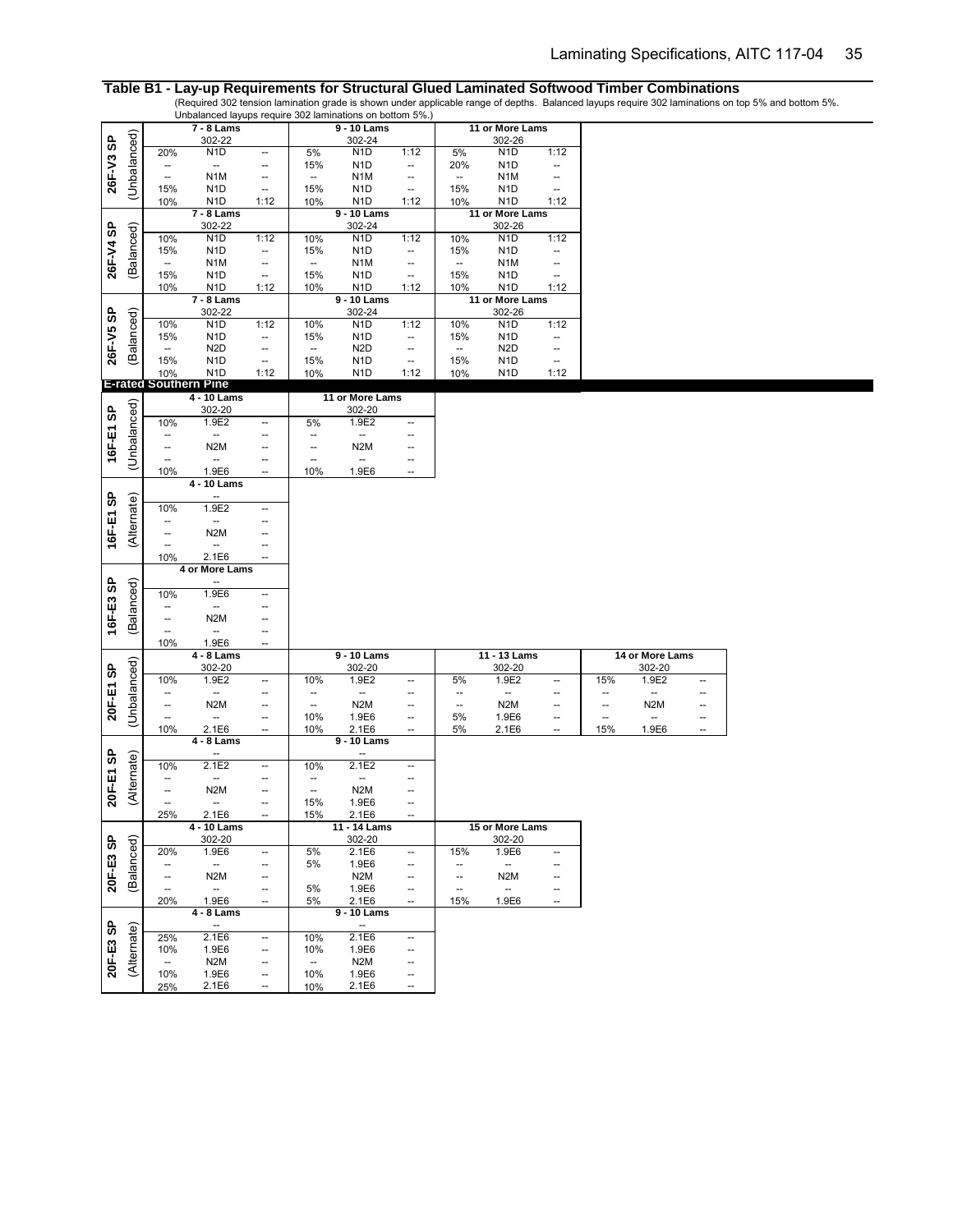|           |              |                           |                  |                          |                          | $\sigma$ or identical regular statement and $\sigma$ is the control of $\sigma$ . |                                  |                          |                            |                                  |
|-----------|--------------|---------------------------|------------------|--------------------------|--------------------------|-----------------------------------------------------------------------------------|----------------------------------|--------------------------|----------------------------|----------------------------------|
|           |              |                           | 4 - 8 Lams       |                          |                          | 9 - 10 Lams                                                                       |                                  |                          | 11 or More Lams            |                                  |
|           |              |                           | 302-20           |                          |                          | 302-22                                                                            |                                  |                          | 302-24                     |                                  |
|           |              | 10%                       | 2.1E2            |                          | 10%                      | 2.1E2                                                                             | --                               | 20%                      | 1.9E2                      |                                  |
| 24F-E1 SP | (Unbalanced) | <sup>--</sup>             | --               |                          | --                       |                                                                                   |                                  |                          |                            |                                  |
|           |              | --                        | N <sub>2</sub> M |                          | $\overline{\phantom{a}}$ | N <sub>2</sub> M                                                                  |                                  | $\frac{1}{2}$            | N <sub>2</sub> M           |                                  |
|           |              | 25%                       | 1.9E6            | --                       | 20%                      | 1.9E6                                                                             | --                               | 10%                      | 1.9E6                      |                                  |
|           |              | 10%                       | 2.1E6            |                          | 10%                      | 2.1E6                                                                             |                                  | 10%                      | 2.1E6                      |                                  |
|           |              |                           | 4 - 8 Lams       |                          |                          | 9 - 10 Lams                                                                       |                                  |                          | 11 or More Lams            |                                  |
|           |              |                           |                  |                          |                          |                                                                                   |                                  |                          |                            |                                  |
| 24F-E4 SP | (Balanced)   |                           | 302-20           |                          |                          | 302-22                                                                            |                                  |                          | 302-24                     |                                  |
|           |              | 20%                       | 2.1E6            | --                       | 20%                      | 2.1E6                                                                             | --                               | 20%                      | 2.1E6                      | --                               |
|           |              | 10%                       | 1.9E6            |                          | 10%                      | 1.9E6                                                                             | --                               | 10%                      | 1.9E6                      |                                  |
|           |              | --                        | N <sub>2</sub> M |                          | --                       | N <sub>2</sub> M                                                                  |                                  | --                       | N <sub>2</sub> M           |                                  |
|           |              | 10%                       | 1.9E6            | --                       | 10%                      | 1.9E6                                                                             | --                               | 10%                      | 1.9E6                      | --                               |
|           |              | 20%                       | 2.1E6            | --                       | 20%                      | 2.1E6                                                                             |                                  | 20%                      | 2.1E6                      | --                               |
|           |              |                           | 4 - 10 Lams      |                          |                          | 11 or More Lams                                                                   |                                  |                          |                            |                                  |
|           |              |                           | 302-28           |                          |                          | 302-30                                                                            |                                  |                          |                            |                                  |
|           |              | 10%                       | N1D 2.3E         | 1:12                     | 10%                      | N1D 2.3E                                                                          | 1:12                             |                          |                            |                                  |
|           |              | 10%                       | N1D 2.0E         |                          | 15%                      | N1D 2.0E                                                                          |                                  |                          |                            |                                  |
|           |              | $\overline{\phantom{a}}$  | N <sub>2</sub> M |                          | $\overline{\phantom{a}}$ | N <sub>2</sub> M                                                                  |                                  |                          |                            |                                  |
| 28F-E1 SP | (Unbalanced) | 10%                       | N1D 2.0E         | --                       | 15%                      | N1D 2.0E                                                                          |                                  |                          |                            |                                  |
|           |              | 10%                       | N1D 2.3E         |                          | 5%                       | N1D 2.3E                                                                          |                                  |                          |                            |                                  |
|           |              |                           | 2.3E3            | 1:14                     |                          | 2.3E5                                                                             | 1:16                             |                          |                            |                                  |
|           |              | 10%                       |                  |                          | 5%                       |                                                                                   |                                  |                          |                            |                                  |
|           |              |                           | 4 - 10 Lams      |                          |                          | 11 or More Lams                                                                   |                                  |                          |                            |                                  |
|           |              |                           | 302-28           |                          |                          | 302-30                                                                            |                                  |                          |                            |                                  |
|           | (Balanced)   | 10%                       | 2.3E3            | 1:14                     | 5%                       | 2.3E5                                                                             | 1:16                             |                          |                            |                                  |
|           |              | 10%                       | N1D 2.3E         | --                       | 5%                       | N1D 2.3E                                                                          |                                  |                          |                            |                                  |
|           |              | 10%                       | N1D 2.0E         |                          | 15%                      | N1D 2.0E                                                                          |                                  |                          |                            |                                  |
|           |              | $\overline{\phantom{a}}$  | N <sub>2</sub> M |                          | $\overline{\phantom{a}}$ | N <sub>2</sub> M                                                                  |                                  |                          |                            |                                  |
|           |              |                           |                  |                          |                          |                                                                                   |                                  |                          |                            |                                  |
| 28F-E2 SP |              | 10%                       | N1D 2.0E         | --                       | 15%                      | N1D 2.0E                                                                          |                                  |                          |                            |                                  |
|           |              | 10%                       | N1D 2.3E         | --                       | 5%                       | N1D 2.3E                                                                          |                                  |                          |                            |                                  |
|           |              | 10%                       | 2.3E3            | 1:14                     | 5%                       | 2.3E5                                                                             | 1:16                             |                          |                            |                                  |
|           |              |                           | 4 - 10 Lams      |                          |                          | 11 or More Lams                                                                   |                                  |                          |                            |                                  |
|           |              |                           | 302-28           |                          |                          | 302-30                                                                            |                                  |                          |                            |                                  |
|           |              | 10%                       | N1D 2.3E         |                          | 15%                      | N1D 2.3E                                                                          |                                  |                          |                            |                                  |
|           |              | 20%                       | N1D 2.0E         | --                       | 15%                      | N1D 2.0E                                                                          |                                  |                          |                            |                                  |
|           |              | $\overline{\phantom{a}}$  |                  |                          | $\overline{\phantom{a}}$ | N <sub>2</sub> M                                                                  |                                  |                          |                            |                                  |
|           |              |                           | N <sub>2</sub> M |                          |                          |                                                                                   |                                  |                          |                            |                                  |
| 30F-E1 SP |              | 10%                       | N1D 2.0E         | --                       | 15%                      | N1D 2.0E                                                                          |                                  |                          |                            |                                  |
|           | (Unbalanced) | 10%                       | N1D 2.3E         | $\overline{\phantom{a}}$ | 5%                       | N1D 2.3E                                                                          | $\overline{\phantom{a}}$         |                          |                            |                                  |
|           |              | 10%                       | 2.3E3            | 1:12                     | 5%                       | 2.3E5                                                                             | 1:16                             |                          |                            |                                  |
|           |              |                           | 4 - 10 Lams      |                          |                          | 11 or More Lams                                                                   |                                  |                          |                            |                                  |
|           |              |                           | 302-28           |                          |                          | 302-30                                                                            |                                  |                          |                            |                                  |
|           |              | 10%                       | 2.3E3            | 1:12                     | 5%                       | 2.3E5                                                                             | 1:16                             |                          |                            |                                  |
|           |              | 10%                       | N1D 2.3E         | --                       | 5%                       | N1D 2.3E                                                                          |                                  |                          |                            |                                  |
|           |              | 10%                       | N1D 2.0E         |                          | 15%                      | N1D 2.0E                                                                          |                                  |                          |                            |                                  |
|           |              | $\overline{\phantom{a}}$  | N <sub>2</sub> M |                          | $\overline{\phantom{a}}$ | N <sub>2</sub> M                                                                  |                                  |                          |                            |                                  |
| 30F-E2 SP | Balanced)    | 10%                       | N1D 2.0E         | --                       | 15%                      | N1D 2.0E                                                                          | --                               |                          |                            |                                  |
|           |              | 10%                       | N1D 2.3E         | $\overline{\phantom{a}}$ | 5%                       | N1D 2.3E                                                                          | $\overline{\phantom{a}}$         |                          |                            |                                  |
|           |              | 10%                       | 2.3E3            | 1:12                     | 5%                       | 2.3E5                                                                             | 1:16                             |                          |                            |                                  |
|           |              | <b>California Redwood</b> |                  |                          |                          |                                                                                   |                                  |                          |                            |                                  |
|           |              |                           | 4 - 7 Lams       |                          |                          | 8 - 10 Lams                                                                       |                                  |                          | 11 or More Lams            |                                  |
|           |              |                           | 302-20           |                          |                          | 302-22                                                                            |                                  |                          | 302-24                     |                                  |
|           |              | 30%                       | L1 or L2         | 1:16                     | 25%                      | L1 or L2                                                                          | 1:16                             | 25%                      | L1 or L2                   | 1:18                             |
|           |              |                           |                  |                          | 5%                       | L <sub>3</sub>                                                                    | --                               | 5%                       | L <sub>3</sub>             |                                  |
|           |              |                           | L4 or L5         |                          | $\qquad \qquad -$        | L4 or L5                                                                          | --                               | $\overline{\phantom{a}}$ | L4 or L5                   | --                               |
| 16F-V1 CR | (Balanced)   | --<br>30%                 | L1 or L2         | --<br>1:16               | 5%<br>25%                | L <sub>3</sub><br>L1 or L2                                                        | $\overline{\phantom{a}}$<br>1:16 | 5%<br>25%                | L <sub>3</sub><br>L1 or L2 | $\overline{\phantom{a}}$<br>1:18 |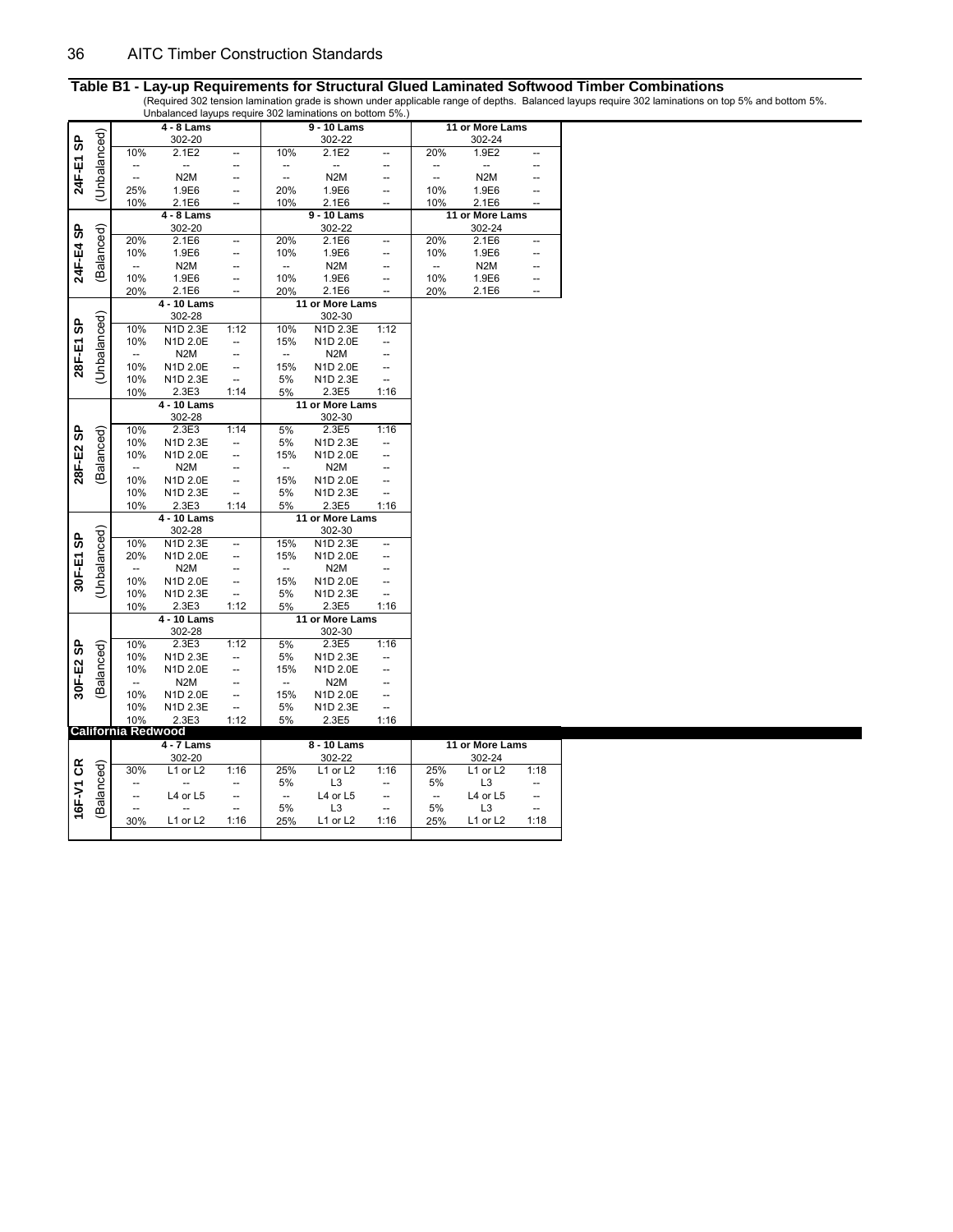|             |                                        |            |                                   |            | (Layups shall require 302 tension laminations on top 5% and bottom 5% only when specified.) |          |                              |                                   |            |
|-------------|----------------------------------------|------------|-----------------------------------|------------|---------------------------------------------------------------------------------------------|----------|------------------------------|-----------------------------------|------------|
| Combination | Grade/                                 |            | Tension Laminations (if Required) |            | Combination                                                                                 | Grade/   |                              | Tension Laminations (if Required) |            |
| Symbol      | Species                                |            | by Bending Member Depth           |            | Symbol                                                                                      | Species  |                              | by Bending Member Depth           |            |
| (QSL)       |                                        | 4 lams     | 12 in.                            |            | (QSL)                                                                                       |          | 4 lams to                    | 12 in.                            |            |
|             |                                        | to         | to                                | $> 15$ in. |                                                                                             |          | $<$ 12 in.                   | to                                | $> 15$ in. |
|             |                                        | $<$ 12 in. | 15 in.                            |            |                                                                                             |          |                              | 15 in.                            |            |
|             | <b>Visually Graded Western Species</b> |            |                                   |            | <b>E-Rated Western Species</b>                                                              |          |                              |                                   |            |
| 1 (20F)     | L <sub>3</sub> DF                      | 302-20     | 302-20                            | 302-20     | 27 (20F)                                                                                    | 1.9E2 DF | 302-20                       | 302-20                            | 302-20     |
| 2 (22F)     | L <sub>2</sub> DF                      | 302-20     | 302-20                            | 302-20     | 28 (20F)                                                                                    | 2.1E2 DF | 302-20                       | 302-20                            | 302-20     |
| 3(24F)      | L2D DF                                 | 302-20     | 302-22                            | 302-24     | 29 (20F)                                                                                    | 2.3E2 DF | 302-20                       | 302-20                            | 302-20     |
| 4 (24F)     | L1CL DF                                | 302-20     | 302-20                            | 302-22     | 30 (20F)                                                                                    | 1.9E6 DF | 302-20                       | 302-20                            | 302-22     |
| 5(24F)      | L1 DF                                  | 302-20     | 302-22                            | 302-24     | 31 (20F)                                                                                    | 2.1E6 DF | 302-20                       | 302-22                            | 302-24     |
| 14 (18F)    | L <sub>3</sub> HF                      | 302-20     | 302-20                            | 302-20     | 32 (20F)                                                                                    | 2.3E6 DF | 302-20                       | 302-22                            | 302-24     |
| 15 (22F)    | L <sub>2</sub> HF                      | 302-20     | 302-20                            | 302-20     | 62 (20F)                                                                                    | 2.2E2 DF | 302-20                       | 302-20                            | 302-20     |
| 16 (22F)    | L1 HF                                  | 302-20     | 302-22                            | 302-24     | 63 (20F)                                                                                    | 2.2E6 DF | 302-20                       | 302-22                            | 302-24     |
| 17 (24F)    | L <sub>1</sub> D <sub>HF</sub>         | 302-20     | 302-22                            | 302-24     | 33 (20F)                                                                                    | 1.6E2 HF | 302-20                       | 302-20                            | 302-20     |
| 22 (16F)    | L3 SW                                  | 302-20     | 302-20                            | 302-20     | 34 (20F)                                                                                    | 1.9E2 HF | 302-20                       | 302-20                            | 302-20     |
| 69 (16F)    | L3 AC                                  | 302-20     | 302-20                            | 302-20     | 35 (20F)                                                                                    | 2.1E2 HF | 302-20                       | 302-20                            | 302-20     |
| 70 (20F)    | L <sub>2</sub> AC                      | 302-20     | 302-20                            | 302-20     | 36 (20F)                                                                                    | 1.6E4 HF | 302-20                       | 302-20                            | 302-20     |
| 71 (22F)    | L <sub>1</sub> D <sub>AC</sub>         | 302-20     | 302-22                            | 302-24     | 37 (20F)                                                                                    | 1.9E6 HF | 302-20                       | 302-20                            | 302-22     |
|             |                                        |            |                                   |            | 38 (20F)                                                                                    | 2.1E6 HF | 302-20                       | 302-22                            | 302-24     |
|             |                                        |            |                                   |            | 39 (20F)                                                                                    | 1.6E2 SW | 302-20                       | 302-20                            | 302-20     |
|             |                                        |            |                                   |            | 40 (20F)                                                                                    | 1.9E2 SW | 302-20                       | 302-20                            | 302-20     |
|             |                                        |            |                                   |            | 41 (20F)                                                                                    | 2.1E2 SW | 302-20                       | 302-20                            | 302-20     |
|             |                                        |            |                                   |            | 42 (20F)                                                                                    | 1.6E4 SW | 302-20                       | 302-20                            | 302-20     |
|             |                                        |            |                                   |            | 43 (20F)                                                                                    | 1.9E6 SW | 302-20                       | 302-20                            | 302-22     |
|             |                                        |            |                                   |            | 44 (20F)                                                                                    | 2.1E6 SW | 302-20                       | 302-22                            | 302-24     |
|             | <b>Visually Graded - Southern Pine</b> |            |                                   |            |                                                                                             |          | <b>E-Rated Southern Pine</b> |                                   |            |
| 47 (20F)    | <b>N2M12 SP</b>                        | 302-20     | 302-20                            | 302-20     | 53 (20F)                                                                                    | 1.9E2 SP | 302-20                       | 302-20                            | 302-20     |
| 48 (20F)    | <b>N2D12 SP</b>                        | 302-20     | 302-20                            | 302-20     | 54 (20F)                                                                                    | 2.1E2 SP | 302-20                       | 302-20                            | 302-20     |
| 49 (20F)    | <b>N1M16 SP</b>                        | 302-20     | 302-20                            | 302-22     | 55 (20F)                                                                                    | 2.3E2 SP | 302-20                       | 302-20                            | 302-20     |
| 50 (20F)    | N1D14 SP                               | 302-20     | 302-22                            | 302-24     | 56 (20F)                                                                                    | 1.9E6 SP | 302-20                       | 302-20                            | 302-22     |
|             |                                        |            |                                   |            | 57 (20F)                                                                                    | 2.1E6 SP | 302-20                       | 302-22                            | 302-24     |
|             |                                        |            |                                   |            | 58 (20F)                                                                                    | 2.3E6 SP | 302-20                       | 302-22                            | 302-24     |

**TABLE B2 – Layup Requirements for Uniform Grade Members**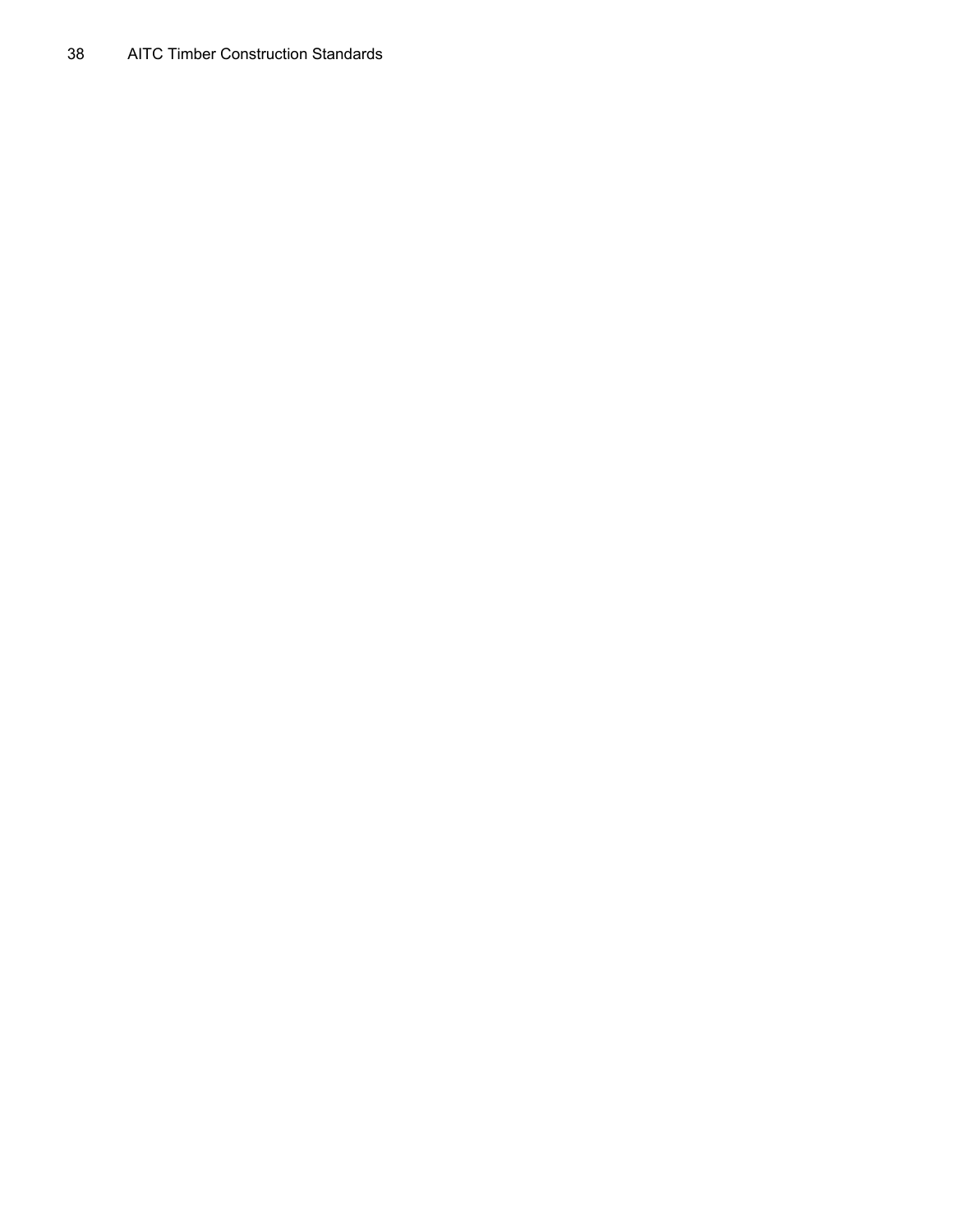# **AITC 117-2004**

**Annex C** 

**AITC Grading Handbook** 

**for Laminating Lumber**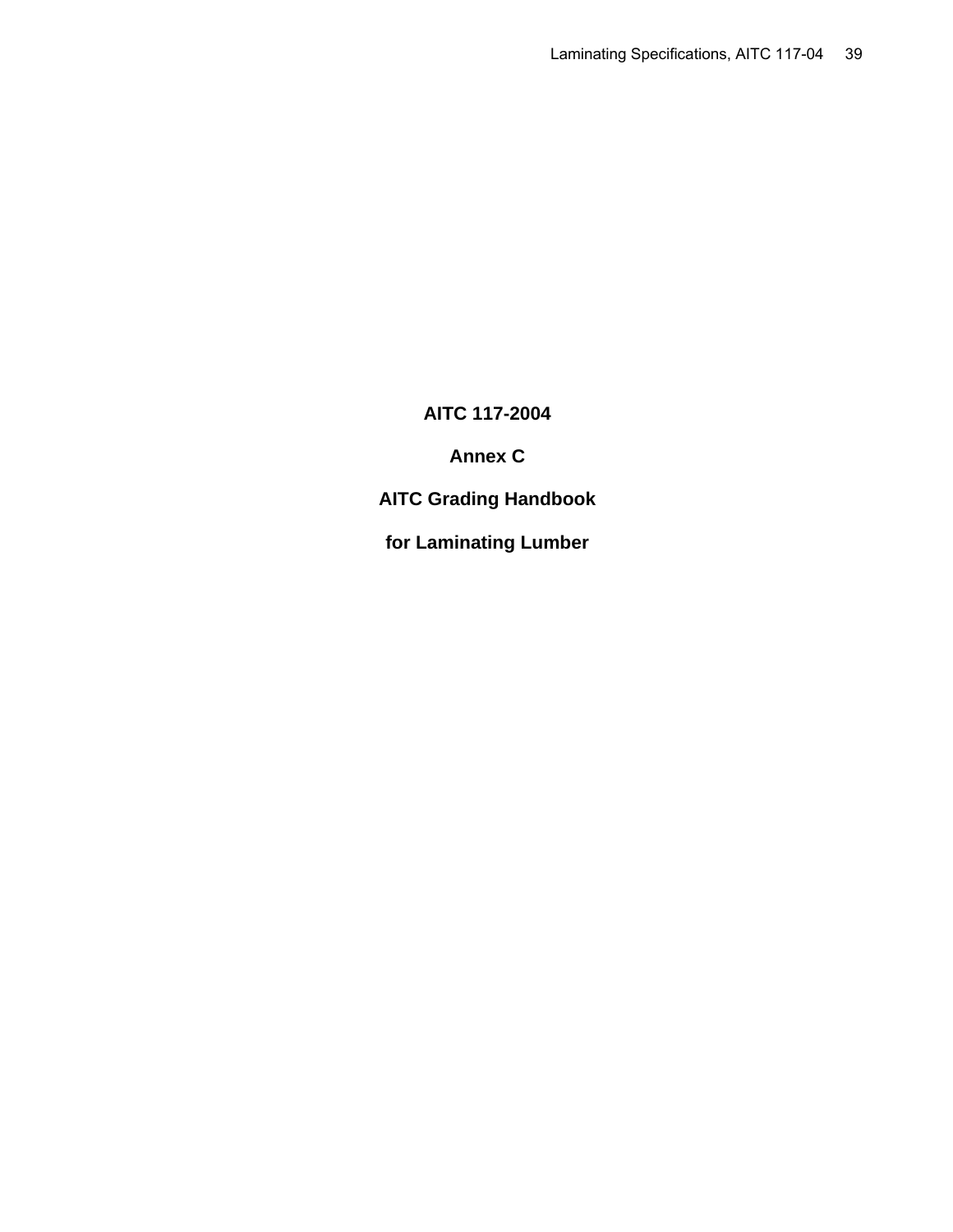# **AITC Grading Handbook for Laminating Lumber**

This Grading Handbook is intended as a guide for use in grading lumber for the manufacture of structural glued laminated timber. Some manufacturing information has been included as reference for the graders, but this Handbook is not intended to be a substitute for other AITC publications.

## **1. Introduction**

Lumber shall be either visually graded or mechanically graded as required for the laminating combinations. Structural laminating lumber shall be graded on the basis of the dressed size of the lumber. The knot sizes for structural laminating grades of Western species are based on a fraction of the dressed width of the piece of lumber. The knot sizes for structural joists and planks grades and structural light framing grades of all species are tabulated on the basis of the nominal width. When lumber is graded before being ripped or resawn, it shall be graded on the basis of the ripped or resawn size. Otherwise it shall be graded after being ripped or resawn. Where the finished width of the laminated timber is less than 85% of the dressed width of the lumber used for the laminations, the lumber shall be graded on the basis of the next smaller nominal width.

# **2. Definitions/Measurement of Characteristics**

#### **2.1. Moisture Content**

The weight of the water in wood expressed in percentage of the weight of the oven-dry wood.

#### **2.2. Knots**

A portion of a branch or limb that has become incorporated in a piece of lumber.

Knots are permitted to be sound, unsound, or not firmly fixed. A knot shall be measured by the area of the cross section it occupies. For all lumber, knots shall be limited in size and spaced as described for specific grades herein.

#### **2.2.1. Edge knot**

A knot located at the edge of the face in a piece of lumber. A wide face knot overlapping part of the edge shall be considered an edge knot if it occupies more than 1/2 the thickness.

#### **2.3. Knotholes**

The hole left when a "loose" knot falls or is forced from the lumber.

#### **2.4. Slope of Grain**

The deviation of the line of fibers from a straight line parallel to the sides of the piece.

#### **2.5. Splits**

A separation of the wood through the piece to the opposite surface or to an adjoining surface due to the tearing apart of the wood cells.

#### **2.6. Shakes**

A lengthwise separation of the wood which occurs between or through the rings of annual growth.

#### **2.7. Checks**

A separation of the wood normally occurring across or through the rings of annual growth and usually as a result of seasoning.

#### **2.8. Warp**

Any deviation from a true or plane surface, including bow, crook and cup or any combination thereof.

#### **2.8.1. Bow**

A deviation flatwise from a straight line drawn from end to end of a piece.

#### **2.8.2. Crook**

A deviation edgewise from a straight line drawn from end to end of a piece.

#### **2.8.3. Cup**

A deviation in the face of a piece from a straight line drawn from edge to edge of a piece.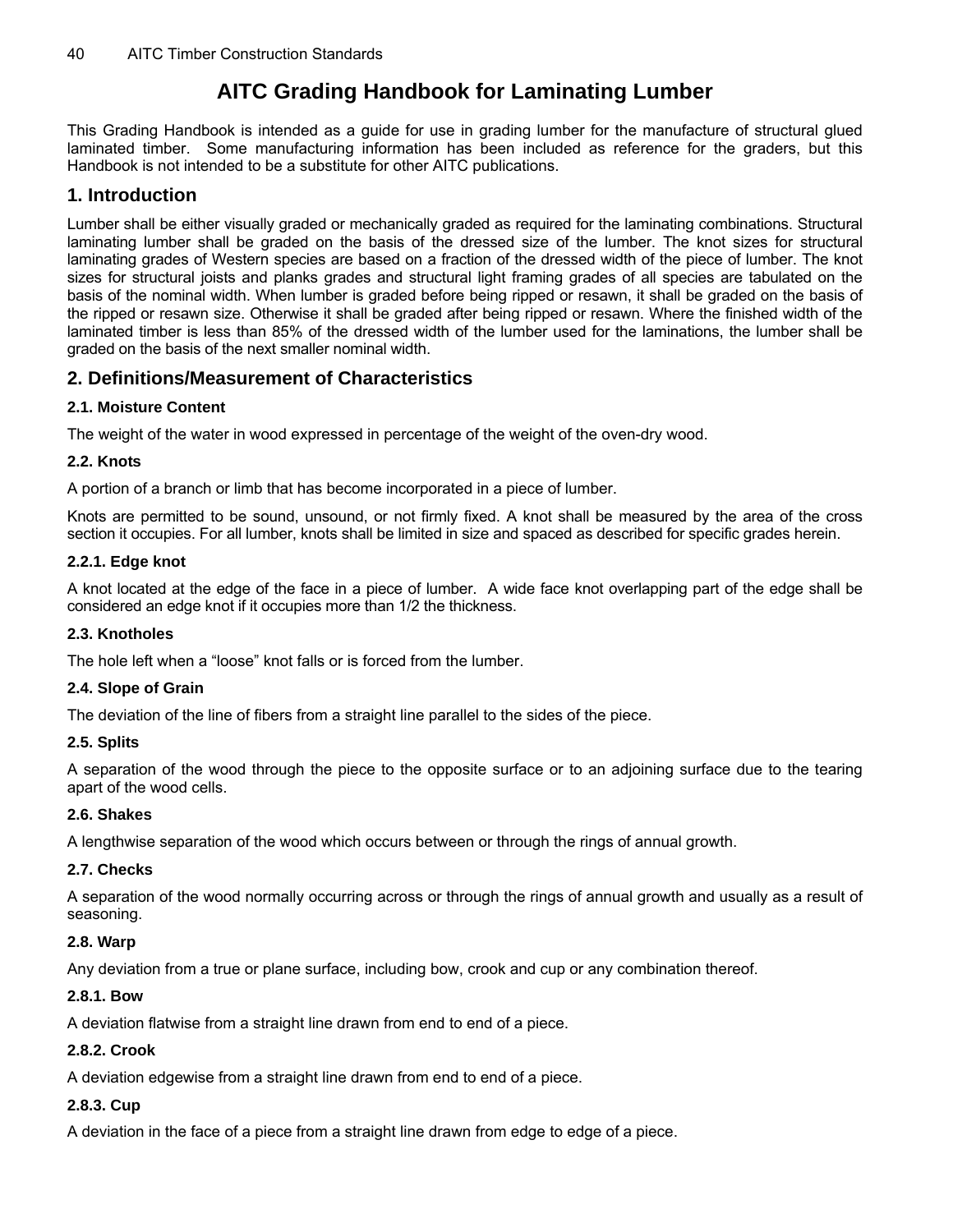#### **2.9. Skip**

An un-surfaced area on dressed lumber.

#### **2.10. Torn Grain**

A manufacturing imperfection in the surface of a piece where wood has been torn or broken out by surfacing.

#### **2.11. Raised Grain**

A condition of the surface of dressed lumber in which the hard latewood is raised above the surface of the softer earlywood, but not torn loose from it.

#### **2.12. Wane**

Bark or lack of wood from any cause except eased edges, on the edge or corner of a piece of lumber.

#### **2.13. Decay**

A disintegration of the wood substance due to action of wood-destroying fungi, and is also known as dote or rot.

#### **2.13.1. White Speck**

A form of decay identified by small white or brown pits or spots in wood caused by fungi. It develops in the living tree and does not develop further in wood in service.

#### **2.13.2. Honeycomb**

A form of decay similar to white speck but the pockets are larger.

#### **2.14. Compression Wood**

Abnormal wood formed on the underside of leaning and crooked coniferous trees. It is characterized, aside from its distinguishing color by being hard and brittle. It is identified by its relatively wide, usually eccentric annual rings, relatively large amount of latewood (sometimes more than 50% of the width of the annual rings in which it occurs), and its lack of demarcation between earlywood and latewood in the same annual rings.

#### **2.15. Springwood or Earlywood**

The less dense, larger-celled part of the growth layer formed first during the annual growth cycle.

#### **2.16. Summerwood or Latewood**

The more dense, smaller-celled, later-formed part of a growth ring.

#### **2.17. Growth Rate**

A characteristic used to estimate specific gravity from the number of growth rings per inch along with the amount of summerwood.

#### **3. General Requirements**

#### **3.1. Moisture Content**

Moisture content shall not exceed 16%. Moisture content determinations shall be based on ASTM D4442 or D4444. In-line moisture meters used for lumber segregation shall be calibrated using one of these standards.

The range of average moisture contents of pieces of lumber to be assembled into a single timber shall not exceed 5 percentage points if the average moisture content of any piece exceeds 12%. The moisture content of a piece of lumber shall be the average moisture content throughout the cross section and along the length of the piece.

Exception: when it is known that the in use equilibrium moisture content of the laminated timber will be 16% or more, the moisture content of laminations at the time of bonding shall not exceed 20%. All bonding procedures for lumber with moisture content above 16% shall be qualified according to the requirements of ANSI/AITC A190.1. These qualification tests shall be performed using lumber with the maximum moisture content to be qualified (not to exceed 20%).

#### **3.2. Surfacing and Cleanliness**

At the time of bonding, variations in thickness across the width of a lamination shall not exceed plus or minus 0.008 in. The variation in thickness along the length of an individual piece of lumber or the lamination shall not exceed plus or minus 0.012 in. The thickness variation shall occur randomly across the width and along the length such that the cumulative effect does not contribute to side-to-side depth variations greater than allowed in ANSI/AITC A190.1. All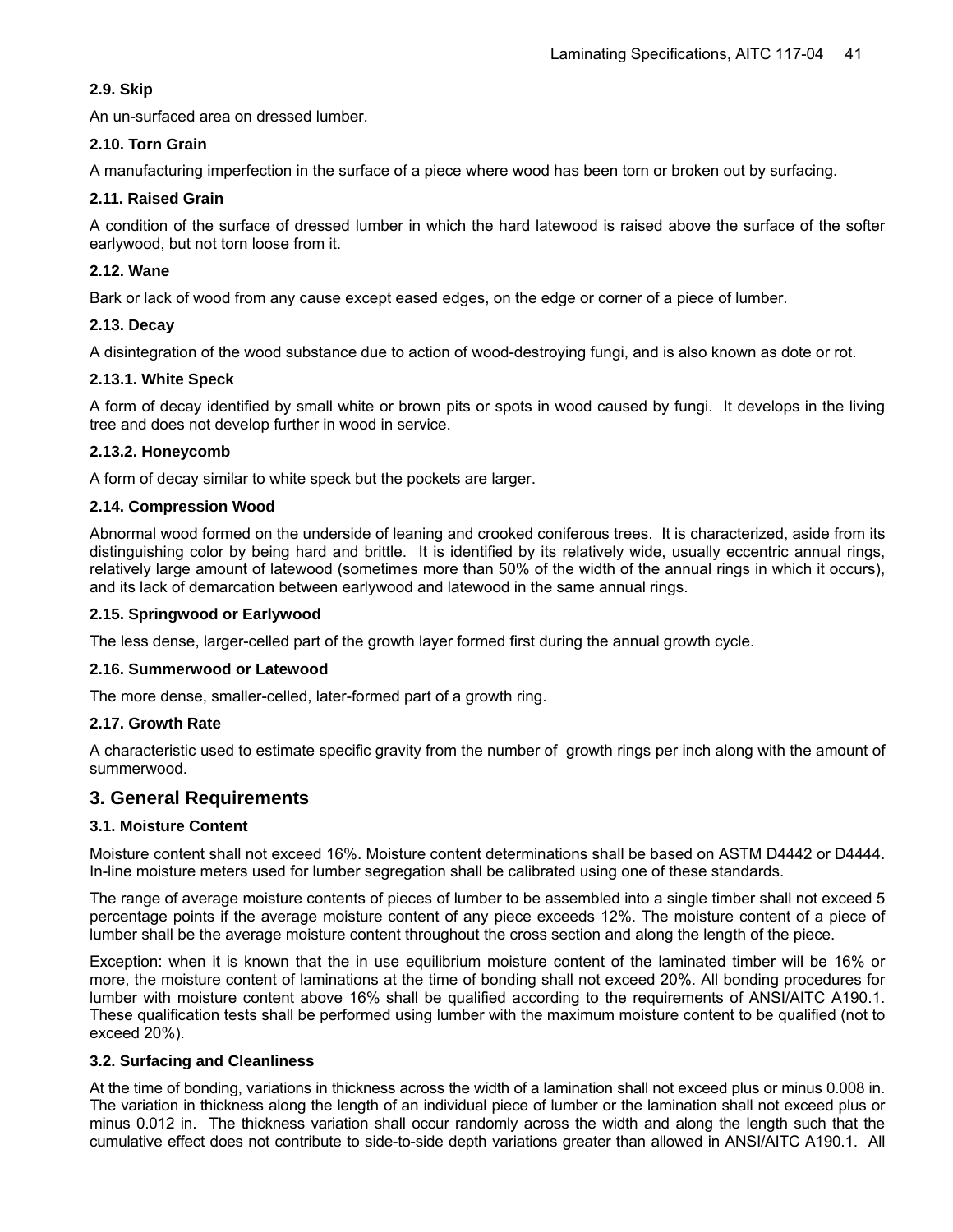bonding surfaces including face, edge and end joints shall be smooth and, except for minor local variations, shall be free of raised grain, torn grain, skip, burns, glazing or other deviations from the plane of the surface that might interfere with the contact of sound wood fibers in the mating surfaces. All bonding surfaces shall be free from dust, foreign matter, and exudation which are detrimental to satisfactory bonding.

When lumber will not be resurfaced prior to laminating, the grading process must contain adequate checks to assure that pieces not conforming to the tolerances stated above are excluded.

When lumber will be resurfaced after grading, pieces which will not, after being surfaced, conform to the tolerances stated above, shall be excluded.

#### **3.3. Knots**

Knots shall be permitted to be sound, unsound, or not firmly fixed.

#### **3.3.1. In or near end joints**

Knots or knotholes in plane scarf joints shall be limited to those permitted for the lumber grade. In no case shall they exceed 1/4 the nominal width of the piece in laminations occupying the outer 10% on each side of bending members and in any lamination of tension members.

Finger joints shall not contain knots.

In bending members, knots exceeding 3/8 in. diameter shall not be permitted within 2 knot diameters or 6 in., whichever is less, of finger joints in the inner and outer tension zones (in no case less than 10% of the depth of bending members). Knots over 1/2 in. diameter shall not be permitted within one knot diameter of finger joints in the balance of the laminations.

In tension members, knots larger than 3/8 in. shall not be permitted within 2 knot diameters or 6 in., whichever is less, of finger joints in any lamination.

In compression members, knots larger than 3/4 in. shall not be permitted within one knot diameter of finger joints.

Measurement of knot diameter for spacing near end joints shall be parallel to the longitudinal axis of the piece of lumber. The distance of knots from finger joints shall be measured from the edge of the knot nearest the joint to the closest part of the joint.

NOTE: The grader must consider the end trim plus the length of the fingers, when determining if a knot will be in, or too close to, a finger joint.

#### **3.4. Knotholes**

Knotholes shall be permitted to be the same size as knots permitted in the grade. Other holes shall be permitted if no larger than the allowable knothole.

#### **3.5. Splits and Shakes**

Splits and shakes shall be permitted in all grades if extending from wide faces into the thickness of the piece at an angle of 45° or more from the wide face.

#### **3.6. Checks**

Seasoning checks shall be permitted.

#### **3.7. Warp**

Warp (including bow, crook and cup) shall not be so great that they will not be straightened out by pressure in bonding. Light crook shall be permitted.

#### **3.8. Pitch Pockets and Streaks**

Medium scattered pitch or bark pockets are permitted in all grades. Pitch streaks shall not exceed 1/6 of the width.

#### **3.9. Torn Grain**

Torn grain up to 1/16 in. shall be permitted with some occasional allowance for up to 1/8 in.

### **3.10. Wane**

Light wane which will be removed by resurfacing and therefore not be present in the finished timber shall be permitted at the time of grading. For specific combinations, wane not exceeding 1/6 the width on one or both edges of the wide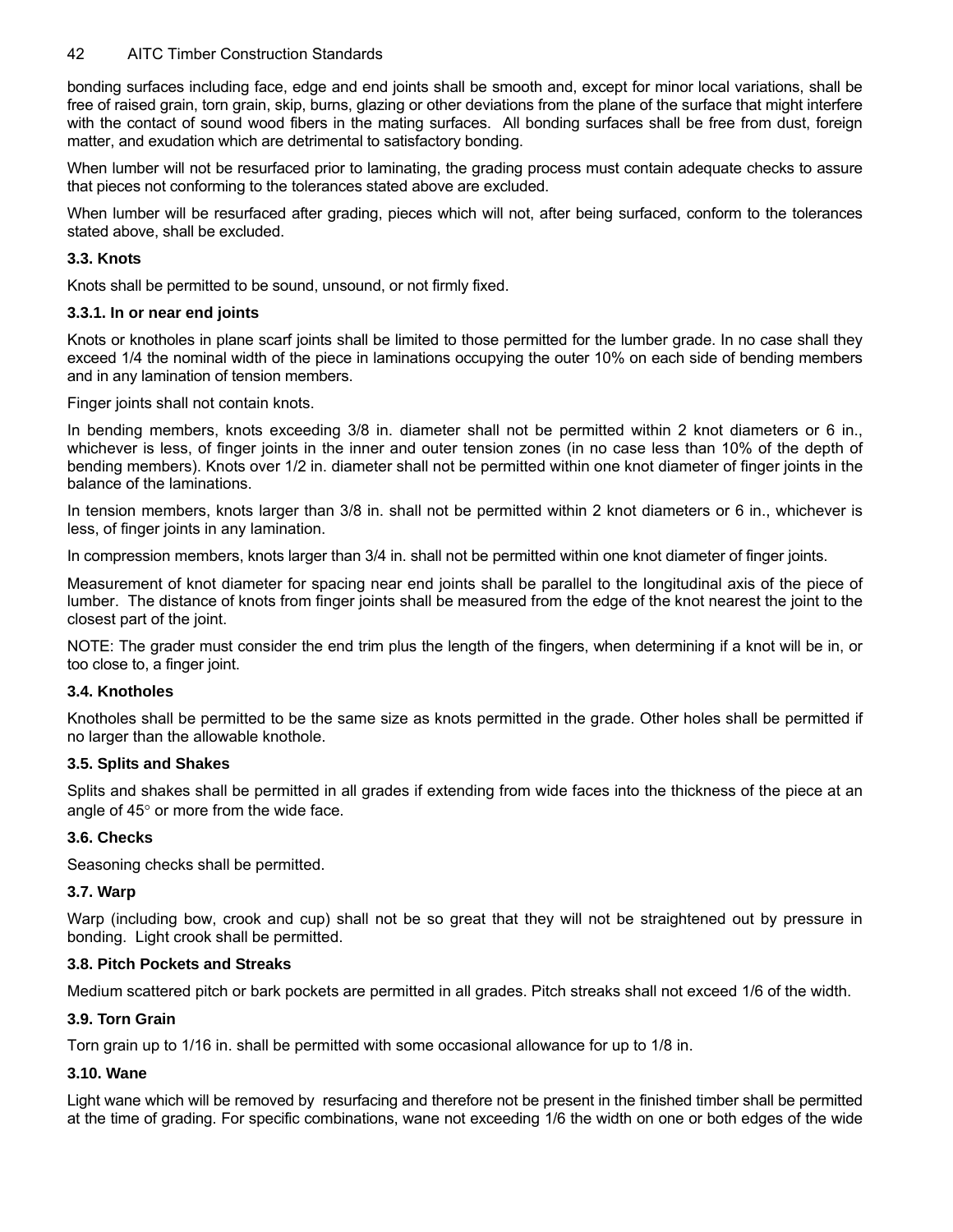face of a lamination, as permitted by the layup, shall be permitted in designated grades except that the outer laminations, shall be free of wane.

#### **3.11. Slope of Grain**

Slope of grain of visually graded lumber shall be limited in the full length of each lamination according to the appropriate grade and shall be measured over a distance sufficiently great to determine the general slope, disregarding local deviations, except as noted for special tension laminations.

#### **3.12. Decay**

Decay shall not be permitted, except that firm white speck in limited form may be allowed in some laminating grades as defined herein.

#### **3.13. Timber Breaks**

Timber breaks shall not be permitted.

#### **3.14. Compression Wood**

Compression wood in recognizable form shall be restricted in tension laminations up to 5% of the cross section if neither damaging nor containing timber breaks. Other lamination grades have specific allowances per grade.

#### **3.15. Saw Kerfs**

Saw kerfs shall not be allowed in the outer five percent of the member depth. Other zones shall be permitted to have saw kerfs equal to or less than one-half of the allowable knot size for the grade.

#### **3.16. Growth Rate**

Density of all species, if visually determined, shall be graded according to the following:

- Dense (D): Dense lumber shall average not less than 6 annual rings per inch and 1/3 or more summerwood. Pieces averaging less than 6 annual rings per inch but not less than 4 are accepted as dense if averaging 1/2 or more summerwood.
- Close (CL): DF-L only. Close grain lumber shall have a minimum average of 6 but no more than 30 annual rings per inch with no restriction on the percentage of summerwood. Pieces averaging 5 rings shall be accepted as close grain if averaging 1/3 or more summerwood.
- Medium: Medium grain lumber shall have 4 or more annual rings per inch. In Douglas Fir, pieces averaging less than 4 rings per inch are accepted if averaging 1/3 or more summerwood. Medium grain is not defined in the current SPIB Standard Grading Rules, but is required for some laminating grades of Southern Pine.
- Coarse (C): SP only. Coarse grain is that which fails to meet the requirements for medium grain. Coarse grain is not defined in the current SPIB Standard Grading Rules, but is permitted for some laminating grades of Southern Pine.

#### **4. Visual Grades**

#### **4.1. General Requirements**

#### **4.1.1. Knots**

The knot sizes for structural laminating grades of Western Species are based on a fraction of the dressed width of the piece of lumber. The knot sizes for structural joists and planks and structural light framing grades of all species are tabulated on the basis of the nominal width.

Knots shall be well spaced. Well spaced means that the sum of all knots in any 6 in. of length of a piece shall not exceed twice the size of the largest knot permitted, and more than one knot of the maximum permissible size shall not be in the same 6 in. of length. Tension laminations shall be excluded from this rule due to more restrictive spacing requirements.

#### **4.1.2. Slope of Grain**

Slope of grain of visually graded lumber shall be limited in the full length of each lamination and shall be measured over a distance sufficiently great to determine the general slope, disregarding local deviations, except as noted for special tension laminations.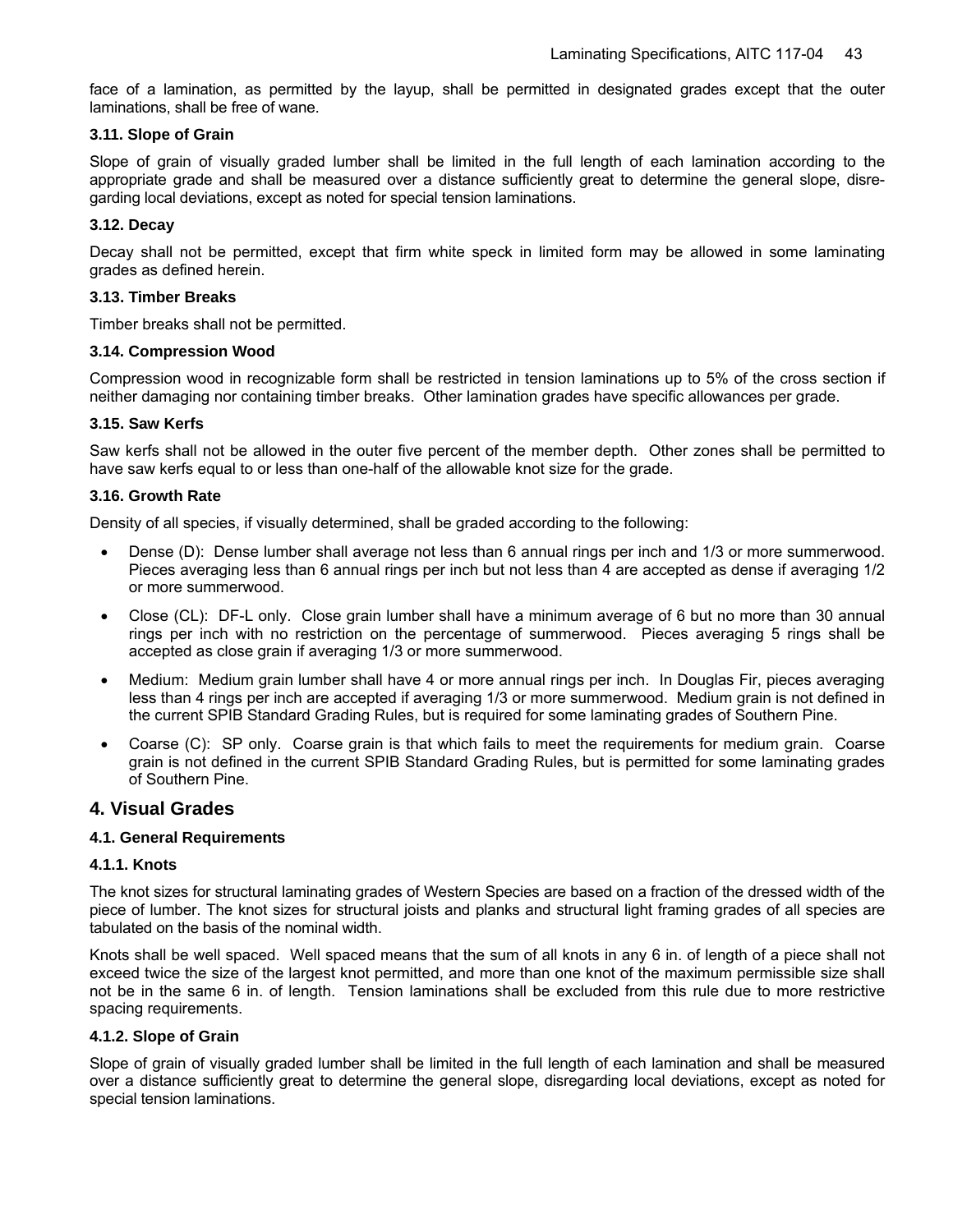#### **4.1.3. Density or Growth Rate**

Growth rate shall be verified on both ends of visually graded tension laminations. In other visual grades, growth rate is permitted to be assessed by looking at one end of the piece only, except as noted for special tension laminations.

#### **4.1.4. Specific Gravity of Species**

Density or growth rate shall be permitted to be determined by weight using the method described in Section 7. When weight is used to establish growth rate, grades requiring dense rate of growth shall have a specific gravity above the near average specific gravity for the species as shown in the table below.

| Species    | Near Avg.<br>SG<br>@ 12% MC |
|------------|-----------------------------|
| АC         | 0.42                        |
| DF-L       | 0.46                        |
| DF-S       | 0.50                        |
| HF         | 0.39                        |
| <b>SP</b>  | 0.49                        |
| <b>SPF</b> | 0.35                        |
| SW         | 0.32                        |

#### **4.2. Laminating Grades**

#### **4.2.1. General**

In general, laminating grades are designated with an "L", with the exception of Southern Pine (which uses "N"). The grade follows, then the density designation. Grades without density designations are considered Medium. Example: L1D is laminating grade 1, Dense.

#### **4.2.2. Grade Specific Requirements**

In addition to the General Requirements outlined in Section 3, and the General Requirements for Visual Grades in Section 4.1, the following requirements apply by grade:

*4.2.2.1. L1D* 

- Density: Dense.
	- *Exception*: "L1" for Douglas Fir-Larch/Douglas Fir South is considered dense. No density designation as per 4.2.2 is required.
- Knot Size: Knots shall not occupy more than 1/4 of the cross-section.
- Slope of Grain: The basic slope of grain shall not exceed 1:14 for the full length of the piece.

4.2.2.1.a L1

- Density: Medium (except Douglas Fir-Larch/Douglas Fir South, which is dense).
- Knot Size: Knots shall not occupy more than 1/4 of the cross-section.
- Slope of Grain: The basic slope of grain shall not exceed 1:14 for the full length of the piece.

*4.2.2.2. L1CL* 

- Density: Close.
- Knot Size: Knots shall not occupy more than 1/4 of the cross-section.
- Slope of Grain: The basic slope of grain shall not exceed 1:12 for the full length of the piece.

*4.2.2.3. L2D* 

- Density: Dense.
- Knot Size: Knots shall not occupy more than 1/3 of the cross-section.
- Slope of Grain: The basic slope of grain shall not exceed 1:12 for the full length of the piece.
- White Speck: Firm white specks are permitted. A combination of white speck and a knot in the same crosssection shall not occupy more than 1/3 the width or equivalent.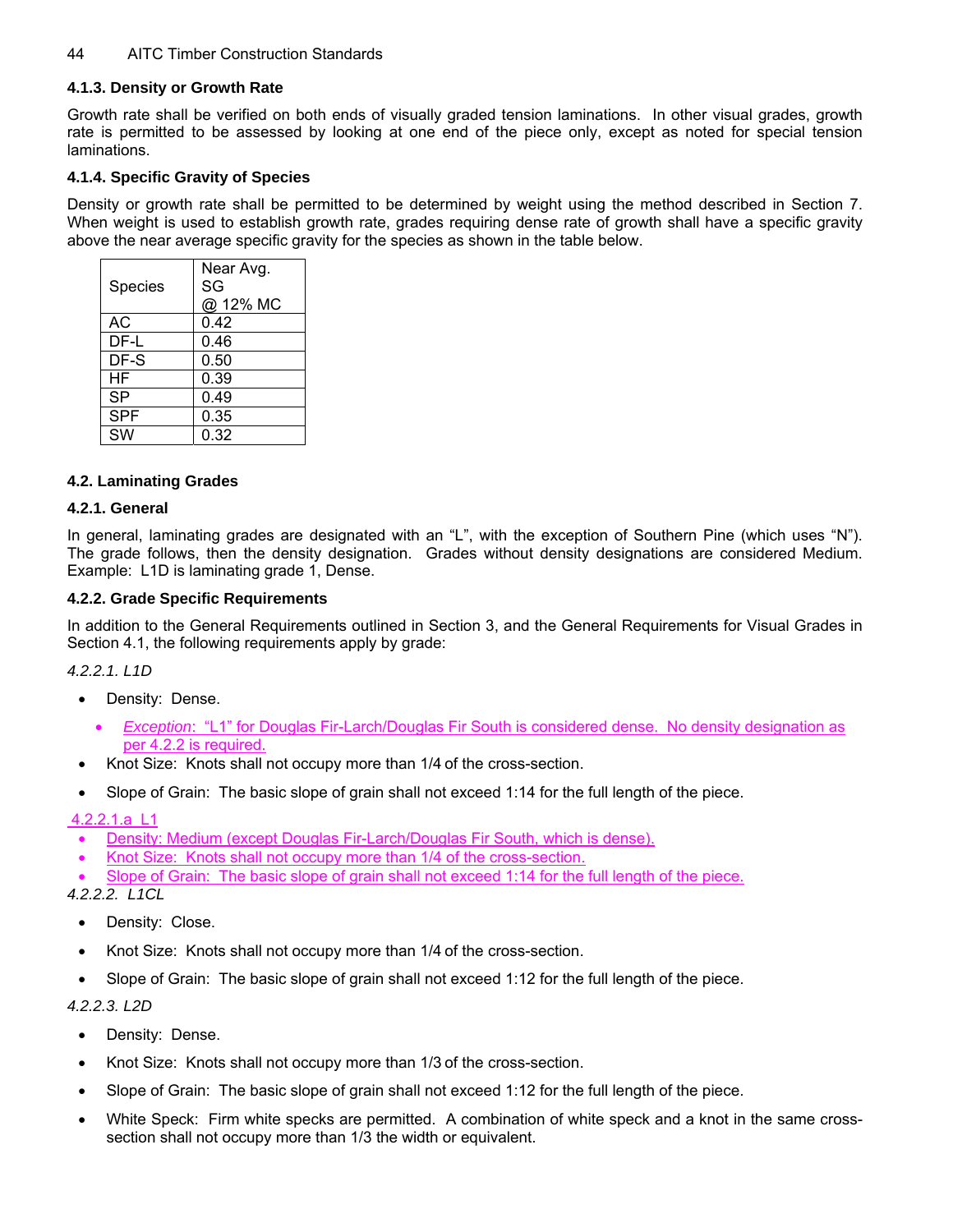*4.2.2.4. L2* 

- Density: Medium.
- Knot Size: Knots shall not occupy more than 1/3 of the cross-section.
- Slope of Grain: The basic slope of grain shall not exceed 1:12 for the full length of the piece.
- White Speck: Firm white specks are permitted. A combination of white speck and a knot in the same crosssection shall not occupy more than 1/3 the width or equivalent.

#### *4.2.2.5. L3*

- Density: Medium.
- Knot Size: Knots shall not occupy more than 1/2 of the cross-section.
- Slope of Grain: The basic slope of grain shall not exceed 1:8 for the full length of the piece.
- White Speck: Firm white specks are permitted. A combination of white speck and a knot in the same crosssection shall not occupy more than 1/2 the width or equivalent.

#### **4.3. Species Specific Requirements – Douglas Fir-Larch/Douglas-Fir South**

Reference herein to Douglas Fir-Larch shall apply to Douglas Fir and Western Larch grown within the states of Wyoming, Montana, Idaho, Washington, Oregon and California, because the design values shown are based on a statistical analysis of the growth characteristics of the lumber from these sources.

Reference herein to Douglas Fir South shall apply to Douglas Fir grown within the states of Arizona, Colorado, Nevada, New Mexico and Utah because the design values shown are based on a statistical analysis of the growth characteristics of the lumber from these sources.

#### **4.4. Species Specific Requirements – Hem-Fir**

Reference herein to Hem-Fir species shall apply to any one or any combination of the following species: Western Hemlock, Pacific Silver Fir, Noble Fir, Grand Fir, California Red Fir and White Fir, including Hem-Fir grown in Canada.

In addition to the General Requirements outlined in Section 3, and the General Requirements for Visual Grades in Section 4.1 and 4.2, the following requirements apply for additional grades:

#### **4.4.1. SSS**

- Density: Dense by weight measurement only.
- Knot Size: Knots shall not occupy more than 1/10 of the cross-section.
- Slope of Grain: The basic slope of grain shall not exceed 1:18 for the full length of the piece.

#### **4.5. Species Specific Requirements – Soft Woods**

Reference herein to these species (SW) shall apply to any of the Softwood Species grown in the United States and Canada having an assigned modulus of elasticity (E) of 1,000,000 psi or more and design values in shear of 135 psi or more for No. 3 structural joists and planks grade based on 19% moisture content. The Softwood Species are those listed in *Standard Grading Rules for Western Lumber* (21) of the Western Wood Products Association, the *Standard Grading Rules for West Coast Lumber* (22) of the West Coast Lumber Inspection Bureau, *Standard Specifications for Grades of California Redwood Lumber* (23) of the Redwood Inspection Service, *Standard Grading Rules for Northeastern Lumber* (24) of the Northeastern Lumber Manufacturers Association or the *Standard Grading Rules for Canadian Lumber* (25) of the National Lumber Grades Authority (a Canadian agency).

#### **4.6. Species Specific Requirements – Southern Pine**

Reference herein to "Southern Pine" shall apply to the four major species of Southern pines: Loblolly, Longleaf, Shortleaf and Slash, as defined in the *Southern Pine Inspection Bureau Grading Rules* (26) of the Southern Pine Inspection Bureau (SPIB).

*Note on slope of grain:* The slope of grain for each grade is the maximum slope of grain allowed for the grade. Lamination requirements for the specified layup may be more restrictive than the basic slope of grain permitted by the grade. Where applicable, the more restrictive requirements apply. AITC 117 specifies slope of grain requirements for a particular lamination.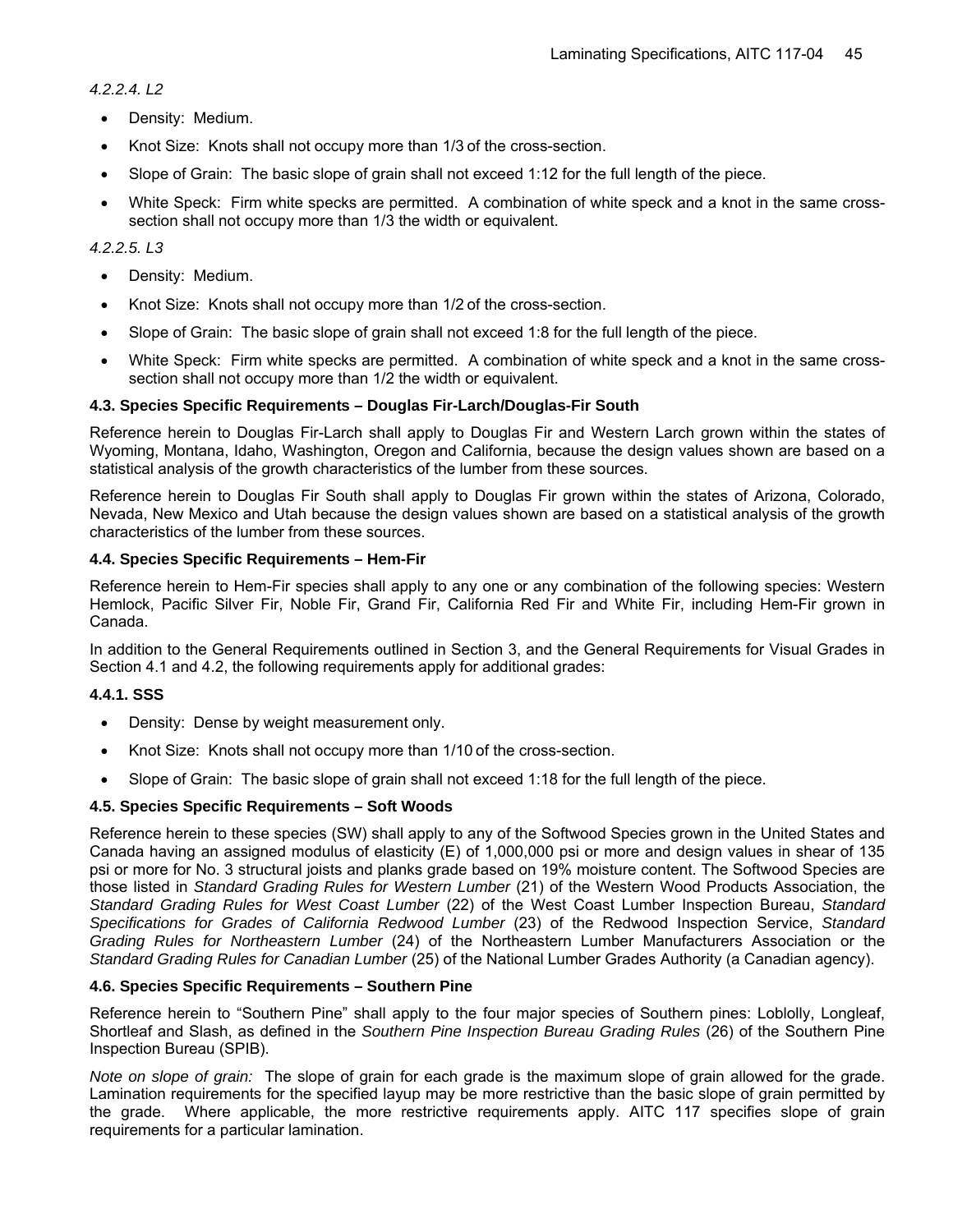#### **4.6.1. N1D**

In addition to the General Requirements outlined in Section 3, and the General Requirements for Visual Grades in Section 4.1, the following requirements apply by grade:

- Density: Dense.
- Slope of Grain: The basic slope of grain shall not exceed 1:10 for the full length of the piece.
- Knot Size:

| Width                  | $\mathbf{A}$ | ፍ"        | 8"        | 1በ"       | 12"       |
|------------------------|--------------|-----------|-----------|-----------|-----------|
| <b>Edge Knot</b>       |              | 1-1/2     |           | $2 - 1/2$ |           |
| <b>Centerline Knot</b> | $1 - 1/2$    | $2 - 1/4$ | $2 - 3/4$ | $3 - 1/4$ | $3 - 3/4$ |

#### **4.6.2. N1M**

In addition to the General Requirements outlined in Section 3, and the General Requirements for Visual Grades in Section 4.1, the following requirements apply by grade:

- Density: Medium.
- Slope of Grain: The basic slope of grain shall not exceed 1:10 for the full length of the piece.
- Knot Size:

| Width           |           | 6"        | 8"        | 10"       | 12"       |
|-----------------|-----------|-----------|-----------|-----------|-----------|
| Edge Knot       |           | $1 - 1/2$ |           | $2 - 1/2$ |           |
| Centerline Knot | $1 - 1/2$ | $2 - 1/4$ | $2 - 3/4$ | $3 - 1/4$ | $3 - 3/4$ |

#### **4.6.3. N2D**

In addition to the General Requirements outlined in Section 3, and the General Requirements for Visual Grades in Section 4.1, the following requirements apply by grade:

- Density: Dense.
- Slope of Grain: The basic slope of grain shall not exceed 1:8 for the full length of the piece.
- Knot Size:

| Width                  | <b>A</b> " |           | ጸ"        | 10"       | 12"       |
|------------------------|------------|-----------|-----------|-----------|-----------|
| Edge Knot              | $1 - 1/4$  | $1 - 7/8$ | $2 - 1/2$ | $3 - 1/4$ | $3 - 3/4$ |
| <b>Centerline Knot</b> |            | $2 - 7/8$ | $3 - 1/2$ | 4-1/4     | $4 - 3/4$ |

#### **4.6.4. N2M**

In addition to the General Requirements outlined in Section 3, and the General Requirements for Visual Grades in Section 4.1, the following requirements apply by grade:

- Density: Medium.
- Slope of Grain: The basic slope of grain shall not exceed 1:8 for the full length of the piece.
- Knot Size:

| Width                  | <b>A</b> " | 6"        | 8"        | 10"       | 12"       |
|------------------------|------------|-----------|-----------|-----------|-----------|
| Edge Knot              | $1 - 1/4$  | $1 - 7/8$ | $2 - 1/2$ | $3 - 1/4$ | $3 - 3/4$ |
| <b>Centerline Knot</b> |            | $2 - 7/8$ | $3 - 1/2$ | 4-1/4     | 4-3/4     |

#### **4.6.5. N3M**

In addition to the General Requirements outlined in Section 3, and the General Requirements for Visual Grades in Section 4.1, the following requirements apply by grade:

- Density: Medium.
- Slope of Grain: The basic slope of grain shall not exceed 1:8 for the full length of the piece.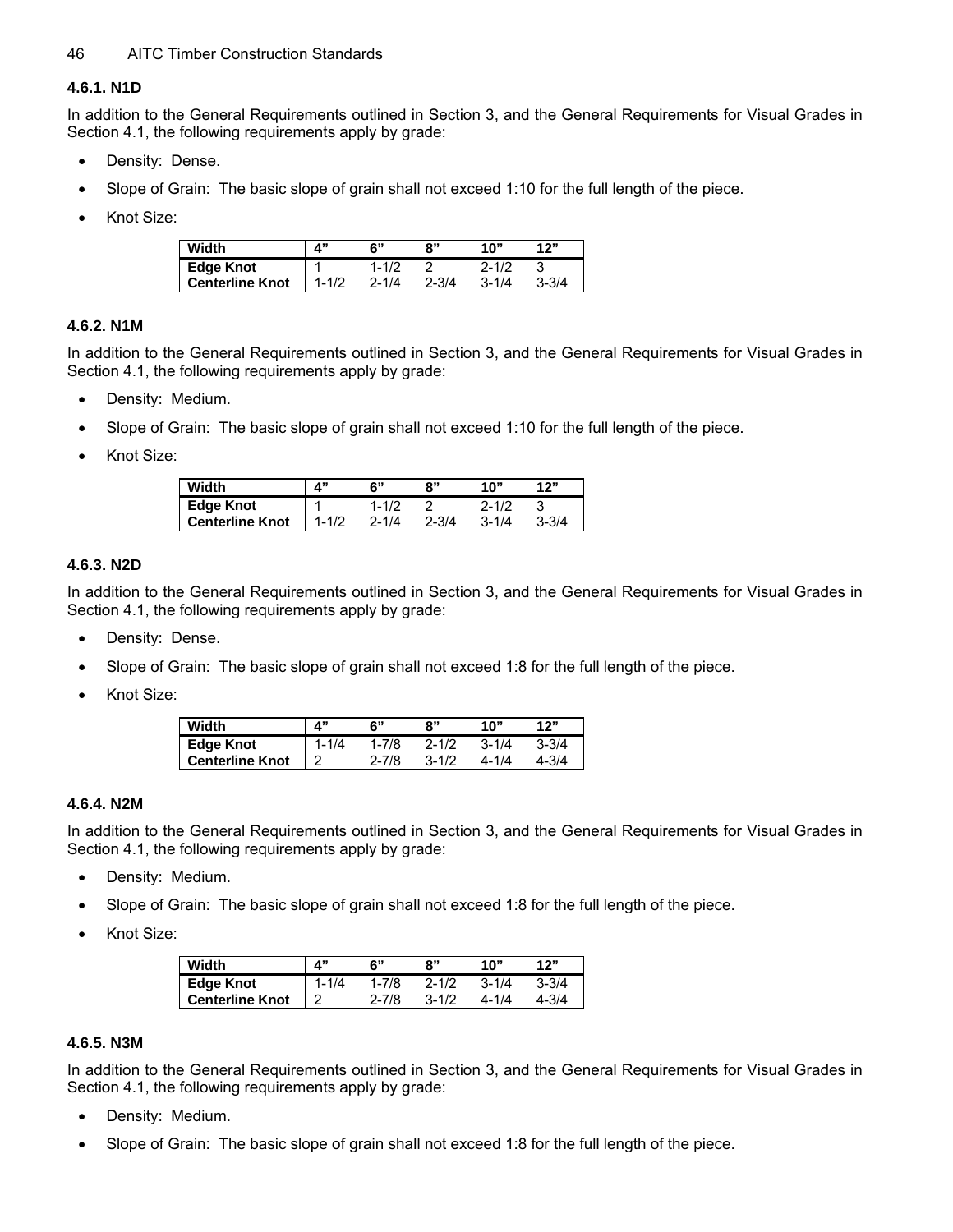• Knot Size:

| Width                  |            |           | 8"        | 10"       | 12"       |
|------------------------|------------|-----------|-----------|-----------|-----------|
| <b>Edge Knot</b>       | $1 - 3/4$  | $2 - 3/4$ | $3 - 1/2$ | $4 - 1/2$ | $5 - 1/2$ |
| <b>Centerline Knot</b> | $12 - 1/2$ | $3 - 3/4$ | $4 - 1/2$ | $5 - 1/2$ | $6 - 1/2$ |

#### **4.6.6. N3C**

In addition to the General Requirements outlined in Section 3, and the General Requirements for Visual Grades in Section 4.1, the following requirements apply by grade:

- Density: Coarse.
- Slope of Grain: The basic slope of grain shall not exceed 1:4 for the full length of the piece.
- Knot Size:

| Width                  | $\mathbf{A}^{\prime\prime}$ |           | ጸ"        | 10"       | 12"       |
|------------------------|-----------------------------|-----------|-----------|-----------|-----------|
| <b>Edge Knot</b>       | $1 - 3/4$                   | $2 - 3/4$ | $3 - 1/2$ | $4 - 1/2$ | $5 - 1/2$ |
| <b>Centerline Knot</b> | $2 - 1/2$                   | $3 - 3/4$ | $4 - 1/2$ | $5 - 1/2$ | $6 - 1/2$ |

#### **4.7. Grade Specific Requirements – Alaska Cedar**

Reference herein to this species shall apply to Alaska Cedar grown in the United States or Canada.

In addition to the General Requirements outlined in Section 3, and the General Requirements for Visual Grades in Section 4.1 and 4.2, the following additional requirements/exceptions apply by grade:

#### **4.7.1. L1S**

- Density: Dense.
- Knot Size: Knots shall not occupy more than 1/4 of the cross-section. A cross section shall be defined as any one-foot length.
- Slope of Grain: The basic slope of grain shall not exceed 1:14 for the full length of the piece.

#### **4.7.2. L1D**

• Slope of Grain: The basic slope of grain shall not exceed 1:12 for the full length of the piece.

#### **4.8. Grade Specific Requirements – California Redwood**

Reference to this species herein applies Redwood manufactured from timber grown within the Northern California coastal area as defined in the *Standard Specifications for Grades of California Redwood Lumber* (23) of the Redwood Inspection Service. The design values shown herein are based on a statistical analysis of the growth characteristics of the lumber from this source.

Laminating lumber shall be of Redwood graded in accordance with the *Standard Specifications for Grades of California Redwood Lumber* (23) of the Redwood Inspection Service.

There are five structural laminating grades of Redwood used for laminating purposes: "L1", clear all heart laminating; "L2", clear laminating; "L3", select heart laminating; "L4", construction heart laminating and "L5", construction laminating. See the above referenced standard for grading rules and specific requirements.

#### **5. E-rated Grades (Other than 302-Tension Laminations)**

#### **5.1. General**

E-rated laminating lumber is lumber that has been selected by nondestructive measurement and by visual inspection for compliance with the grade stiffness and manufacturing requirements of Section 3. An E-rated laminating lumber grade includes pieces with edge characteristics (knots, knotholes, burls, distorted grain) up to the maximum size allowed for use with the grade in any laminated timber lay-up combination. E-rated lumber has additional visual restrictions for portions of the lumber not evaluated for stiffness.

#### **5.2. Long-Span E (MOE)**

Long-span E or MOE as defined herein shall be used as the standard nomenclature for specifying E values of Erated laminating lumber.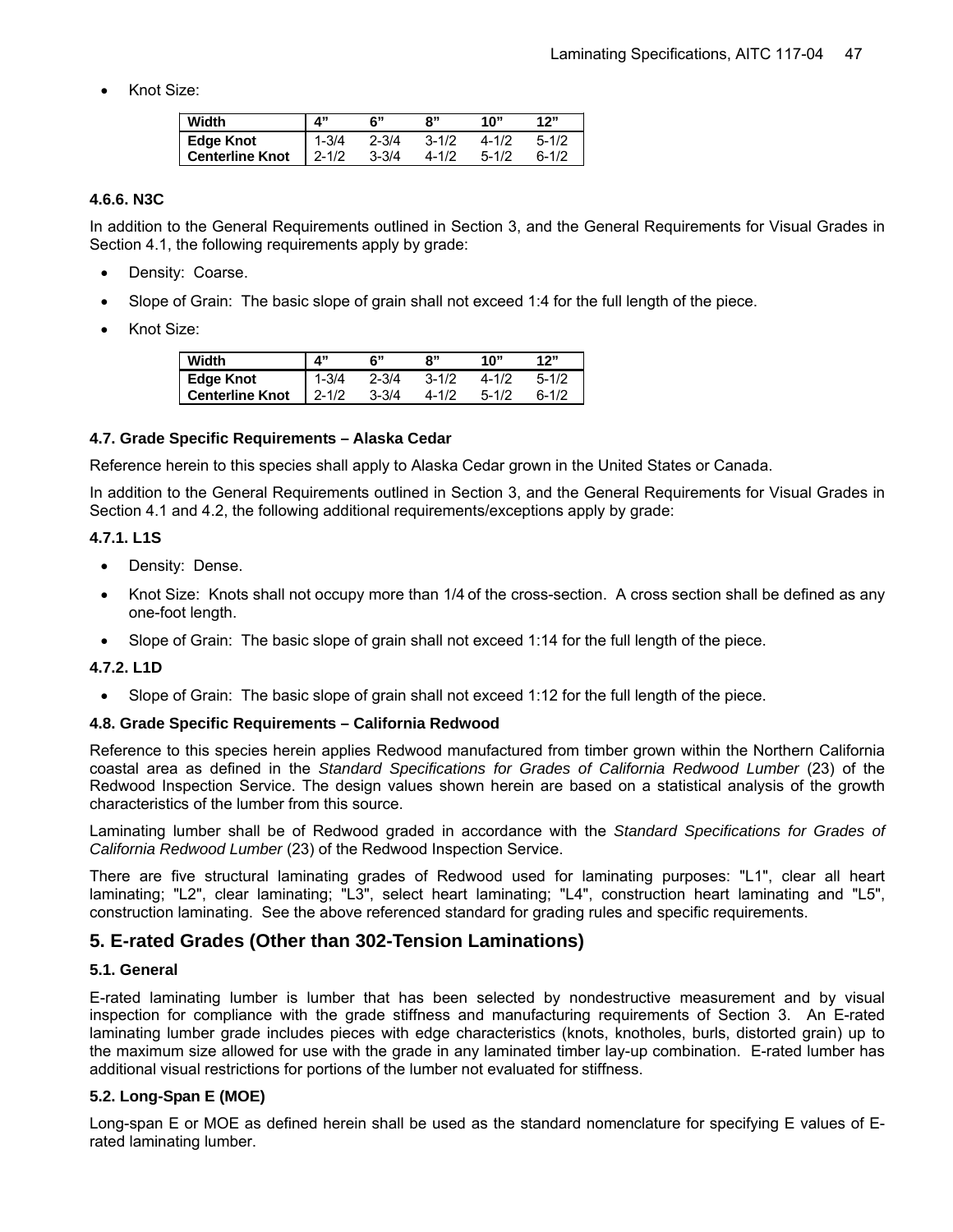#### **5.2.1. Definition**

Long-span E is defined as the Modulus of Elasticity (MOE) calculated from deflection measured in a flat-wise static bending test of lumber with center point loading and a span-depth ratio (l/d) of approximately 100.

#### **5.2.2. Measurement**

Long-span E shall be measured by the procedures of AITC Test T116.

#### **5.2.3. Lumber Production**

E-rated laminating lumber shall be permitted to be produced with a system that measures MOE by means other than direct long-span E measurement. Production equipment used to measure MOE shall be calibrated to produce E-rated laminating lumber grades meeting the long-span E requirements of those grades. For purposes of calibration, long-span E shall be measured by the procedures of AITC Test T116.

#### **5.3. E-Rated Laminating Lumber Specifications**

#### **5.3.1. Grade Names**

E-rated laminating lumber grades shall be designated by the mean MOE of the grade, which is the mean long-span E requirement of the grade, the word "LAM", and the denominator of allowable edge knot fraction. For example, a grade with a mean long-span E requirement of 1,900,000 psi and an allowable 1/3 edge characteristic will be named "1.9E LAM-3". (For reasons of spacing on a grade stamp, this is permitted to be shortened to 1.9E-3 on a stamp.)

#### **5.3.2. E Specifications for E-rated Lumber for Qualification**

#### *5.3.2.1. Mean long-span E*

If the sample size is less than 125, the mean long-span E of the lumber shall equal or exceed the specified grade mean MOE. Alternatively, if the sample size equals or exceeds 40, the mean long-span E of the sample,  $E_t$ , shall meet the following criteria:

$$
E_t \ge E_s - 1.303 \quad \frac{S_t}{\sqrt{n_t}}
$$

where:

 $S_t$  = the estimated population standard deviation

 $S_t = (E_t - E_{st}) / 1.684$ 

 $n_t$  = sample size ( $, 40$ )

 $E_t$  = mean long-span E of the sample

- $E_s$  = grade long-span E
- $E_{st}$  = 5th percentile long-span E calculated from the test data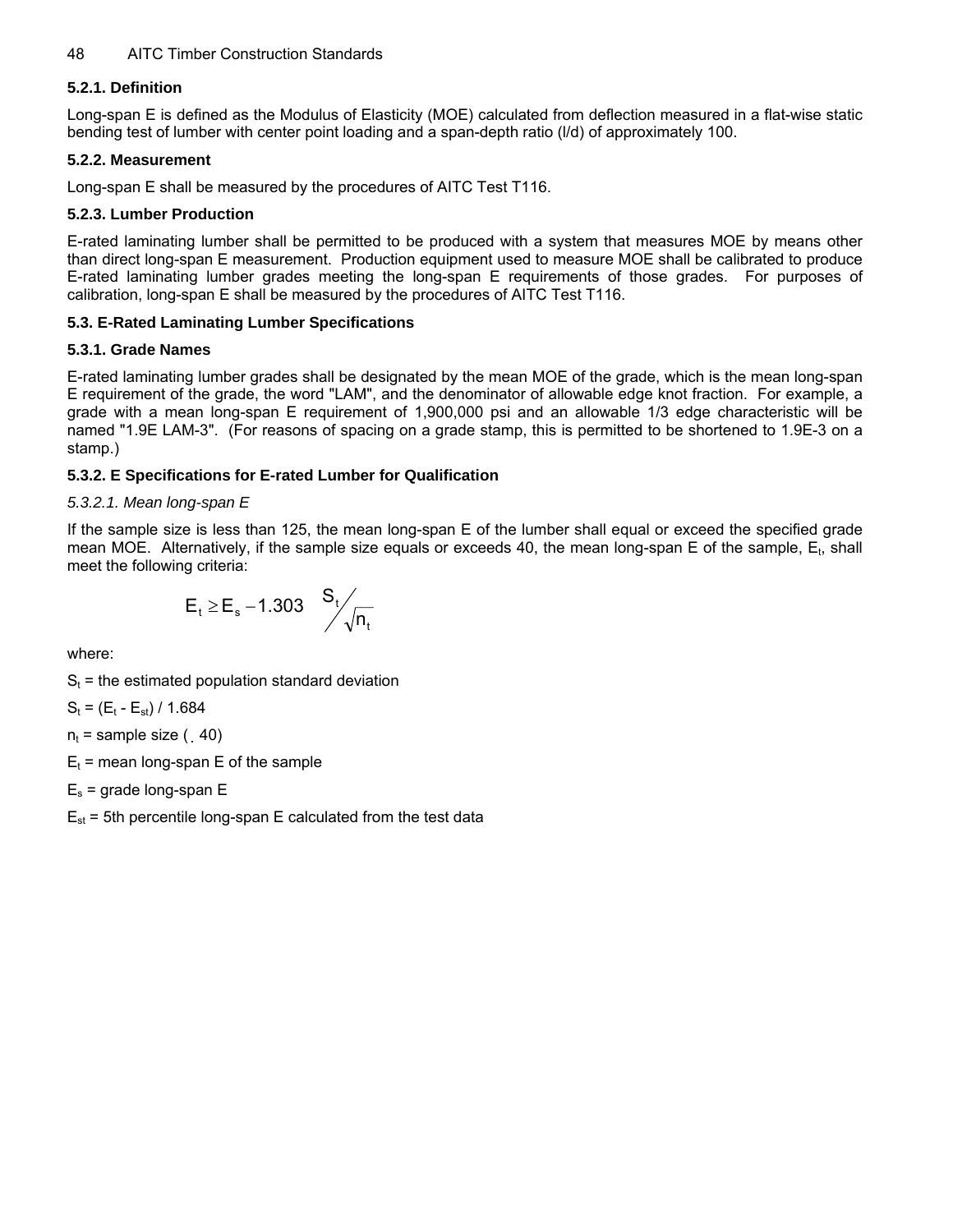#### *5.3.2.2. MOE Distribution*

The distribution of MOE values within an E-rated lumber grade shall be such that the 5th percentile value shall be equal to or greater than the grade 5th percentile values as shown in the table below.

|              | LONG-SPAN E SPECIFICATIONS |            |  |  |  |
|--------------|----------------------------|------------|--|--|--|
| <b>GRADE</b> | <b>MEAN</b>                | 5TH        |  |  |  |
|              |                            | PERCENTILE |  |  |  |
| 2.6E LAM     | 2.6                        | 2.26       |  |  |  |
| 2.5E LAM     | 2.5                        | 2.16       |  |  |  |
| 2.4E LAM     | 2.4                        | 2.06       |  |  |  |
| 2.3E LAM     | 2.3                        | 1.96       |  |  |  |
| $2.2F$ LAM   | 2.2                        | 1.86       |  |  |  |
| 2.1E LAM     | 2.1                        | 1.77       |  |  |  |
| 2.0E LAM     | 2.0                        | 1.67       |  |  |  |
| 1.9E LAM     | 1.9                        | 1.58       |  |  |  |
| 1.8E LAM     | 1.8                        | 1.48       |  |  |  |
| 1.7E LAM     | 1.7                        | 1.39       |  |  |  |
| 1.6E LAM     | 1.6                        | 1.30       |  |  |  |
| 1.5E LAM     | 1.5                        | 1.21       |  |  |  |

#### **5.3.3. Visual Limitations**

#### *5.3.3.1. Edge Characteristics*

Characteristics such as knots, knotholes, burls, and distorted grain occurring at the edges of the wide faces shall be measured and limited to a fraction of the cross section in conformance with American Lumber Standards--approved procedures in the following categories:

| Edge Characteristics | Codes |
|----------------------|-------|
| 1/6                  |       |
| 1/4                  |       |
| 1/3                  |       |
| 112                  |       |

#### *5.3.3.2. Untested Portions*

Portions of the lumber not tested by the E-rating device shall conform to the following visual limitations:

- Non-Edge Knots equal to the largest non-edge knots in the tested portion of the piece or the next larger edge knot, whichever is greater.
- Cross-Section Knots: Displacement of all knots in the same cross section shall not exceed the size of the permitted non-edge knot.
- Slope of Grain the general slope of grain in the untested portion shall not be steeper than:

| Slope     | <b>Edge Characteristic</b> |
|-----------|----------------------------|
| 1 in 12   | ≤ 1/6                      |
| 1 in $10$ | $> 1/6$ to ≤1/4            |
| 1 in 8    | >1/4                       |

#### **5.4. Production Quality Control**

#### **5.4.1. Supervision**

Quality control of E-rated laminating lumber shall be under the supervision of an accredited third party inspection agency.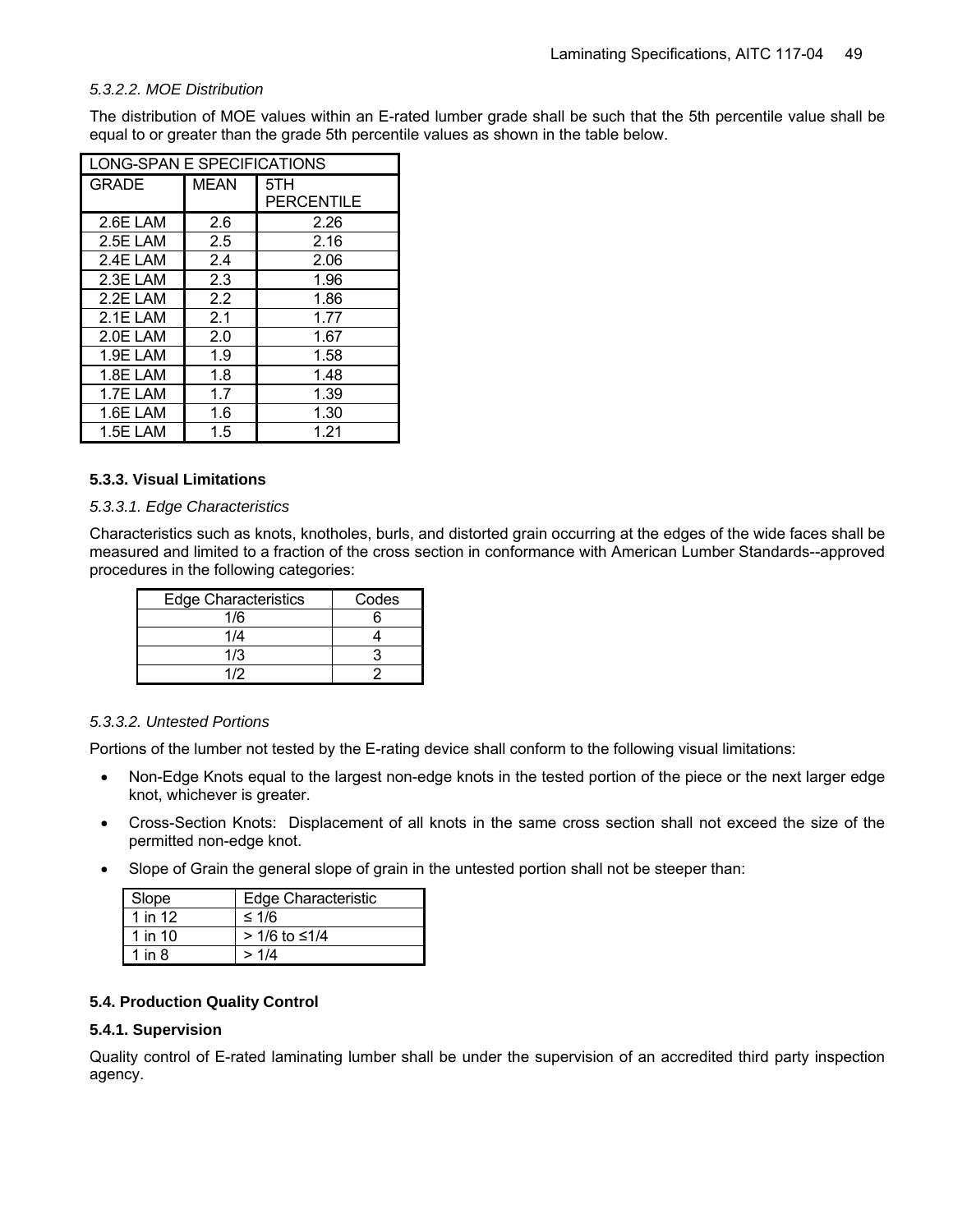#### **5.4.2. Quality Control**

#### *5.4.2.1. Formal Quality Control Program Required*

A formal quality control program shall be maintained at the production facility to provide conformance to grade specifications on a continuous basis. The quality control program shall be approved by an accredited third party inspection agency.

#### *5.4.2.2. E-rated Grade Edge Characteristics*

The edge characteristic restrictions applied for lay-up shall not be required to be considered when establishing the MOE criteria for quality control of an E-rated laminating lumber grade or when evaluating a given lot of E-rated laminating lumber for conformance to the E specifications of the grade of the lot.

#### *5.4.2.3. Quality Control Records*

Quality control records shall be maintained at the lumber production facility, for a minimum of five (5) years.

#### **5.5. Reinspection of Individual Lots for Conformance to Specifications**

#### **5.5.1. Test Method and Evaluation**

The procedures of AITC Test T124 shall be used for testing and evaluating individual lots of E-rated laminating lumber for conformance to grade specifications.

#### **5.5.2. Disposition of Nonconforming Lots**

#### *5.5.2.1. Regrade*

The lumber shall be permitted to be regraded by testing all of the pieces in the lot in accordance with the long-span E testing procedures of AITC Test T116 and eliminating low E pieces from the lot so that the specifications for mean and lower 5th percentile E values of the E-rated grade are met. If the lumber is regraded by commercial testing devices other than a long-span E measuring device, conformance to grade specifications shall be verified by AITC Test T124.

#### *5.5.2.2. Assign a Lower Grade Level*

The lumber shall be permitted to be used at a lower E-rated grade level for which the lot was qualified by the test results.

#### **6. Special Tension Lamination Grades**

#### **6.1. General**

There are six (6) grades of tension laminations, 302-20, 302-22, 302-24, 302-26, 302-28 and 302-30. The following general restrictions and limiting provision apply to all grades and sizes of lumber graded as tension laminations:

#### **6.1.1. Cross Section**

A one-foot length of a lamination shall be considered as a cross section.

#### **6.1.2. Density**

Growth rate requirements shall apply to the full length of the piece. All tension laminations shall be required to be dense. Each piece shall have a specific gravity greater than the near average specific gravity for the species. See section 4.1.4 for the near average specific gravity by species.

Exception: Certain exceptions apply as shown in the Alternate Rules for each grade below.

#### **6.2. 302-20**

#### **6.2.1. Primary Rules (All Species)**

#### *6.2.1.1. General*

In addition to the basic requirements of the grades tabulated in these specifications, the following limitations shall apply to all 302-20 grades under the primary rules of grading:

- Knots shall not occupy more than 1/4 of the width in any cross section.
- The general slope of grain shall not be steeper than 1:12. Where more restrictive slope of grain is required by the laminating combinations, the more restrictive slope of grain shall apply.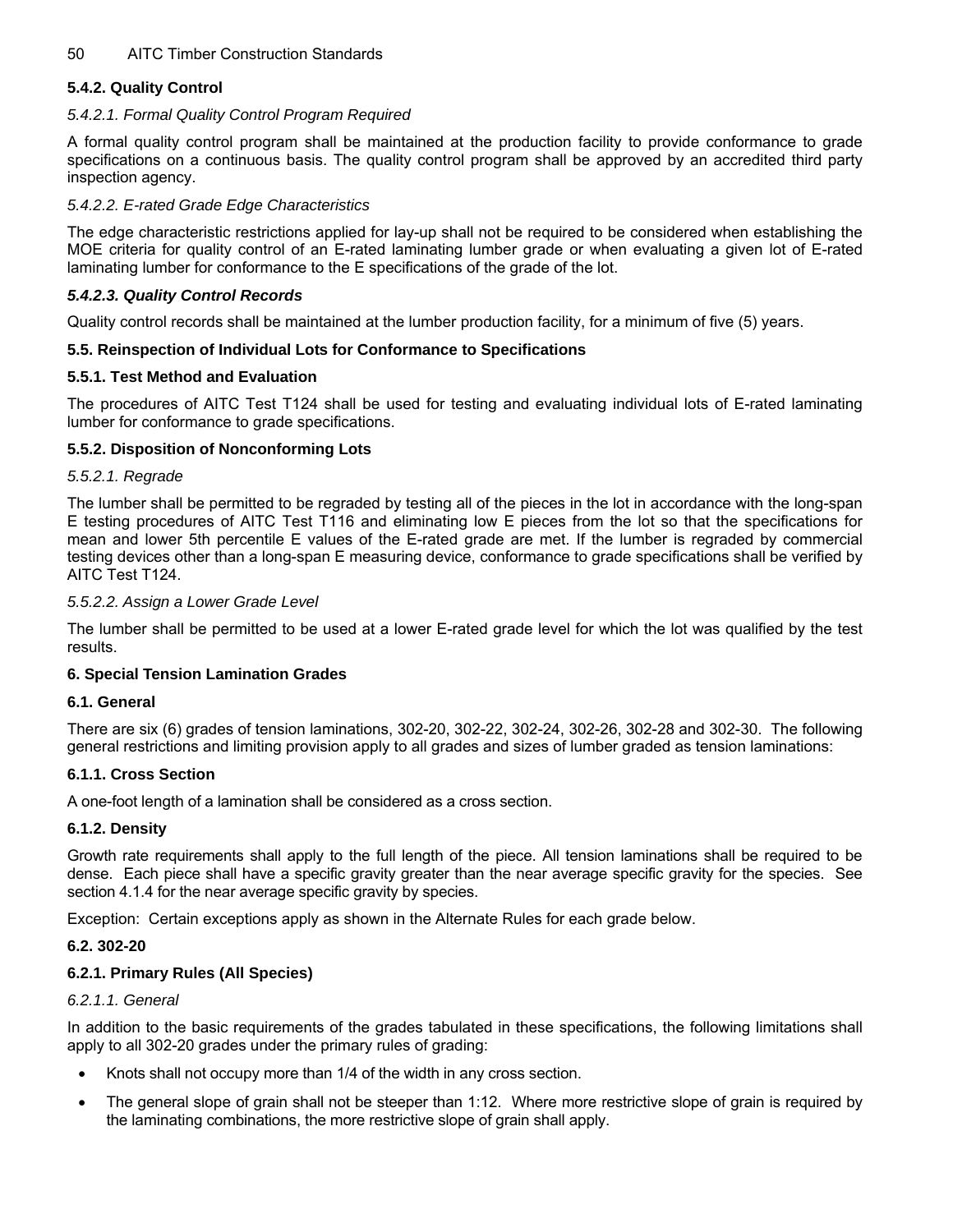• Any cross section shall have at least 50 percent clear wood free of strength-reducing characteristics with a slope of grain no steeper than 1:12. (Knots plus associated localized cross grain, knots plus associated localized cross grain plus localized cross grain not associated with a knot, or localized cross grain not associated with a knot are permitted to occupy up to 1/2 of the cross section.)

#### *6.2.1.2. Visually Graded Combinations*

In addition to the provisions in 6.2.1.1, the following applies to visually graded combinations:

• Pieces containing wide-ringed or lightweight pith associated wood at the ends of the piece occupying over 1/8 of the cross section shall be excluded. (The next inch of wood outside the area of the pith associated wood shall be dense. The line along which measurement of this inch is made shall correspond to the line used in the standard grading rules for rate of growth and percentage of summerwood. If a distance of one inch is not available along this line, the measurement will be made over such lesser portion as exists.)

#### *6.2.1.3. E-Rated Combinations.*

In addition to the provisions in 6.2.1.1, the following applies to E-rated combinations:

- Laminations for E-rated combinations shall be visually graded and E-rated in accordance with all of the requirements for the E-rated grade shown for the outer tension laminations.
- Pieces containing wide-ringed or lightweight pith associated wood at the ends of the piece occupying over 1/8 of the cross section shall be excluded. All wood not included as pith-associated wood shall be at least medium grain rate of growth.

#### **6.2.2. Alternate Rules**

#### *6.2.2.1. Douglas Fir-Larch*

Exceptions to provisions in 6.2.1 are allowed for Douglas Fir-Larch, 302-20 tension laminations as follows. Provisions not listed here are not excepted:

Knots shall not exceed the size listed in the following chart:

| Nominal width, in. |  |     |  |
|--------------------|--|-----|--|
| Knot size, in.     |  | 314 |  |

- Any cross section shall have at least 3/4 clear wood free of strength-reducing characteristics. (Knots plus associated localized cross grain, knots plus associated localized cross grain plus localized cross grain not associated with a knot, or localized cross grain not associated with a knot is permitted to occupy up to 1/4 of the cross section.)
- Slope of grain shall not be steeper than 1:10
- Pieces shall have a specific gravity of 0.45 or above based on oven-dried weight and volume at 12% moisture content.
- **End Joint Qualification:** Manufacturers using these alternative tension lamination provisions shall qualify their end joint by testing 30 end joints containing the maximum slope of grain to be used in the plant for this grade up to 1:10. Test procedures and criteria for acceptance of this test are as contained in AITC Test T119.

#### *6.2.2.2. E-Rated*

The following are alternative provisions for E-rated tension laminations. Laminations shall be visually graded and Erated in accordance with all of the requirements for the E-rated grade shown for the outer tension laminations, except where specifically modified in this section.Lumber shall be from an E-rating system which employs continuously measured lowest point modulus of elasticity. In addition to these basic requirements the following limitations shall apply:

- Centerline knots shall not occupy more than 1/4 of the cross section.
- Edge knots are limited to that allowed by the E-rated grade.
- *Special Provisions For Ends of Piece*. In addition to the visual requirements above, the untested portion(s) of each piece shall be visually graded to meet the following: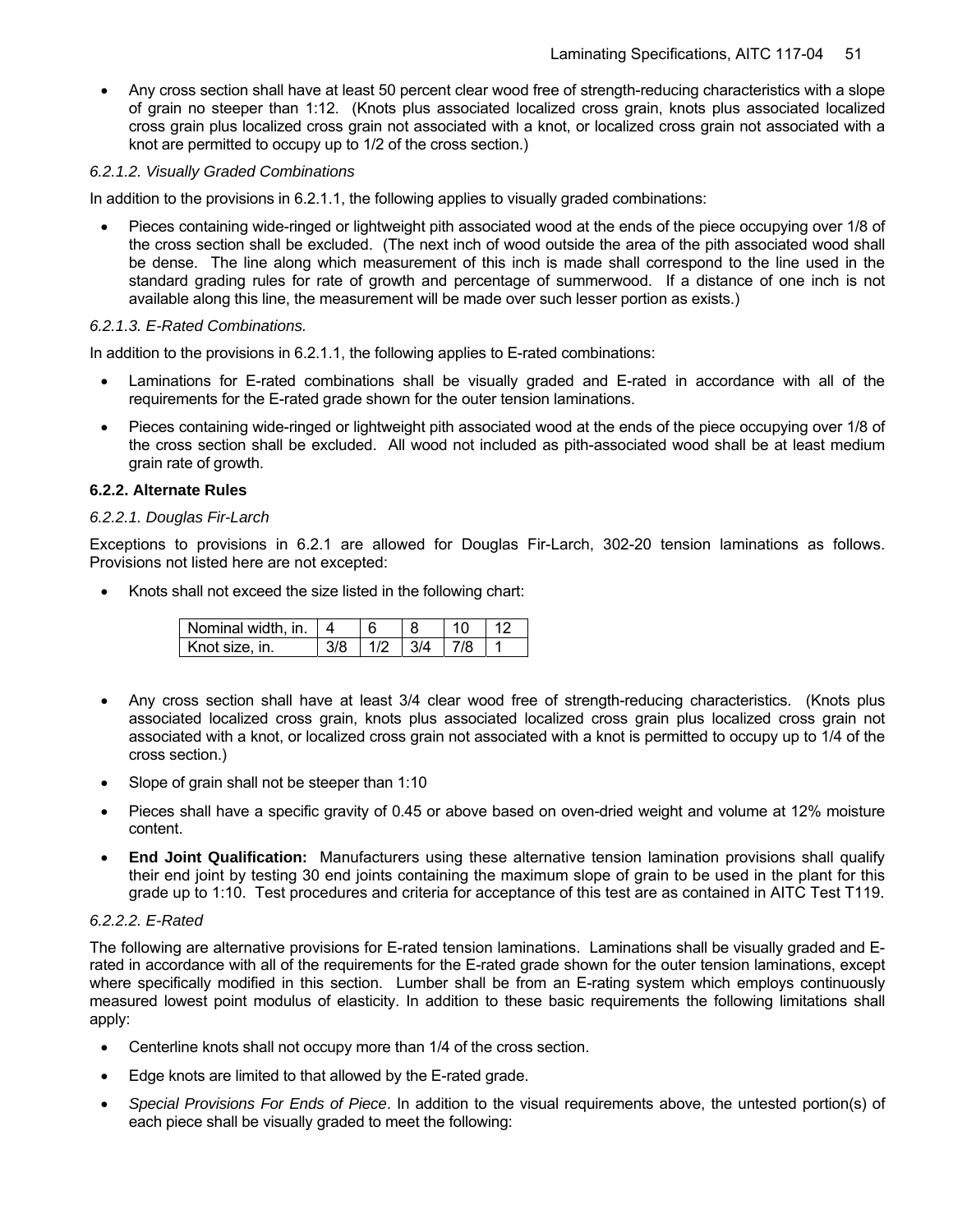- $\circ$  The untested portion(s) of the piece shall have the same general character as the remainder of the piece.
- o The general slope of grain shall not be steeper than 1:12.
- o Any cross section shall have at least 1/2 clear wood free of strength reducing characteristics.
- **Testing Provisions:** When this alternative provision is used the lumber shall be tested and qualified in accordance with AITC Test T123. Criteria for acceptance shall be that the 5th percentile with 75% confidence determined by AITC Test T123 shall equal or exceed 3,340 psi.
- *Application*. Tension laminations qualified under this alternate provision are permitted to be used for all visually graded combinations without regard to the long span E provided the compression perpendicular to grain design values are satisfied.

#### **6.3. 302-22**

#### **6.3.1. Primary Rules (All Species)**

#### *6.3.1.1. General*

In addition to the basic requirements of the grades tabulated in these specifications, the following limitations shall apply to all 302-22 grades under the primary rules of grading:

- Knots shall not occupy more than 1/4 of the width in any cross section.
- Any cross section shall have at least 60% clear wood free of strength-reducing characteristics with a slope of grain no steeper than 1:16. (Knots plus associated localized cross grain, or knots plus associated localized cross grain plus associated cross grain not associated with a knot, or localized cross grain not associated with a knot is permitted to occupy up to 40% of the cross section.)
- The general slope of grain shall not be steeper than 1:16. Where more restrictive slope of grain is required by the laminating combinations, the more restrictive slope of grain shall apply.

#### *6.3.1.2. Visually Graded Combinations*

In addition to the provisions in 6.3.1.1, the following applies to visually graded combinations:

• Pieces containing wide-ringed or lightweight pith associated wood at the ends of the piece occupying over 1/8 of the cross section shall be excluded. (The next inch of wood outside the area of the pith-associated wood shall meet the growth rate requirements of the grade, including "dense" when dense laminations are required. The line along which measurement of this inch is made shall correspond to the line used in the standard grading rules for rate of growth and percentage of summerwood. If a distance of one inch is not available along this line, the measurement will be made over such lesser portion as exists.)

#### *6.3.1.3. E-Rated Combinations*

In addition to the provisions in 6.3.1.1, the following applies to E-rated combinations:

- Laminations shall be visually graded and E-rated in accordance with all of the requirements for the E-rated grade shown for the outer tension laminations.
- Pieces containing wide-ringed or lightweight pith associated wood at the ends of the piece occupying over 1/8 of the cross section shall be excluded. All wood not included as pith associated wood shall be of at least medium grain rate of growth.

#### **6.3.2. Alternate rules**

#### *6.3.2.1. Douglas Fir-Larch*

Exception to provisions in 6.3.1 are allowed for Douglas Fir-Larch, 302-22 tension laminations as follows. Provisions not listed here are not excepted:

• Knots shall not exceed the size listed in the following chart:

| Nominal width, in. |  |  |  |
|--------------------|--|--|--|
| Knot size, in.     |  |  |  |

• Any cross section shall have at least 3/4 clear wood free of strength-reducing characteristics. (Knots plus associated localized cross grain, knots plus associated localized cross grain plus localized cross grain not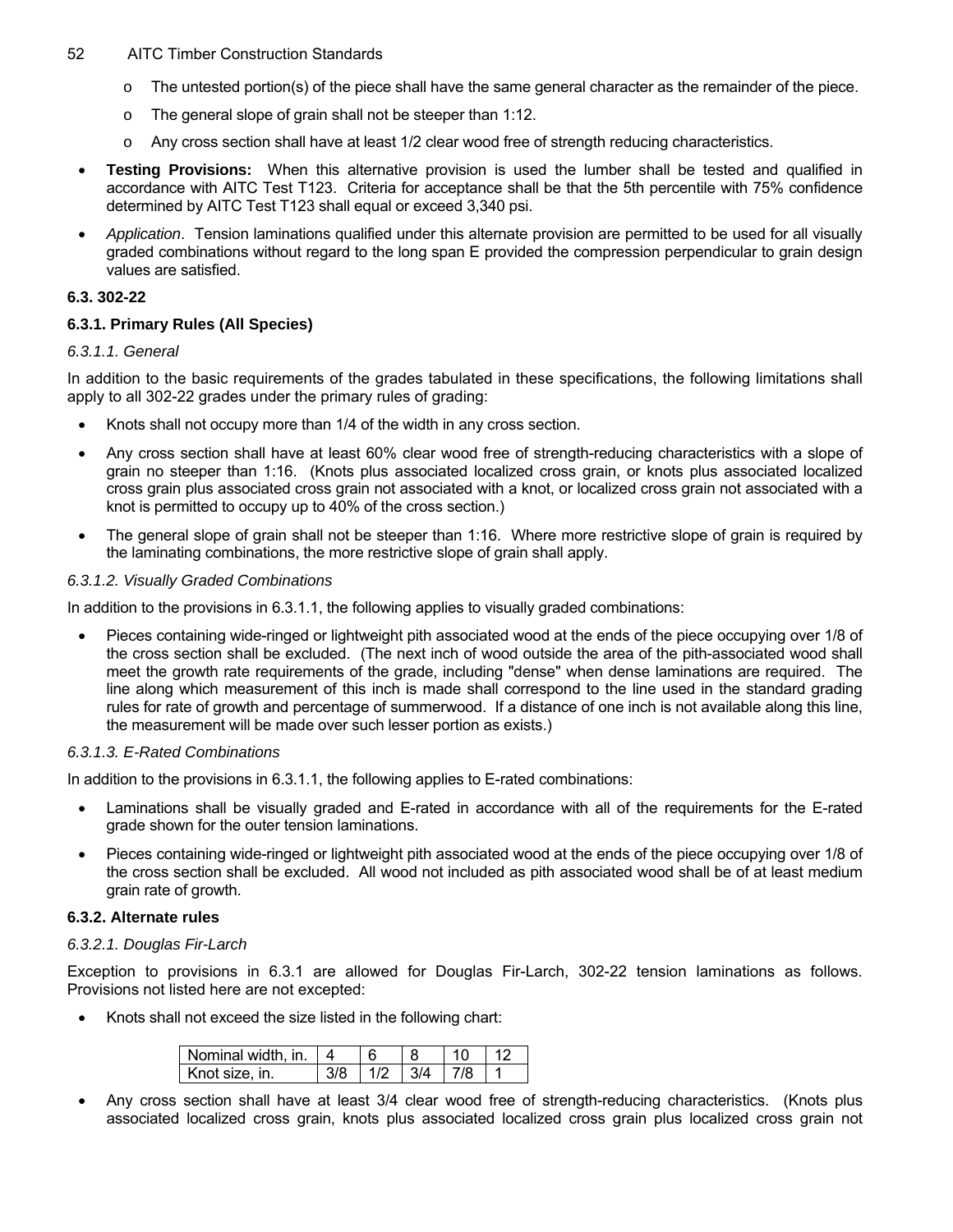associated with a knot, or localized cross grain not associated with a knot is permitted to occupy up to 1/4 of the cross section.)

- Slope of grain shall not be steeper than 1:16.
- Growth rate requirements shall apply to the full length of the piece. Douglas Fir-Larch tension laminations are required to have at least an average of six annual rings per inch. Pieces shall have a specific gravity of 0.35 or above based on oven-dried weight and volume of 12% moisture content. (This tension lamination provides a compression perpendicular to grain design value of 590 psi. Where required to have 650 psi compression perpendicular to grain design value, at least one dense two inch nominal thickness lamination is required in the bearing area.)
- **End Joint Qualification:** Manufacturers using these alternative tension lamination provisions shall qualify their end joint by testing 30 end joints containing the maximum slope of grain to be used in the plant for this grade up to 1:16. Test procedures and criteria for acceptance of this test are as contained in AITC Test T119.

#### *6.3.2.2. Douglas Fir-Larch*

Exceptions to provisions in 6.3.1 are allowed for Douglas Fir-Larch, 302-22 tension laminations as follows. Provisions not listed here are not excepted:

Knots shall not exceed the size listed in the following chart:

| Nominal width, in.   4 |  |             |       |  |
|------------------------|--|-------------|-------|--|
| Knot size, in.         |  | $1/2$ $3/4$ | l 7/8 |  |

- Any cross section shall have at least 3/4 clear wood free of strength-reducing characteristics. (Knots plus associated localized cross grain, knots plus associated localized cross grain plus localized cross grain not associated with a knot, or localized cross grain not associated with a knot is permitted to occupy up to 1/4 of the cross section.)
- Slope of grain shall not be steeper than 1:12.
- Growth rate requirements shall apply to the full length of the piece. Douglas Fir-Larch tension laminations are required to have at least an average of 6 annual rings per inch. (This tension lamination provides a compression perpendicular to grain design value of 590 psi. Where required to have 650 psi compression perpendicular to grain design value, at least one dense two inch nominal thickness lamination is required in the bearing area.)
- The long-span modulus of elasticity shall not be less than 1,700,000 psi.
- **End Joint Qualification:** Manufacturers using these alternative tension lamination provisions shall qualify their end joint by testing 30 end joints containing the maximum slope of grain to be used in the plant for this grade up to 1:12. Test procedures and criteria for acceptance of this test are as contained in AITC Test T119.

#### *6.3.2.3. E-rated*

The following are alternative provisions for E-rated tension laminations. Laminations shall be visually graded and Erated in accordance with all of the requirements for the E-rated grade shown for the outer tension lamination, except where specifically modified in this section.Lumber shall be from a E-rating system which employs continuously measured lowest point modulus of elasticity. In addition to these basic requirements the following limitations shall apply:

- Centerline knots shall not occupy more than 1/4 of the cross section.
- Edge knots are limited to that allowed by the E-rated grade.
- *Special Provisions For Ends of Piece*. In addition to the visual requirements above, the untested portion(s) of each piece shall be visually graded to meet the following:
	- $\circ$  The untested portion(s) of the piece shall have the same general character as the remainder of the piece.
	- o The general slope of grain shall not be steeper than 1:12.
	- o Any cross section shall have at least 60% clear wood free of strength reducing characteristics.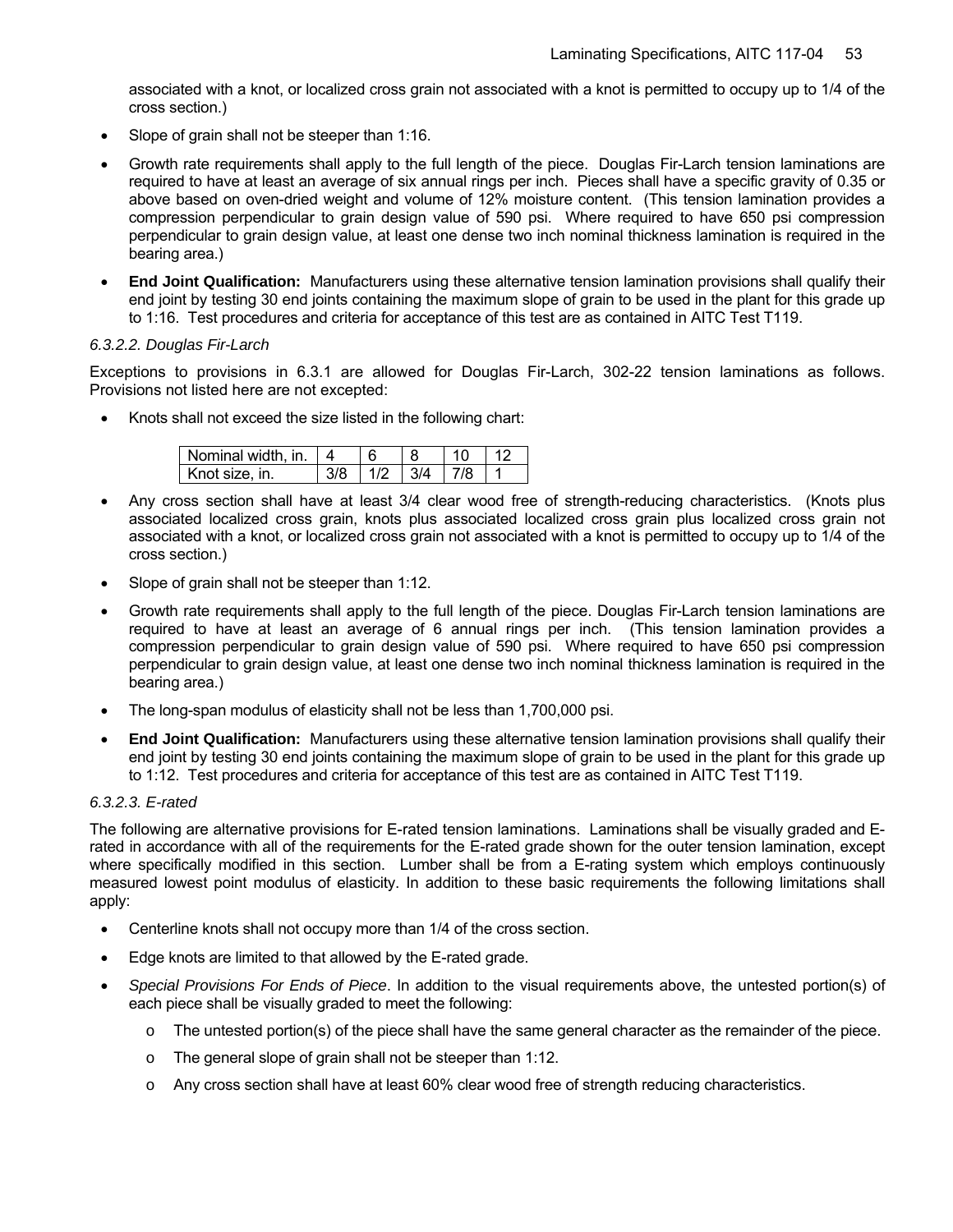- **Testing Provisions:** When this alternative provision is used the lumber shall be tested and qualified in accordance with AITC Test T123. Criteria for acceptance shall be that the 5th percentile with 75% confidence determined by AITC Test T123 shall equal or exceed 3,670 psi.
- *Application***:** Tension laminations qualified under this alternate provision are permitted to be used for all visually graded combinations without regard to the long span E provided the compression perpendicular to grain design values are satisfied.

#### **6.4. 302-24**

#### **6.4.1. Primary rules**

#### *6.4.1.1. General*

In addition to the basic requirements of the grades tabulated in these specifications, the following limitations shall apply to all 302-24 grades under the primary rules of grading:

- Knots shall not occupy more than 1/5 of the width in any cross section.
- Any cross section shall have at least 2/3 clear wood free of strength-reducing characteristics with a slope of grain no steeper than 1:16. (Knots plus associated localized cross grain, knots plus associated localized cross grain plus localized cross grain not associated with a knot, or localized cross grain not associated with a knot is permitted to occupy up to 1/3 of the cross section.)
- Maximum size single strength-reducing characteristics when not in the same horizontal projection shall be at least two feet apart measured center to center.
- The general slope of grain shall not be steeper than 1:16. Where more restrictive slope of grain is required by the laminating combinations, the more restrictive slope of grain shall apply.

#### *6.4.1.2. Visually Graded Combinations.*

In addition to the provisions in 6.4.1.1, the following applies to visually graded combinations:

• Pieces containing wide-ringed or lightweight pith-associated wood at the ends of the piece occupying over 1/8 of the cross section shall be excluded. (The next inch of wood outside the area of the pith-associated wood shall meet the growth rate requirements of the grade, including "dense" when dense laminations are required. The line along which measurement of this inch is made shall correspond to the line used in the standard grading rules for rate of growth and percentage of summerwood. If a distance of one inch is not available along this line, the measurement will be made over such lesser portion as exists.)

#### *6.4.1.3. E-Rated Combinations.*

In addition to the provisions in 6.4.1.1, the following applies to E-rated combinations:

- Laminations shall be visually graded and E-rated in accordance with all of the requirements for the E-rated grade shown for the outer tension lamination.
- Pieces containing wide-ringed or lightweight pith associated wood at the ends of the piece occupying over 1/8 of the cross section shall be excluded. All wood not included as pith-associated wood shall be at least medium grain rate of growth.

#### **6.4.2. Alternate rules**

#### *6.4.2.1. Douglas Fir-Larch*

Exception to provisions in 6.4.1 are allowed for Douglas Fir-Larch, 302-24 tension laminations as follows. Provisions not listed here are not excepted:

• Knots shall not exceed the size listed in the following chart:

| Nominal width, in. |  |     |  |
|--------------------|--|-----|--|
| Knot size, in.     |  | 3/4 |  |

• Any cross section shall have at least 3/4 clear wood free of strength-reducing characteristics. (Knots plus associated localized cross grain, knots plus associated localized cross grain plus localized cross grain not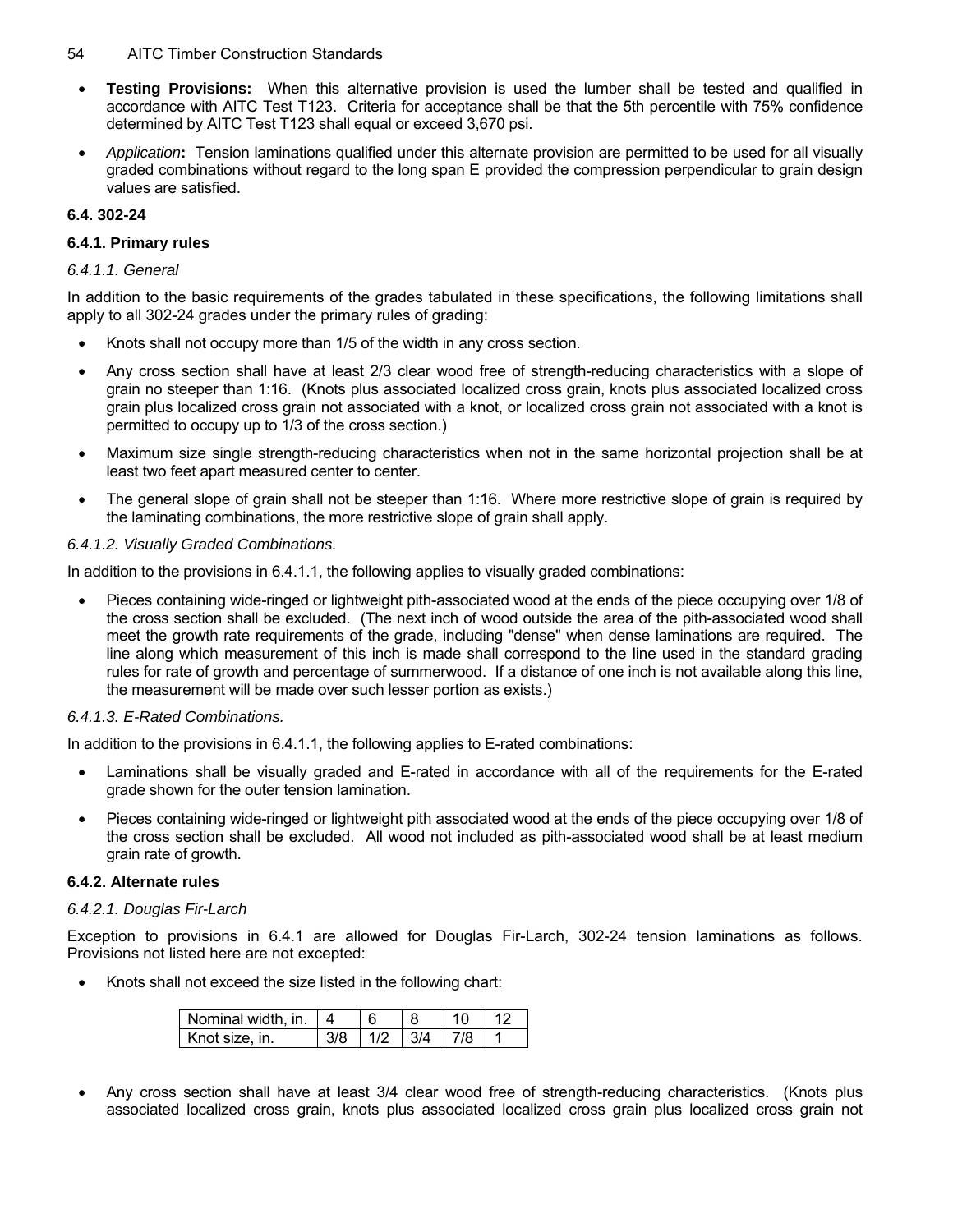associated with a knot, or localized cross grain not associated with a knot is permitted to occupy up to 1/4 of the cross section.)

- Maximum size single strength-reducing characteristics when not in the same horizontal projection shall be as least 2 ft apart measured center to center.
- Slope of grain shall not be steeper than 1:12.
- The long-span modulus of elasticity shall not be less than 1,800,000 psi.
- **End Joint Qualification:** Manufacturers using these alternative tension lamination provisions shall qualify their end joint by testing 30 end joints containing the maximum slope of grain to be used in the plant for this grade up to 1:12. Test procedures and criteria for acceptance of this test are as contained in AITC Test T119.

#### *6.4.2.2. E-rated*

The following are alternative provisions for E-rated tension laminations. Laminations shall be visually graded and Erated in accordance with all of the requirements for the E-rated grade shown for the outer tension lamination, except where specifically modified in this section.Lumber shall be from a E-rating system which employs continuously measured lowest point modulus of elasticity. In addition to these basic requirements the following limitations shall apply:

- Centerline knots shall not occupy more than 1/5 of the cross section.
- Maximum size single strength-reducing characteristics when not in the same horizontal projection shall be at least two feet apart measured center to center.
- Edge knots are limited to that allowed by the E-rated grade.
- *Special Provisions For Ends of Piece*. In addition to the visual requirements above, the untested portion(s) of each piece shall be visually graded to meet the following:
	- $\circ$  The untested portion(s) of the piece shall have the same general character as the remainder of the piece.
	- o The general slope of grain shall not be steeper than 1:12.
	- o Any cross section shall have at least 2/3 clear wood free of strength reducing characteristics.
- **Testing Provisions:** When this alternative provision is used the lumber shall be tested and qualified in accordance with AITC Test T123. Criteria for acceptance shall be that the 5th percentile with 75% confidence determined by AITC Test T123 shall equal or exceed 4,000 psi.
- **End Joint Qualification:** Manufacturers using these alternative tension lamination provisions shall qualify their end joint by testing 30 end joints containing the maximum slope of grain to be used in the plant for this grade up to 1:12. Test procedures and criteria for acceptance of this test are as contained in AITC Test T119.
- *Application***:** Tension laminations qualified under this alternate provision are permitted to be used for all visually graded combinations without regard to the long span E provided the compression perpendicular to grain design values are satisfied.

#### **6.5. 302-26**

#### **6.5.1. Primary rules**

In addition to the basic requirements of the 302-24 lamination grade as tabulated in section 6.4, the following limitations shall apply:

• Any cross section containing an edge knot shall have 80% clear and straight-grained wood.

#### **6.6. 302-28**

#### **6.6.1. Primary rules**

In addition to the basic requirements of the 302-24 lamination grade as tabulated in section 6.4, the following limitations shall apply:

• Average Long Span E for the grade shall be 2.3 million psi with no piece less than 1.96 million psi and shall be verified through daily quality control.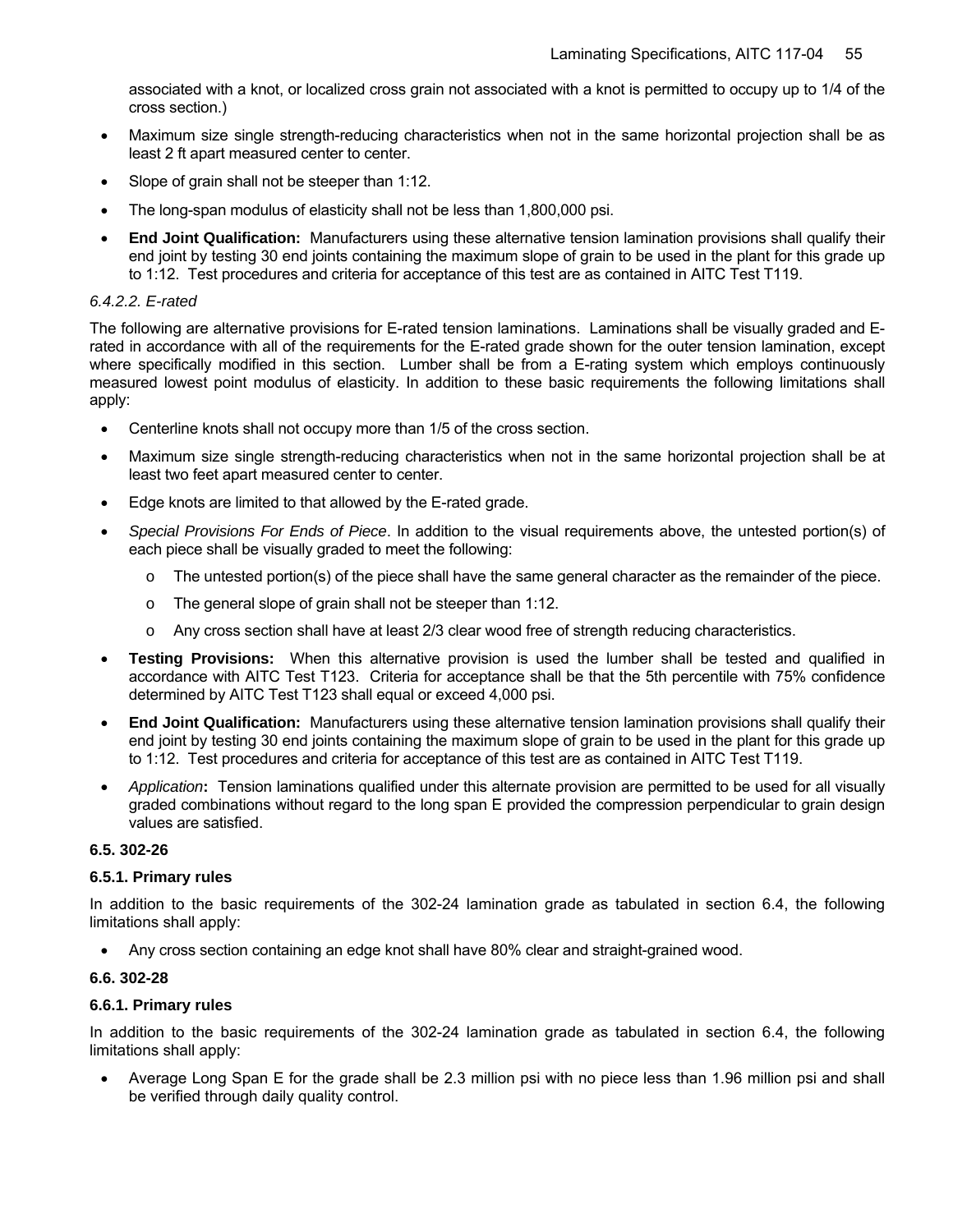#### **6.7. 302-30**

#### **6.7.1. Primary Rules**

In addition to the basic requirements of the 302-26 lamination grade as tabulated in section 6.4, the following limitations shall apply:

• Average Long Span E for the grade shall be 2.3 million psi with no piece less than 1.96 million psi and shall be verified through daily quality control.

#### **6.8. Alternate Rules by Species**

#### **6.8.1. Southern Pine**

Exception to provisions in 6.2, 6.3 and 6.4 are allowed for southern pine as follows. Provisions not listed here are not excepted:

Knots shall not exceed the size listed in the following chart:

| Nominal width, in. |  |     |  |
|--------------------|--|-----|--|
| Knot size, in.     |  | 3/4 |  |

- Any cross section shall have at least 3/4 clear wood free of strength-reducing characteristics. (Knots plus associated localized cross grain, or knots plus associated localized cross grain not associated with a knot, or localized cross grain not associated with a knot is permitted to occupy up to 1/4 of the cross section.)
- Slope of grain shall be no steeper than 1:10 for 302-20 and 1:12 for 302-22 and 302-24.
- **End Joint Qualification:** Manufacturers using these alternative tension lamination provisions shall qualify their end joint by testing 30 end joints containing the maximum slope of grain to be used in the plant for this grade up the maximum allowable for said grade. Test procedures and criteria for acceptance of this test are as contained in AITC Test T119.

#### **6.8.2. E-Rated Hem Fir**

The following are alternative provisions to those included in Sections 6.1, 6.2 and 6.3 for E-rated Hem-Fir tension laminations:

- Laminations shall be visually graded and E-rated in accordance with all of the requirements for the E-rated grade tabulated in these specifications for the outer tension lamination except where specifically modified in this section.
- Laminations shall conform to WCLIB Standard No. 17, paragraph 101-c except that the 3 in. cutout provision does not apply.
- The knot size permitted for all widths is a small knot (3/4 in. diameter). The number of 3/4 in. knots permitted is proportionate to the size of the piece of lumber in accordance with paragraph 101-c of WCLIB Standard No. 17.
- The 1/6th edge knot characteristic restriction shall be applied to nominal 4 in. wide lumber. For 302-24, 2.0E-1/6 grade is required, for 302-22, 1.8E-1/6 grade is required and for 302-20, 1.5E-1/4 grade is required.
- Any cross section shall have at least 2/3 clear wood free of strength-reducing characteristics (Knots plus associated localized cross grain, knots plus associated localized cross grain plus localized cross grain not associated with a knot, or localized cross grain not associated with a knot is permitted to occupy up to 1/3 of the cross section.)
- Slope of grain shall be no steeper than 1:12.
- For 302-24 grade, maximum size single strength-reducing characteristics when not in the same horizontal projection shall be at least two feet apart measured center to center.
- *Special Provisions for Ends of Piece*. The untested portion of each end of each piece shall be visually graded to meet the following:
	- $\circ$  The ends of the piece shall have the same general character as the remainder of the piece.
	- o Any cross section shall have at least 1/2, 3/5 or 2/3 clear wood free of strength-reducing characteristics for 302-20, 302-22 or 302-24 respectively. (Knots plus associated localized cross grain, knots plus associated localized cross grain plus localized cross grain not associated with a knot, or localized cross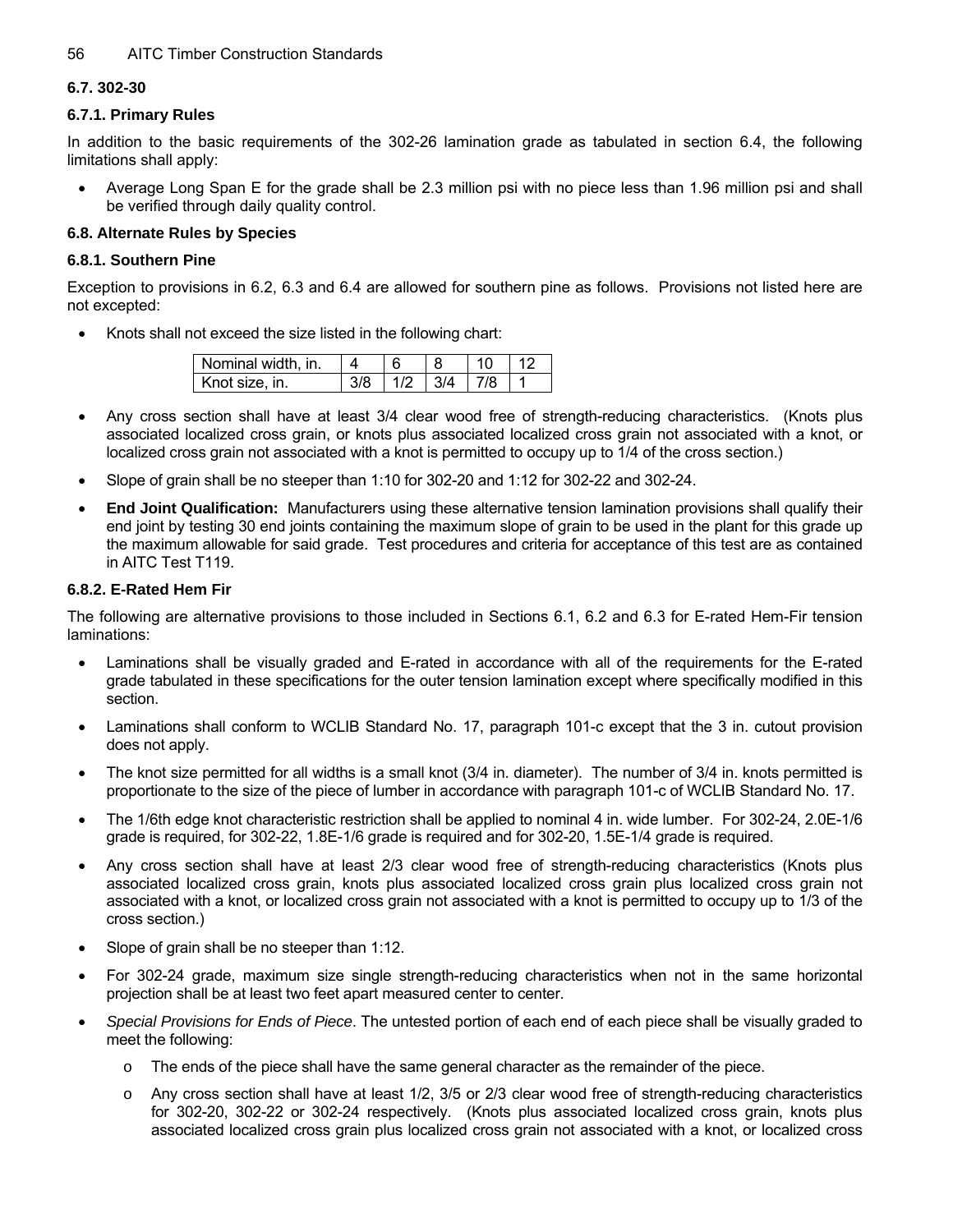grain not associated with a knot is permitted to occupy up to 1/2, 2/5 or 1/3 of the cross section for 302-20, 302-22 and 302-24 respectively.)

- **End Joint Qualification:** Manufacturers using these alternative tension lamination provisions shall qualify their end joint by testing 30 end joints containing the maximum slope of grain to be used in the plant for this grade up to 1:12. Test procedures and criteria for acceptance of this test are as contained in AITC Test T119.
- **Testing Provisions.** The provisions for end joint qualification for clear wood at a cross section and general slope of grain is permitted to be eliminated if a test is conducted in accordance with AITC Test T123 to verify the strength of lumber from the E-rating system which employs continuously measured lowest point modulus of elasticity. Criteria for acceptance shall be that the 5th percentile with 75% confidence determined by AITC Test T123 shall equal or exceed the following values:

| Grade  | Test Value 5th Percentile, psi |
|--------|--------------------------------|
| 302-24 | 4.000                          |
| 302-22 | 3.670                          |
| 302-20 | 3.340                          |

#### **6.9. C-14: Alternate Provision for Machine Graded Tension Laminations**

#### **6.9.1. General**

This alternate provision covers lumber mechanically graded under the provisions of the American Lumber Standard (ALS). These grades shall be qualified and quality controlled by test for strength and stiffness by an agency qualified by ALS. These grades include machine stress-rated lumber (MSR) and machine-evaluated lumber (MEL). Machine graded lumber is lumber manufactured with the use of grading methodologies that include the use of machines for identifying mechanical properties in the grading process. This alternate provision shall be applied to lumber from each machine grading facility and grading system seeking qualification for production of tension laminations to be used on structural glued laminated timber with grades equivalent to the 302-20, 302-22 and 302-24 grades required. Machine graded lumber to be used under this alternate shall meet specific product descriptions as defined in the various standards. Qualification records shall be maintained at the facility where carried out and shall be available for review by the AITC Inspection Bureau.

Lumber to be qualified for tension laminations under this alternate provision shall be manufactured by a facility qualified to produce machine graded lumber under the supervision of a grading agency accredited by the American Lumber Standards Committee. This grading practice shall meet the quality control provision of such a grading agency and include quality control for tensile strength and long-span E properties.

#### **6.9.2. Visual grading**

The general visual requirements for machine graded lumber plus any additional visual limitations required by the supervisory grading agency for qualification under the provisions shall apply. In addition, the general lumber requirements contained in Section 3 of these rules shall apply.

#### **6.9.3. Special Visual Grading Requirements.**

The supervisory grading agency shall provide appropriate visual limitations applicable to those portions of pieces not subjected to machine grading which will assure that the tensile strength requirements of the grade are maintained. For this purpose, these rules are permitted to be those applied in sections 6.2, 6.3 and 6.4 to obtain grades equivalent to 302-20, 302-22 and 302-24.

#### **6.9.4. Quality Control.**

The quality control requirements of this alternate tension lamination material are the responsibility of the lumber producer under the supervision of a grading agency accredited by the American Lumber Standards Committee. Records for the respective quality control responsibilities shall be maintained at the facility where carried out and shall be available for periodic review by the grading agency and the AITC Inspection Bureau.

If the lumber is supplied to the laminator as meeting the requirements of Section 2, 6.7.1 and 6.7.2, all mechanical and visual inspection and quality control requirements shall be the responsibility of the machine grading facility.

If lumber is supplied to the laminator as meeting only the mechanical and visual stress grading criteria of 6.7.1, those inspection and quality control requirements shall be the responsibility of the machine grading facility; however, the laminator shall be responsible for the additional visual grading required to meet the laminating criteria of this standard.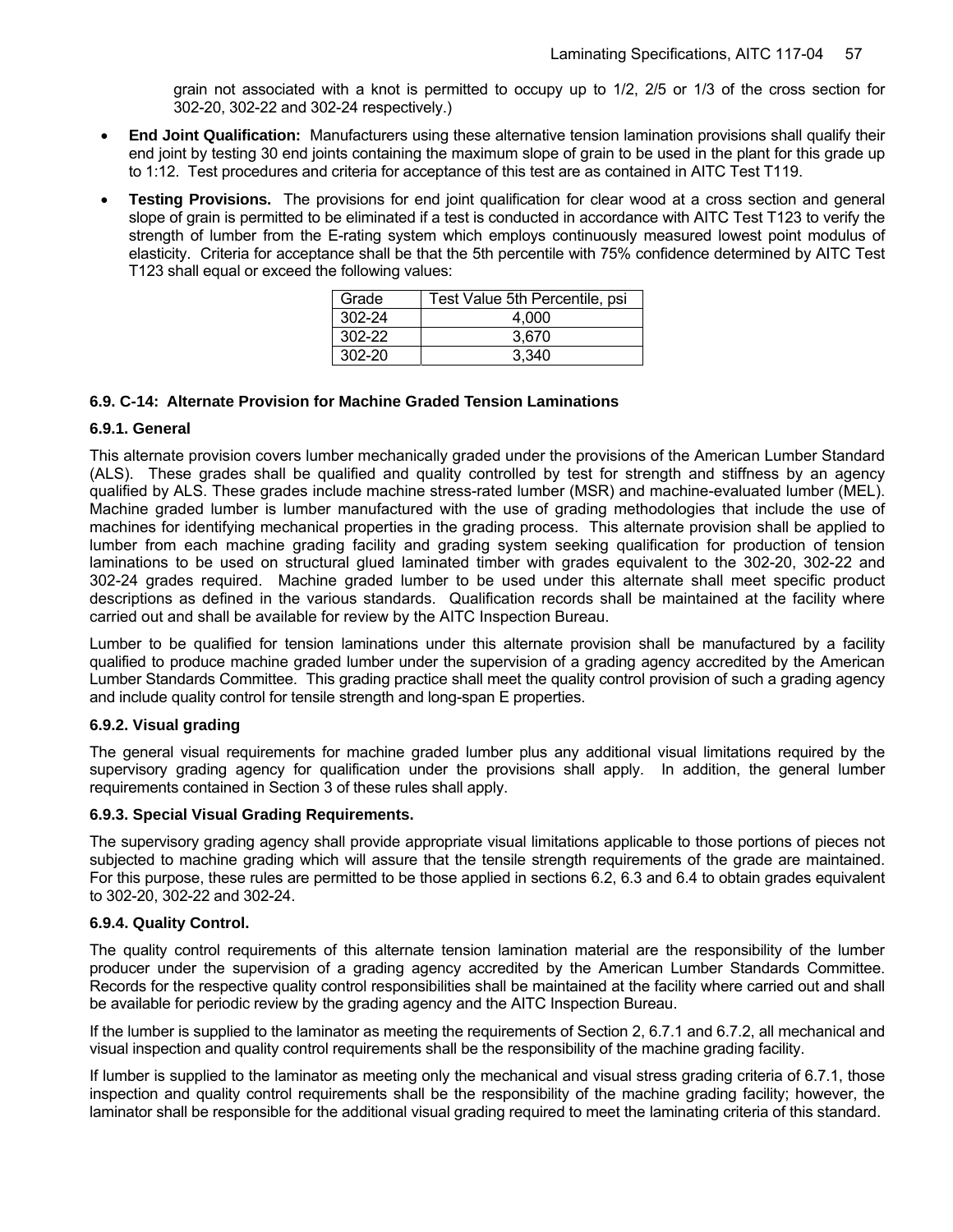#### **6.9.5. Identification.**

Each piece of machine graded lumber used under this alternative provision shall be grade stamped with the appropriate stamp of the supervisory grading agency.

#### **6.9.6. Changes in Practice.**

If, in the judgment of the AITC Inspection Bureau, significant changes are made in the visual or machine grading practice, the qualification prescribed herein shall be invalid and shall be re-qualified.

#### **6.9.7. Testing Provisions.**

When this alternative provision is used, the lumber shall be qualified for tensile strength and long-span E using a sample size of not less than 102 pieces. The testing procedures of AITC Test T123 shall be used for testing tensile properties. The testing procedures of AITC Test T116 shall be used for testing long-span E.

#### **6.9.8. Criteria For Acceptance:**

#### *6.9.8.1. Tensile Strength Qualification.*

For qualification for a tension lamination grade the 5th percentile tensile strength estimated with 75 percent confidence shall equal or exceed the values calculated as follows:

| Grade      | Test Value 5th Percentile, psi |
|------------|--------------------------------|
| $302 - 24$ | 4.000                          |
| 302-22     | 3.670                          |
| $302 - 20$ | 3.340                          |

Tension laminations for beams 6 inches or less in width and greater than 15 inches in depth shall meet or exceed 1.67 times the beam design value in bending,  $F_{bx}$ .

The values established in this way are then adjusted for lamination width by multiplying by the factors of 0.95, 0.90 and 0.84 for nominal 8, 10 and 12 inch widths respectively. These values are then reduced for beams of lesser depth by multiplying by factors of 0.90 for beams 12 inches to 15 inches in depth and 0.80 for beams less than 12 inches in depth.

#### *6.9.8.2. End Joint Qualification.*

Manufacturers using tension laminations qualified under this alternative provision shall qualify their end joints by following procedures in AITC Test T119 by testing 30 end joints in tension made from representative lumber from the machine grading system.

#### **6.9.9. Application.**

Tension laminations qualified under this alternative provision are permitted to be used for all visually graded and Erated combinations provided the average long-span E of the laminations is at least equal to the average long-span E of the grade of lumber for which it is being substituted and the compression perpendicular to grain design values are satisfied.

#### **6.9.10. Reinspection and Testing of Individual Lots for Conformance to Specifications.**

The procedures of the grading agency supervising the production of the lumber shall be used for re-inspecting individual lots for conformance to specifications.

#### **6.9.11. Records**

The grading agency tha**t** supervises qualification to the provisions of C14 shall report a summary of the qualification results to the AITC Inspection Bureau.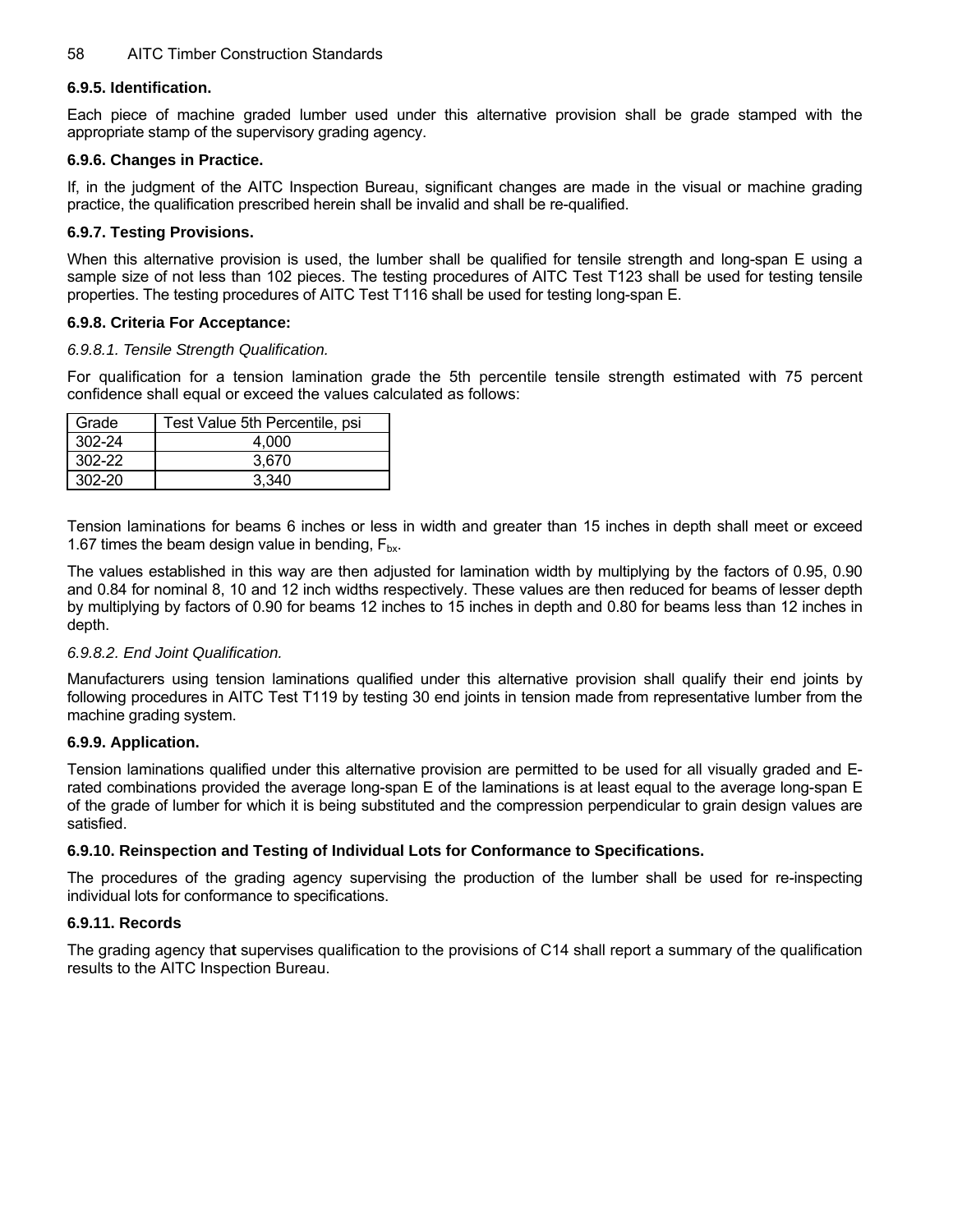## **7. Method for Determination of Specific Gravity**

#### **7.1. General**

Measuring specific gravity of a piece of lumber shall be permitted to be used to determine density for all softwood species used for laminating, and shall be required to be used for dense Hem-Fir, since ring count and percent summerwood do not provide a reliable measure of density for Hem-Fir.

In determining specific gravity, lumber shall be weighed and a weight per volume shall be calculated. From this number the specific gravity shall be calculated.

In weighing lumber to determine specific gravity, several factors shall be taken into account: moisture content of the lumber; width, thickness and length; and accuracy of the measurements.

#### **7.2. Moisture Content**

The moisture content of lumber at the time of weighing shall be taken into account in determining whether or not a piece meets the minimum weight requirements for the species. The range of moisture content of lumber used for laminating is relatively small. However, in the preparation of charts to use in production, the minimum weights for 8%, 12% and 16% moisture content are recommended. Minimum weights for intermediate moisture contents may be interpolated.

Moisture contents shall be measured with a moisture meter calibrated for the species being tested.

#### **7.3. Size**

The thickness and width of lumber shall be maintained according to ANSI/AITC A190.1 tolerances, and measured to the nearest 0.01 in. at the time of weighing. Length shall be measured to the nearest 1/8 in.

#### **7.4. Method of Weighing**

Any method of weighing the nearest 0.01 lb. Is satisfactory.

#### **7.5. Calculation of Specific Gravity**

Calculation of specific gravity shall be normalized to 12% moisture content in order to compare it to the required levels. Therefore, the moisture content of the piece being measured shall be accurately measured and recorded. (Formulas were derived from equations in the Wood Handbook, 1999.)

First, the unit weight of the material shall be determined.

Start by calculating the volume of material measured:

$$
V = \frac{w \cdot d \cdot l}{1728 \, \text{in}^3 / \text{ft}^3}
$$

Where:

 $V =$  volume of lumber in (ft<sup>3)</sup>

 $w =$  actual width of the lumber (in)

 $d =$  actual thickness of the lumber (in)

 $l =$  actual length of the lumber (in)

Then calculate the unit weight:

$$
\rho = \frac{W}{V}
$$

Where:

 $\rho$  = unit weight of lumber measured (lbs/ft<sup>3</sup>)

 $W$  = measured weight of the piece (lbs)

From this the specific gravity of the piece can be calculated at its moisture content: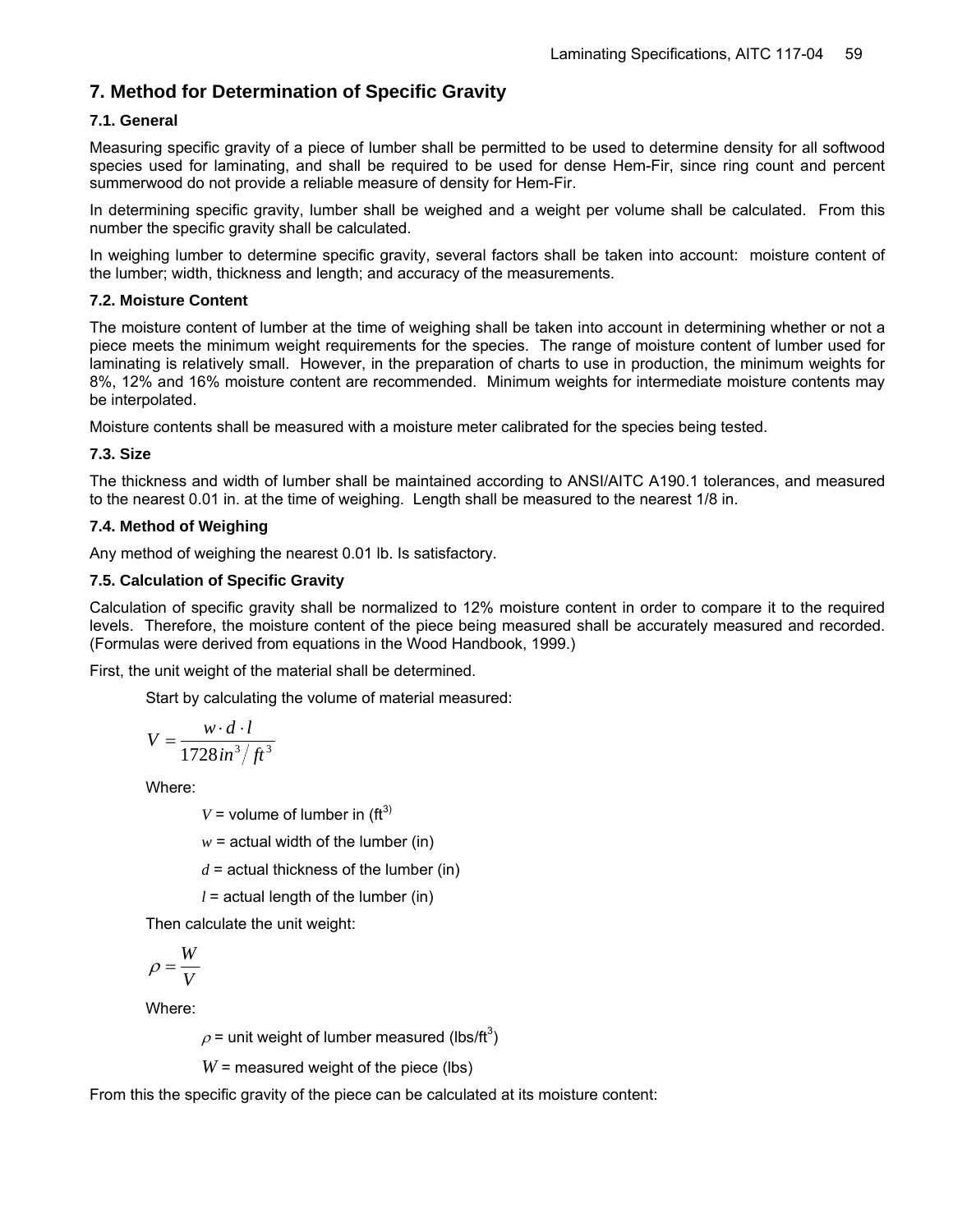$$
G_m = \frac{\rho}{62.4 \, \text{lbs}/\text{ft}^3 \left(1 - \frac{M}{100}\right)}
$$

Where:

*Gm* = specific gravity at moisture content M

*M* = measured moisture content (as percent)

With this the basic specific gravity of the piece can be calculated:

$$
G_b = \frac{G_m}{1 + \left[0.265 \left(\frac{30 - M}{30}\right) G_m\right]}
$$

Where:

 $G_b$  = basic specific gravity

Finally the specific gravity at 12% moisture content can be calculated:

$$
G_{12\%} = \frac{G_b}{1 - 0.159G_b}
$$

If this number is larger than the required specific gravity, the piece passes.

**Example**: A DF-L 12 ft. 2x6 with a moisture content of 16% is weighed at 20.5 lbs. The average specific gravity for DF-L (see Section 4.1.4) is 0.46. Is this piece dense?

$$
V = \frac{1.5in. \cdot 5.5in. \cdot 144in.}{1728in^3/f^3} = 0.69ft^3
$$
  
\n
$$
\rho = \frac{20.5lbs}{0.69ft^3} = 29.7 \, \text{lbs/ft}^3
$$
  
\n
$$
G_m = \frac{29.7 \, \text{lbs/ft}^3}{62.4 \, \text{lbs/ft}^3 \left(1 - \frac{16}{100}\right)} = 0.41
$$
  
\n
$$
G_b = \frac{0.41}{1 + \left[0.265\left(\frac{30 - 16}{30}\right)0.41\right]} = 0.39
$$
  
\n
$$
G_{12\%} = \frac{0.39}{1 - (0.159 \cdot 0.39)} = 0.42
$$

0.42 < 0.45 therefore the piece is *not* dense.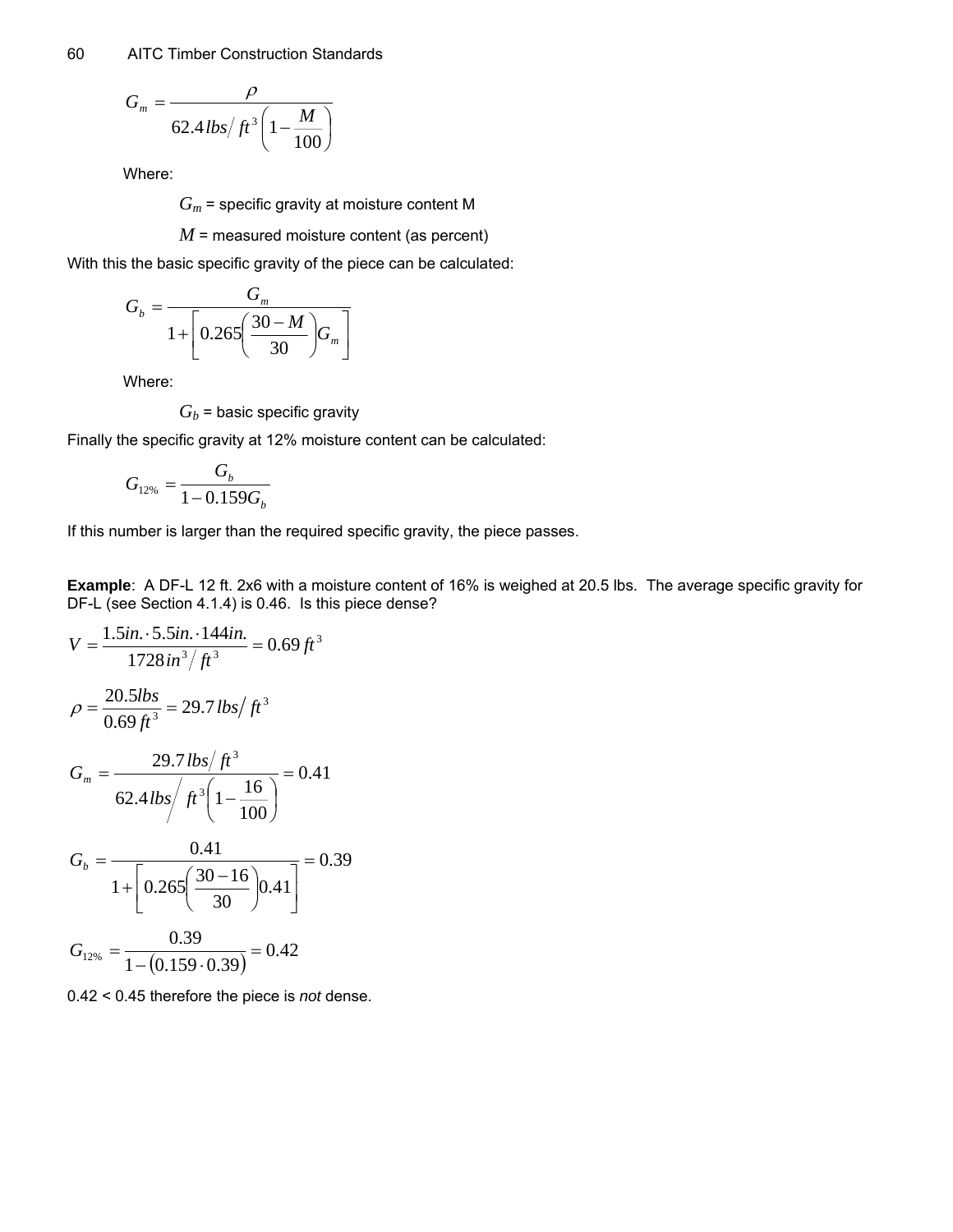#### **References**

- 1. ANSI/AITC. 2002. ANSI/AITC A190.1. American National Standard for wood products-Structural Glued Laminated Timber. American Institute of Timber Construction. Centennial, Colorado.
- 2. AITC. 1994. Timber Construction Manual.  $4<sup>th</sup>$  ed. John Wiley & Sons. New York, New York.
- 3. ANSI/AF&PA. 2001. ANSI/AF&PA NDS-2001. National Design Specification for Wood Construction. American Forest & Paper Association. Washington, District of Columbia.
- 4. ASTM. 2002. Standard D3737. Standard Practice for Establishing Allowable Properties for Structural Glued Laminated Timber (Glulam). American Society for Testing and Materials. West Conshohocken, Pennsylvania.
- 5. ASTM. 2002. Standard D198. Standard Test Methods of Static Tests of Lumber in Structural Sizes. American Society for Testing and Materials. West Conshohocken, Pennsylvania.
- 6. ASTM. 2003. Standard D2915. Standard Practice for Evaluating Allowable Properties for Grades of Structural Lumber. American Society for Testing and Materials. West Conshohocken, Pennsylvania.
- 7. ASTM. 1993. Standard D5457. Standard Specification for Computing the Reference Resistance of Wood-Based Materials and Structural Connections for Load and Resistance Factor Design. American Society for Testing and Materials. West Conshohocken, Pennsylvania.
- 8. ASTM. 1994. Standard D143. Standard Test Methods for Small Clear Specimens of Timber. American Society for Testing and Materials. West Conshohocken, Pennsylvania.
- 9. AITC. 2004. Technical Note 18. Evaluation of Checking in Glued Laminated Timbers. American Institute of Timber Construction. Centennial, Colorado.
- 10. AITC. 1998. Standard 109. Standard for Preservative Treatment of Structural Glued Laminated Timber. American Institute of Timber Construction. Centennial, Colorado.
- 11. AITC. 2001. Standard 110. Standard Appearance Grades for Structural Glued Laminated Timber. American Institute of Timber Construction. Centennial, Colorado.
- 12. AITC. 2003. Standard 104. Typical Construction Details. American Institute of Timber Construction. Centennial, Colorado.
- 13. AF&PA/ASCE. Standard 16-95. Standard for Load and Resistance Factor Design (LRFD) for Engineered Wood Construction. American Society of Civil Engineers. New York, New York.
- 14. ASCE. Standard 7-02. Minimum Design Loads for Buildings and Other Structures. American Society of Civil Engineers. New York, New York.
- 15. AITC. 2004. Grading Handbook for Laminating Lumber. American Institute of Timber Construction. Centennial, Colorado.
- 16. AITC. 1992. Standard 200. Inspection Manual for Structural Glued Laminated Timber. American Institute of Timber Construction. Centennial, Colorado.
- 17. AITC. 1992. Standard 405. Standard for New Wet-Use Structural Adhesive Types. American Institute of Timber Construction. Centennial, Colorado.
- 18. AITC. 2001. Standard 113. Standard for Dimensions of Structural Glued Laminated Timber. American Institute of Timber Construction. Centennial, Colorado.
- 19. AITC. 1992. Standard 404. Standard for Radially Reinforcing Curved Glued Laminated Timber Members to Resist Radial Tension. American Institute of Timber Construction. Centennial, Colorado.
- 20. AITC 1979. Standard 111. Recommended Practice for Protection of Structural Glued Laminated Timber During Transit, Storage, and Erection. American Institute of Timber Construction. Centennial, Colorado.
- 21. WWPA. 1998. Standard Grading Rules for Western Lumber. Western Wood Products Association. Portland, Oregon.
- 22. WCLIB. 2000. Standard 17. Standard Grading Rules for West Coast Lumber. West Coast Lumber Inspection Bureau. Portland, Oregon.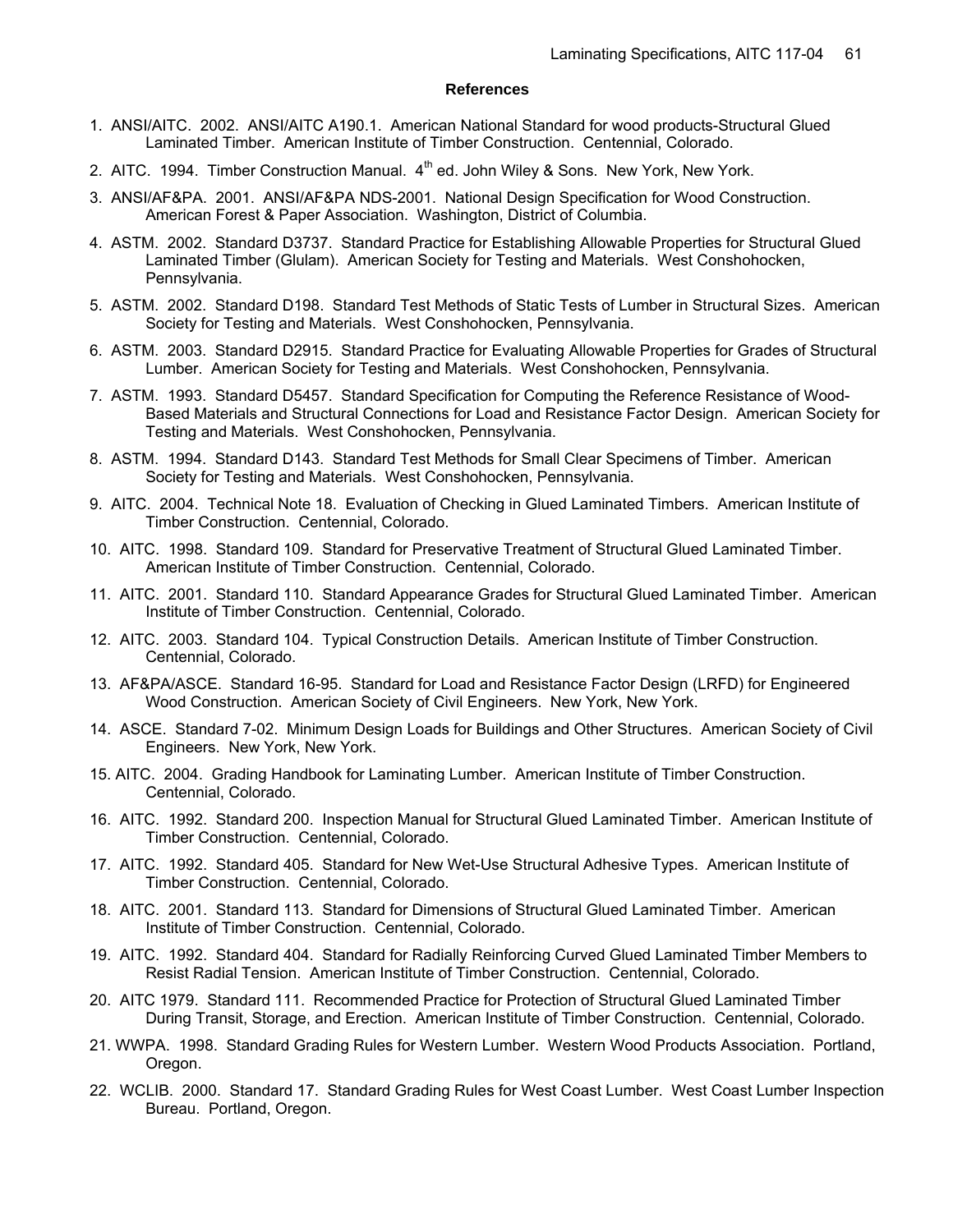- 62 AITC Timber Construction Standards
- 23. RIS. 1990. Standard Specifications for Grades of California Redwood Lumber. Redwood Inspection Service. Novato, California.
- 24. NELMA. 2003. Standard Grading Rules for Northeastern Lumber. Northeastern Softwood Lumber Manufacturers Association. Cumberland Center, Maine.
- 25. NLGA. 2003. Standard Grading Rules for Canadian Lumber and Interpretations, English Edition. National Lumber Grades Authority. New Westminster, B.C., Canada.
- 26. SPIB. 2002. Standard Grading Rules for Southern Pine Lumber. Southern Pine Inspection Bureau. Pensacola, Florida.